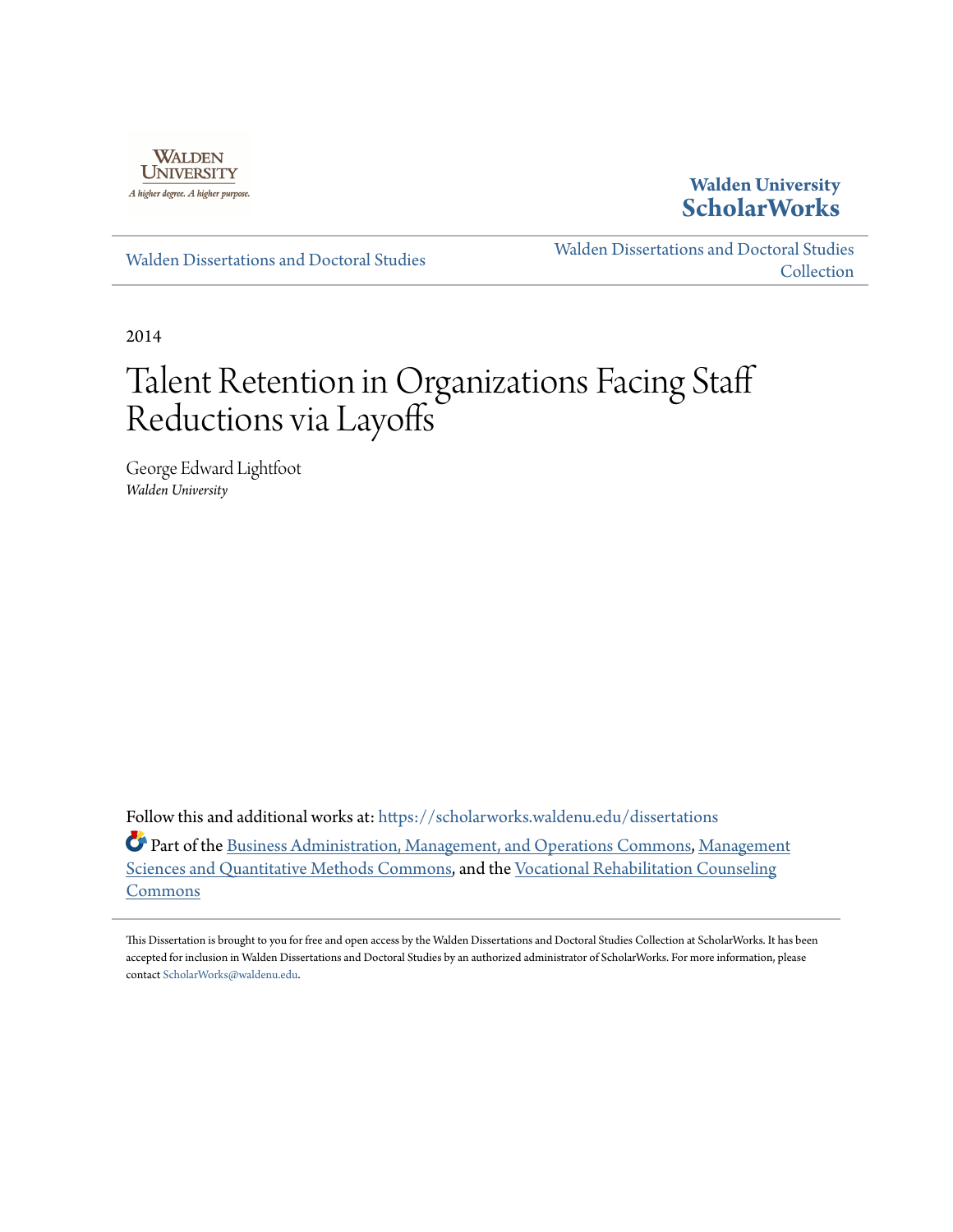## **Walden University**

College of Management and Technology

This is to certify that the doctoral study by

George Lightfoot

has been found to be complete and satisfactory in all respects, and that any and all revisions required by the review committee have been made.

Review Committee Dr. Dorothy Hanson, Committee Chairperson, Doctor of Business Administration Faculty

Dr. Anne Davis, Committee Member, Doctor of Business Administration Faculty

Dr. Lionel de Souza, University Reviewer, Doctor of Business Administration Faculty

Chief Academic Officer Eric Riedel, Ph.D.

> Walden University 2015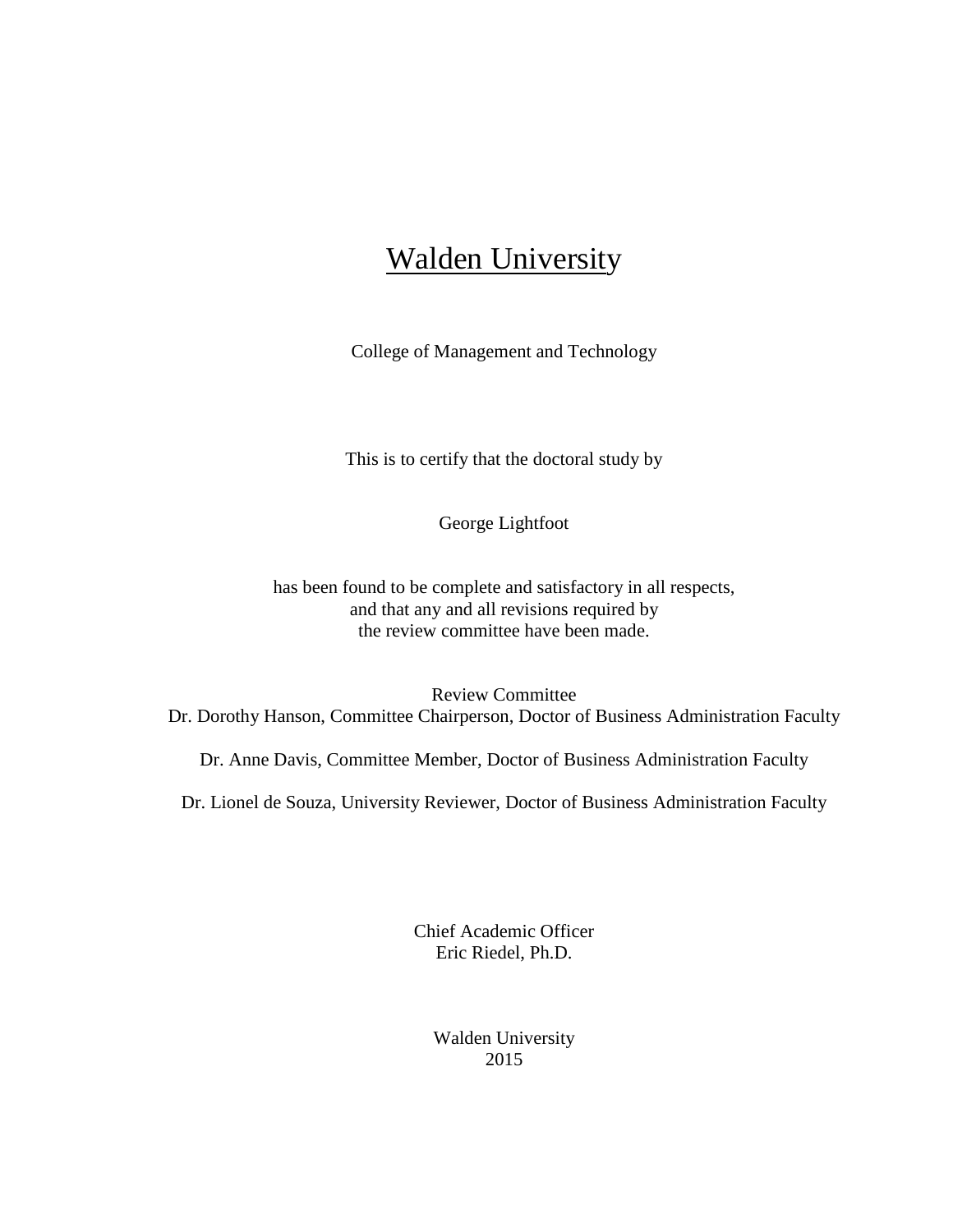Abstract

Talent Retention in Organizations Facing Staff Reductions via Layoffs

by

George Edward Lightfoot

MS, Western Governors University, 2009 BS, University Of Wisconsin-Stevens Point, 2004

Doctoral Study Submitted in Partial Fulfillment of the Requirements for the Degree of Doctor of Business Administration

Walden University

February 2015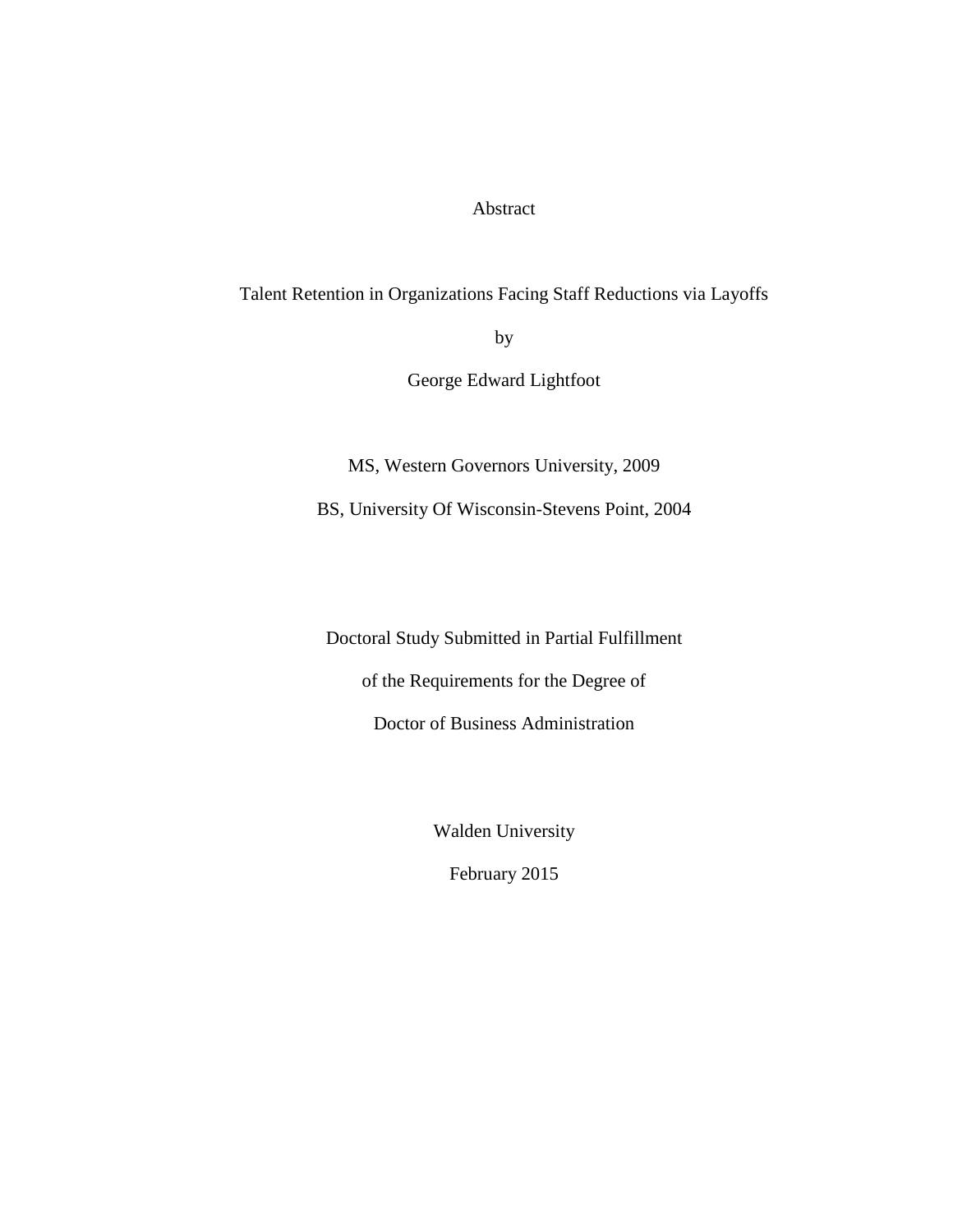Abstract

High voluntary attrition threatens the future of downsizing organizations. The purpose of this phenomenological study was to explore how employee layoff announcements reduces the perception of organizational commitment to experienced, skilled workers in central Wisconsin. The conceptual framework integrated stress response theories including Cannon's cognitive activation theory of stress. Face-to-face interviews were conducted with 20 journeyman level artisans who had witnessed the layoff process within 50 miles of Wausau Wisconsin. These interviews were analyzed via the modified van Kaam method to code, cluster, and group the findings into significant themes. Nine themes emerged from the analyses suggesting layoff implementation strategies might reduce voluntary employee attrition. Among these 9 themes, job insecurity and mental and emotional stressors were the most prominent. A third theme, employee entitativity, defined as when members of a group share similar attributes and seen more readily as a distinct entity than as individuals, also emerged. These themes may be associated with employee voluntary attrition. Improving employee understanding of the layoff process might increase employee trust in leadership decisions, reduce voluntary attrition, increase knowledge retention, and improve organizational economic success. Employees who are equipped to endure the layoff process may suffer less stress, conceivably reducing the likelihood of drug, alcohol, and family abuse and their related social stressors.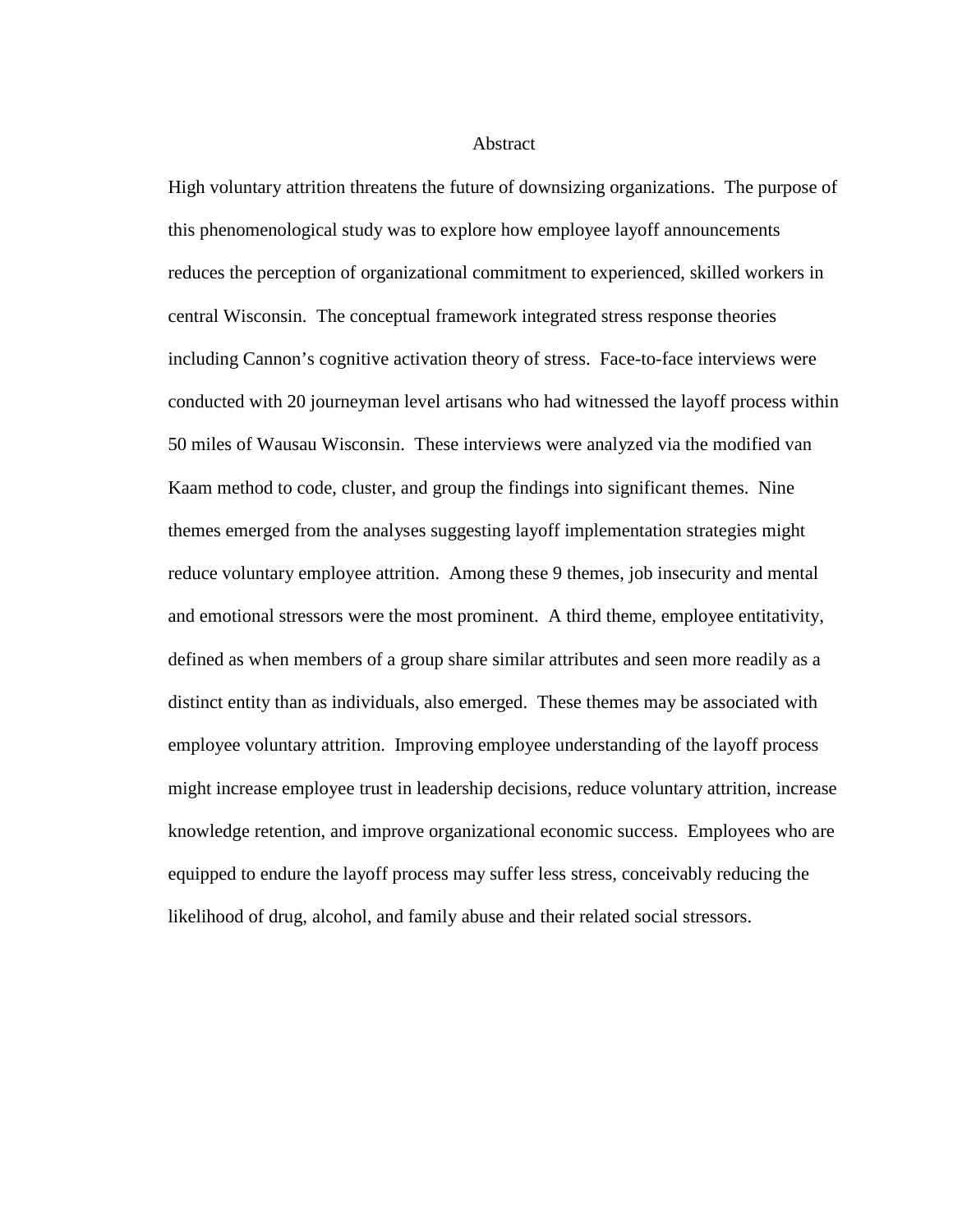Talent Retention in Organizations Facing Staff Reductions via Layoffs

by

George Edward Lightfoot

MS, Western Governors University, 2009 BS, University Of Wisconsin-Stevens Point, 2004

Doctoral Study Submitted in Partial Fulfillment

of the Requirements for the Degree of

Doctor of Business Administration

Walden University

February 2015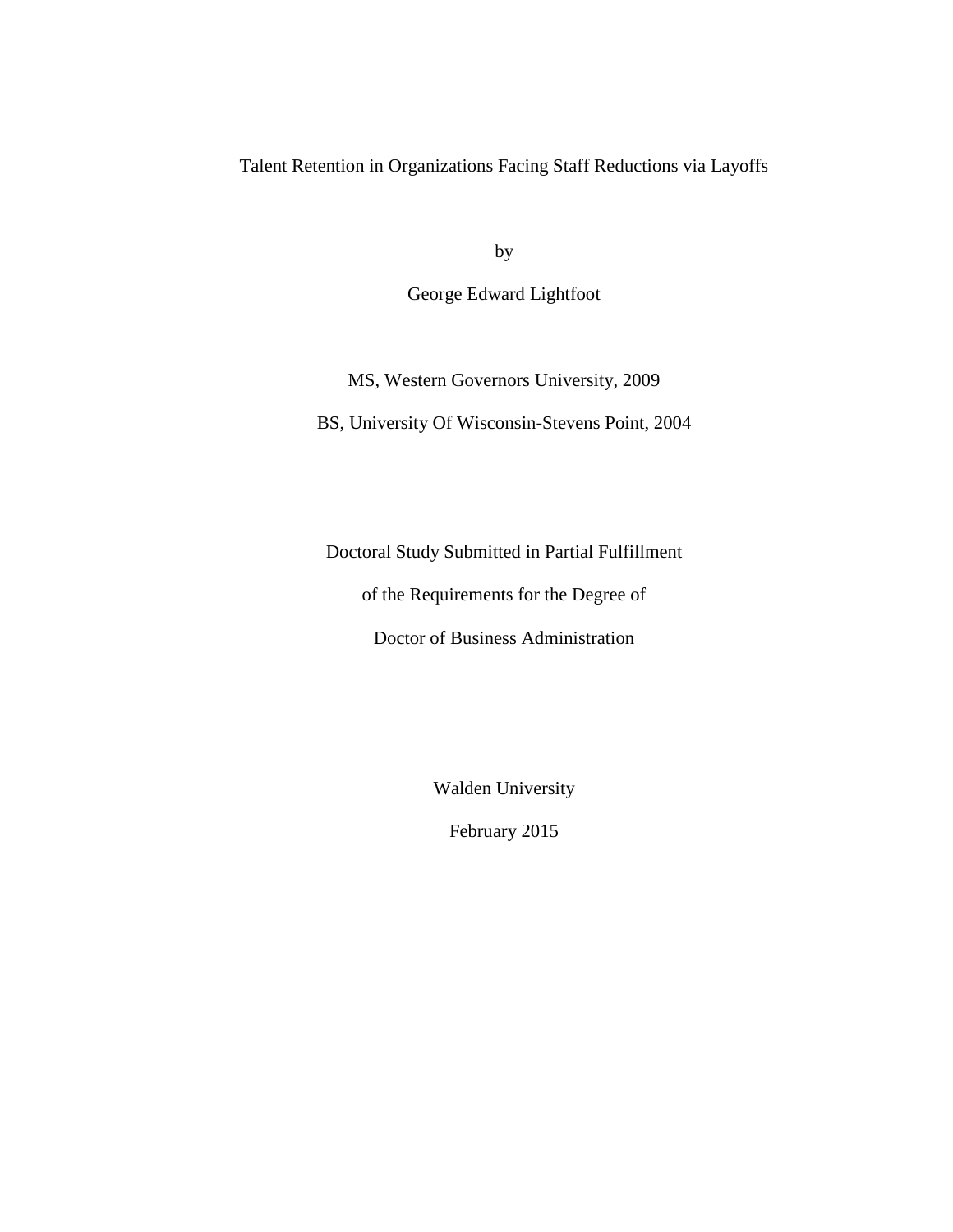#### Dedication

I dedicate this research to my mother, Lillie Lightfoot. Thanks for instilling in me the belief that nothing good comes easy and that there is no shame in hard work. I thank my family, who refuse to take any excuse for me not meeting a deadline, no matter how many hours I worked. You all have always been my greatest motivation to do the best I can. To my long time shift partner, Dimitri Grammatikopoulos, thanks for helping me stay focused. Finally yet importantly, I thank all those, who supported and challenged me to be more than okay.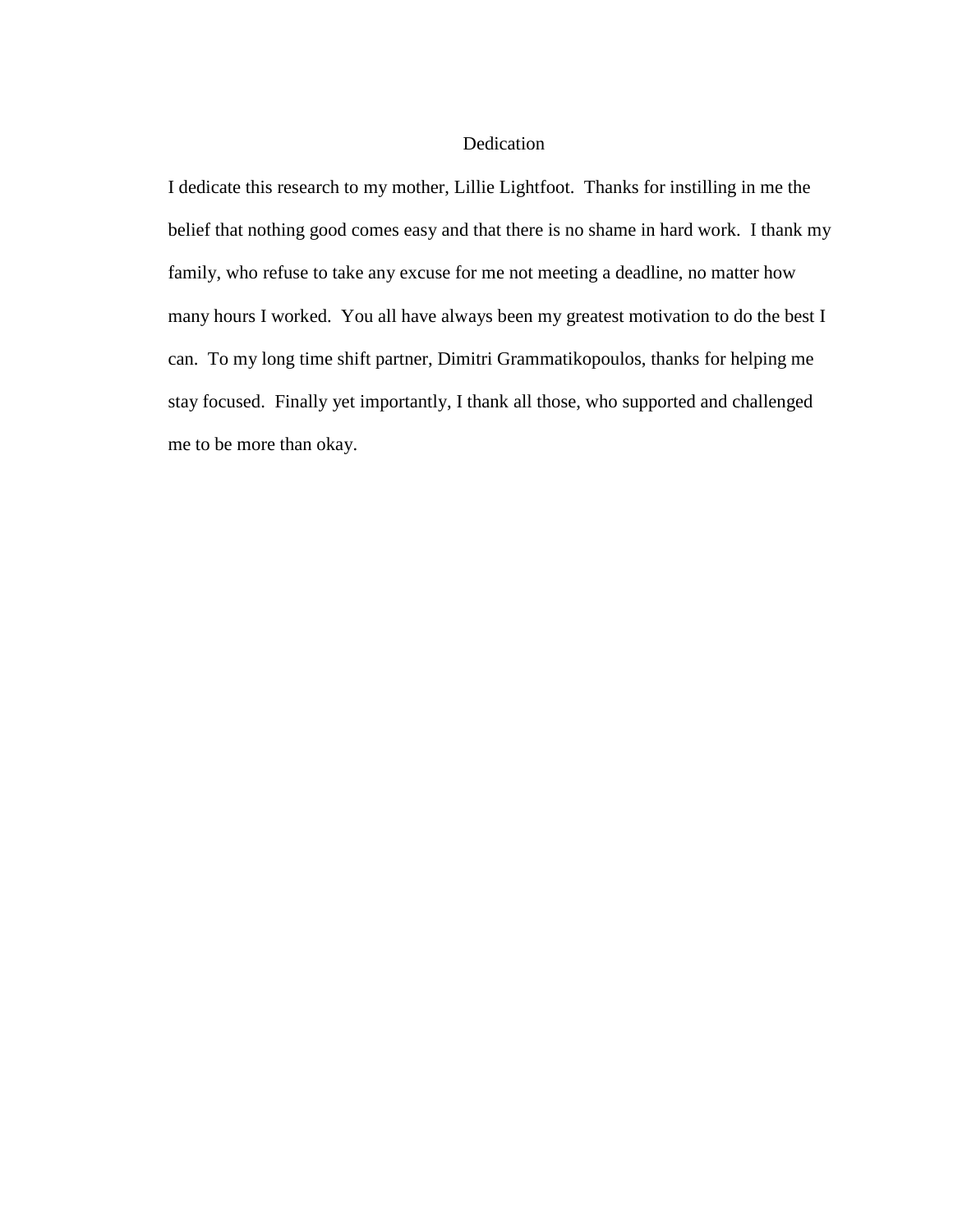#### Acknowledgments

First and foremost, I thank my committee members, Dr. Dorothy Hanson, Dr. Anne Davis, and Dr. Lionel de Souza, I thank you for your support, and wisdom throughout this process. I thank the entire Walden University staff for their professional advice and backing. Lastly, I thank Dr. Freda Turner for her continuous support throughout this entire process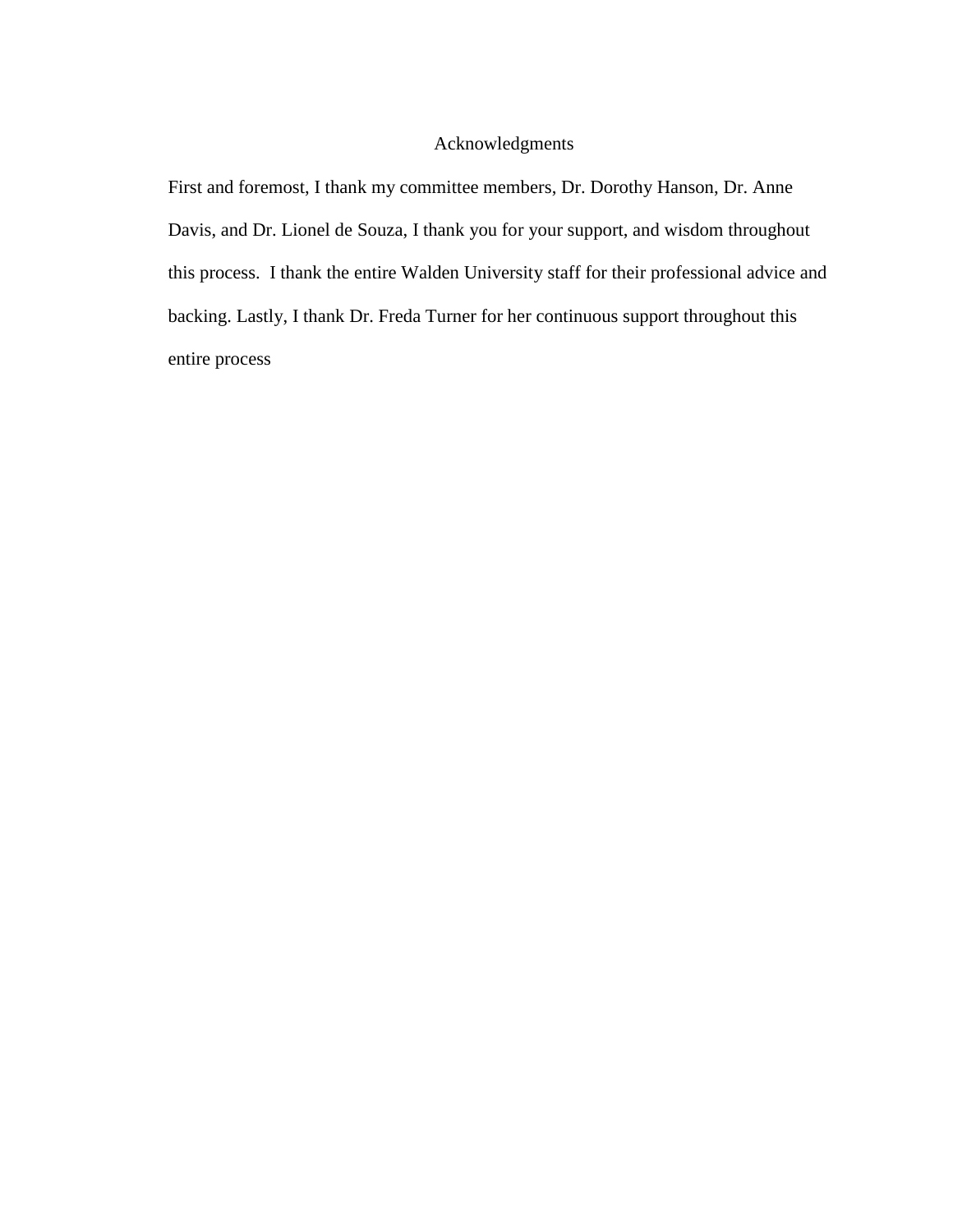| <b>Table of Contents</b> |  |
|--------------------------|--|
|--------------------------|--|

| $\mathbf{i}$ |
|--------------|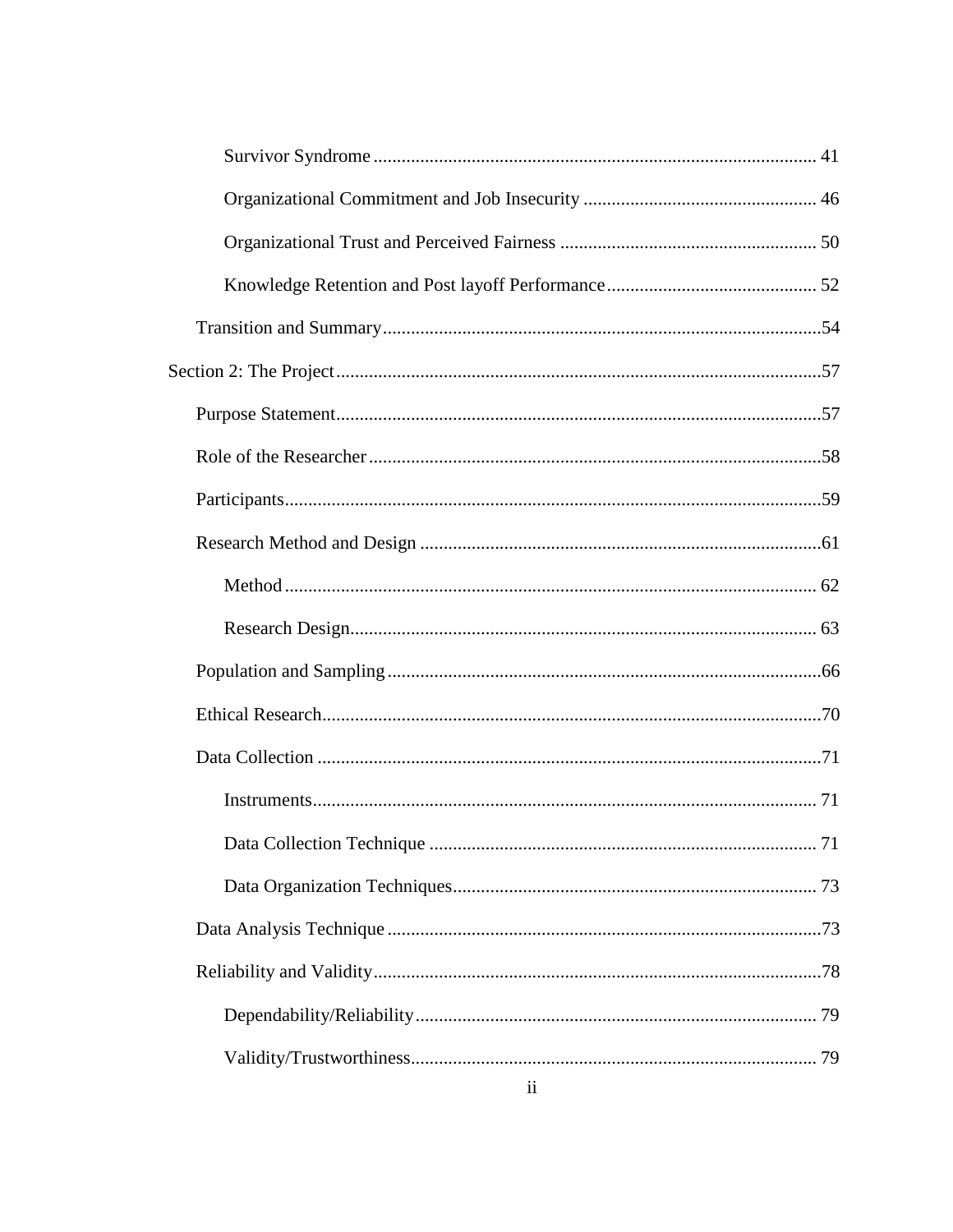| Section 3: Application to Professional Practice and Implications for Change 84 |
|--------------------------------------------------------------------------------|
|                                                                                |
|                                                                                |
|                                                                                |
|                                                                                |
|                                                                                |
|                                                                                |
|                                                                                |
|                                                                                |
|                                                                                |
|                                                                                |
|                                                                                |
|                                                                                |
|                                                                                |
|                                                                                |
|                                                                                |
|                                                                                |
|                                                                                |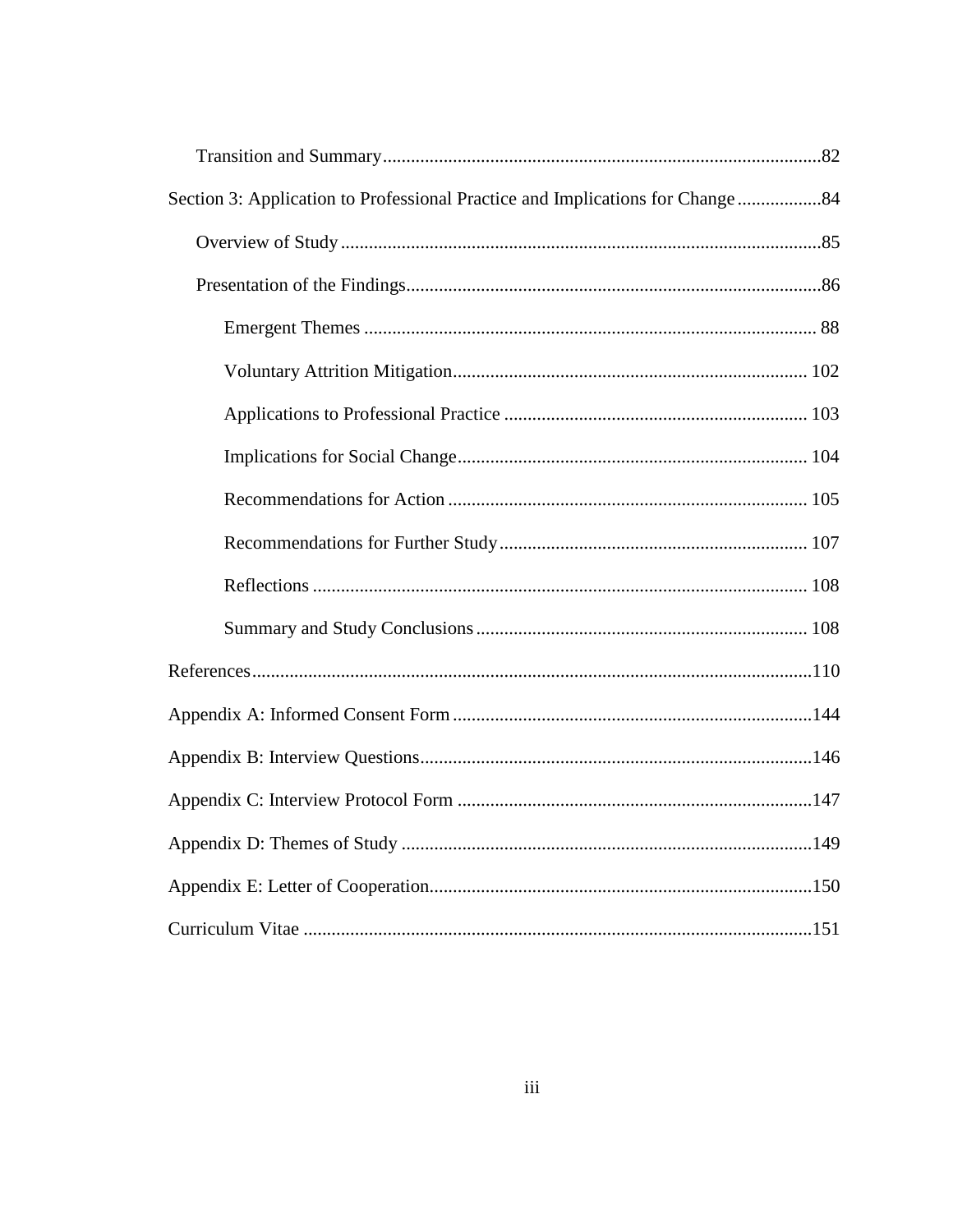#### Section 1: Foundation of the Study

The intent of organizations' leaders downsizing through layoffs is to enhance their strategic positions by reducing the cost of doing business while retaining core competencies and desired skill sets of the surviving members of the downsized workgroups (Arce & Li, 2011). In this study, I explored layoff procedures through the lens of employees who were not subject to layoff. The findings may aid in reducing skilled employees' voluntary attrition from downsizing organizations by clarifying how layoff procedures affect employee organizational commitment and identify possible countermeasures.

The global economy demands greater efficiencies in competitive markets than in oligopolistic markets. Subsequently, organizations from all employment sectors may undergo some form of downsizing through layoffs in an attempt to remain viable in competitive markets (Kawai, 2011). Layoffs can reduce the cost of doing business but may yield less than desired results if not properly executed.

Surviving employees are integral to organizational success. If leaders of downsizing organizations are to achieve desired results of layoffs, surviving employees' organizational commitment must remain intact (Maertz, Wiley, LeRouge, & Campion, 2010; Malik & Ahmad, 2011); otherwise, employees whom leaders rely on to drive revitalization may leave, partly because layoffs can negatively affect workers' organizational commitment. Any loss of talent may minimize the expected benefits of layoffs. The intent in this study was to explore stressors that could lower employee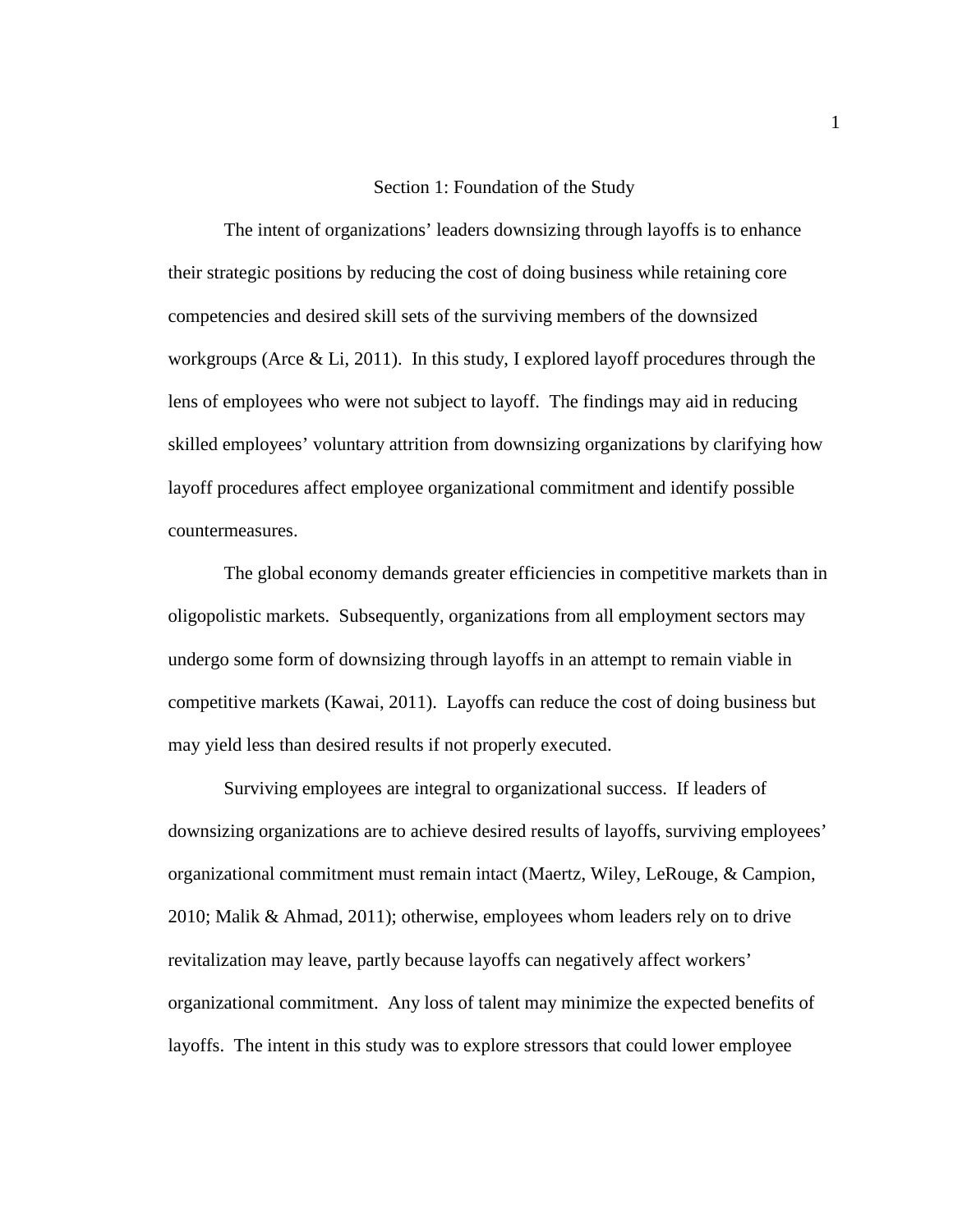organizational commitment and identify processes that might reduce employee voluntary attrition following layoff procedures.

#### **Background of the Problem**

When faced with challenging economic conditions, organizations' leaders may alter operations to remain competitive. Globally, leaders of organizations in almost every industry use downsizing to maximize efficiencies, reduce operating costs and increase profits as part of strategic planning (Arce & Li, 2011; Day, Armenakis, Feild, & Norris, 2012; Mäkelä & Näsi, 2010). This practice of workforce reductions results in the layoff of millions of Americans annually (Hall, 2012), partly because organizational leaders can easily quantify labor costs, which transfer in a predictable and manageable manner to cost savings (Goldstein, 2012). However, the outcomes of implementing layoffs are inconsistent at best (Iverson & Zatzick, 2011; Trevor & Nyberg, 2008). Leaders of organizations who rely on layoffs as part of a strategic direction may experience more damaging than beneficial results.

Downsizing efforts may jeopardize relationships between organizations' leaders and employees. Past researchers demonstrated that some organizations' leaders fail to achieve increased efficiencies, production, and profits often associated with downsizing (Mitchell, Schaap, & Groves, 2010; Muñoz-Bullón & Sánchez-Bueno, 2011; Norman, Butler, & Ranft, 2012). The failure to meet organizational expectations after layoffs may stem from a loss of tacit knowledge, including process specifics, compliance requirements, and system efficiencies.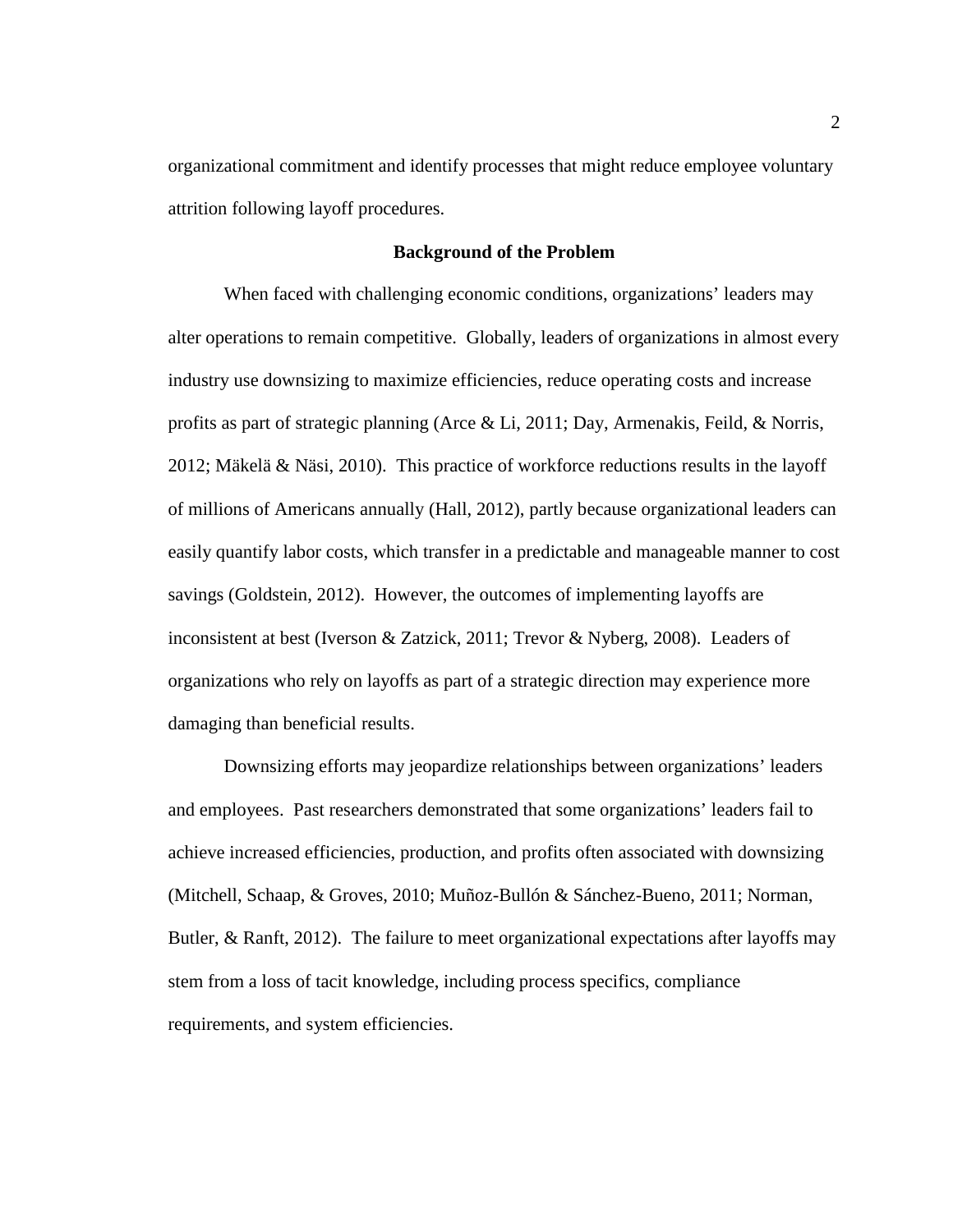Numerous researchers have dedicated studies to layoff victims and retained survivors (Baruch & Hind, 1999; Reinardy, 2011; van Dierendonck & Jacobs, 2012). Using the findings from these studies, business leaders could develop strategies that mitigate the adverse effects of survivor syndrome and maintain organizational commitment (Baruch & Hind, 1999; Datta, Guthrie, Basuil, & Pandey, 2010; van Dierendonck & Jacobs, 2012). Some researchers have demonstrated that several companies' earnings and employee productivity declined following layoffs (Iskander & Lowe, 2010; Iverson & Zatzick, 2011; Kong, Chadee, & Raman, 2013). Few researchers focused on layoff survivors who resign voluntarily.

Organizational human resources (HR) professionals can influence employees' reaction to change. Specifically, some HR practices may reduce voluntary resignation rates following organizational change (Batt & Colvin, 2011). Trevor and Nyberg (2008) investigated potential causal relationships among layoffs, voluntary turnover, and the need for appropriate HR practices to mitigate associated adverse behavior of layoff survivors. Leaders of organizations who offer opportunities for career development may suffer fewer voluntary turnovers of employees than organizations' leaders who offer few opportunities for career planning (Klehe, Zikic, Van Vianen, & De Pater, 2011). Trevor and Nyberg examined how HR practices influence employees' perceptions of job embeddedness and procedural justice. In their findings, Trevor and Nyberg showed there might be voluntary attrition from organizations following downsizing as survivors analyze the benefits of remaining with their current employer relative to the expected benefits of alternate employment. Trevor and Nyberg also posited that leaders of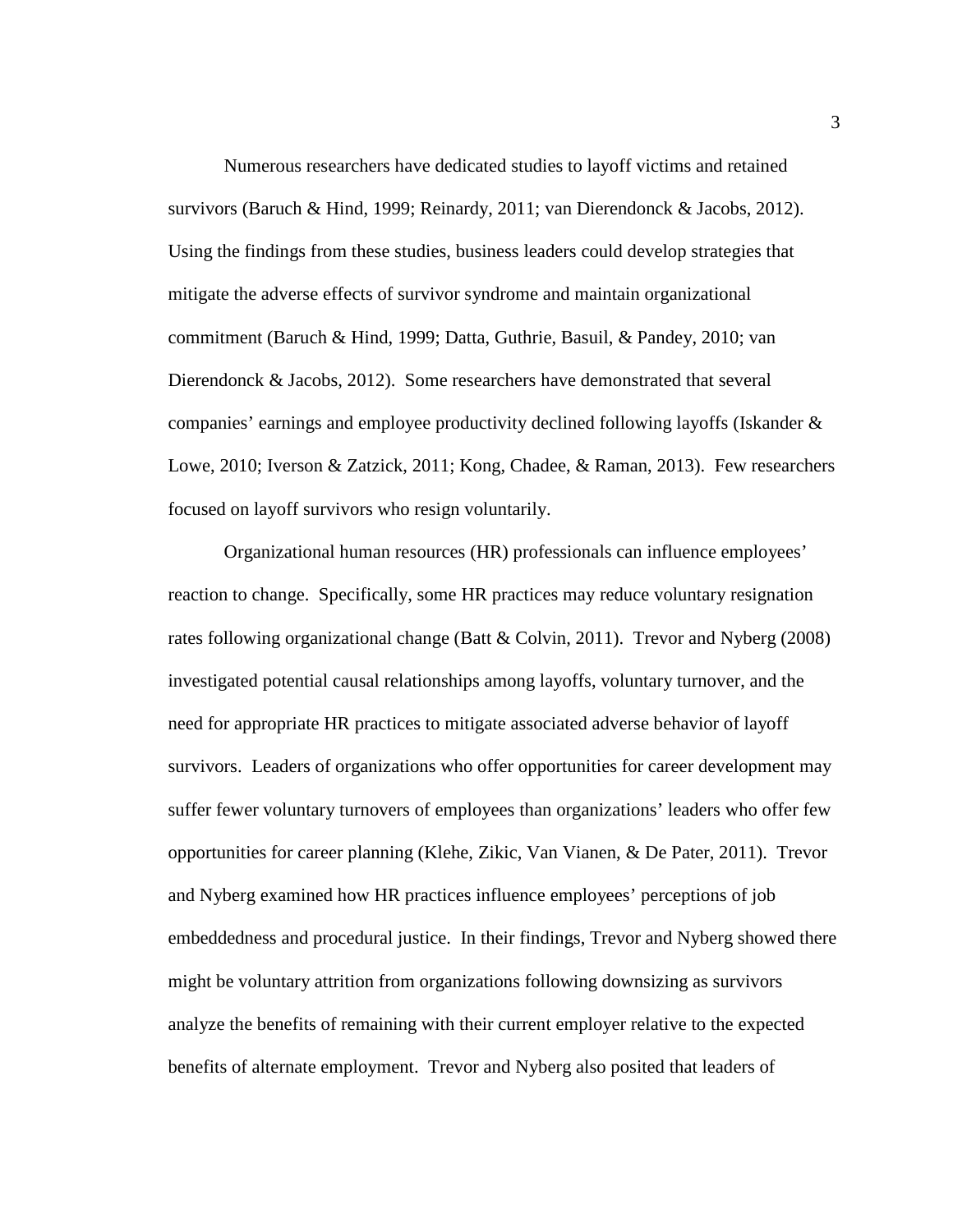organizations should consider how understaffing, inefficiencies, and replacement costs might lead to the failure of downsizing strategies. In their study, Klehe, Zikic, Van Vianen, and De Pater (2011) demonstrated organizations tend to underperform following incidents of voluntary attrition. If HR professionals instituted practices that encouraged employee training, career planning, and advancement opportunities for employees after downsizing, voluntary attrition might decline in frequency (Klehe et al., 2011; Kwon, Chung, Roh, Chadwick, & Lawler, 2012). Findings from the studies of Klehe et al. and Kwon, Chung, Roh, Chadwick, and Lawler (2012) provided insight into the costs to leaders of organizations following voluntary attrition, but did not address in depth the motivating factors for employee voluntary turnover. Trevor and Nyberg provided some assistance in determining if survivors might leave downsizing organizations, but did not address what stressors contributed to survivor voluntary attrition. Researchers must address this gap in current knowledge so organizations' leaders can avoid losing valued employees and knowledge by increasing organizational understanding of the effects of the layoff phenomenon.

The findings of this study might contribute to positive social change and could aid scholars, managers, and HR professionals to better understand and minimize the negative effects layoffs have on survivors. Business leaders might create an environment that reduces employee attrition from downsizing organizations with the use of this new awareness. The focus of this research study was to identify stressors leading to employee voluntary attrition following announcements of layoff initiatives. Understanding the causes of voluntary attrition of employees subsequent to layoff procedures may lead to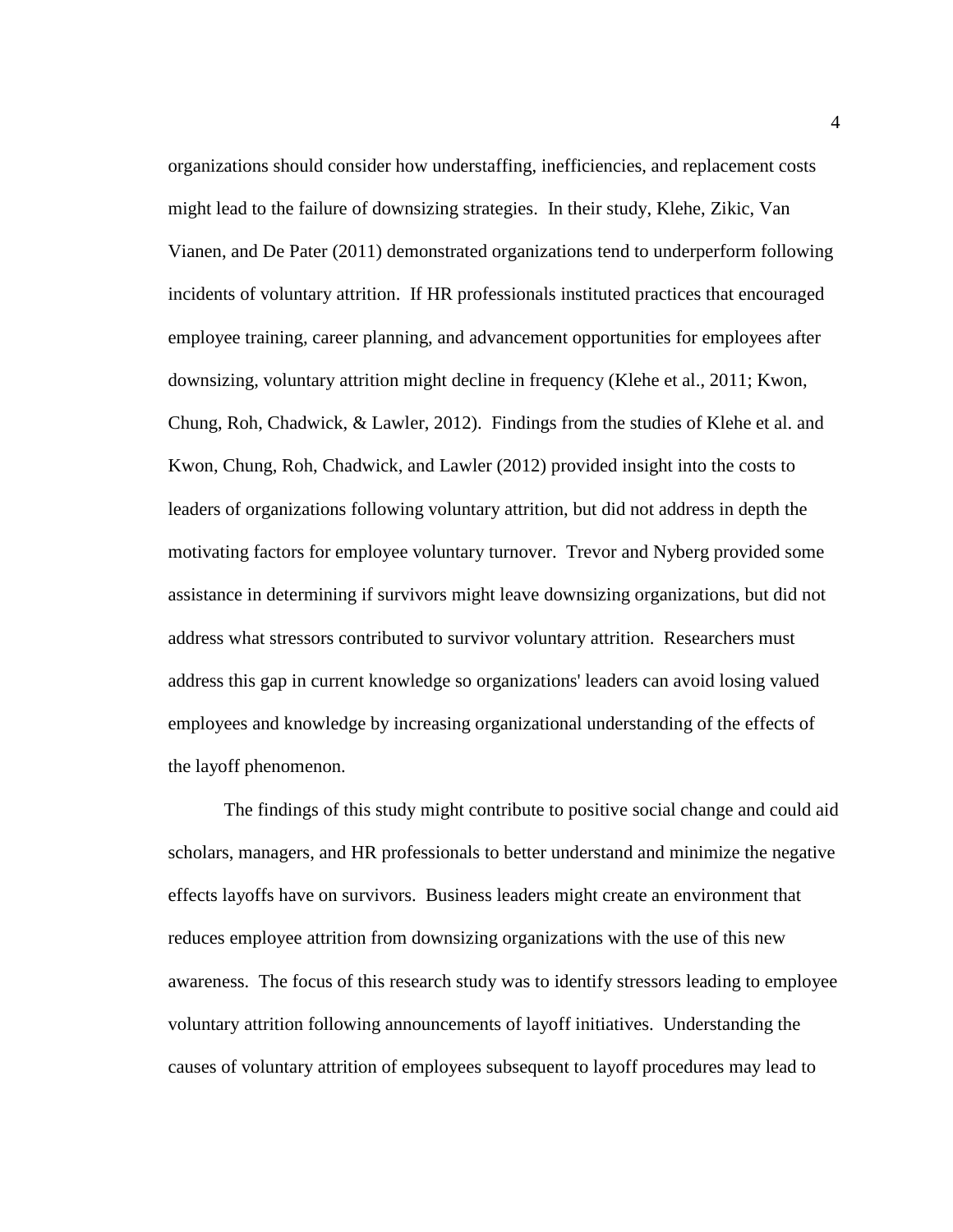changes in the layoff process by business leaders and HR professionals that reduce the likelihood of employees leaving after such announcements.

Global economies, technological advances, and tighter profit margins continue to force leaders and employees of companies to do more with less, making this topic of post layoff worker attrition worthy of research. Layoffs as a business strategy will remain a viable option for businesses but not without some potential ill effects (Datta et al., 2010). Layoffs may increase employees' stress levels, heighten their leave intentions, and subsequently may lead to voluntary attrition (Malik, Ahmad, Saif, & Safwan, 2010). Employees who leave voluntarily after layoff procedures may critically affect future organizational success. Specifically, developing layoff initiatives that do not adversely affect members' organizational commitment may bolster the competitive position of downsizing organizations.

The inability of organizations' leaders to retain employees following layoffs may lead to negative effects, such as increased costs. These costs may consist of attracting and training replacement workers and reduced efficiencies (Sitlington & Marshall, 2011). In this study, I focused on the problem of talent retention after layoff procedures because there is little research available about the causes of survivors' voluntary attrition post layoff initiatives. Through this research, I may contribute to a better understanding by managers, human relations experts, and business school professors of how layoffs affect employee retention; expressly, this study's findings may provide justification to implement layoffs in a manner considerate of layoff survivors. Organizational leaders who successfully reduce the negative effects and stress of layoff initiatives may inspire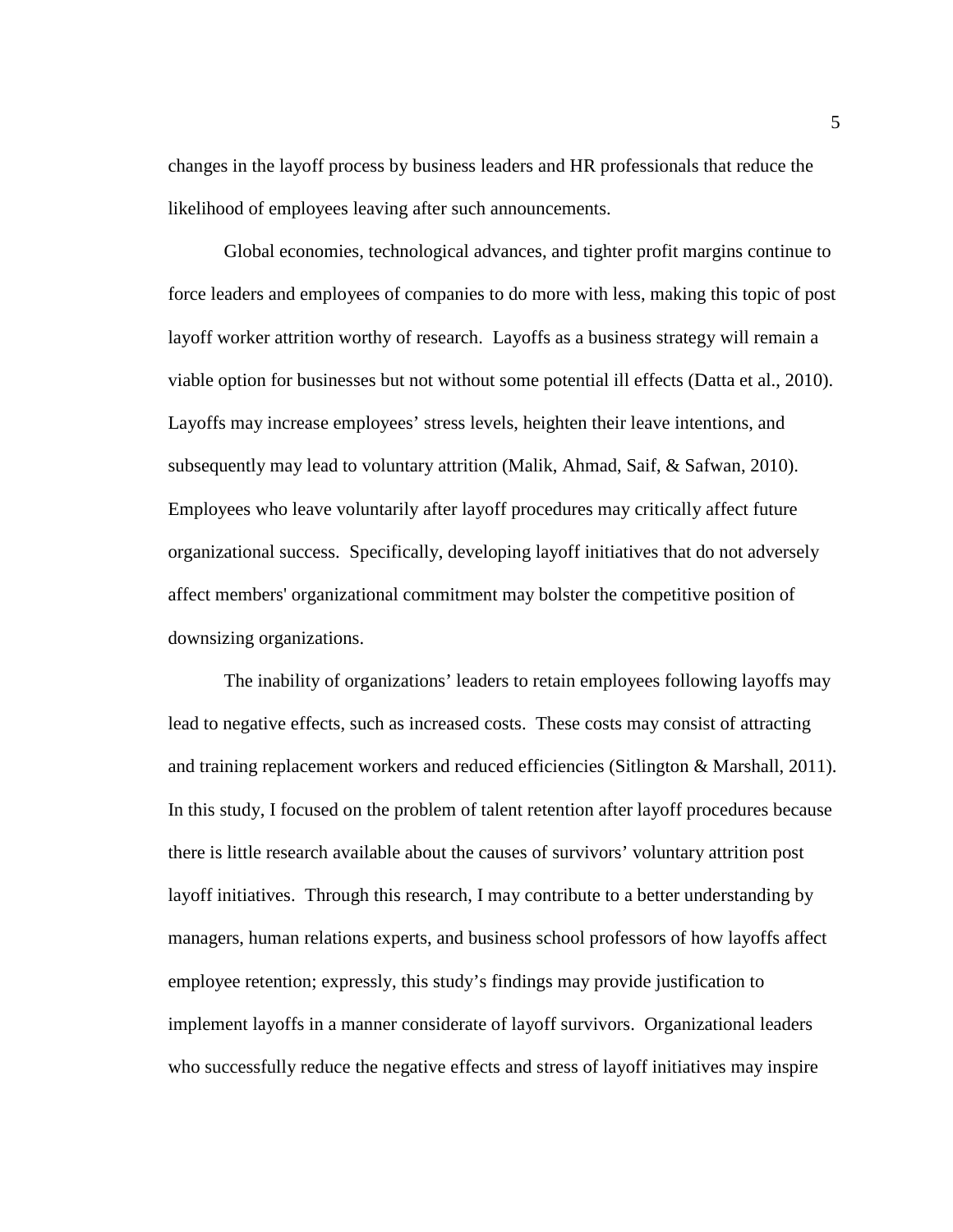employees to remain with the downsizing organization, thus reducing voluntary attrition and minimizing the loss of the associated tacit knowledge of layoff survivors.

#### **Problem Statement**

Post layoff organizational success depends on surviving employees (Anis, Ijaz-Ur-Rehman, & Safwan, 2011; Cheese, 2010). According to the U.S. Department of Labor (2013), the total number of initial layoff claims during the months between June 2009 and May 2013 was more than 7.1 million. The general business problem is that organizational leaders may fail to improve organizational production and profits after downsizing (Norman, Butler, & Ranft, 2012). Retaining some of the more experienced employees and their knowledge about processes may have proven beneficial to the downsizing organizations' bottom-line. Retaining employee commitment subsequent to layoff procedures may prove vital if downsizing organizations are to prosper. The specific business problem is that organizational leaders often have little information about reducing employee voluntary attrition after layoff procedures, but prior to the final reduction in staff.

#### **Purpose Statement**

The purpose of this qualitative phenomenological study was to explore how organizational leaders may reduce employee voluntary attrition after layoff procedures, but prior to the final reduction in staff. The data for this study consists of participant interviews. Potential benefits of this study may include an evaluation of relationships between management and subordinates, a deeper understanding of which human relations policies mediate survivors' intent to leave, and clarity about factors that negatively affect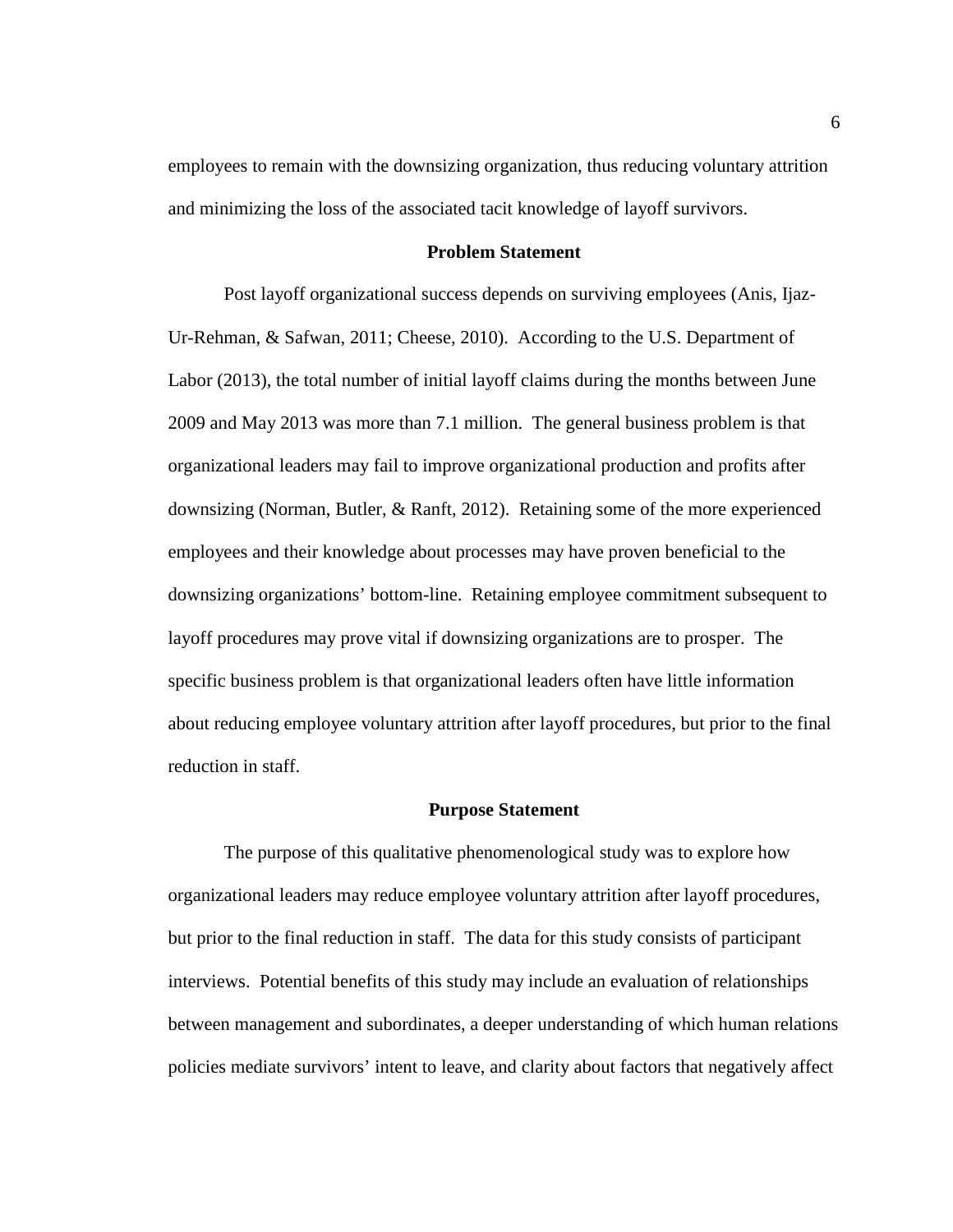organizational commitment. The objective in the current study was to explore the psychological and emotional drivers that might lead to employee attrition.

I obtained information from 20 experienced employees of downsizing unionized industrial organizations within a 50-mile radius of Wausau, Wisconsin. In the current study, a purposeful sampling of former employees explained the issues contributing to their decision to voluntarily sever employment. All severances occurred after layoff procedures commenced, but prior to the attainment of final staff reduction goals. Data collection consisted of digital recordings of all face-to-face interviews and research notes.

#### **Nature of the Study**

As part of this study, I employed a qualitative phenomenological approach. Investigators use the phenomenological design to capture the essence of human experience regarding a phenomenon from the perspective of participants (Tracy, 2010). Phenomenologists focus on people who share similar experiences or operate in similar environments and attempt to discover commonalities and shared meanings (Simon, 2006). The intent of this study was to extract meaning from the shared lived experiences of participants who voluntarily changed employers after layoff procedures; therefore, a phenomenological design was appropriate for this study.

Researchers often link quantitative studies to logical positivism (Portney & Watkins, 2009); because one cannot numerically measure the lived experience of others and verify its meaning, this approach was not the ideal design to address the research problem. Quantitative scholars strive to be objective and seek to reduce human actions to variables represented by numeric values in an attempt to gain generalizable data (Simon,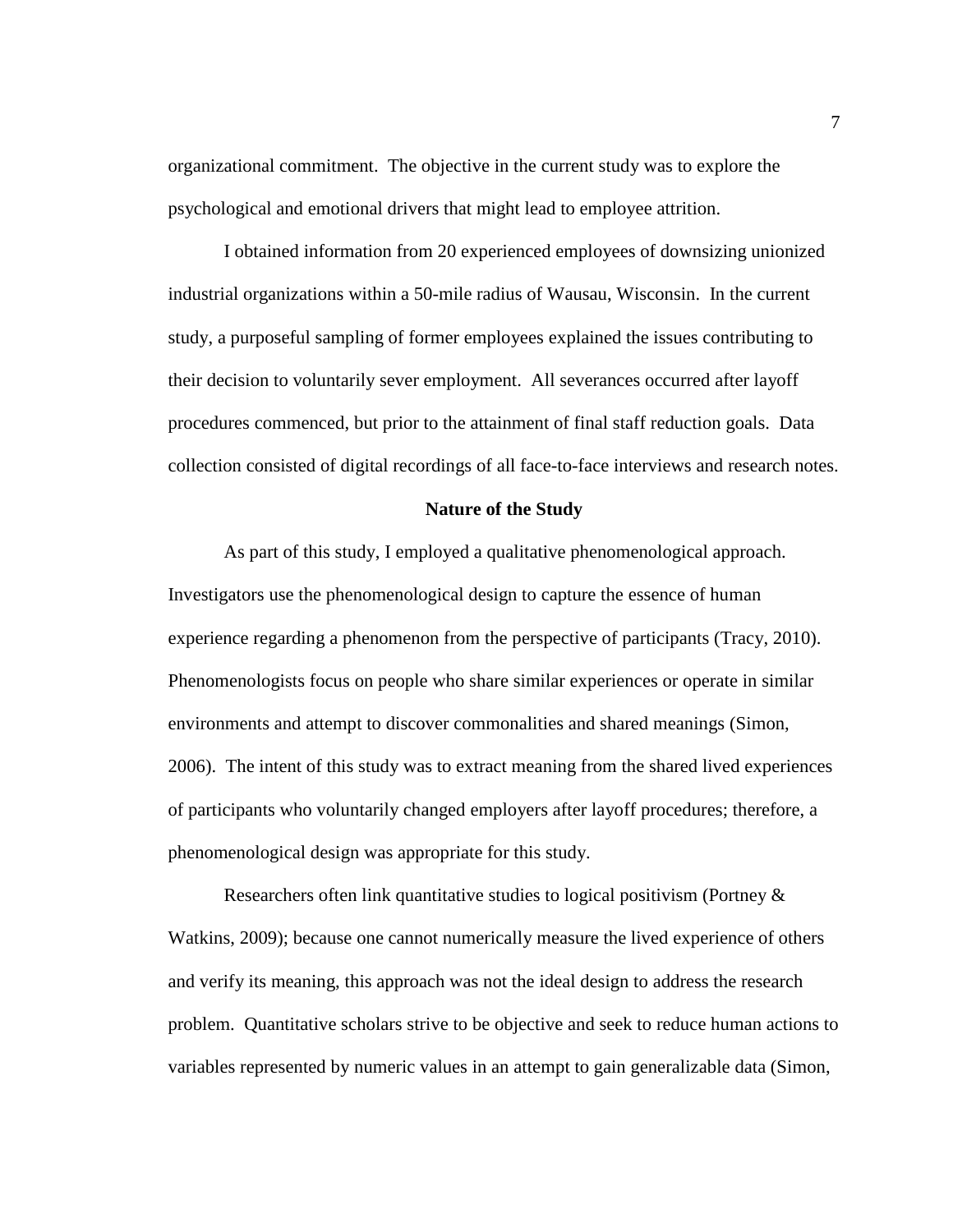2006). The goal of identifying measures that organizational leaders could undertake to reduce voluntary employee attrition following layoff initiatives and prior to the final reduction in staff guided my selection of research method. In an effort to accomplish this goal, I explored the subjective realities of layoff survivors from the employees' perspectives, which are neither quantifiable nor generalizable.

Mixed methods designs are appropriate to collect, analyze, and interpret data in a single study or in a series of studies that investigate the same underlying phenomenon using both qualitative and quantitative tools (Leech & Onwuegbuzie, 2009). In the current study, I explored what stressors contribute to employee attrition following layoff procedures. The desired information did not require any quantitative research to achieve and thus a mixed methods design was not appropriate for this study. A qualitative method was appropriate for this study to determine the optimal approach for understanding the phenomenon from the lived experiences of the participants (Simon, 2006).

In this research study, I identified common characteristics and attributes of employees who lived through layoff procedures and voluntarily sought employment outside the downsizing organizations subsequent to the start of layoff procedures from their perspective of the layoff phenomenon. Qualitative research requires explorers to study a phenomenon in its natural environment gathering facts through extensive time in the field. The phenomenological design selected provided the most appropriate means to gather the desired information. Researchers can produce substantive qualitative studies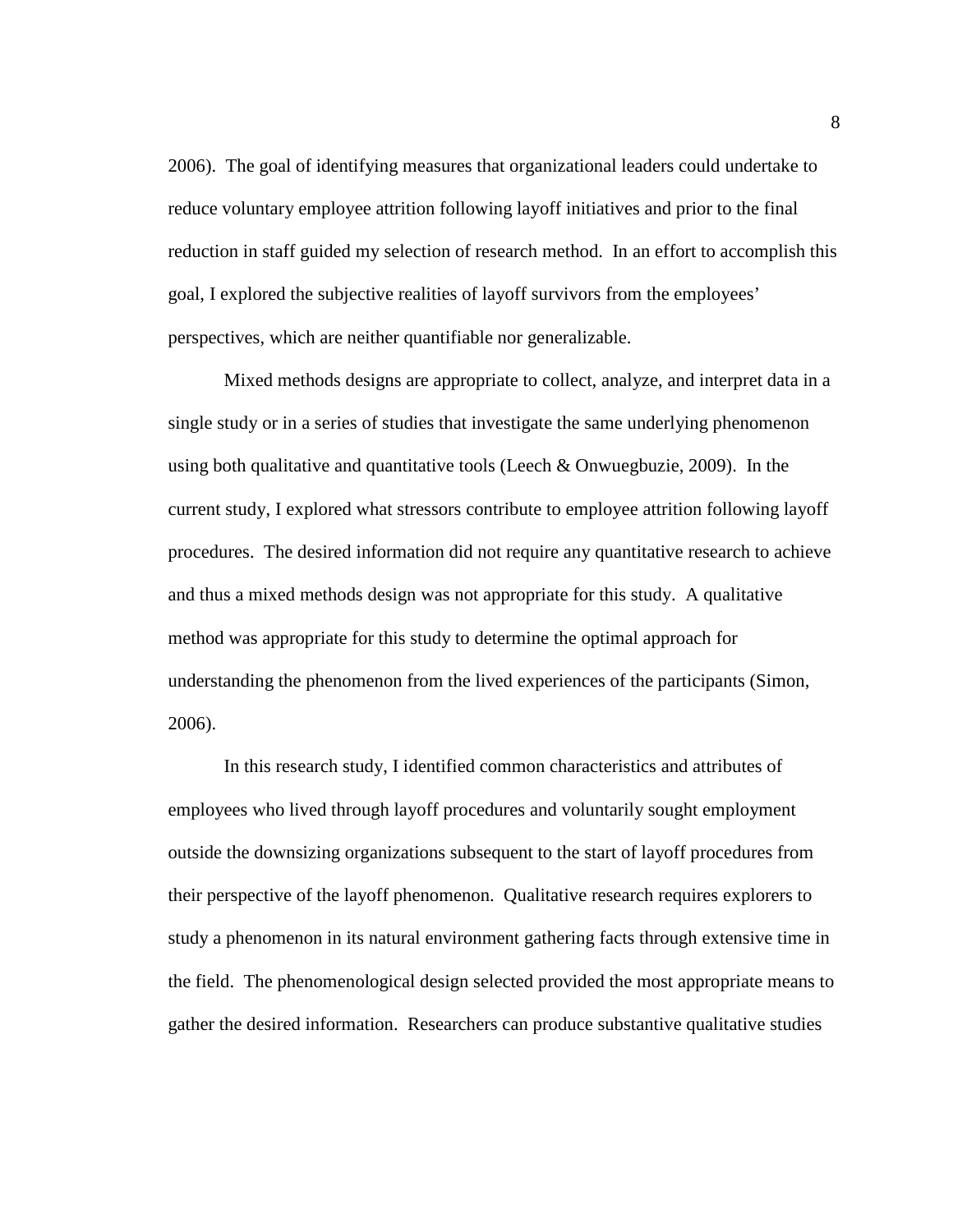by using rigor with thick description, rich detail and establishing credibility through listening rather than telling (Tracy, 2010).

Ethnography, case study, narrative, or grounded theory designs, consisting of data collection on site or requiring long periods reviewing the actions of layoff survivors (Portney & Watkins, 2009), was not appropriate for this study because of limited time and resources available. My goal to explore common threads and trends of the lived experiences directly from the viewpoints of study participants required a qualitative, phenomenological approach (Simon, 2006); thus, a qualitative, phenomenological approach was the ideal means to summarize these perspectives. I used face-to-face interviews and captured the answers via electronic voice recording to depict the lived experiences of employees who have witnessed layoff procedures affecting other employees.

#### **Research Question**

The overarching research question that guided the study was: What information do organizational leaders need to reduce employee voluntary attrition after initiating layoff procedures but prior to the final reduction in staff?

#### **Interview Questions**

To gain a richer contextual understanding of the lived experience of the survivors, I asked participants to recount their experiences during the period before the announcement of layoffs and after the announcement of layoffs.

1. In as much detail as possible, please recall a typical day at work prior to announcements of a possibility of layoffs.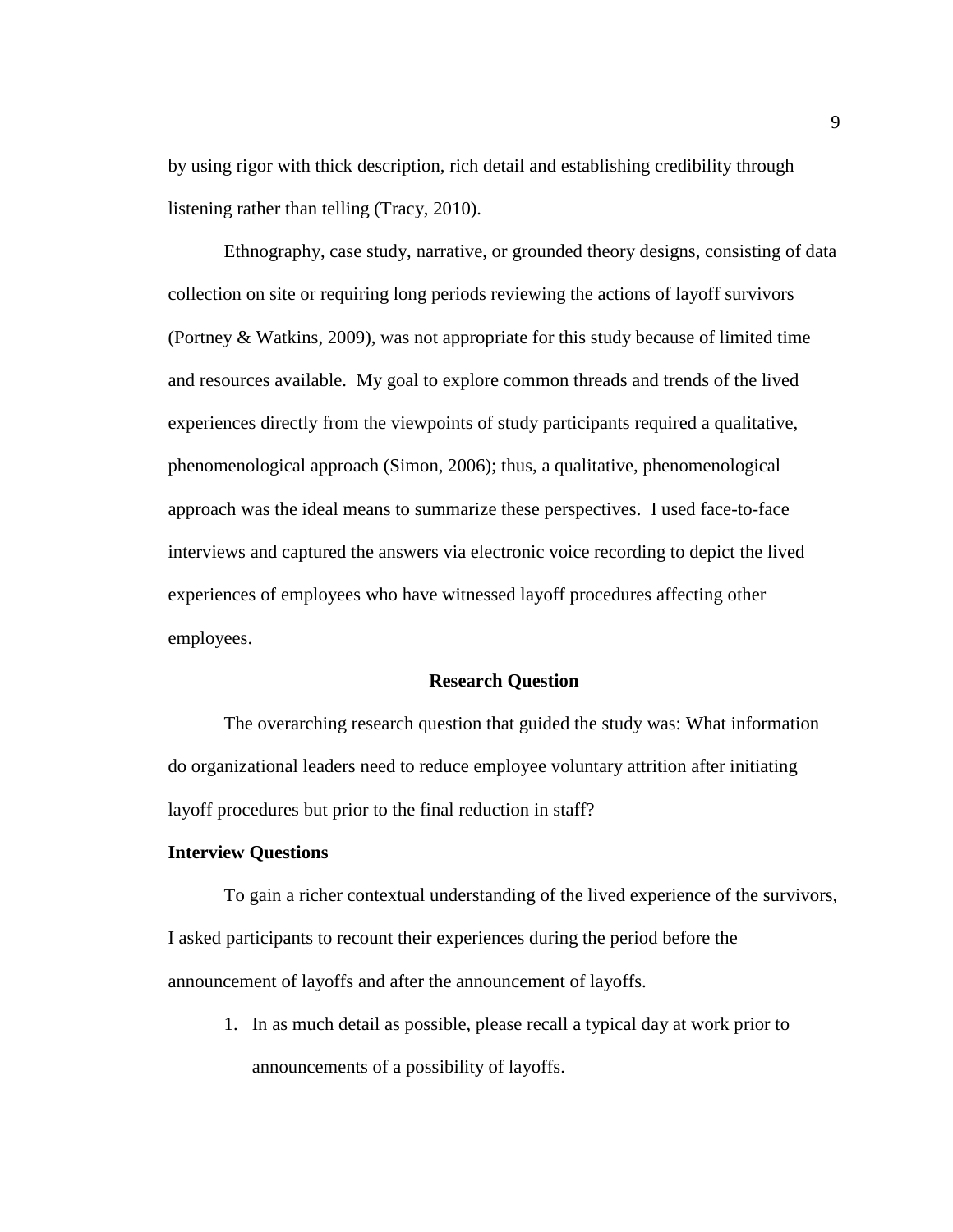- 2. In as much detail as possible, please recall the day of layoff announcements.
- 3. What thoughts crossed your mind about the organization as management made the announcements, and you realized who would be released?
- 4. In as much detail as possible, please recall the day at work, after the announcements of layoff, in which you decided to leave.
- 5. What factors led to your decision to leave?
- 6. What was the tipping point at which you decided to leave?
- 7. Based upon your experiences, what, if anything, could management have done to change your decision to resign voluntarily?

#### **Conceptual Framework**

The conceptual framework is the basis for any qualitative research study. I used seven basic concepts for the structure of this study. The seven concepts are cognitive activation of stress (CATS), expectancy theory, reasoned action theory (RA), psychological contract, organizational culture, entitativity, and survivor syndrome. The framework for this study comprises these seven concepts.

#### **Cognitive Activation Theory of Stress (CATS)**

This study included employing CATS as a basis for partial understanding of employee voluntary attrition following the announcement of layoff intentions. As presented by past scholars in the field (Cannon, 1932; Lazarus, 1966; Ursin & Eriksen, 2010), there are numerous theories regarding how humans respond to stress. Humans either may view stress as motivation for increased performance or decreased performance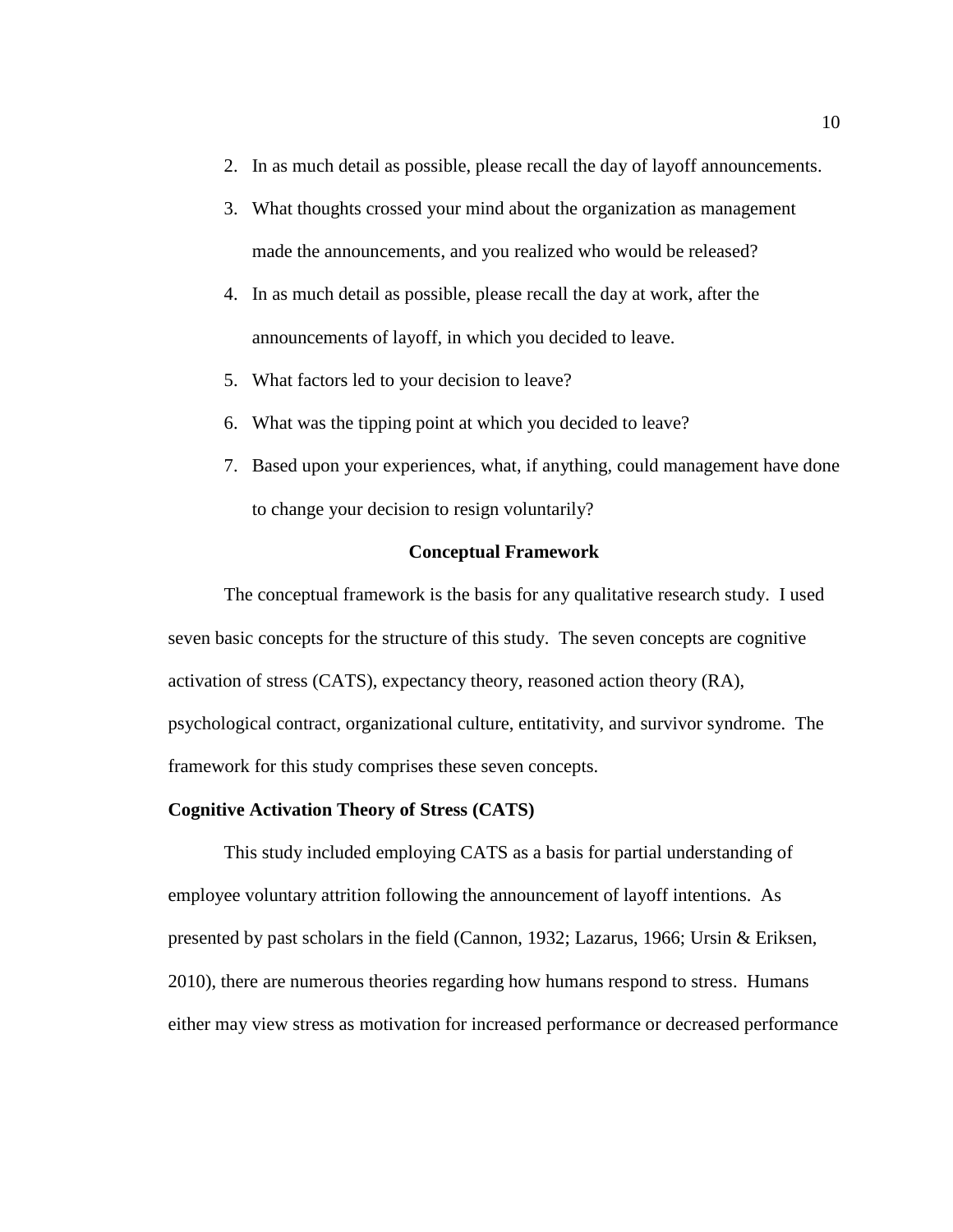(Coelho, Augusto, & Lages, 2011). The manner in which people respond to stress may depend on their perception the stressor.

How employees respond to the stress of layoff procedures, may contribute significantly to their organizational performance post layoffs. Based on the transactional model of stress, people categorize stressors as either a threat to their well-being, benign or a challenge (Lazarus, 1991). Humans can withstand stress in small doses, but over prolonged periods of exposure, or in large amounts, there will be a fracture in the psychological makeup (Cannon, 1932; Meurs & Perrewé, 2011). This fracture could lead to avoidance of the stressor by those affected (Ursin & Eriksen, 2010). Ursin and Eriksen (2004) found that people receive a threat alarm when something is missing in their perception of the expected reality, and this discrepancy elicits the triggering of some form of coping mechanism. A person could choose to cope by avoiding the negative effects of the stressor. The nature of avoidance employed can come in a myriad of forms, possibly ranging from reduced performance to voluntary attrition depending on the degree of stress realized.

The effect of stress may depend largely on how a person reacts to a particular stressor. People may view stress as a negative response to a bad situation, but this view may not always hold true. Building on previous scholars' work on CATS, Ursin and Eriksen (2004) showed that stress is a necessary part of human development. The stress response is an unspecific alarm that occurs when events are inconsistent with expected events (Ursin & Eriksen, 2004). This alarm, which represents discomfort with expectancy discrepancies, drives a person to seek a solution for the expectancy imbalance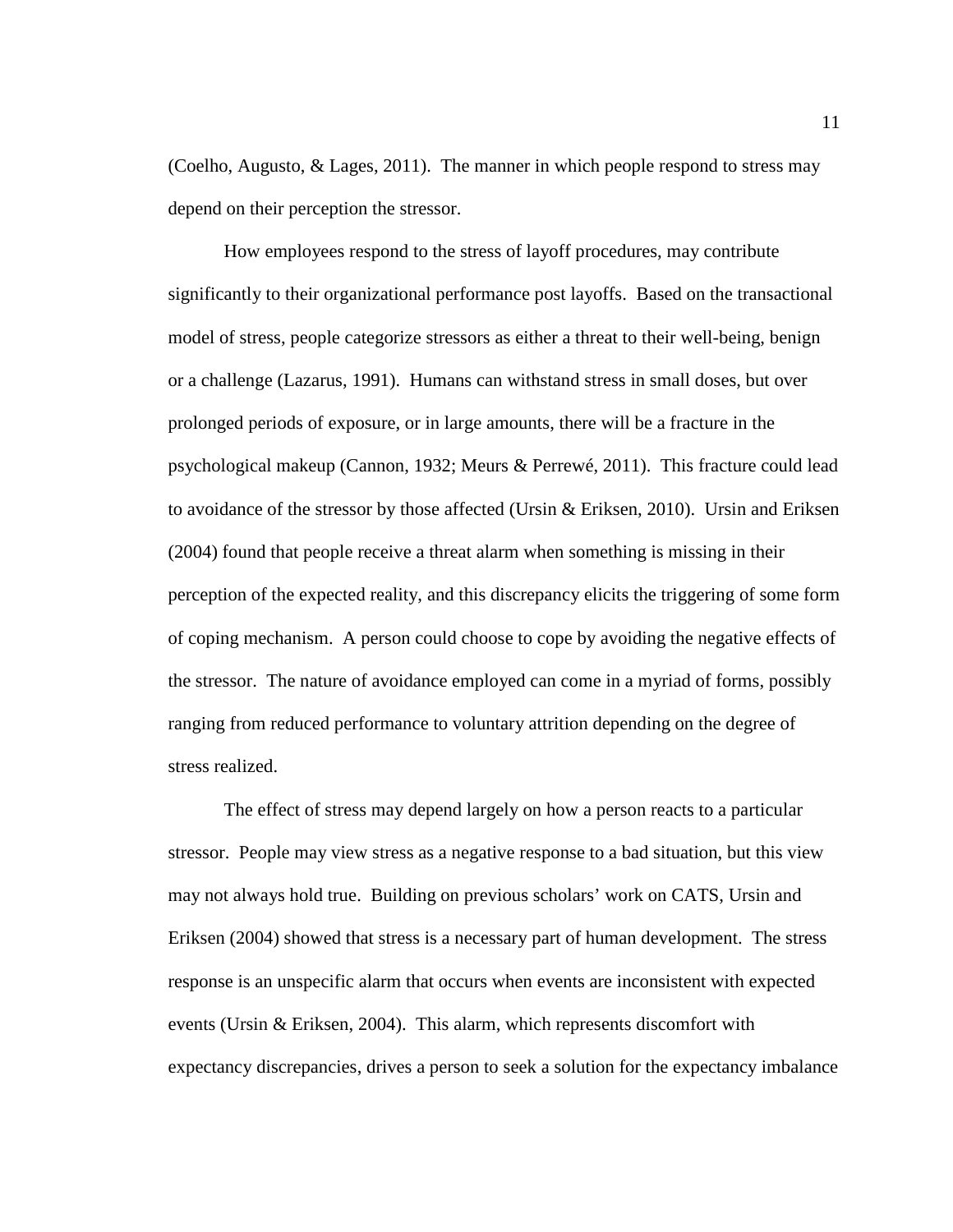with reality (Ursin & Eriksen, 2004). In the case of layoffs, the response to expectancy imbalance may contribute to an employee's avoidance of the stressor through either emotional or physical withdrawal from the organization. When an employee elects to withdraw physically from an established employer, it might indicate the person believes there to be no better option available.

During layoffs, employees may believe there is little they can do to secure their continued employment. How people handle stress is dependent on the belief that they can influence the outcome of a stressful situation (Ursin & Eriksen, 2010). According to CATS, if people believe a positive outcome is possible they will cope with the stressor by performing their job in a manner to avoid an unfavorable outcome (Ursin & Eriksen, 2010). This job performance could include assuming additional duties, working longer hours, or forgoing vacations to meet deadlines. A person's perception of control over the situation may influence the amount of effort exerted to change the outcome (Heneman  $\&$ Schwab, 1972).

As a key element of the conceptual framework for this research study, the expectation was CATS would contribute to an improved understanding about employees' decisions to remain with a downsizing organization subsequent to layoff procedures. Ursin and Eriksen (2010) posited that when people believe there is no chance of influencing the outcome of a stressful event, they will concede to the stressor and wait for the event to take its natural progression without taking action. This act of concession may signal the end of any previously held beliefs and expectations about the organization.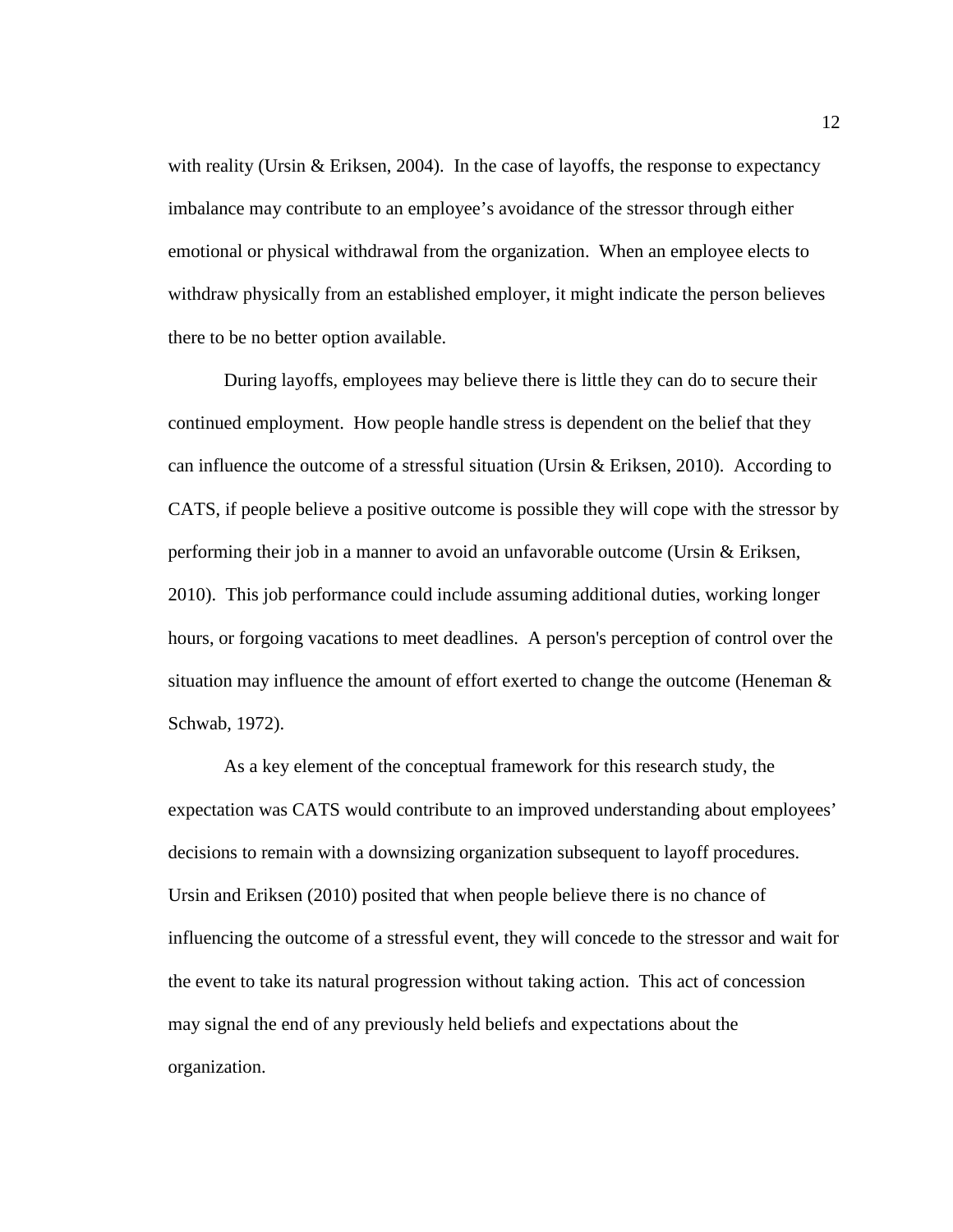#### **Expectancy Theory**

The amount of effort put forth by people may depend on the expectant reward of the effort (Hayibor, 2012; Van den Broeck, Vansteenkiste, Lens, & De Witte, 2010). When leaders of organizations announce layoff intentions, employees may feel helpless to affect their future with the organization positively, and employees may alter the amount of effort exerted for the employer. This reduction in effort may lead to lower performance by the employee. Expectancy of outcome may provide a basis to predict a person's motivation to perform in a certain manner to a given set of circumstances (Liao, Liu, & Pi, 2011; Ning & Jing, 2012). Understanding the expectations of members of a workgroup may prove beneficial to leaders of a downsizing organization by affording leaders the opportunity to address any perceived discrepancies in expectations prior to issues arising. During times of organizational change, employees may reduce their effort to contribute positively to the organization. Leaders may reduce the likelihood of employees underperforming by offering them hope for the future with the organization.

The expectancy theory provided a fundamental part of the conceptual framework for the study. According to the expectancy theory, a person's motivation to perform a job well might depend on the perceived value of the expected reward (Vroom, 1964). How successfully an organization's employees perform might depend on the proficient execution of job tasks after the announcement of layoffs. The amount of effort people exert towards completing a task may depend on their perception of their role in the process, ability, and motivation to accomplish the task (Hayibor, 2012; Heneman  $\&$ Schwab, 1972; Van den Broeck, Vansteenkiste, Lens, & De Witte, 2010). These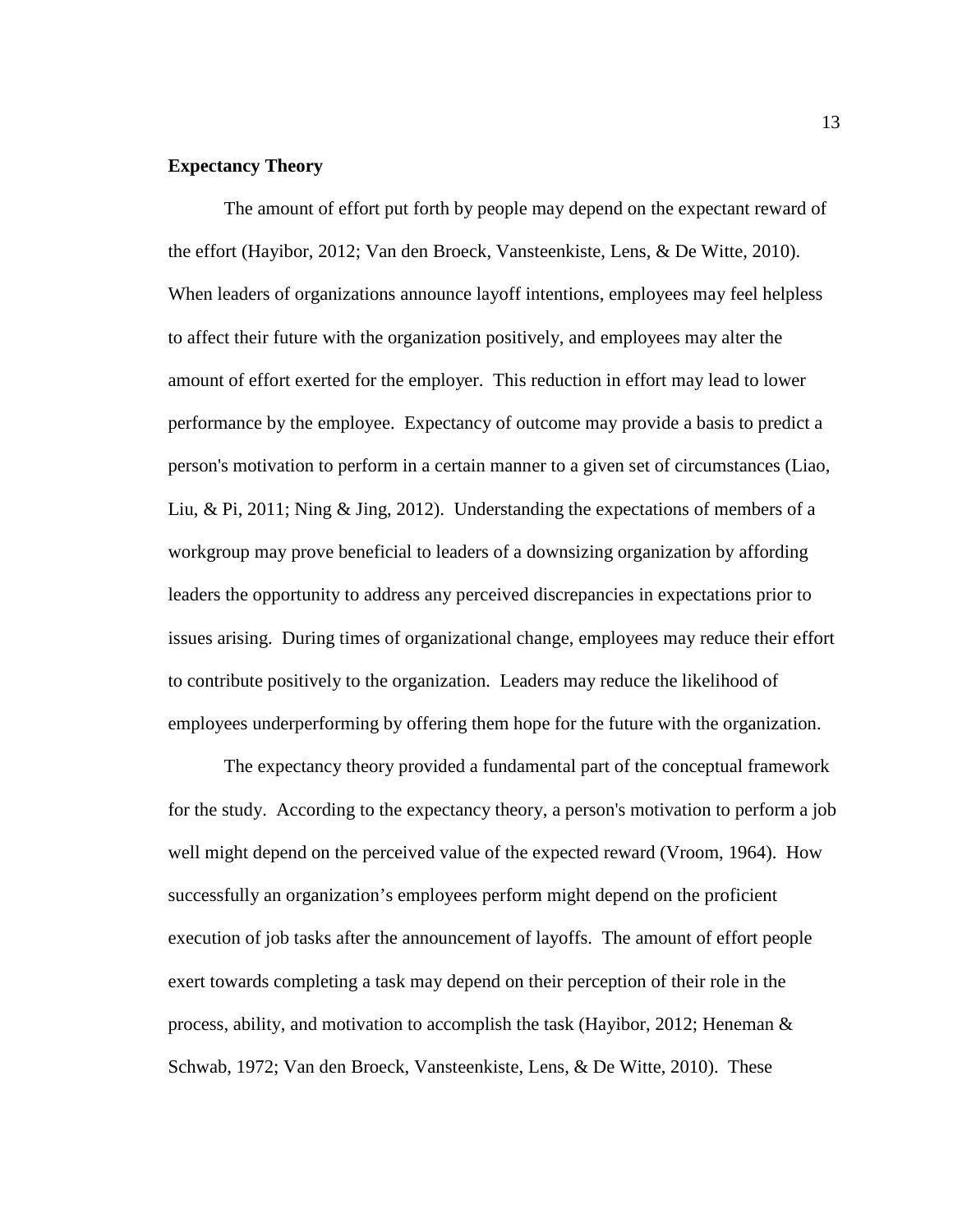elements of action and expected outcome are central to the expectancy theory, which may be a reliable predictor of job performance based on the belief that the person's actions will lead to desired outcomes (Hayibor, 2012; Heneman & Schwab, 1972; Renko, Kroeck, & Bullough, 2012)

The amount of stress experienced during times of downsizing may alter employees' expectations about advancement opportunities and long-term employment. This change in expectations may lead to a reduction in workers' performance. In the case of layoffs, employees who believe their employment to be less than permanent may feel less obligated to perform as compared to committed long-term employees (Silla, Gracia, Mañas, & Peiró, 2010). Expectancy of outcome may provide a basis to predict a person's motivation to perform in a certain manner to a given set of circumstances (Liao et al., 2011). Employees who are unsure of their future with the organization may experience more stress than victims of layoffs. Using CATS as a framework for exploration of employees' behavior, and the expectancy theory as a localized predictor of behavior, might provide insights about a person's motivation for leaving an organization after layoff procedures commence.

#### **Reasoned Action Theory (RA) and Psychological Contracts**

In this study, I explored the logic of exiting employees' decisions to leave a downsizing organization. The reasoned action (RA) theory of stress along with psychological contracts provided part of the conceptual framework. The theory of RA as presented by Ajzen and Fishbein (1977) demonstrated behavior predictability.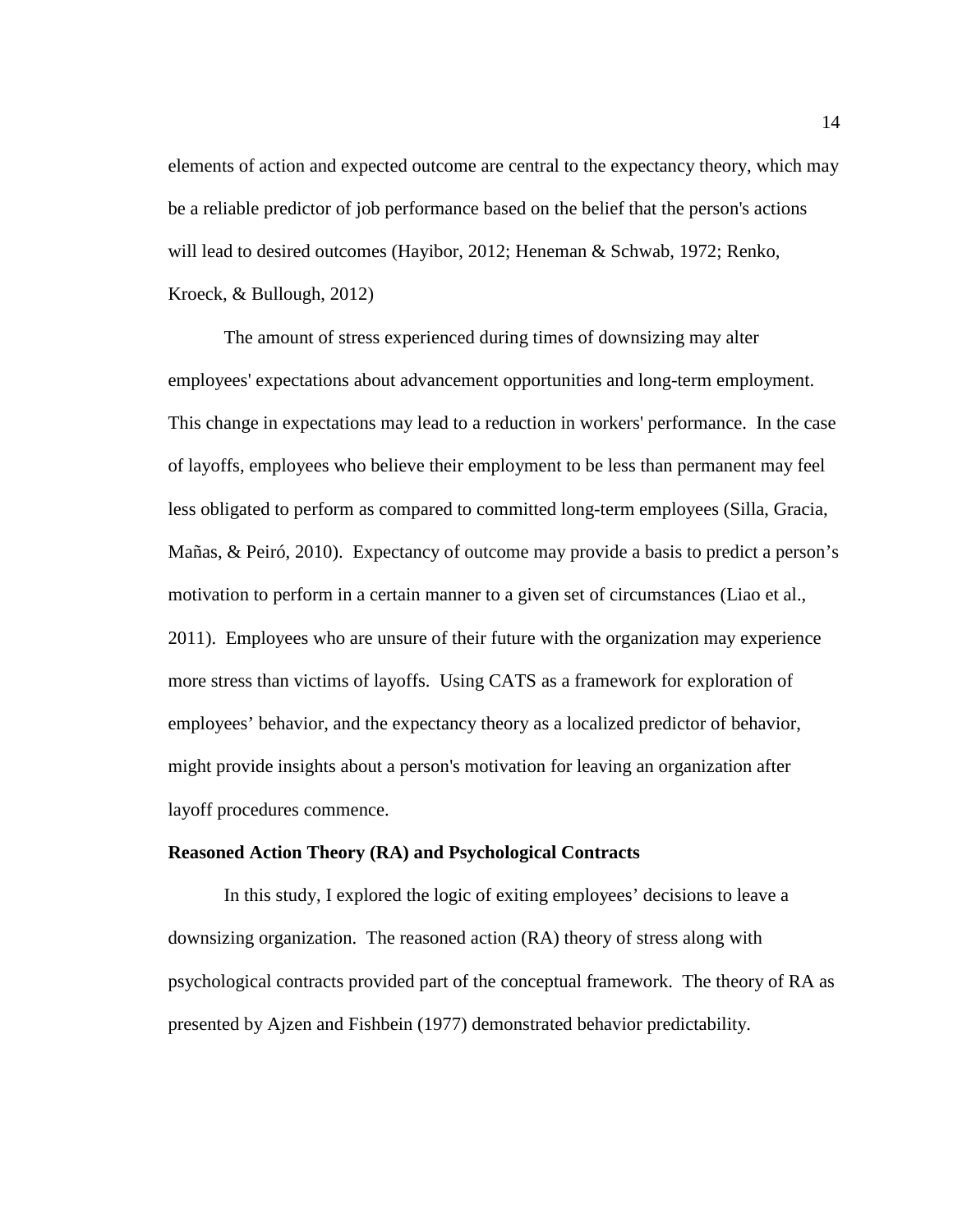Understanding basic social behavior is crucial to gaining any useful insight about how these two theories relate to layoffs.

The announcement of major change initiatives can lead to the departure of workers who organizational leaders believed to be career employees. All social behavior is contingent on the actors' intentions and is predictable as long as the intent remains constant (Yousafzai, Foxall, & Pallister, 2010). Employees frequently believe there is an implied psychological contract between employer and employee and layoffs may represent a breach in this contract (Chaudhry, Coyle-Shapiro, & Wayne, 2011). Employees of downsizing organizations, whose intentions are to remain with the organization prior to the announcements of layoffs, may have a change in attitude following layoff procedures. This change in commitment may originate from the belief by employees that announcing layoff intentions is a violation to the implied psychological contract.

Exploring what stressors may cause employees' intentions to shift from staying with a downsizing organization to leaving the organization may provide insight for improving the effectiveness of downsizing policies. According to the RA theory the behavior of a person depends on two factors: attitude toward behavior, which is an internal or personal factor, and a person's perception of social pressures, termed subjective norm (Yousafzai et al., 2010). If the social pressures of a group are severe enough, the group may override the ability of a member to make a decision based on personal desires (Ajzen & Fishbein, 1977). Organizations with strong cultures that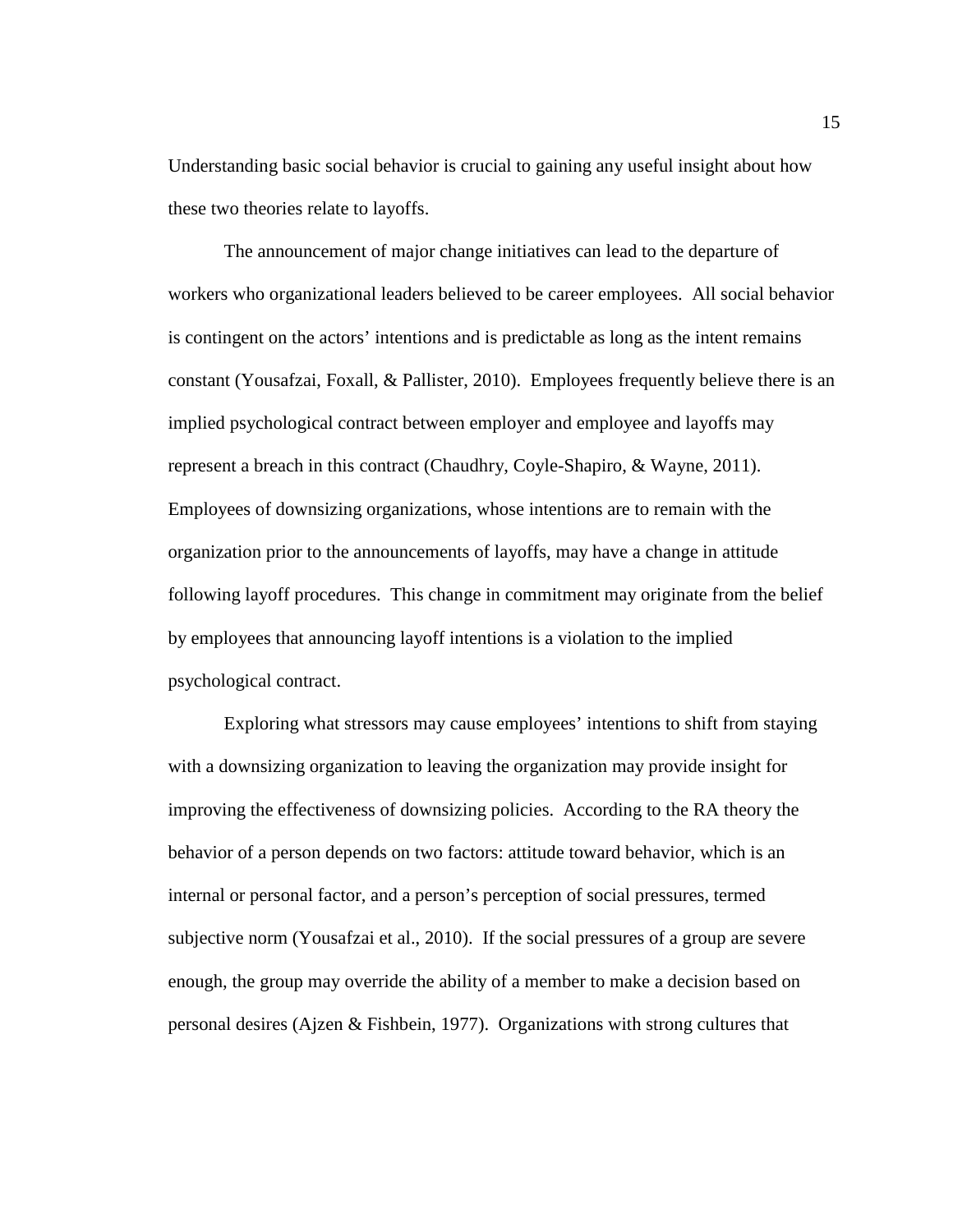provide employees with a sense of belonging may be less apt to lose members following layoff procedures.

#### **Group Cohesion**

The strength of the group may be more dependent on how closely the members relate to each other than how they perform as isolated entities. When other people recognize members of the group, more readily, as part of a group than as individuals, the group has achieved entitativity (Campbell, 1958). Campbell (1958) coined the term entitativity to explain why some groups develop into a tangible group as opposed to an aggregate of beings. This concept of entitativity provided another component for the conceptual framework of the research study.

**Entitativity.** In this research, study participants were electricians, millwrights, pipefitters, welders, and instrumentation technicians. All of these groups have specialized skills craft designation. There are three factors that determine entitativity and include proximity, similarity, and common fate (Campbell, 1958). Exploring a group of employees who share the same educational background, live in the same geographical location, and work for organizations undergoing layoffs satisfy all of these factors. When groups achieve entitativity, stimuli that affect, any member of the group will have an effect on the behavior of the remaining members. If layoffs affect any member of the group, entitativity may contribute to remaining employees' deciding to leave downsizing organizations.

Determining what level of importance the employee places on either staying or leaving the organization, and then comparing that to social pressure exerted by the group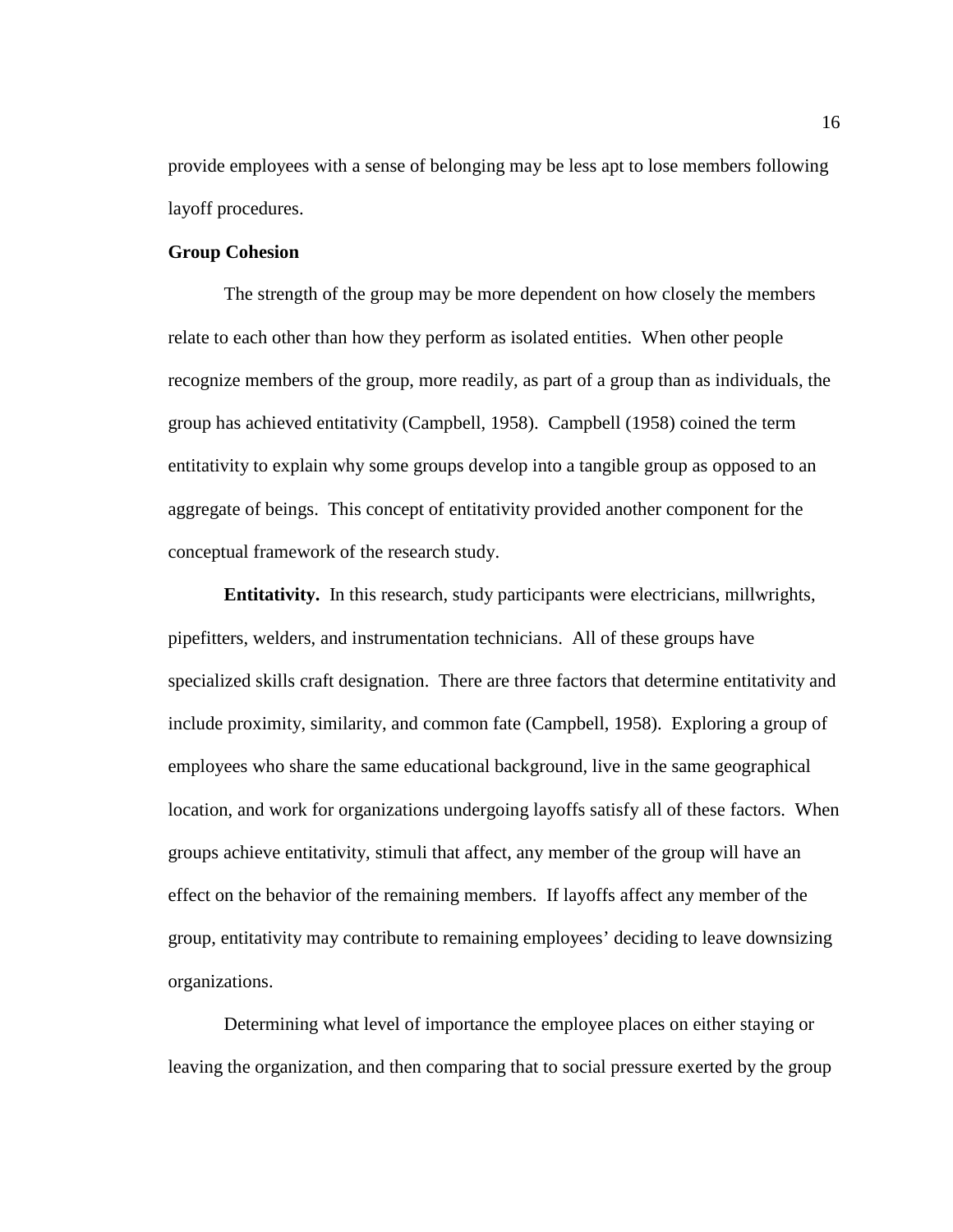was essential to understanding the level of group cohesiveness and entitativity. The amount of group influence may depend on the organizational culture, and the level of entitativity of the group (Rooney et al., 2010; Yousafzai et al., 2010). Employees may demonstrate more commitment to an organization with a culture based on trust and mutual respect than they would demonstrate to an organization whose leaders are less relationship oriented (Joo, 2012). People who are respectful of each other may exercise a level of honesty between each other and develop a sense of trust (Colquitt et al., 2013). The same concept of respect, trust, and honesty might apply between employer and employees.

#### **Organizational Culture**

Organizational success may depend on the level of trust employees have in the quality of decisions made by management, especially during times of change. The success of any organization that relies on human capital is dependent on the level of organizational trust and commitment of its employees (Spangenburg, 2012). Layoffs erode the trust between employees and employers, but the workgroup functioning as a cohesive, entitative group might mitigate some of the effects of layoffs (Vakola, 2013). Organizational leaders who invest in creating and nourishing a culture of trust and respect may benefit by employees demonstrating strong organizational commitment during times of change.

The implied contract between employer and employee can act as a major factor in employee loyalty and organizational commitment. This contract may have a profound effect on the amount of support and acceptance the group provides for change initiatives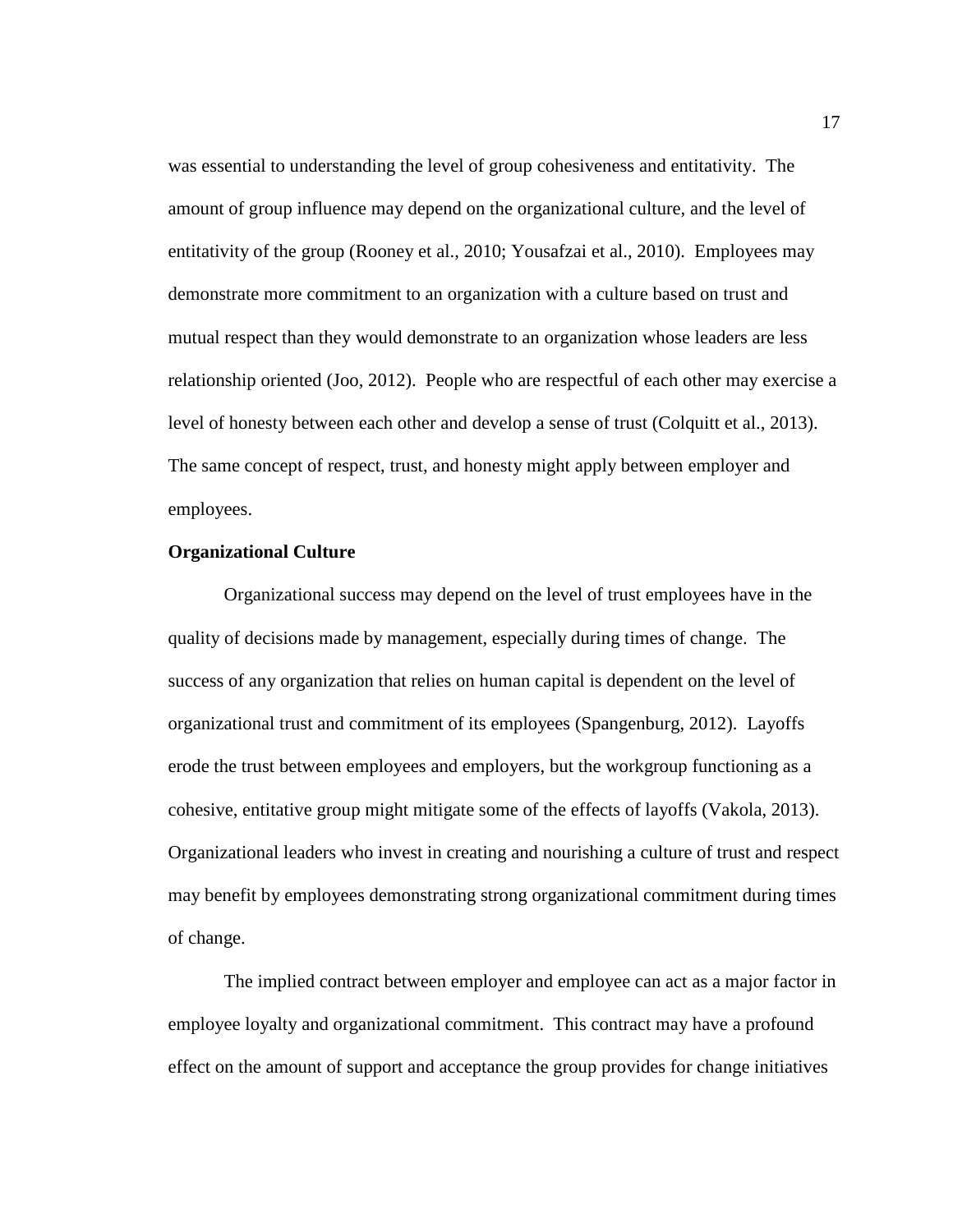(Chaudhry et al., 2011). During times of economic difficulty, retaining talent can prove challenging if employees believe the implied psychological contract is no longer valid (Olckers & du Plessis, 2012). In an established culture of trust and respect, employees may remain committed to the organization because of their belief that the sacrifices made by them, for the sake of the organization, will earn recompense sometime in the future (Farndale, Van Ruiten, Kelliher, & Hope-Hailey, 2011).

#### **Survivor Syndrome**

People, who feel guilty because they survived a traumatic experience while others did not, may suffer from *survivor syndrome* (Reinardy, 2011). I used the idea of survivor syndrome as part of the conceptual framework for this study. When employees experience layoffs and fear the possibility of additional layoffs, or feel guilty for surviving layoffs, they are subject to suffering from survivor syndrome (Appelbaum, Delage, Labib, & Gault, 1997). Survivor syndrome may contribute to reduced quality and output from layoff survivors (Smith, 2010; Ye, Cardon, & Rivera, 2012). In this study, my role included focusing on the experience of employees who voluntarily sought different employment after witnessing layoff procedures to understand what thoughts contributed to their decisions to change employers.

#### **Definition of Terms**

The following terms may enable knowledge transfer and establish uniform understanding of terms within this study.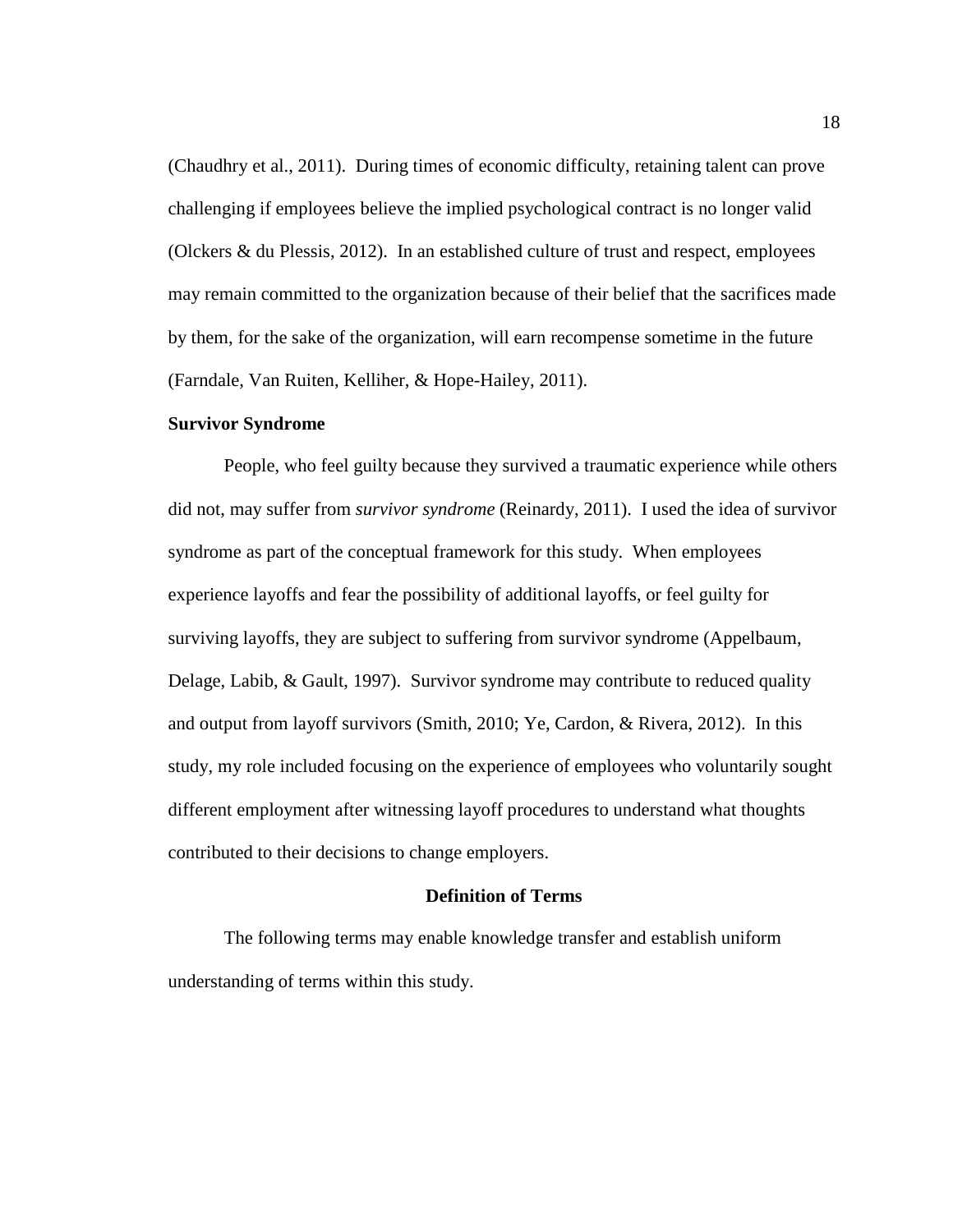*Entitativity.* Entitativity is the degree of having the nature of an entity, of having real existence (Campbell, 1958). The formation of a group whose members are more identified and recognized as a part of the group (entity) than as individuals.

*General adaptation syndrome.* General adaptation syndrome is a syndrome produced by diverse nocuous agents (Selye, 1936).

*Job insecurity.* Job insecurity refers to the belief of an unstable future for one's desired employment and the affected employees are powerless to resist the anticipated threat (Greenhalgh & Rosenblatt, 2010).

*Layoffs.* Layoffs are involuntary termination in which the sole reason for the employee's separation is the firm's motivation for a permanent reduction in the size of the workforce (Mitchell et al., 2010).

*Organizational commitment.* Organizational commitment is the effort, and energy employees expend in benefit to the organization (Spector, 2010).

*Organizational (corporate) culture.* Organizational culture is the beliefs, expectations, and values learned and shared by organizations' members (Spector, 2010).

*Psychological contract.* Psychological contract is the perceived reciprocal obligations that characterize a relationship between an employee and organizational entity (Eckerd, Hill, Boyer, Donohue, & Ward, 2013).

*Stress response.* Stress response is a general alarm triggered by a stressor in a homeostatic system, producing general and unspecific mental and physical reactions from one level of stimulation to a higher level of stimulation (Ursin  $&$  Eriksen, 2004).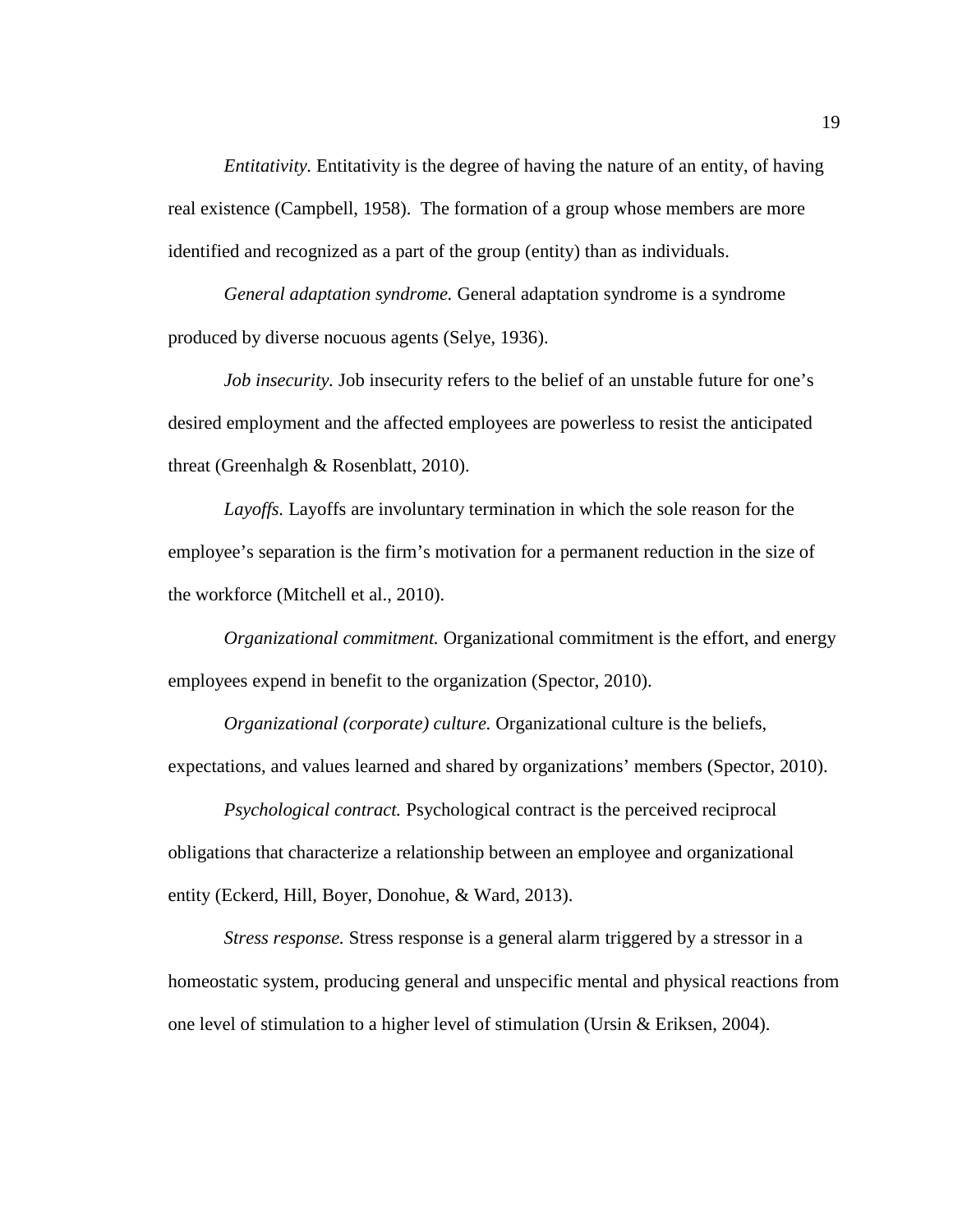*Survivors.* Survivors are the people who remain working at organizations that have recently had layoffs (Cotter & Fouad, 2012). In this study used interchangeably with those employees who possess ample seniority to remain with downsizing organizations, but elect to leave.

*Tacit knowledge.* Tacit knowledge is the knowledge in a person's head: their experience (Ipe, 2003).

#### **Assumptions, Limitations, and Delimitations**

#### **Assumptions**

The first assumption of this study was that all participants of would answer the interview questions truthfully. A second assumption of this study was that purposeful sampling was an accepted and effective method of selecting interview candidates.

#### **Limitations**

Certain research limitations bind the results of the research exploration. The findings of this study covered a limited sector of the workforce consisting of experienced labor participants from downsizing organizations in the industrial sector located within a 50-mile radius of Wausau, Wisconsin. The findings of qualitative studies are not generalizable (Simon, 2006), so the results of this study may not apply to organizations that are outside the industrial sector of the economy or involve a less skilled workforce.

Although the intent in this study was to capture the lived experiences of employees who voluntarily left an employer following announcements of layoff procedures, participants could provide biased responses to research questions in recalling their experiences thus limiting this research study. To validate qualitative studies,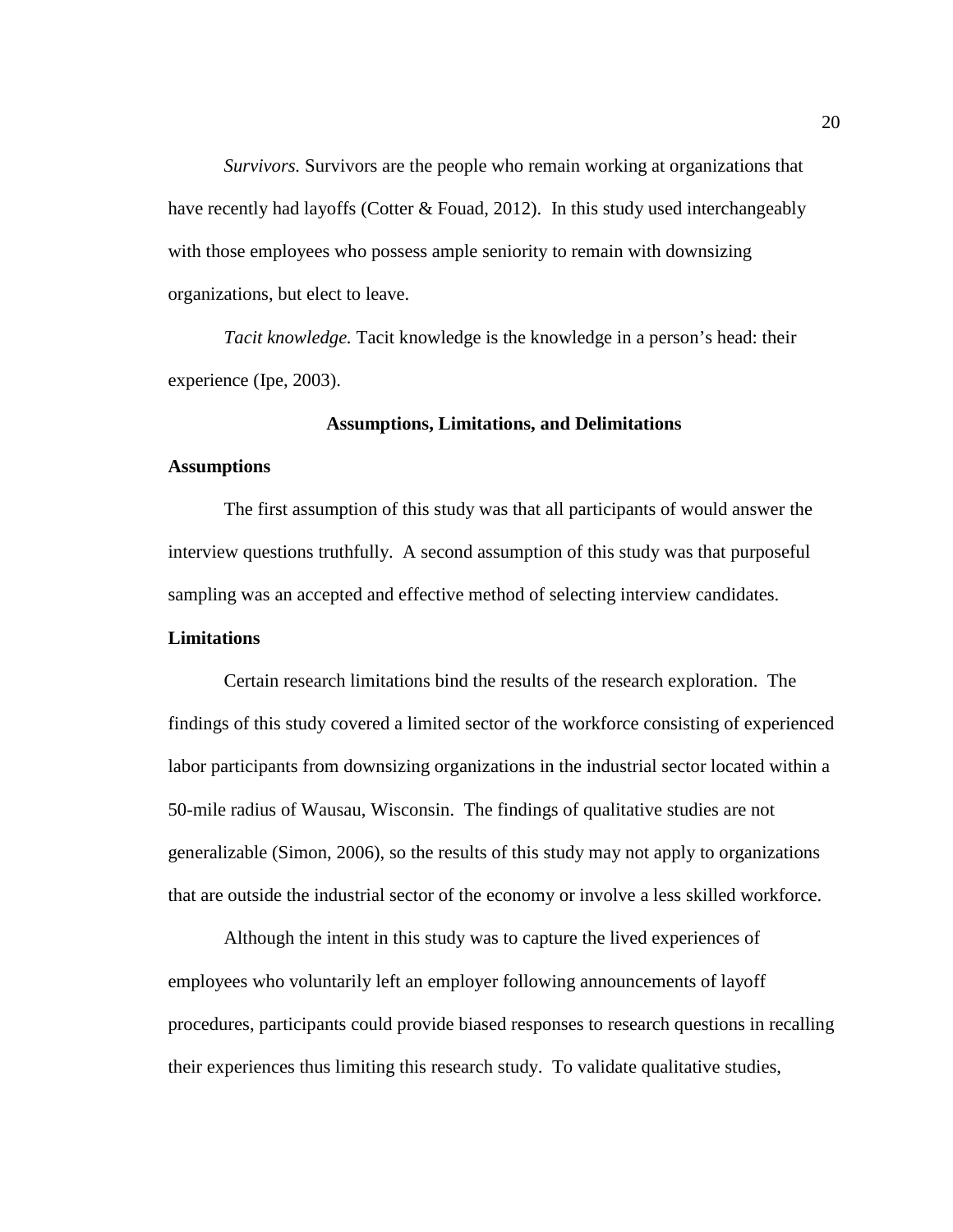researchers must gather rich detail from the participants of the study (Tracy, 2010). Participants unable to provide detailed information about the lived experiences because they cannot adequately remember the event may also limit this study.

In addition, researcher bias could act as a limitation of this study because experiences can distort the presentation of questions to participants (Chenail, 2011). The effects of researcher bias may contribute to participants' information distortion. In this study, the participant interview process prevented the issue of information distortion by asking questions based on personal experiences, without requesting opinions or leading the responses of participants in any way.

#### **Delimitations**

In this phenomenological study, I conducted interviews of 20 artisans from unionized industrial facilities located within a 50-mile radius of Wausau, Wisconsin. Employees who chose to seek employment elsewhere after witnessing implementation of layoff procedures was a delimiting factor of this study. Only people over the age of 18 and who are not from any protected class or group participated in this study. I excluded employees not working in the industrial sector and not possessing marketable skills held by only a small fraction of the overall working population. The participants were journeyman level electricians, millwrights, pipefitters, welders, and instrumentation technicians. Criteria for participation included employees who completed a state indentured apprenticeship, were members of trade unions at the time of the lived experience, and elected voluntarily to change employers subsequent to the announcement of layoff procedures. My role included exploring how a skilled workforce responds to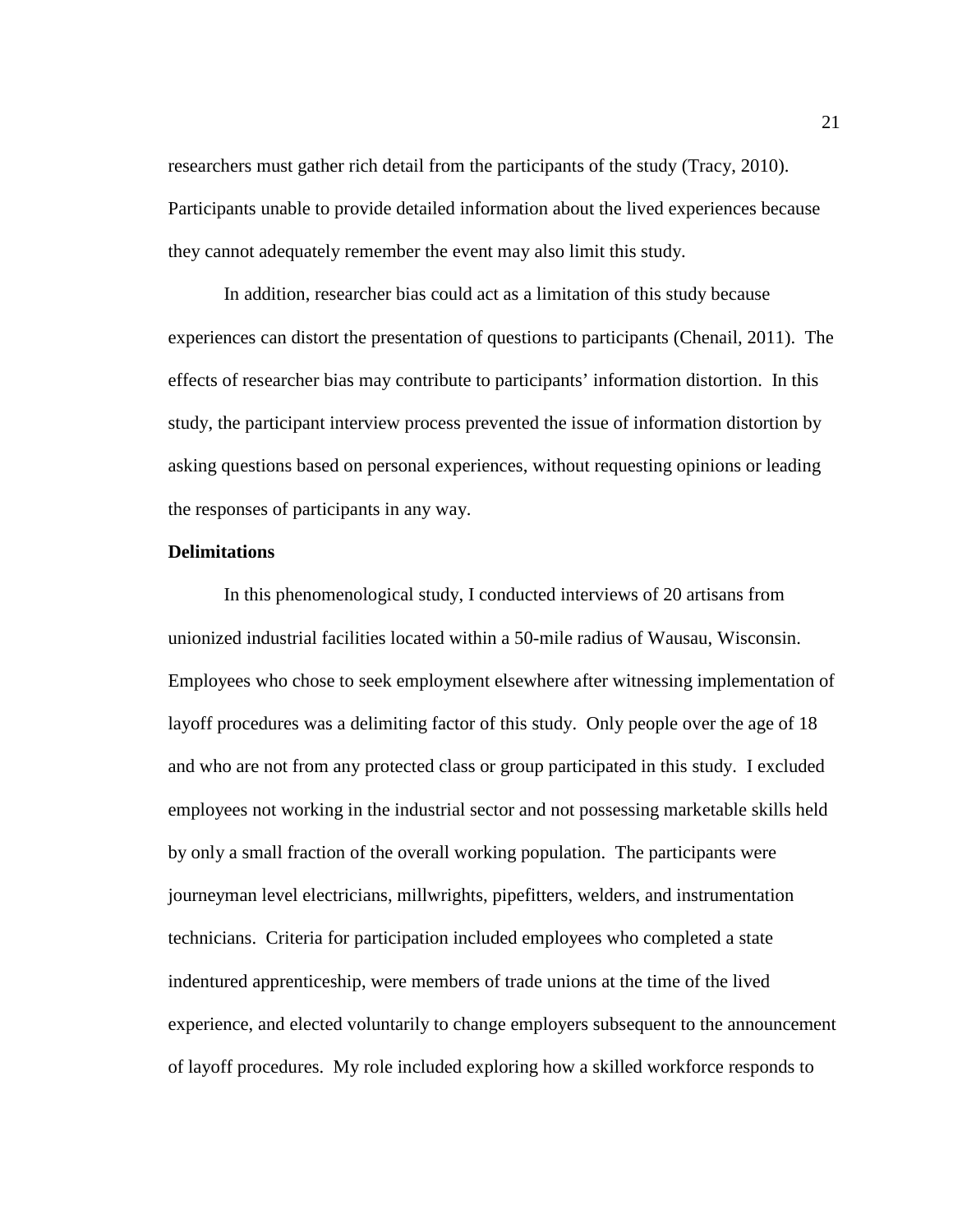layoff procedures. The focus of this study was to understand why employees voluntarily leave their employers subsequent to the implementation of layoff procedures.

#### **Significance of the Study**

#### **Contribution to Business Practice**

Understanding how layoff procedures affect employees of downsizing organizations may provide some benefit to all business sectors. The findings of this study may lead human resources managers, business executives, and midlevel managers to reevaluate the nature and effects of their organizational downsizing strategies and processes. Findings and recommendations from this research may inspire business leaders to develop and use alternate methods of downsizing during difficult business cycles that may reduce employees' voluntary attrition.

#### **Implications for Social Change**

The results of this study may provide insight into employees' perspectives following implementation of layoff procedures. Such insight may allow managers, HR professionals, and business executives to view the organizational workforce reduction process from an unbiased and analytical perspective. Obtaining such information about employees' response to layoff procedures may allow organizational leaders and HR professionals to equip their workforce with the requisite skills and knowledge to withstand the effects of layoffs, thus increasing employee retention and performance. Employees equipped to endure the layoff process might suffer less stress, thus reducing the likelihood of drug, alcohol, and family abuse (Keyes, Hatzenbuehler, & Hasin, 2011; Sinha, Shaham, & Heilig, 2011). Reducing various forms of abuse might lessen the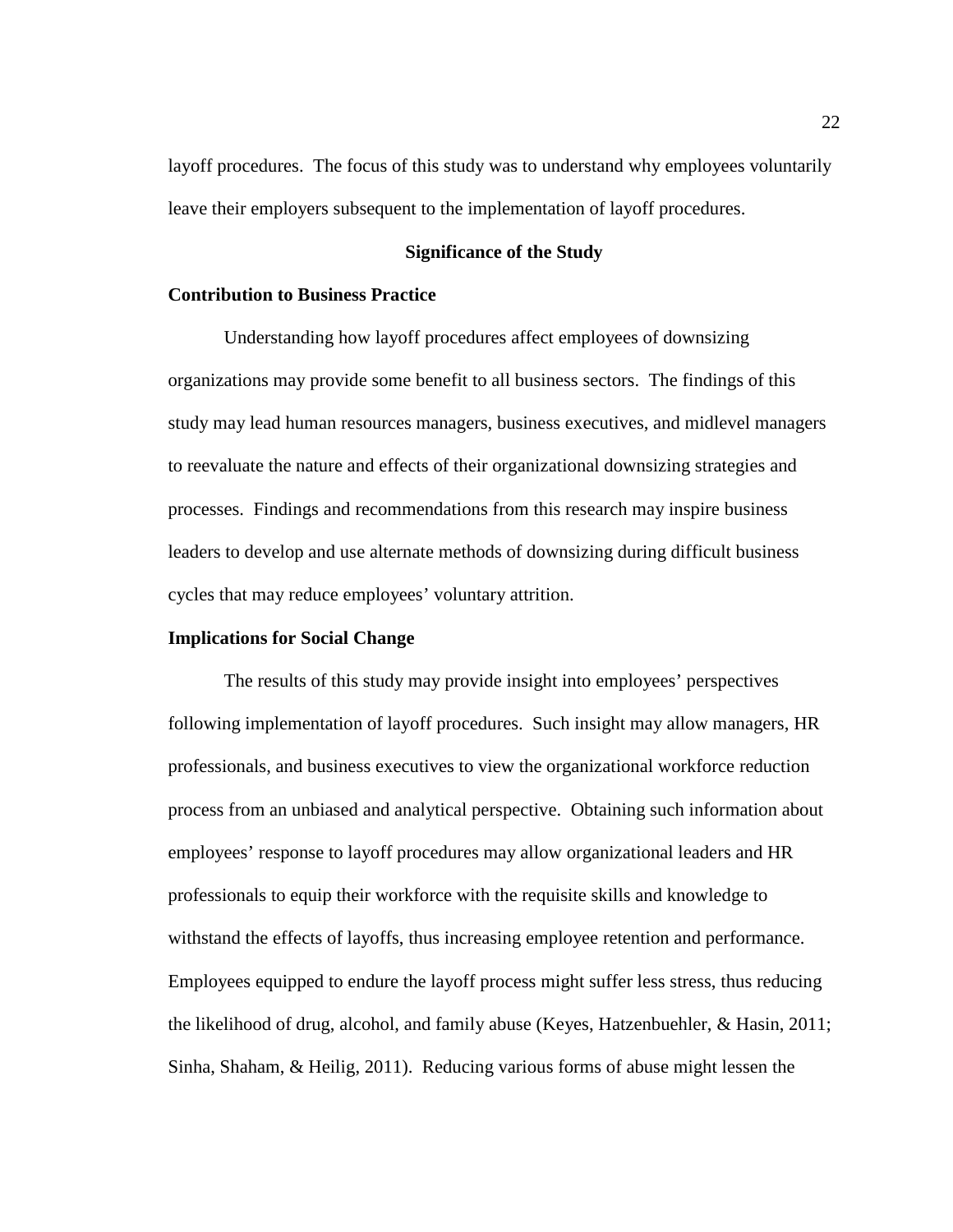social demands associated with treating behavior stemming from the stress that can accompany the layoff process.

#### **A Review of the Professional and Academic Literature**

The purpose of this qualitative, phenomenological study was to understand how voluntarily separated employees perceived the layoff process and how those perceptions might affect employee organizational commitment. The information in this literature review clarifies issues affecting layoff strategies. These issues often negatively affect the layoff process by eroding the relationship between employees, instigating reduced organizational commitment, and damaging the perceived integrity of leaders' behaviors. Reviewing the literature improved understanding of how people respond to change in the workplace and how other scholars and practitioners have regarded organizational layoff and change initiatives. The literature review includes research on layoffs and organizational change in numerous global organizations, significant research regarding organizational commitment, and several studies on employee reaction to change.

The identified possible contributing factors to reduced organizational commitment following the lived experience, based upon the literature review, include (a) communication, (b) trust, (c) survivor's sickness, (d) organizational culture, (d) leadership relationships, and (e) management style. Leaders of organizations who rely heavily on human capital may realize the effects of layoffs including reduced performance, efficiency, and organizational commitment, more readily than leaders of organizations less reliant on human capital. The review indicates that employees'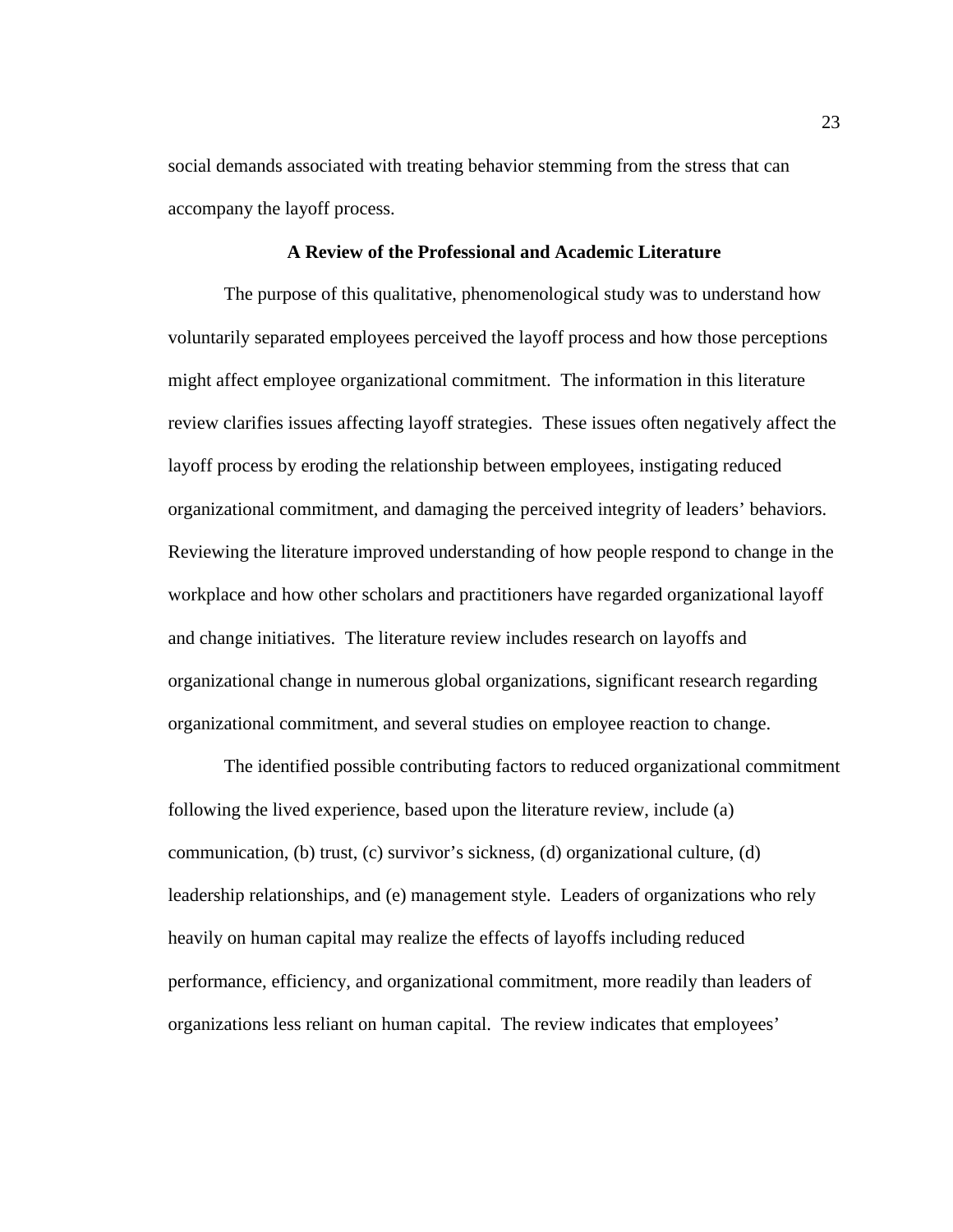perceptions and actions could affect the success of layoff initiatives and the future performance of the organization.

Prior to the popular press, business scholars, and HR professionals using the term *layoffs* to describe job loss, Gandolfi (2005), perhaps the most influential scholar in the field of downsizing and layoffs, was developing theories about the cause and effects of this layoff phenomenon. This study builds on the concepts advanced by Gandolfi, specifically in the areas concerning possible causes for layoffs and alternate measures to avoid them. Gandolfi and Oster (2010) demonstrated that management uses layoffs to realize immediate reductions in costs and to increase efficiency, profits, competitiveness, and productivity for more than three decades. Gandolfi examined layoffs from the perspective of victims, survivors, and executors, but not from the perspective of employees who voluntarily severed employment with downsizing organizations.

In this study, I explored the layoff phenomenon from the perspective of those who were capable of surviving layoffs but chose to leave their employer subsequent to the lived experience. My role was to study the concepts of (a) organizational change and stress, (b) layoff causes and avoidance, (c) knowledge retention, (d) leadership roles and relationships with an emphasis on trust and communication between leaders and subordinates, (e) survivor syndrome, (f) organizational commitment and job insecurity, (g) organizational trust and perceived fairness, and (h) knowledge retention and post layoff performance as a basis for this study. Layoffs frequently affect organizational commitment in downsizing businesses and may influence employees' leave intentions (Bayardo, Reche, & Cabada, 2013; Malik, Ahmad, & Hussain, 2010; Parzefall &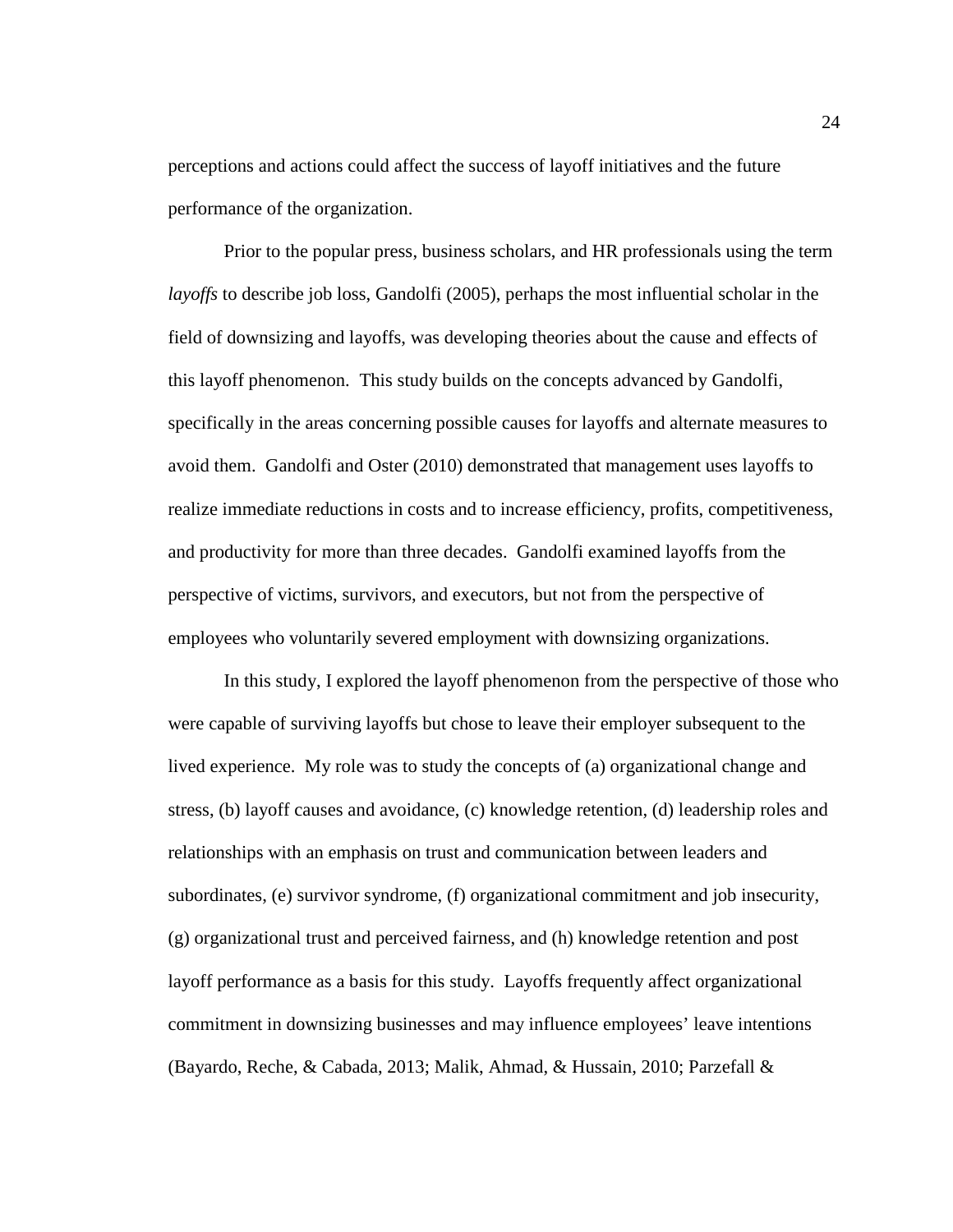Kuppelwieser, 2012). Reviewing the literature provided insight about how researchers, scholars, and human resource practitioners view layoffs and the associated processes.

The keywords for collecting facts for this research study, when combined with the term *layoff*, were (a) *survivor syndrome,* (b) *organizational commitment,* (c) *trust,* (d) *knowledge retention,* (e) *causes,* (f) *leadership,* (g) *change,* and (h) *alternatives*. I used a variety of search engines and databases to retrieve sources for this study. The primary databanks included (a) Academic Search Premier, (b) Business Search Premier, (c) Business Source Complete, (d) ProQuest Central, (e) SAGE Premier, (f) Science Direct, (g) EBSCO host, and (h) ABI/INFORM Complete. All articles included are from peerreviewed journals, and the remaining literature was from scholarly and professional books; of these sources, a minimum of 85% have publication dates that comply with the 3-5 year requirement for study inclusion. This literature review includes 169 sources, of which 153 are peer-reviewed journal articles (90.5%), and 157 are from 2010 or later (92.89%).

#### **Organizational Change and Stress**

One significant theme across literature was how people respond to change. Any change in a person's daily routine may introduce some level of stress into their life. Change in a person's employment situation can cause stress, which may be difficult to overcome (Reisel, Probst, Chia, Maloles, & König, 2010). According to Selye's (1955) general adaptation syndrome, stress evolves from an alarm reaction to the stress situation, to resistance to the stressor, and eventually to exhaustion. Once exhausted, people may choose to cope with the stress, concede to defeat, or remove themselves from the stressor.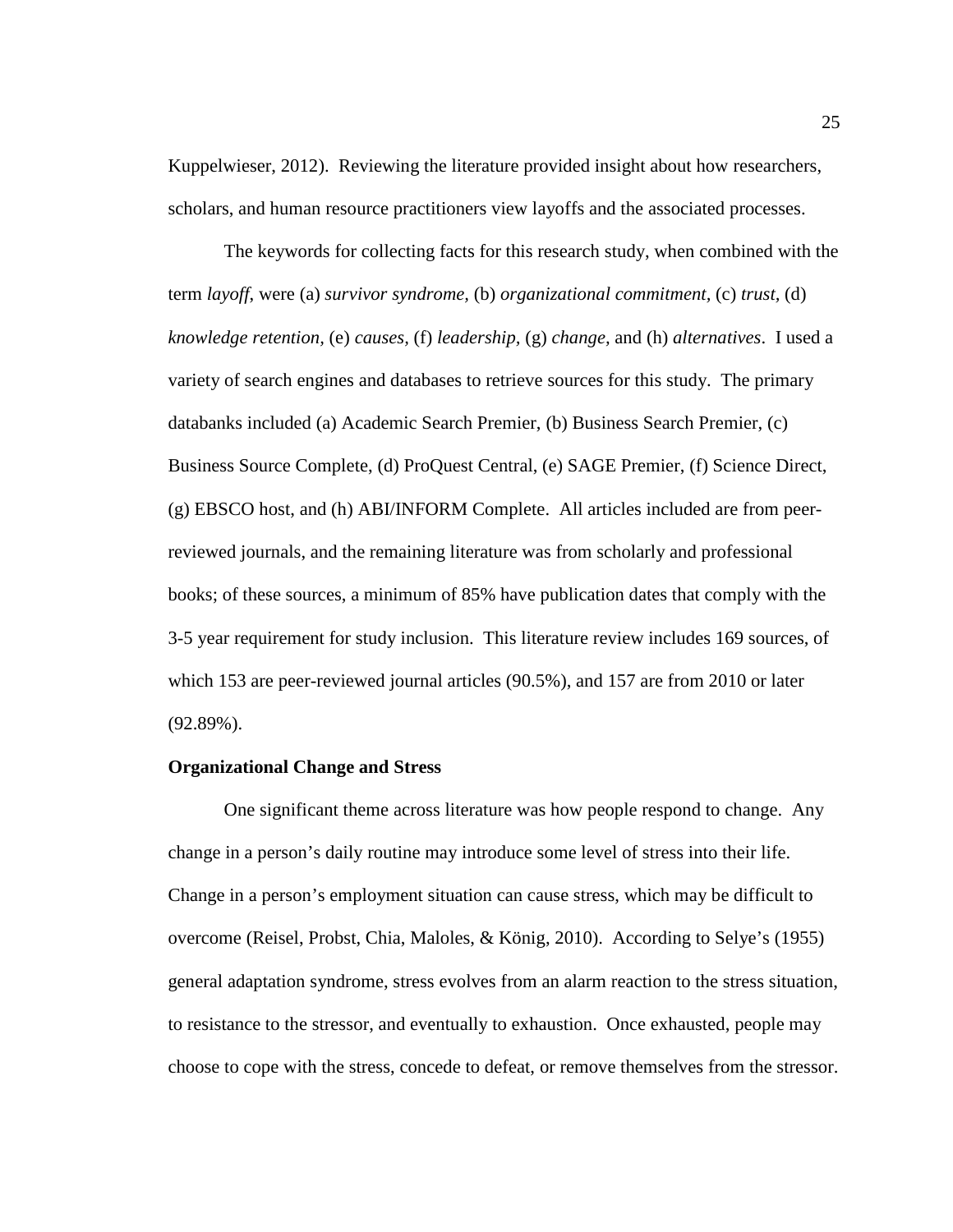How people perceive stress may contribute to the handling of the stressful situation. Humans frequently equate stress with the inability to meet the demands of a situation given the available resources (Lazarus, 1966). This inability to resolve a perceived threat might leave people believing they are vulnerable and endangered (Lazarus, 1966, 1999). Lazarus's (1991) transactional model of stress, based on the primacy of cognition, offers two options: coping or cognitive appraisal as means to arbitrate the response of individuals to environmental stressors. The writings of Lazarus (1966), specifically the transactional model of stress, continue to influence stress studies and their scholars (Arnold & Staffelbach, 2012; Nuttman-Shwartz & Gadot, 2012; Ursin & Eriksen, 2010). Under the transactional model of stress, people categorize stressors as threating, benign, or challenging to their well-being (Parker, Martin, Colmar, & Liem, 2012). Stress develops as part of a process resulting from some stimuli in the work environment (Lazarus, 1966). This stimulus triggers the cognitive appraisal process, which leads to an assessment of the severity of the threat of the stimuli to a person's wellbeing (Meurs & Perrewé, 2011). Depending on the outcome of their cognitive appraisal, humans will determine what options are available to address the presented stressor (Parker et al., 2012). If a person deems a threat as too formidable to ignore, the individual will employ a secondary appraisal process to determine what, if anything can remove or minimize the effects of the threat (Arnold & Staffelbach, 2012; Meurs & Perrewé, 2011). Past researchers showed that if the situation requires more resources than the person possesses, this imbalance will cause a strain (Lazarus, 1999; Meurs  $\&$ Perrewé, 2011). This transactional model of stress may prove fundamental to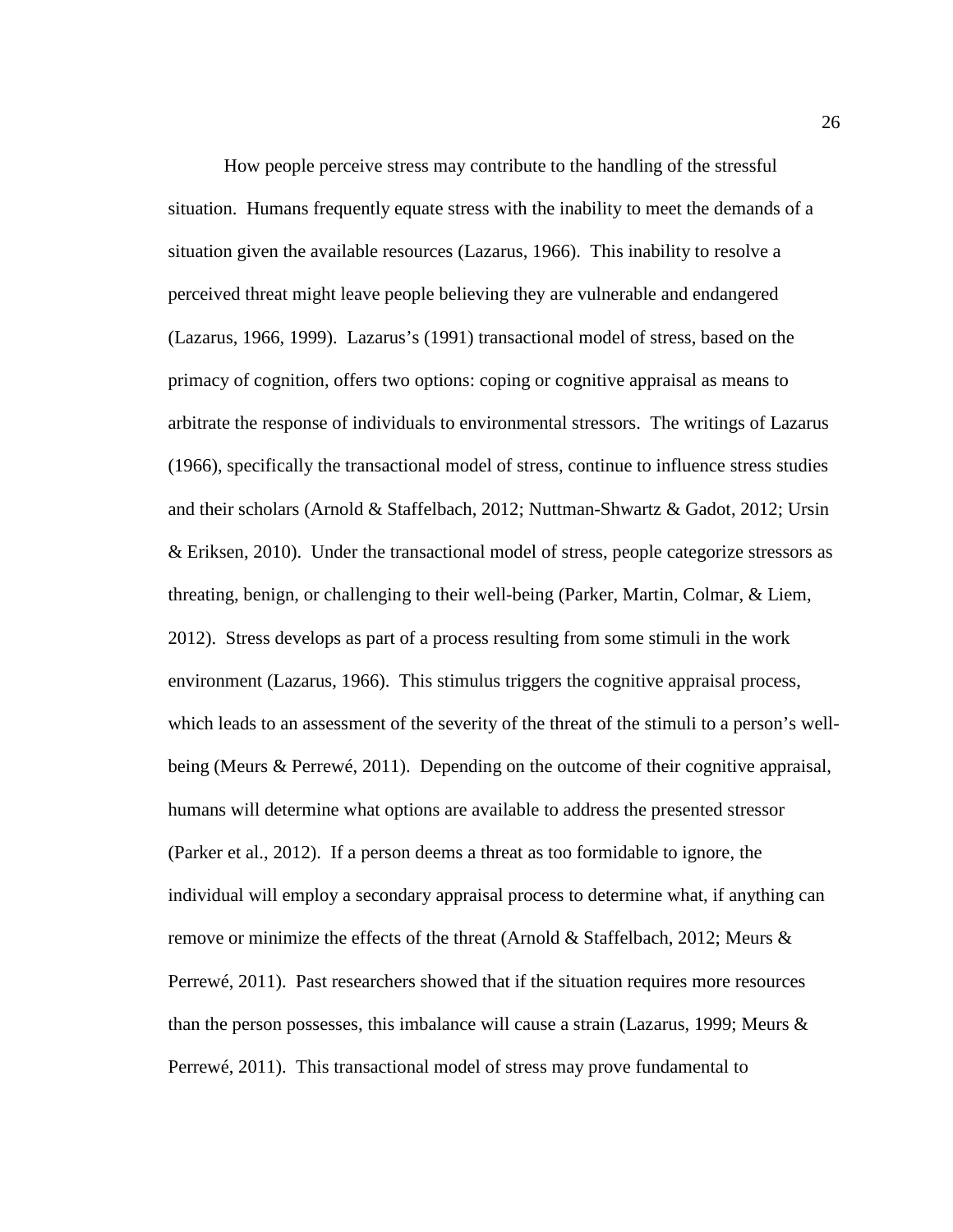understanding employees who choose to leave organizations after the lived experience. Each person may respond to stress differently depending on variables including confidence, support, and environmental issues.

The adaptive nature of stress is central to understanding why the reaction to a given stressor is unpredictable. The cognitive activation theory of stress (CATS) can help explain how employees may adapt and respond to workplace stressors (Ursin  $\&$ Eriksen, 2004). The concept of CATS provides a reliable means to predict people response to a stressor (Ursin & Eriksen, 2004). Some researchers have suggested that, in small doses, humans can withstand stress but over prolonged periods of exposure or in large amounts, there will be a fracture in psychological makeup (Cannon, 1932; Meurs & Perrewé, 2011). Understanding why employees perceive the layoff stressor differently over time may provide insight about reducing the negative emotions associated with layoffs.

Based on the 1932 work by Campbell, CATS provides a means for researchers to evaluate a given situation and predict a person's response to stress. This predictability is possible because researchers showed the stress response to be a normal, healthy, and necessary alarm response present in all species around the world (Ursin & Eriksen, 2004). Individuals must respond to the stress presented to them (Meurs & Perrewé, 2011; Ursin & Eriksen, 2004). There are three ways to categorize how people respond to stress: positively, negatively, or with uncertainty (Ursin & Eriksen, 2004, 2010). Individuals who respond to stress positively will do whatever it takes to cope with the issues and expect the situation to end in a positive outcome. If people believe the outcome of the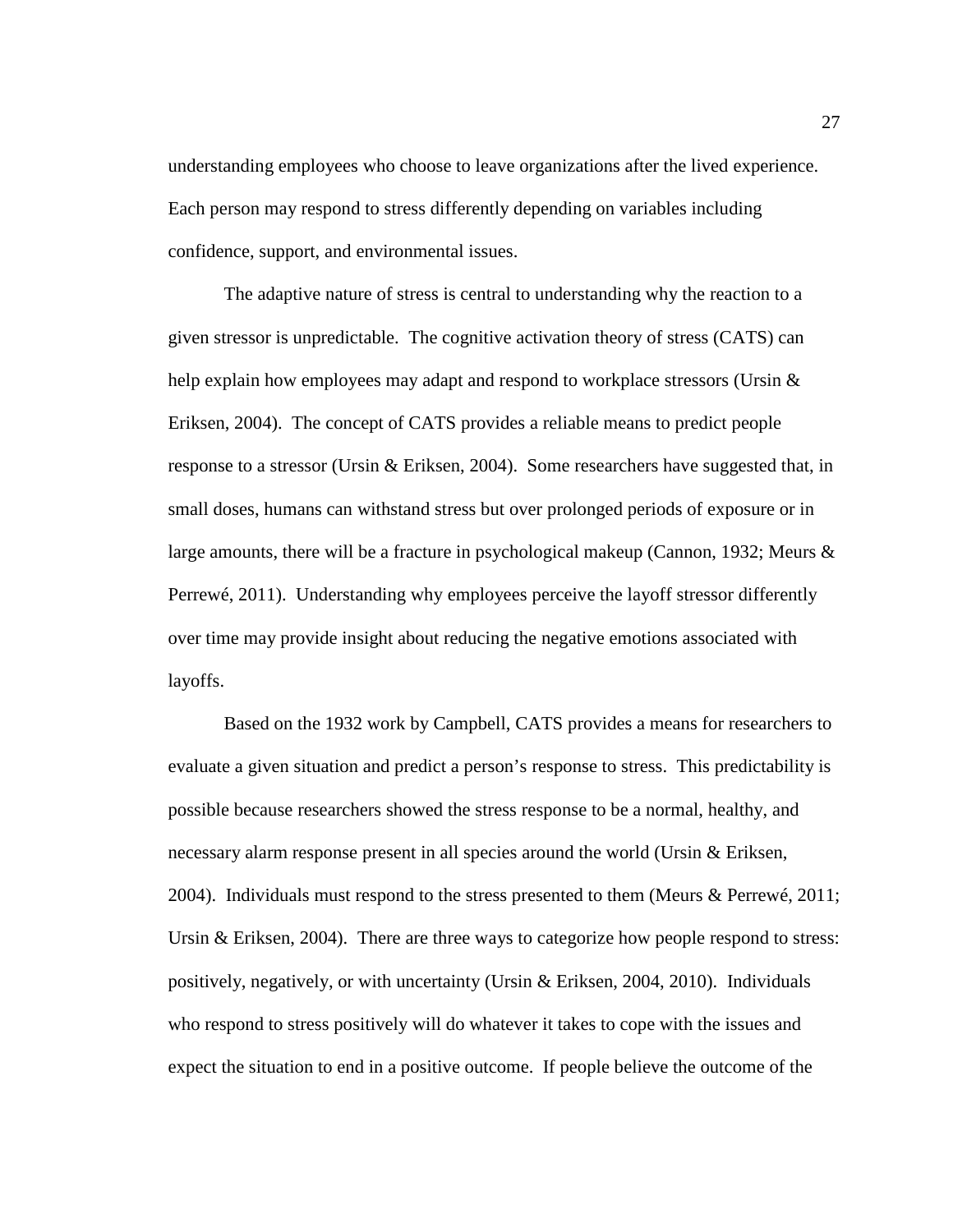situation is uncertain, regardless of the action taken, they are helpless. However, according to Ursin and Eriksen (2010), the worst situation for individuals is the sense of hopelessness whereby any response to the stressor would result in a negative outcome. This theory of expectations and stress may aid in understanding the effects of downsizing initiatives on surviving workforces.

# **Layoff Causes and Avoidance**

Understanding why organizations' leaders initiate layoffs may aid in exploring the effect such initiatives have on employees. The topic of organizational downsizing, through the process of layoffs, began to gain attention in the 1980s and has continued to build momentum (Datta et al., 2010; Gandolfi & Hansson, 2010; Mellahi & Wilkinson, 2010). Once perceived as an act of desperation by organizational leaders facing economic challenges, layoffs have gained prominence as a legitimate business strategy since the mid-1980s (Gandolfi, 2013; Gandolfi & Hansson, 2010). Increased rates of unemployment inflows may be a distinct feature of severe recessions (Elsby, Hobijn,  $\&$ Sahin, 2010). The recession of 2008 may have been a contributing factor of the 2009 unemployment inflows, whereby more than 4 million Americans lost their jobs via layoffs (Cascio, 2010), and the trend of layoffs continues as more organizations' leaders seek to remain competitive (Datta et al., 2010). Researchers conducting studies concerning recent downsizing focused on various sectors of the economy including banking, real estate, insurance, and manufacturing (Datta et al., 2010; Iqbal & Shetty, 2011). Leaders of organizations from around the globe may need to develop strategies to cope with a challenging economy.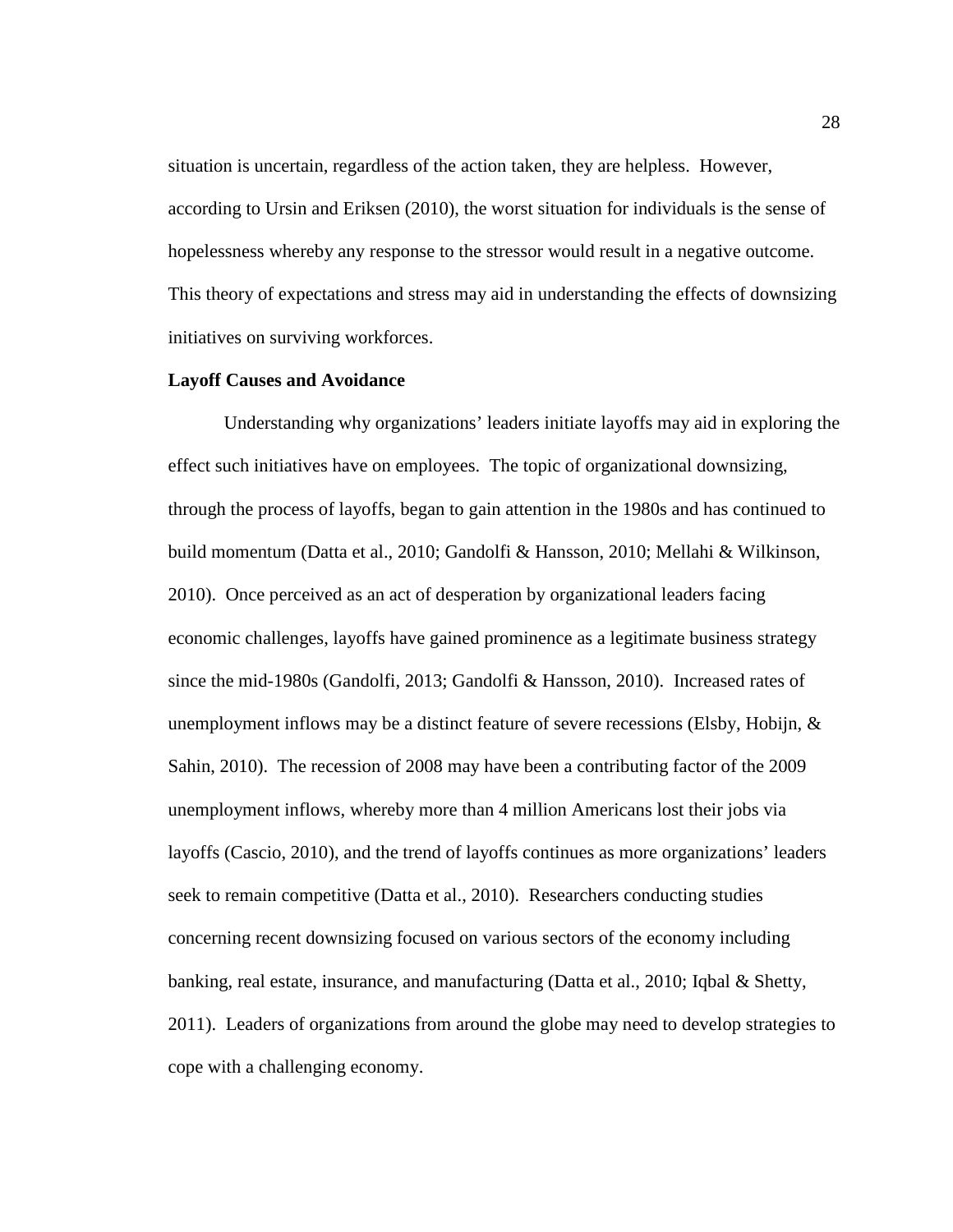When business executives consider the potential benefits of implementing layoffs, the promise of reduced costs, higher efficiencies, and greater profits may prove too tempting to ignore. However, researchers demonstrated that downsizing activities may result in damaging consequences such as no financial gains, poor market reaction to layoffs, stock price decline, and loss of stable workforce (Chaudhry et al., 2011; Gandolfi & Littler, 2012; Greenhalgh & Rosenblatt, 2010). In short, using downsizing as a strategy may prove damaging to organizations' economic performance (Muñoz-Bullón  $\&$ Sánchez-Bueno, 2011; Parzefall, 2012). The downside of downsizing can outweigh the benefits, yet the practice continues.

Among the views held by researchers, there is no definitive cause for downsizing. Some researchers contended that failures such as incapability to manage, inability to adapt to technology, new equipment and processes provoke layoffs (Kawai, 2011; Megilo & Risberg, 2010; Mellahi & Wilkinson, 2010). Each of these failures contributes to poor organizational performance and consequently layoffs. Others posited that downsizing is largely a product of organizations' leaders attempting to bolster organizational-level financial outcomes (Datta et al., 2010). This outcome occurs either by attempting to improve stock prices or by increasing corporations' earnings per share of stock (Arce  $\&$ Li, 2011; Day et al., 2012; Iqbal & Shetty, 2011). Regardless of the reasons presented by leadership, there may be little probability that leaders of organizations will eliminate layoffs as a strategic tool.

Layoffs can lead to results that counter their intended outcomes. Perhaps the most frequently used argument for implementing layoffs is lowering the cost of doing business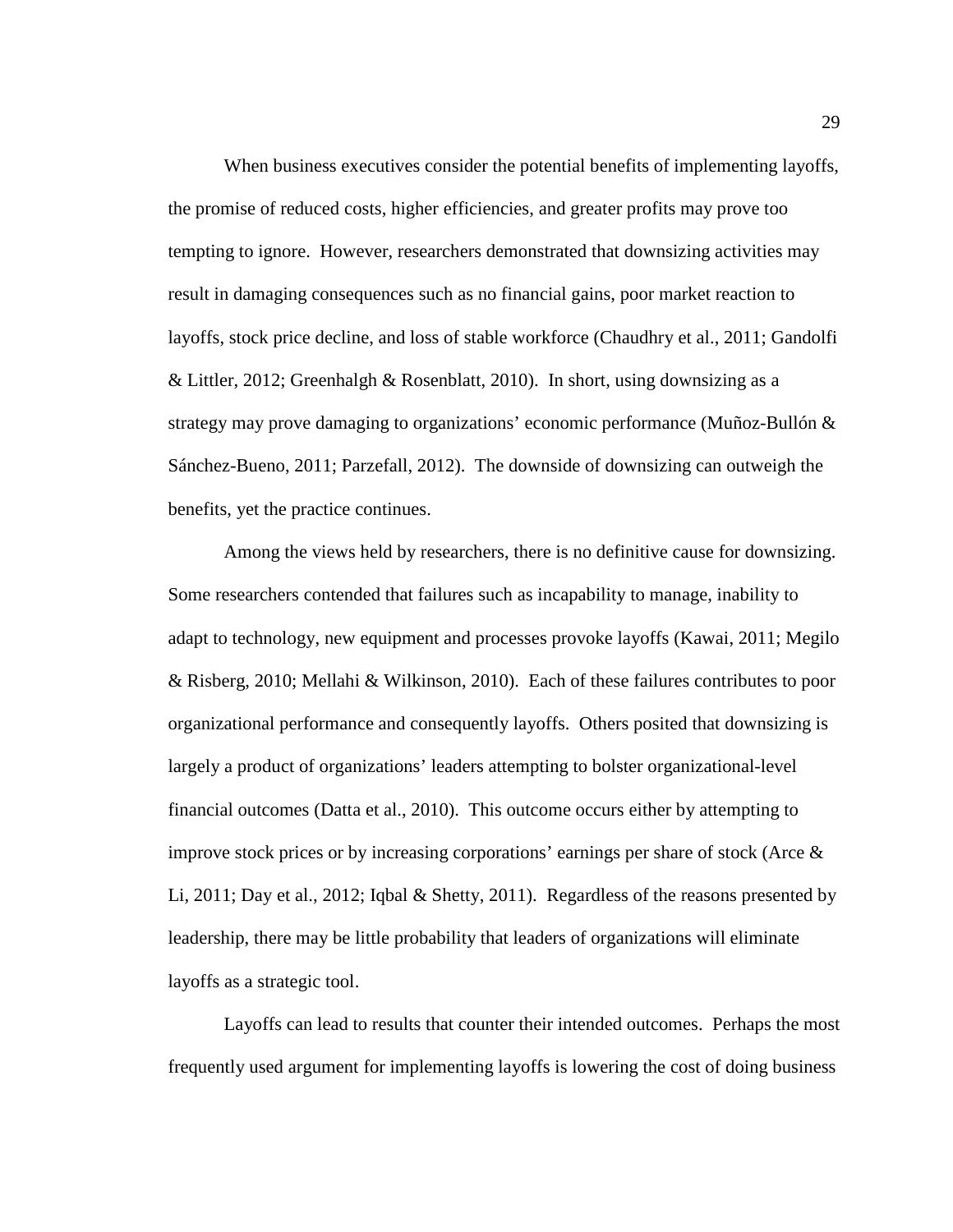(Maertz et al., 2010; Mäkelä & Näsi, 2010). However, because of additional costs associated with severances, retraining, and recruiting layoffs may increase the cost of doing business (Gandolfi & Littler, 2012; Makawatsakul & Kleiner, 2003; Mitchell et al., 2010). Ironically, using layoffs may result in consequences that are counter to the argument for implementing them.

Downsizing is one of the most far-reaching and significant management issues of this era (Datta et al., 2010; Gandolfi & Hansson, 2011). Other researchers view layoff as a desperate attempt by management to mask poor strategic leadership and poor management (Kawai, 2011; Vicente-Lorente & Zúñiga-Vicente, 2012; Wolff, 2012). Organizational leaders' motivation can substantially influence layoff initiatives as a management tool and can significantly alter the competitive landscape of an organization. If properly executed, layoffs can reduce operating costs, increase profits, and improve efficiencies of the organization (Iqbal  $\&$  Shetty, 2011). Proper communication and fair administration of layoff initiatives, along with adequate valuation of employees' tacit knowledge may moderate the loss of organizational performance and competitive advantage following layoff announcements (Flint, Maher, & Wielemaker, 2012).

Leaders of organizations may face technological advances from competitors that are difficult to meet under their existing structure. In these situations, layoffs may represent their only possibility to remain competitive in the short term. The decision to resort to layoffs may lessen the effect of competitors' new technology, but eventually the situation will require a more permanent solution. Failing to respond to technological innovations may force organizational leadership to utilize a fundamental technology that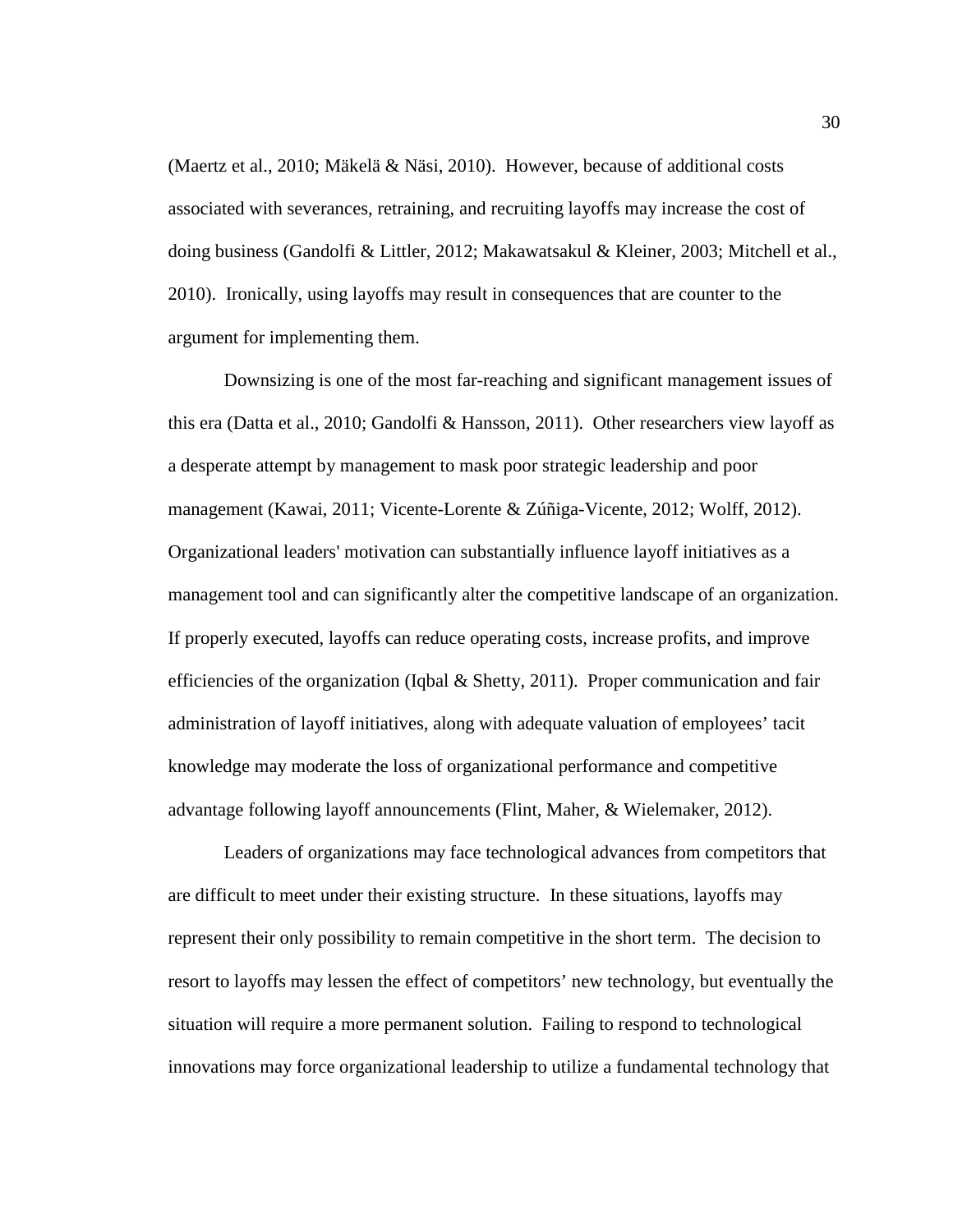may be obsolete, provide less output potential, or reduce the options available for future customers (Schmitt, Borzillo, & Probst, 2012). These options may appear unattractive to members of leadership because failing to adapt to the changing competitive landscape may mean failing to survive (Bordia, Restubog, Jimmieson, & Irmer, 2011; Pfeffer, 2010). Organizations' leaders should view human capital as a vital part of their strategic planning, and should provide training to keep current on technological advances as compared to viewing employees as added weight to discard when market conditions worsen.

Perhaps Gandolfi and Hansson (2011) offered the best explanation for the layoff phenomenon when they stated that downsizing is the manifestation of organizations' leaders attempting to gain instant increases in the areas of profits, efficiencies, competitiveness, and productivity while simultaneously reducing costs. Most managers and scholars may agree with this statement concerning the rationale of organizations' leaders to pursue layoffs, but the results of downsizing are inconsistent at best. The benefits of initiating layoffs may be impossible to achieve under existing HR practices, for example. Some organizations' leadership employs a last in first out method of layoffs, whereby the most senior employees realize a buffering effect from downsizing initiatives (Chen, Kacperczyk, & Ortiz-Molina, 2011). Organizations with unionized workforces that use seniority as the basis for layoffs must release all employees with less seniority prior to eliminating the jobs of employees whom they deem underperformers who have more seniority (Chen et al., 2011). Organizations' leaders who operate under such restrictions enjoy less flexibility in managing the daily operations of their business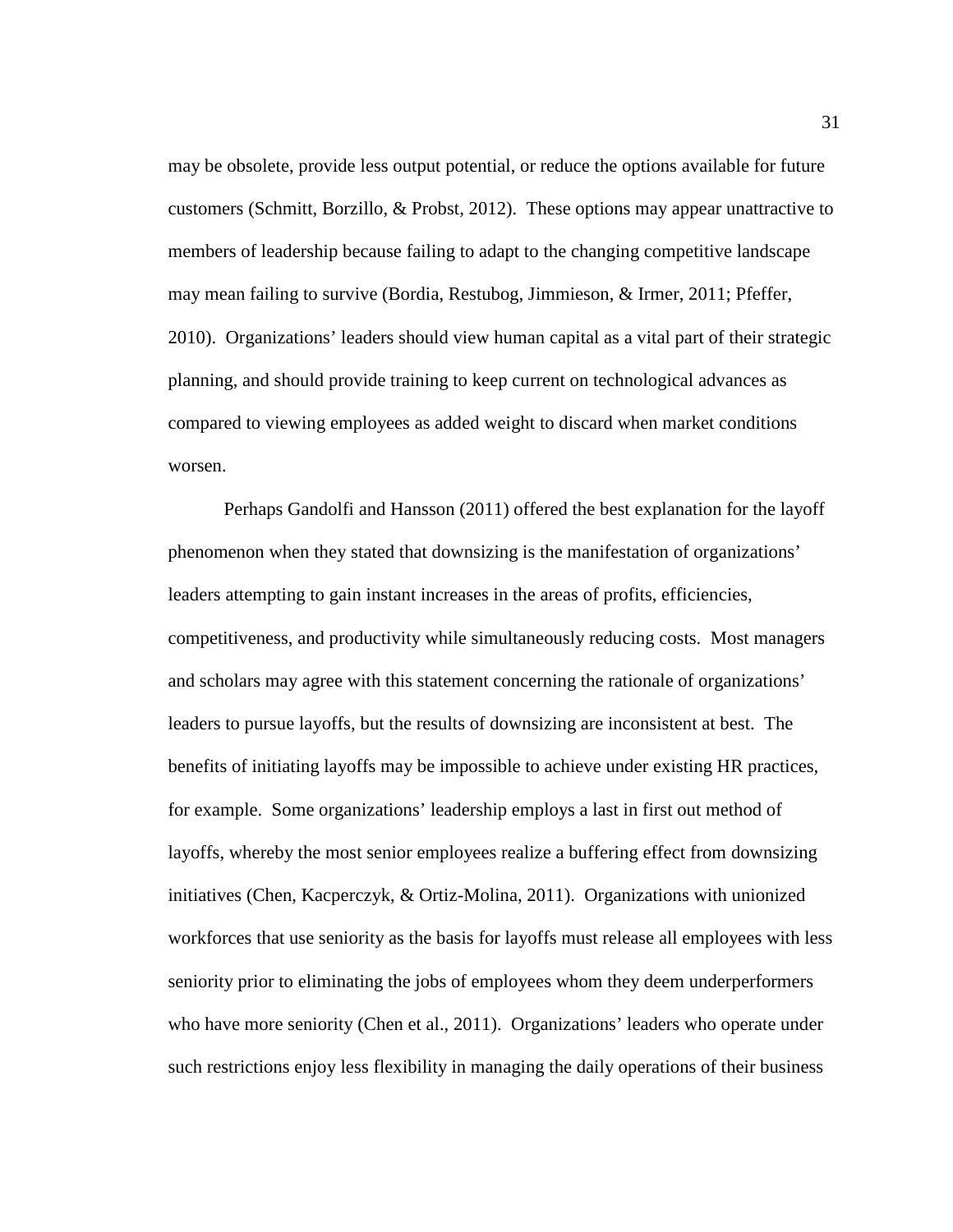(Chen et al., 2011). These inconsistencies may stem from ambiguous means of measuring outcomes of knowledge loss.

The inability of organizations' leaders to measure the value of employees may contribute to the dilemma of inconsistent benefits from downsizing initiatives. The intellectual capital of an organization resides in its employees in the form of tacit knowledge (Flint et al., 2012; Guthrie, Ricceri, & Dumay, 2012). These types of intangible assets are more difficult to represent in the balance sheets than land, cash, and buildings (Flint et al., 2012; Guthrie et al., 2012; Tsai & Yen, 2013). Organizations' leaders may be willing to part with employees more readily than parting with hard assets, but when an organization's workgroup loses employees, the workgroup will also experience a decrease in tacit knowledge. The subsequent depletion of intellectual capital represents a reduction in an organization's competitive position (Day et al., 2012; Dumay & Cuganesan, 2011; Flint et al., 2012; Iskander & Lowe, 2010; Kong et al., 2013). This reduction in a competitive position may be especially true for more knowledge dependent industries than non-knowledge and learning dependent industries (Schmitt et al., 2012). The result of losing years of tacit knowledge might cost more than what organizations could gain by reducing labor costs.

# **Knowledge Retention**

The inability of organizations' leaders to retain employees beyond their post layoff initiatives may contribute to the inability to remain competitive following layoffs, and thereby to the influx of new competitors into the business sector (Pfeffer, 2010). During downsizing, organizations' workgroups lose some competitive advantage when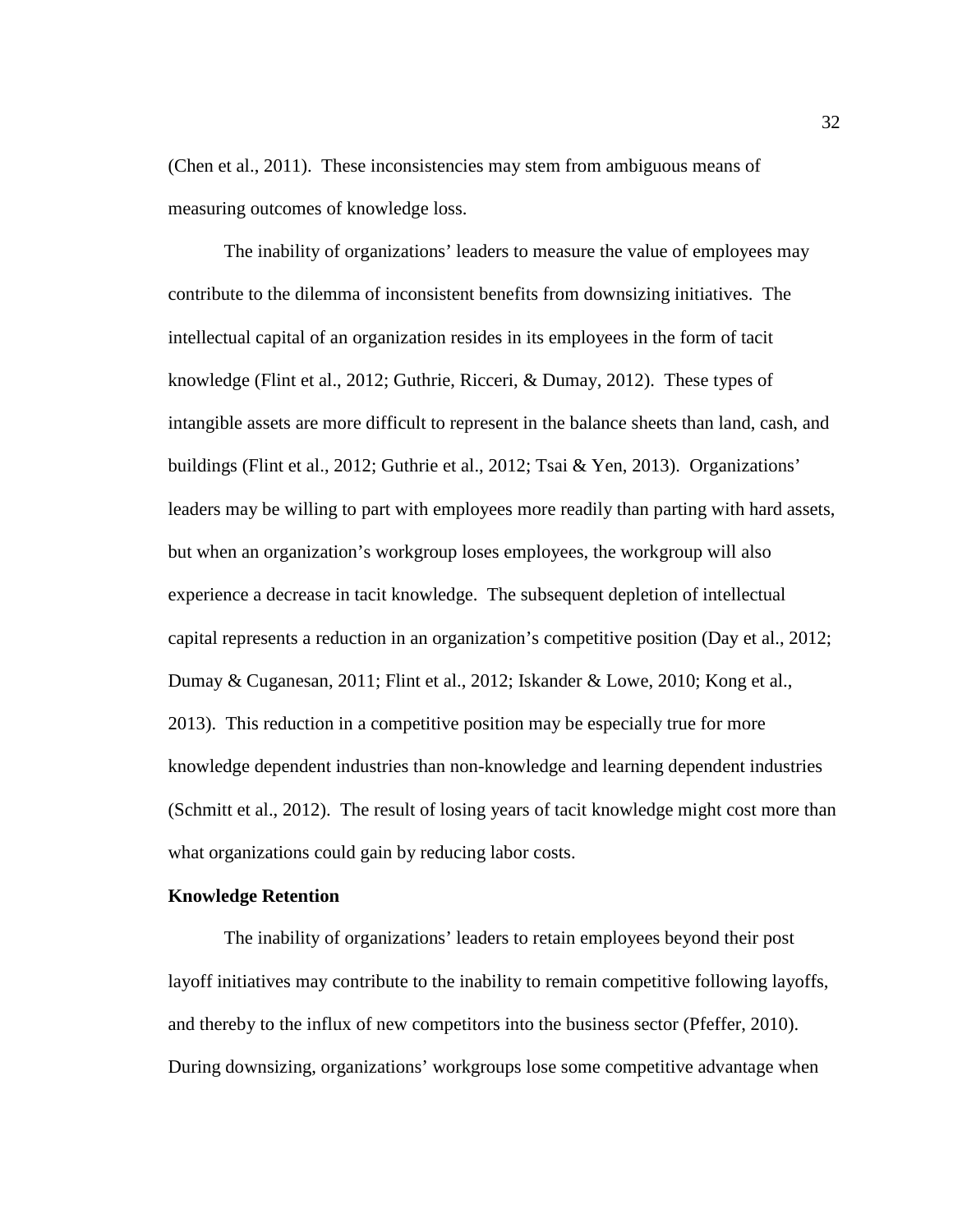employees leave with their tacit knowledge (Pfeffer, 2010; Schmitt et al., 2012). Industries with low barriers to entry may be susceptible to new competitors vying for market share, especially during economic times that lead to layoffs (Pfeffer, 2010; Margalit, 2011; Schmitt et al., 2012). This easy access into the market may help explain, why during the decade between 1997 and 2007, the industrial sector lost about 20% of its workforce while imports of manufactured goods more than doubled over this same period (Houseman, Kurz, Lengermann, & Mandel, 2011). Leaders of organizations that undergo layoffs to remain competitive may weaken their strategic position by allowing new competitors to gain a foothold in their industry.

The negative effects of losing talent caused by layoffs have inspired recommendations from past researchers to modify layoff practices (Bacon, Blyton, & Dastmalchian, 2010; Hallock, Strain, & Webber, 2011). Some researchers demonstrated that organizations' HR procedures might cause survivors to seek other opportunities during layoffs (Datta et al., 2010; Hausknecht & Trevor, 2011; Iverson & Zatzick, 2011; Parzefall, 2012). This loss of commitment by employees might decrease the cumulative organizational competitiveness. How HR professionals execute a downsizing initiative is a significant factor in altering employees' organizational commitment, and changing layoff procedures might reduce employee attrition (Schmitt et al., 2012). If leaders of an organization must undertake layoffs, doing so in a manner that reduces the negative effects on employees might improve the organization's long-term performance. Altering HR practices to mediate the negative effects of layoffs might prove beneficial to retaining employees subsequent to announcing layoffs.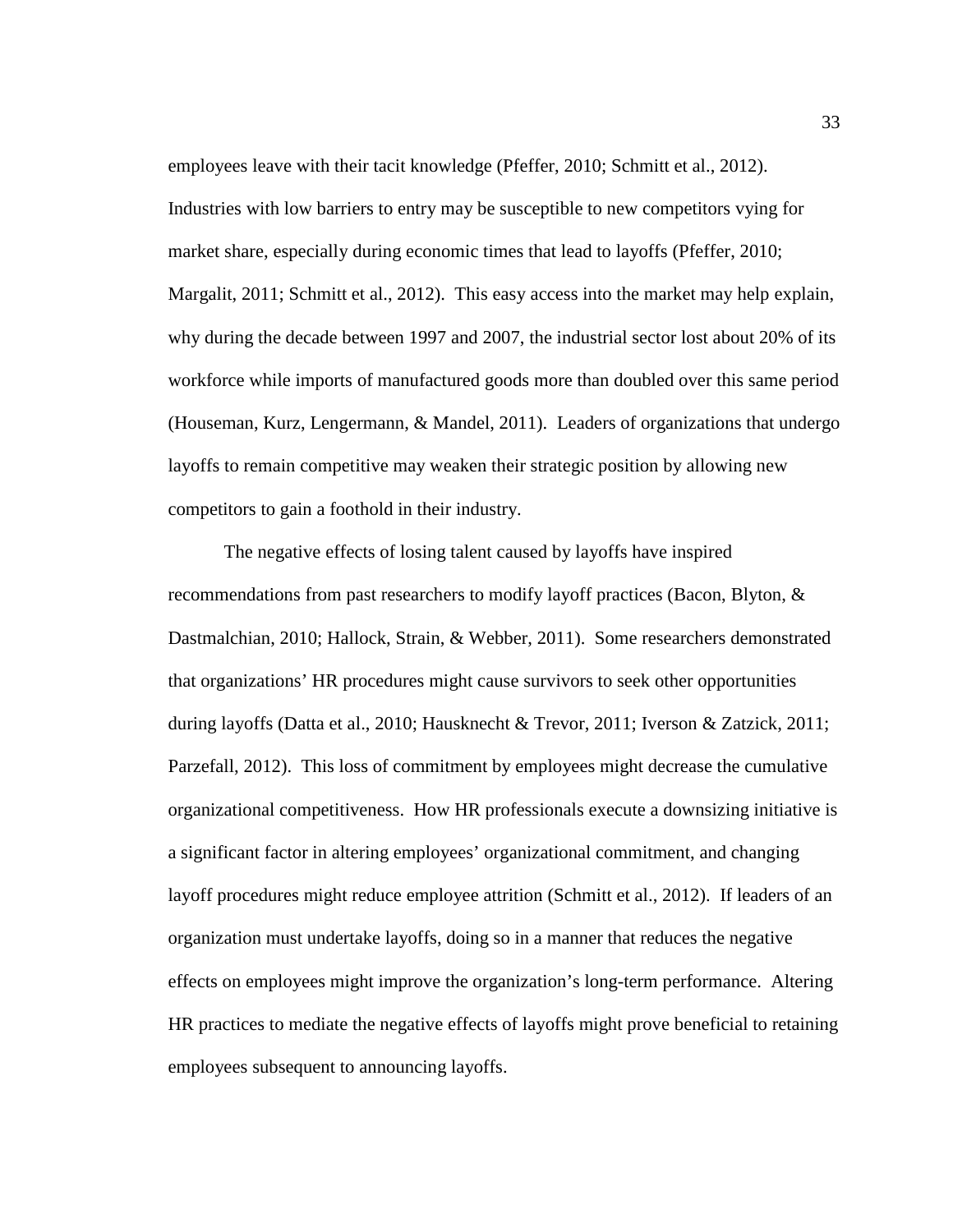Judge and Kammeyer-Mueller (2011) demonstrated that leaders of organizations should commit more time and resources to the study of employee motivation and job satisfaction. HR professionals who increase their understanding about positive psychology influence on employees might develop downsizing methods that mitigate the negative effects of layoffs (Adalsteinsson & Haraldsdottir, 2013; Froman, 2010). Employees might prove less likely to leave an employer if they believe the organization's leaders acted in the best interest of the employees during times of change as compared to organizational leaders who disregard the effect of change on employees.

Layoffs may not be the only option for leaders of organizations experiencing trying market conditions. Organizational leaders can utilize labor initiatives such as wage reductions, job sharing, short-term compensation, shortened work weeks, early retirements, furloughs, and voluntary time off to avoid layoffs (Bacon et al., 2010; Hallock et al., 2011; Kahn, 2012; Kimball, 2012). Reducing wages, furloughs, and shortening the workweek might allow organizations' leaders to show lower operating costs without reducing workforce (Bacon et al., 2010; Hallock et al., 2011). Utilizing these initiatives may lead to increased motivation by the workforce to avoid layoffs, reduced feelings of betrayal by the workforce, and retention of an intact workforce when business conditions improve.

Job sharing and short-term compensation can act as buffers between a lull in labor demand and changes in the industry that might require additional labor (Bacon et al., 2010; Kimball, 2012). These options offer organizations' leaders the opportunity of reducing labor costs without the costs associated with hiring and training additional staff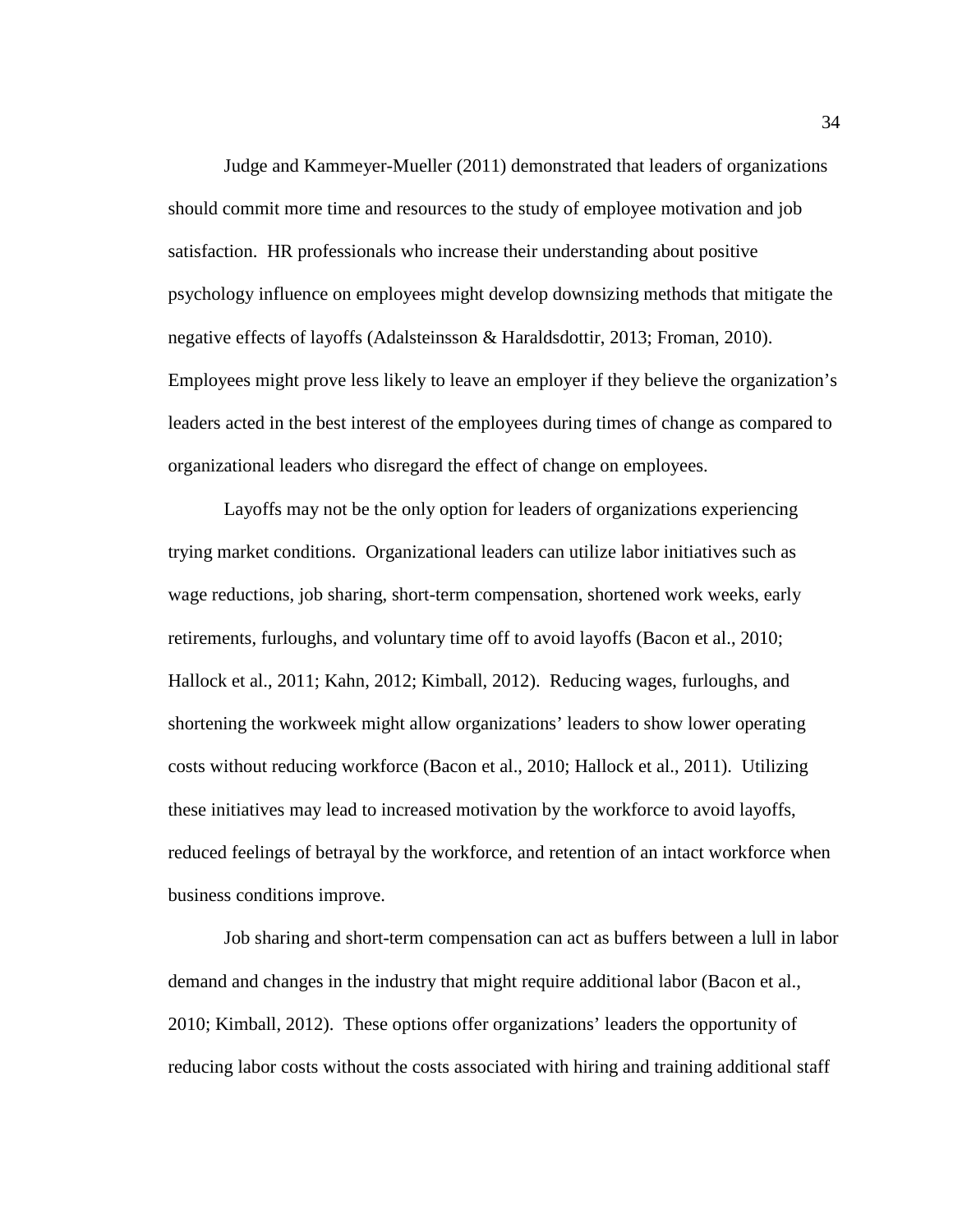as conditions improve (Bacon et al., 2010; Kimball, 2012). If employees feel underutilized or overburdened, job sharing initiatives may lead to poor organizational performance (Bacon et al., 2010). In such cases, leaders may require strategies such as early retirement.

Early retirements might be an alternative to layoffs for some organizations (Hallock et al., 2011; Makawatsakul & Kleiner, 2003). In accordance with HR restrictions regarding layoffs, leaders may keep the most senior and thereby the oldest employees during layoff implementations (Chen et al., 2011). If leaders of an organization can entice more senior employees to leave voluntarily, then younger employees might remain with the organization. Early retirement frequently removes the penalties associated with leaving the organization prior to meeting a given set of predetermined conditions and might prove a viable enticement for older employees who may not otherwise be able to retire comfortably (Chen et al., 2011). If an employee retires under agreeable terms with the organization, it may be reasonable to believe the employee would return to the organization on a temporary basis if conditions warranted such a decision.

Creative thinking by leaders might provide viable solutions to address a downturn in the organization's business cycle. Organizational leaders might avoid layoffs by using creative staffing options such as depleting vacation or reducing wages as opposed to early retirement (Hallock et al., 2011). Many employees might not be ready to leave the workforce entirely, but might welcome a chance to take additional vacation at a reduced wage and return to work as conditions improve (Hallock et al., 2011). Others might work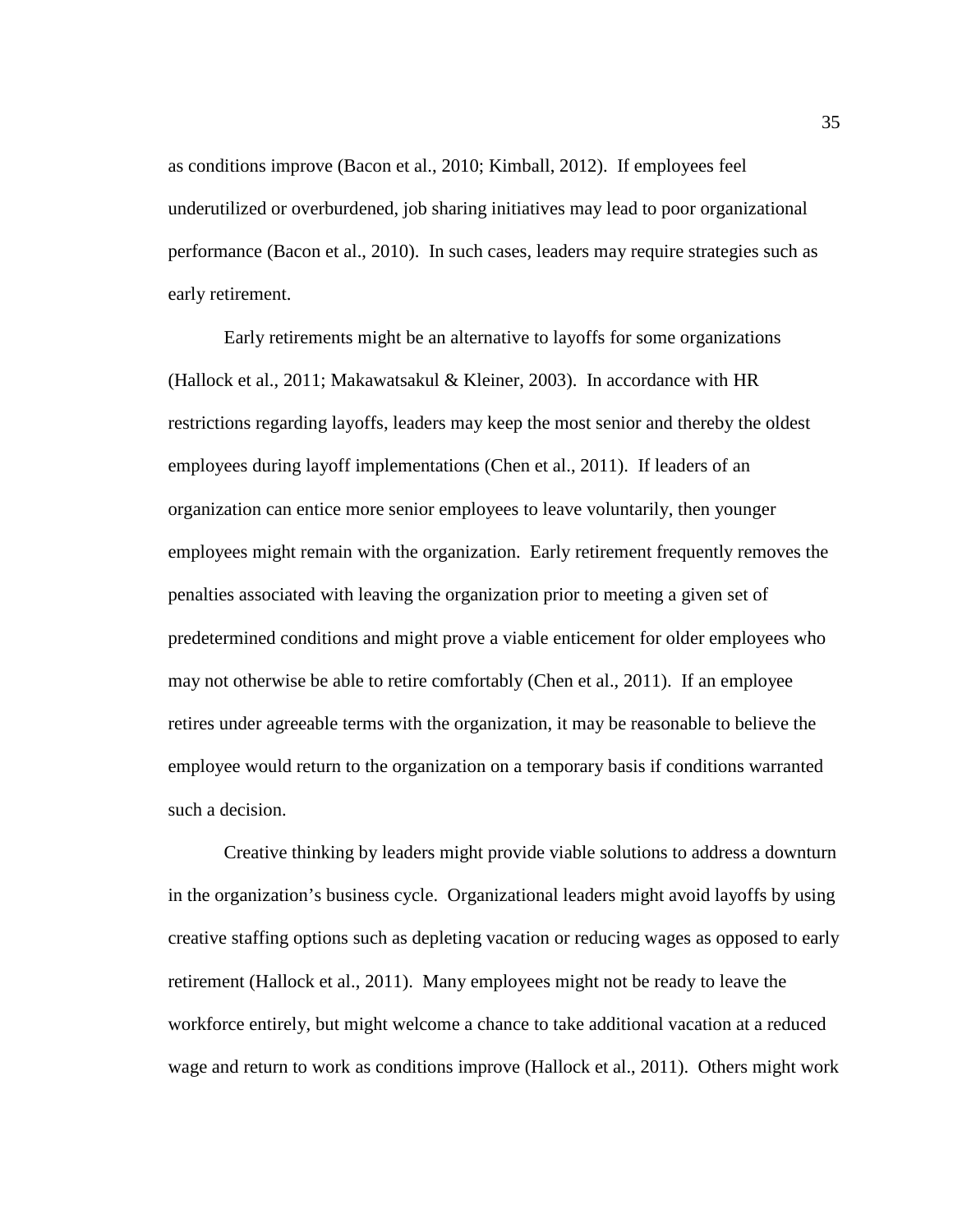additional hours at regular pay and take time off when demand is lower; thereby allowing the organizational leadership to save paying overtime wages (Hallock et al., 2011). Organizational leaders who find creative means to adjust labor supply to market demands may be less susceptible to economic downturns than are leaders of organizations that rely on layoffs to adjust labor costs (Parzefall, 2012). Consequently, there might be better options than layoffs available to organizations facing difficult economic times.

Utilizing these possible alternatives to layoff initiatives might moderate the emotional and psychological triggers typically associated with forced workforce reductions. Managers must consider the skill level of their employees to avoid overburdening or underutilizing their abilities (Bacon et al., 2010). The success of any proposal might depend on how leaders implement and communicate new initiatives (Oreg, Vakola, & Armenakis, 2011). Properly managing the organization's human resources might be the basis of effective layoff initiatives.

### **Leadership Roles and Relationships**

Since the mid-1980s, leaders have used downsizing as a legitimate strategic management tool (Gandolfi, 2013). Managers are integral to how well employees receive this strategy. Leadership style can influence organizational performance via the relationships formed between employees (Searle et al., 2011). How leaders handle change can often affect employees' behavior (Arshad & Sparrow, 2010; Atilgan & McCullen, 2011; Van Dierendonck & Jacobs, 2012). If leaders fail to convey confidence in the organization's direction, other members of the organization might resist the change initiative because employees might reflect and amplify leadership's lack of confidence in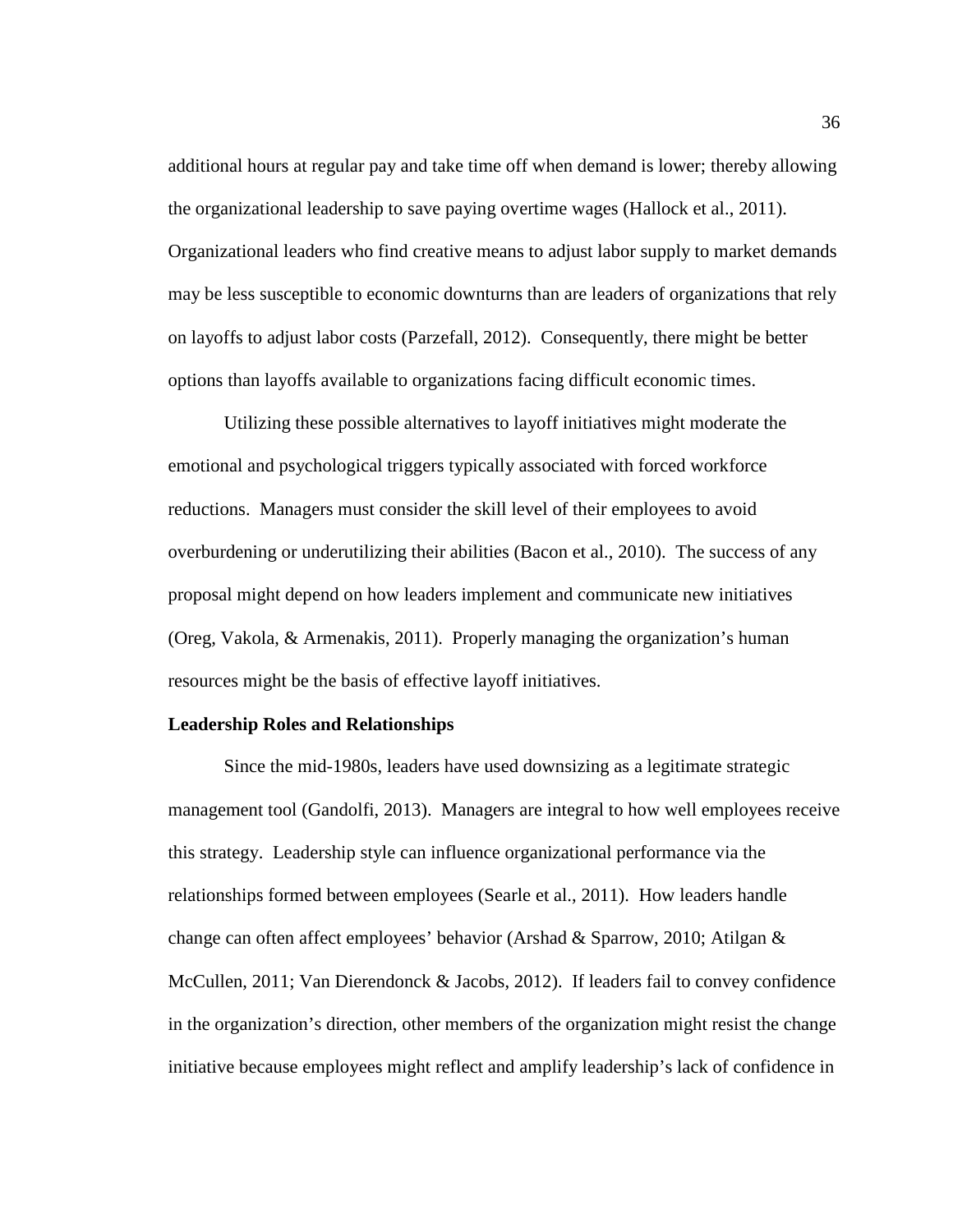the initiative (Joo, 2010). Essentially, obtaining the desired results from organizational initiatives might depend on leading by example by those in charge of change.

Management style might influence the success of organizational change initiatives. During times of organizational change and distress, managers' leadership style might substantially affect employee response to change (Atilgan & McCullen, 2011; Burnes & Jackson, 2011; Jaros, 2010). The style chosen by a manager can either benefit or hinder the successful implementation of change initiatives. Managers who strongly demonstrate helping skills, which people associate with interpersonal and transformational leadership styles, tend to create trusting and empowered workforces (Joo, 2012). Trusting and empowered workgroups might display confidence in themselves and the organization and be less resistant to change. Managers who display traditional management skills such as controlling, planning, and directing, which are more associated with task oriented and transactional leadership styles, might commit less time developing workplace relationships (Joo, 2010, 2012). These workplace relationships can be critical during organizational change because, employees may exert more effort to the success of organizational change if they perceive value in the relationships between members than if they view their role as just another piece of equipment to complete a task.

Strong workplace relationships might lead to employees having higher levels of commitment to the organization and higher performances (Joo, 2012). Those managers who develop learning cultures based on respect and employee empowerment will maintain higher employment commitment to the changing organization (Grdinovac &

37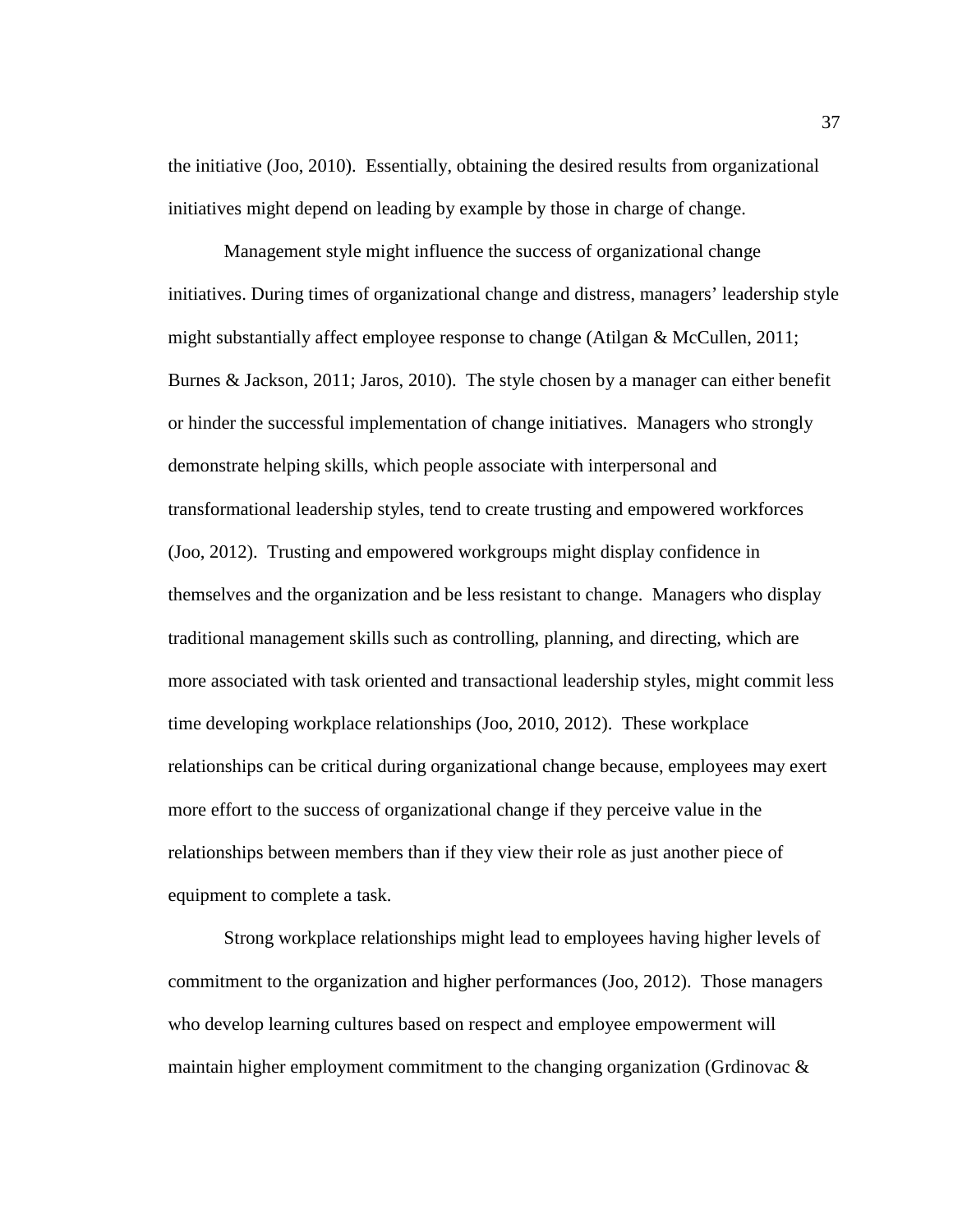Yancey, 2012; Joo, 2012; Noer, 2010; Whitman, VanRoddy, & Viswesvaran, 2010). Employees who learn from each other and believe themselves to be responsible for their fate have higher levels of self-efficacy (Oreg et al., 2011) and are more likely to accept change than are employees whose leaders are more transactional focused and who manage via a directive leadership style (Joo, 2010, 2012). Developing a culture where knowledge passes easily between members who share common goals might prove essential to organizational success.

**Trust and communication.** Trust might be the most fundamental characteristic of any successful relationship. Leaders who develop relationships with subordinates and inspire caring and trust among members might realize higher levels of performance from employees (Joo, 2010, 2012; Joo & Shim, 2010). This supportive leadership style may prove more effective with high performing work groups than a traditional directive leadership style.

During times of downsizing, this culture of caring can moderate the negativity associated with layoffs and might positively influence an employee's organizational commitment (Joo, 2010, 2012; Joo & Shim, 2010). Leaders utilizing a supportive transformative leadership style when leading employees who are competent in their job and confident in their ability may experience less resistance to change than leaders using directing transactional leadership styles (Joo, 2010, 2012; Joo & Shim, 2010). During organizational change, it might prove beneficial if managers and organizational leaders can determine how to strengthen the trust relationship between members of the organization.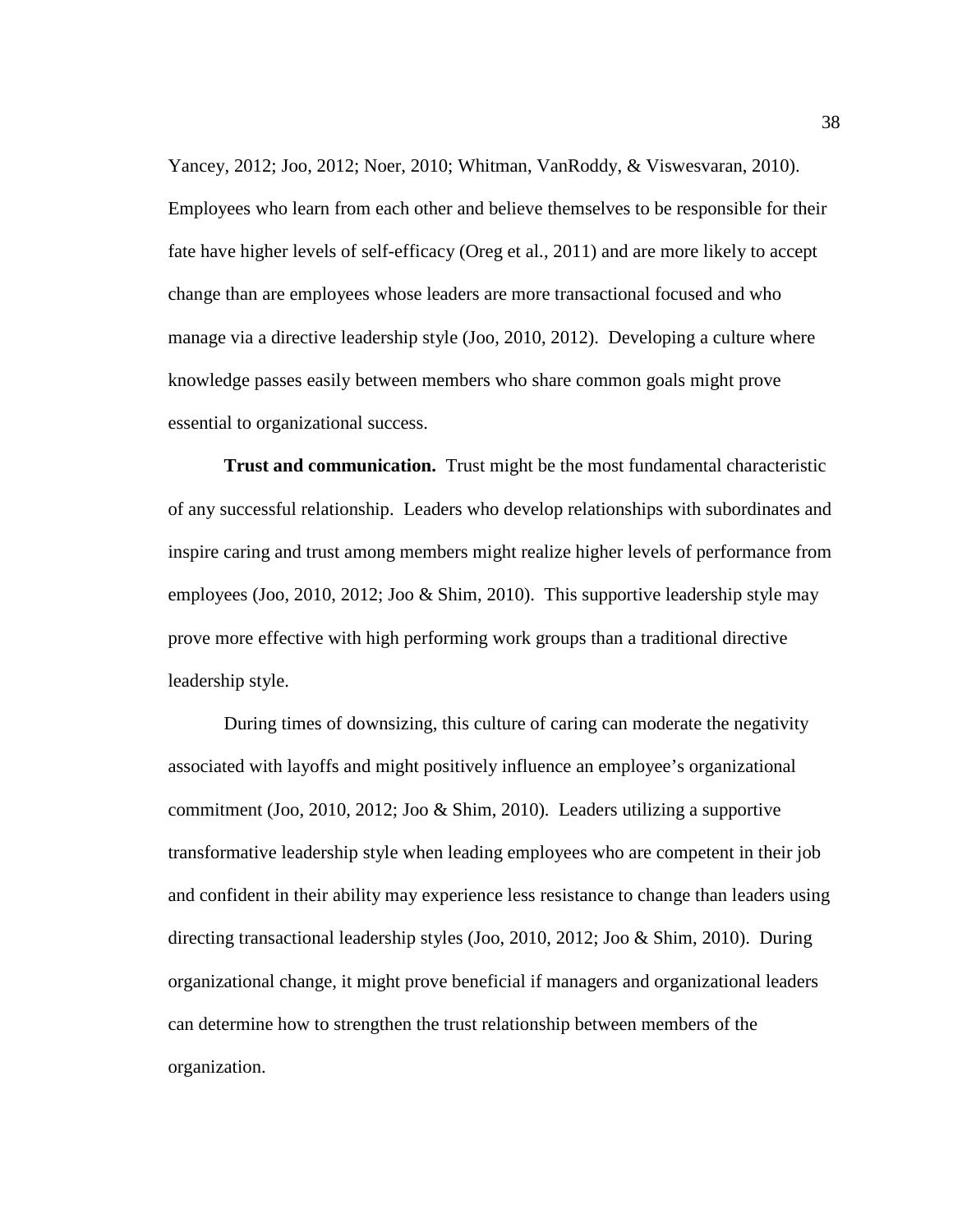Open communication between members may provide the shortest route to building trust. Subordinates view leaders who practice transparency through open communication as trustworthy and positively associate these leaders with organizational performance during incidents of change within the organization (Arnold & Staffelbach, 2012; Chong & Wolf, 2010; Norman, Avolio, & Luthans, 2010). The success of an organization during difficult economic conditions might depend on leaders who treat employees as responsible members of the group.

Organizations may suffer because employees might fear the concept of change. Additionally, management can reduce the negative effects of change and improve the possibility of organizational survival by removing employees' negative perceptions of layoffs (Chipunza & Berry, 2010). Positive change might occur by increasing organizational leaders' understanding about the shock of layoffs on surviving employees and addressing these affects through improving HR policies and procedures to minimize damage of employee morale (Battistelli, Montani, Odoardi, Vandenberghe, & Picci, 2014; Oreg et al., 2011; Vakola, 2013). Change that can occur without damaging the commitment of employees may lead to future organizational success.

Successful change might require the use of some basic concepts. Leaders must adequately communicate to their employees the types of changes to expect and why the changes are necessary (Bull & Brown, 2012; Chen, Lai, & Chen, 2012; Losonci et al., 2010; Malik, Ahmad, & Hussain, 2010; Siegel & Simons, 2010). Employees who believe they are contributors in a change process might support the process more than those who believe themselves to be at the mercy of the change. The success of change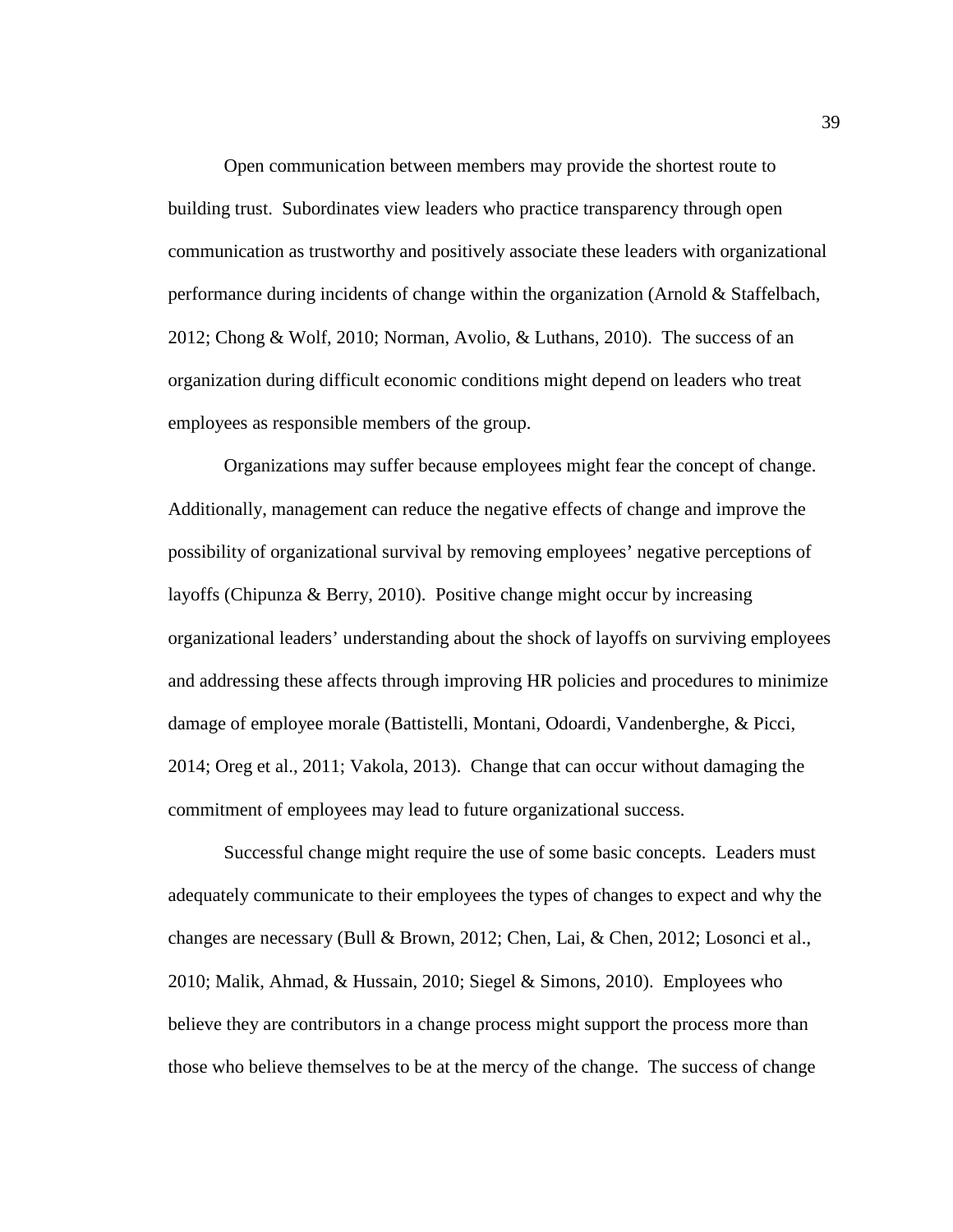initiatives, specifically layoffs, might depend more on management's implementation of change than the change they wish to implement (Burnes & Jackson, 2011; Michaelis, Stegmaier, & Sonntag, 2010; Oreg et al., 2011). As such, close attention to layoff communication as viewed by the affected employees is vital. Homburg, Klarmann, and Statitz, (2012) posited informing customers as well as the employees of any significant changes might prove equally beneficial. Workers, who are up to date on information about upcoming initiatives, might perceive the change more favorably than if the change comes as a surprise or if they learn about it too late.

Leadership style can substantially influence employee performance. Leaders might make decisions based on self-interest as opposed to the best interest of the organization or its employees (Bachmann, Gillespie, & Kramer, 2012; Chen, Lu, & Sougiannis, 2012; Lee & Taylor, 2014). Because leadership is one of the most influential variables in worker performance (Joo, 2012) employees who perceive leaders' decisions to be inconsistent with the stated, desired outcome of the organization might perform poorly. Reduced organizational performance and ultimately downsizing might stem from employees' perception of poor decisions by leadership.

Job performance might suffer if employees do not commit to the change initiative. This possibility of employees not committing enforces the importance of leadership developing a well-defined change strategy (Battilana et al., 2010; Collins, 2010; Mishra & Gupta, 2010). Offering employees a sense of understanding can remove some of the uncertainty of change and lead to open communication about employees' concerns. Leaders can achieve commitment from subordinates and improve the likelihood of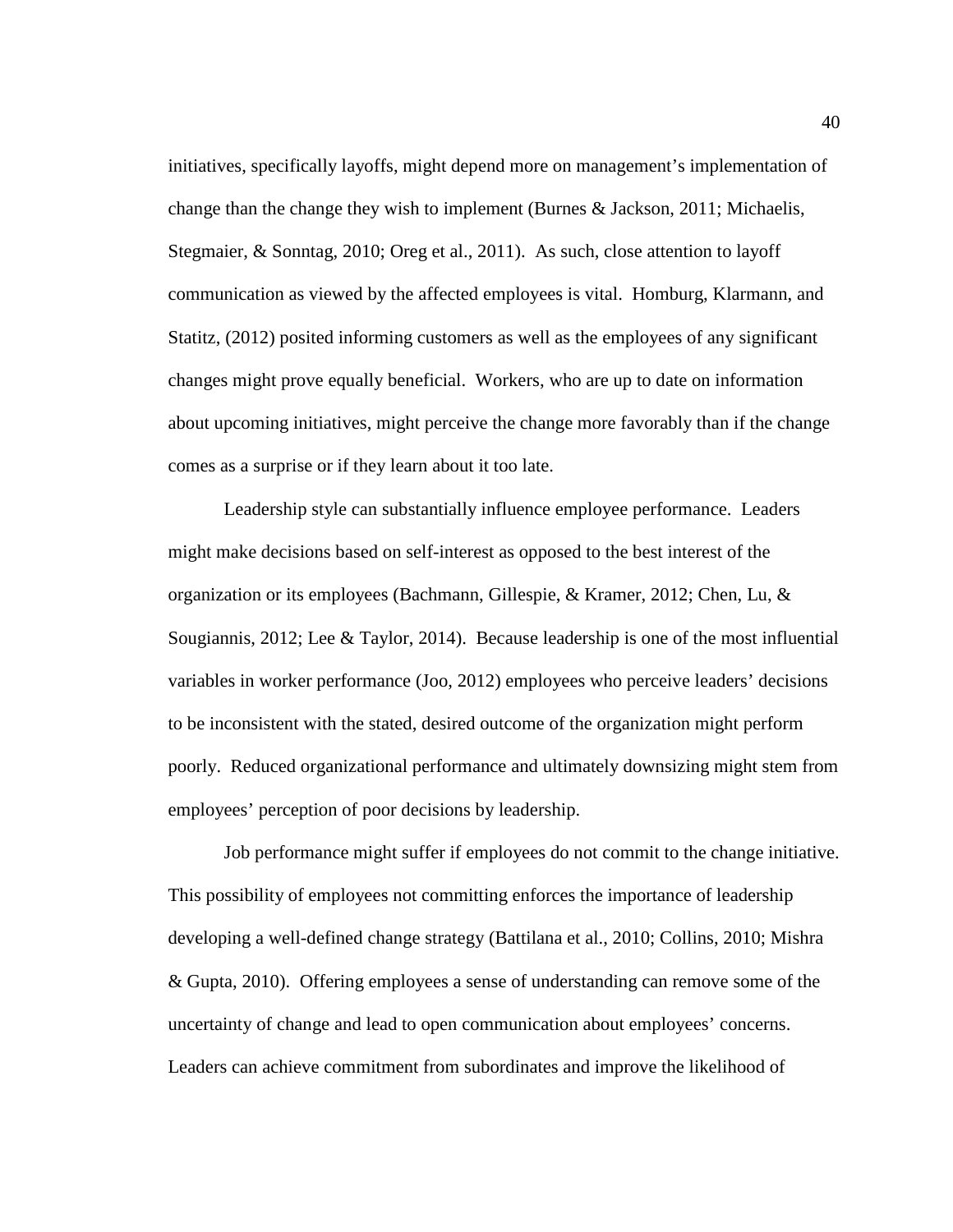successfully implementing critical change initiatives by addressing employees' concerns (Bordia et al., 2011; Jaros, 2010). Communication and relationship development between leaders and subordinates can mitigate the effect of layoffs for victims and survivors.

# **Survivor Syndrome**

Layoffs might only be the beginning of the stress process for surviving employees. Employees who survive layoffs might harbor negative emotions toward the organization (Maertz et al., 2010; Waraich & Bhardwaj, 2012). These emotions can reduce the employees' affective attachment and subsequently their organizational commitment (Maertz & Griffeth, 2004). Consequently, people will reason with themselves to understand the emotional aspects concerning if remaining with the downsizing organization benefit them more or less than leaving the organization (Maertz & Griffeth, 2004). Factors contributing to an employee's decision to leave or stay might include other employment opportunities, moral dilemma of leaving, expectations of others, and the employee's sense of obligation to the organization (Maertz & Griffeth, 2004). Whether employees leaves or remains with an organization might depend on how they measure these factors (Maertz & Griffeth, 2004; Maertz et al., 2010). Ultimately, deciding on the appropriate decision regarding their future employment can cause employees a substantial amount of stress.

Survivors' calculative attachment could also decrease because of their perception of the difficulty of achieving future advancement within downsizing organizations (Maertz & Griffeth, 2004). People cognitively evaluate these two sets of factors together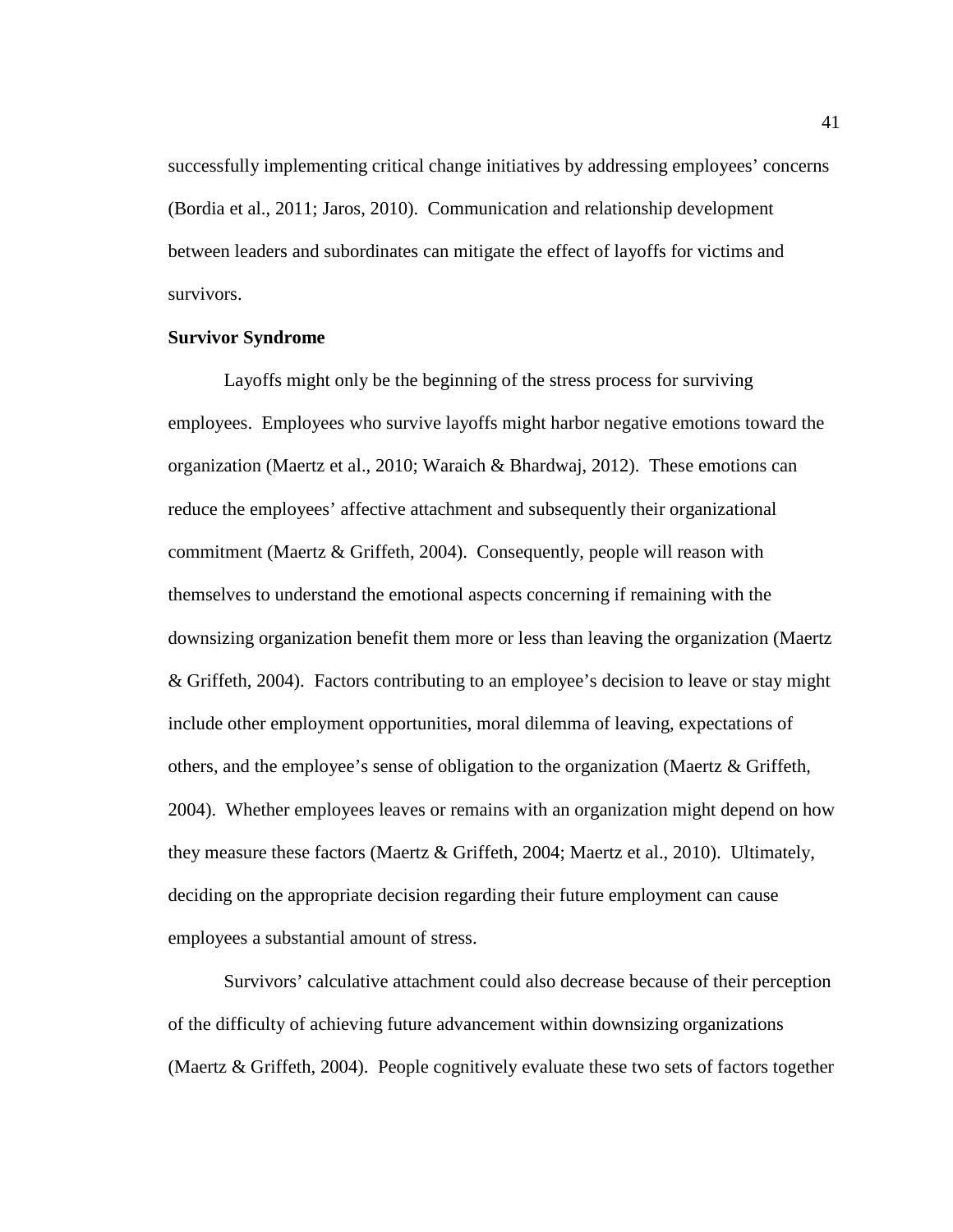to derive a final stay or go decision but unlike affective forces that include current emotion, calculative forces employs rational self-interest with a future orientation (Maertz & Griffeth, 2004). Organizational leaders that can implement layoff initiatives in a manner that enforces employee commitment as opposed to damaging it might realize greater success following the layoffs.

Survivors of layoffs could realize more adverse effects than other groups associated with layoffs. Employees who remain with the organization following layoffs might live with the guilt of being survivors (Arshad  $\&$  Sparrow, 2010). The adverse effects survivors of layoffs encounter including added workload, lower productivity, decreased loyalty, and reduced motivation recurs in the literature as survivor syndrome or survivor sickness (Chipunza & Berry, 2010; Cotter & Fouad, 2012). This syndrome can lead to reduced organizational commitment because feelings of guilt, decreased loyalty, decreased motivation, and fear may be more than employees can withstand (Greenwood & Reinardy, 2011; Hildesheim & Winkelmann, 2010; Malik et al., 2010). The stress of surviving layoffs may cause many of the employees that organizations' leaders may rely on, for future success, to leave the employer prior to the completion of the initiative.

The relationships between employees may be a powerful motivator for employees' decisions to either stay or go during difficult change initiatives. Furthermore, the inability of surviving employees to reconcile their continued employment against the loss of employment for displaced coworkers may prove unhealthy and demoralizing (Ngirande, 2012; Oreg & Sverdlik, 2011; Parks-Yancy, 2011; Reinardy, 2011). The relationships between employees frequently go unnoticed by organizational leadership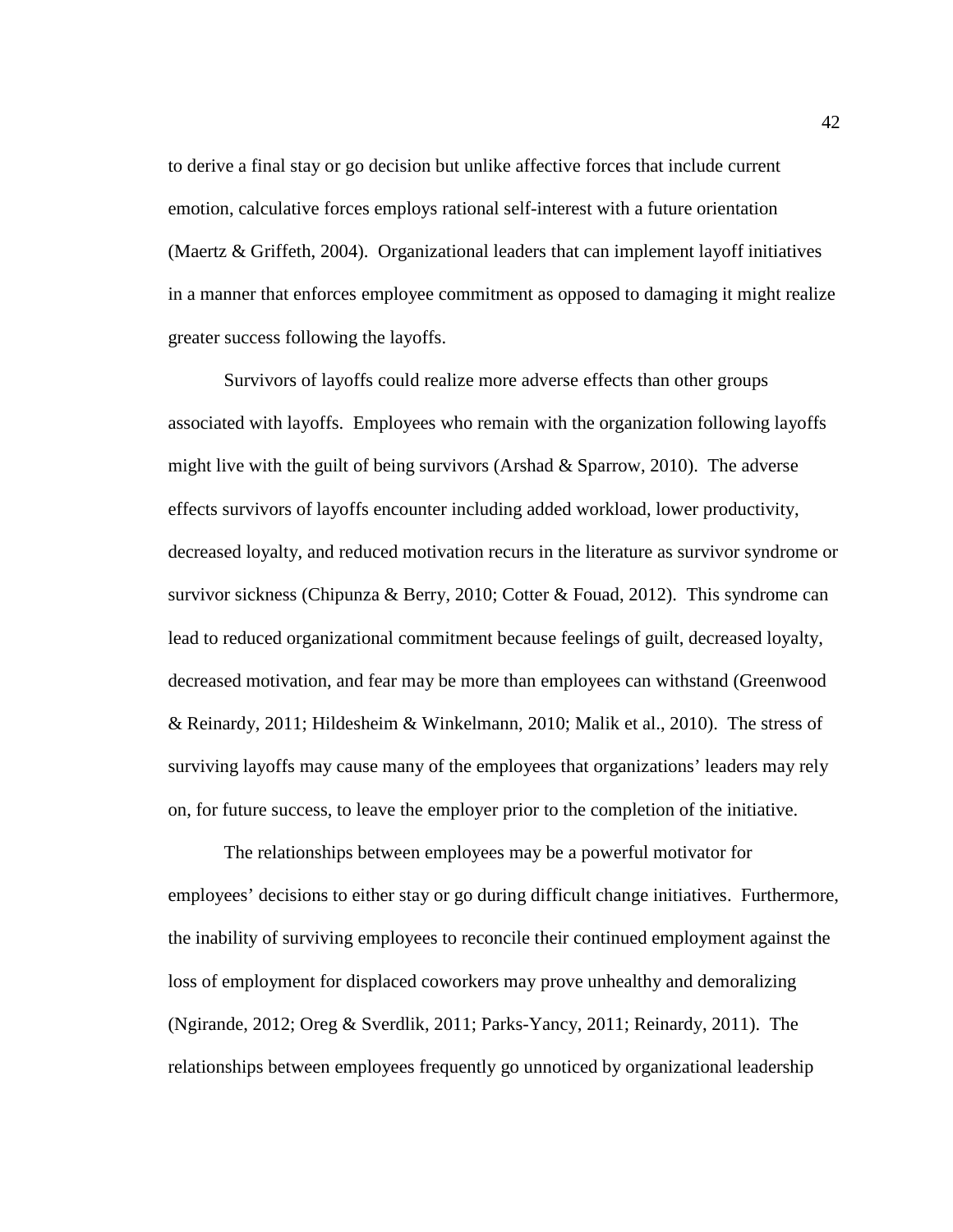and managers (Parks-Yancy, 2011). Such relationships may prove fundamental to job satisfaction and productivity.

Losing a long-time coworker and friend to layoffs may be emotionally damaging to the remaining members of the workgroup. The influence of disrupting the makeup of a workgroup intensifies as group cohesiveness increases (Campbell, 1958). Conceptually, three indicators may determine the strength of the group's cohesiveness or entitativity. According to Campbell's (1958) concept of entitativity, the indicators for review are: proximity (the distance between people in the group), common fate (the extent to which members in the group seem to experience interrelated outcomes), and similarity (the extent to which the individuals display the same behaviors or resemble one another). Groups of employees who share strong bonds with each other may display more negative reactions to losing members of its group than people from a loosely associated workgroup.

The entitativity of journeyman craft groups may prove substantial. If each participant of the research study share similar training and education a bond may exist between participants. This bond may exist regardless of organizational affiliation because these employees share a designation of journeyman status that no other employees can claim. These participants typically worked in proximity to each other, often in functional groups. In accordance with each facet of Campbell's requirements (Campbell, 1958), these types of workgroups are highly entitative

Any disruption of the group will influence the perceptions and behavior of remaining members of the group (Campbell, 1958). The reaction to disruptions in the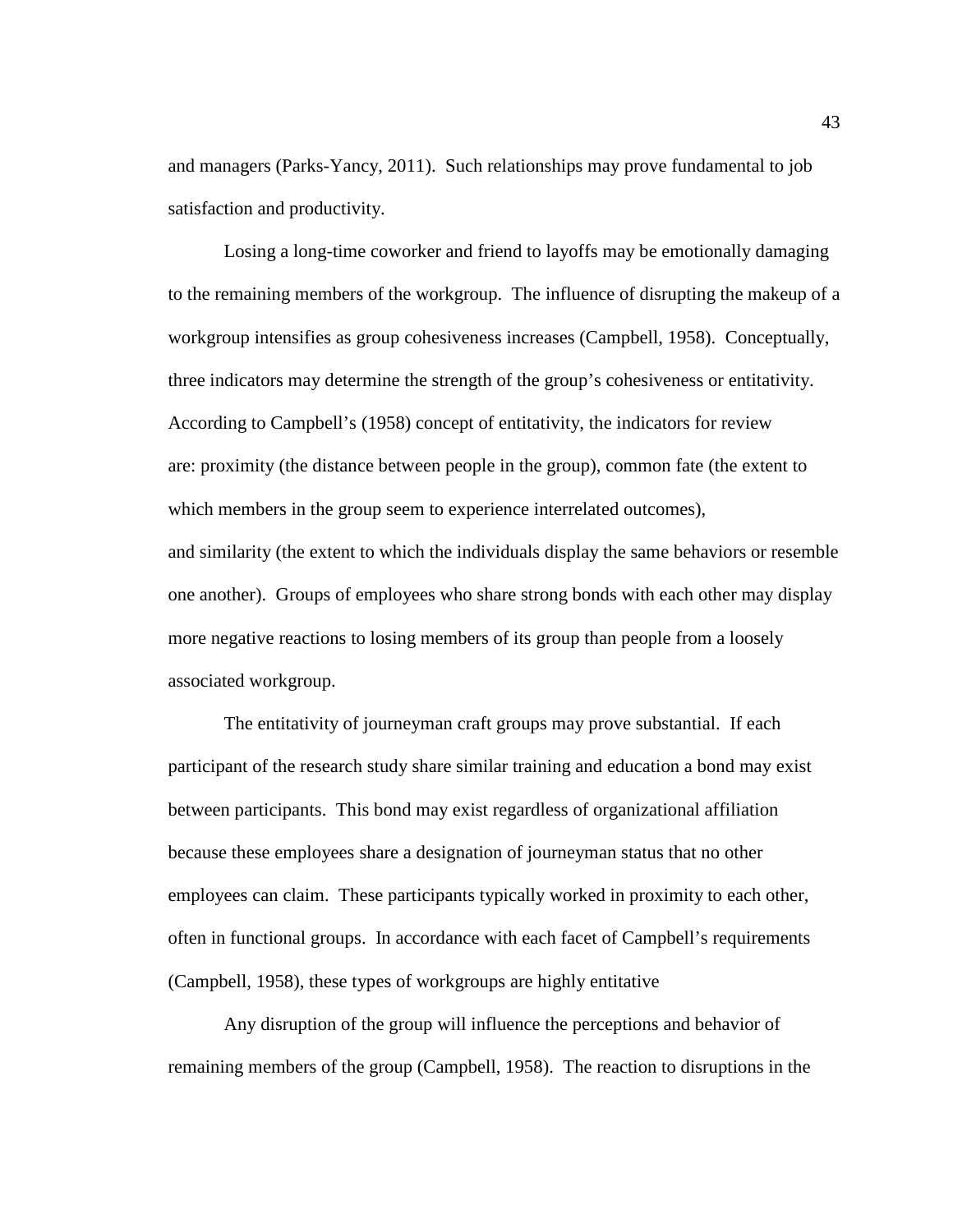group's makeup may increase as the skill set of the group becomes more specialized. However, groups that form over time may respond negatively to losing members regardless of shared specialized skills.

Groups whose members share common traits and characteristics are likely to form strong bonds. Additional research in the area of entitativity showed members' similarity might prove valid identifiers of group entitativity (Ip, Chiu, & Wan, 2006). A group consisting of members who share common goals might be highly entitative. This concept of shared similarities as a basis for entitativity may prove valid regardless of racial or ethnic composition of the group (Ip et al., 2006). These similarities can come in the form of uniforms or clothing, but Ip et al. (2006) demonstrated that race or skin color was a more common indicator of group entitativity than any other factor. This notion of physical characteristics, such as skin color or race, predicting entitativity may hold true in downsizing organizations and workgroups within these organizations. Other people may not readily recognize or understand the objective or goal of the group without closer observation.

Some researchers disagree with the concept of physical similarities being the same as entitativity. The findings of Crump, Hamilton, Sherman, Lickel and Thakkar (2010) refute Ip's et al. assessment of similarities among members being equivalent to entitativity of the group. Without individuals affixing meaning to perceived physical similarities there is no entitativity to perceive (Crump et al., 2010). During times of downsizing, employees may view race or ethnicity as a qualifying variable for dismissal or retention of employment (Bell, Berry, Marquardt, & Green, 2013). Researchers have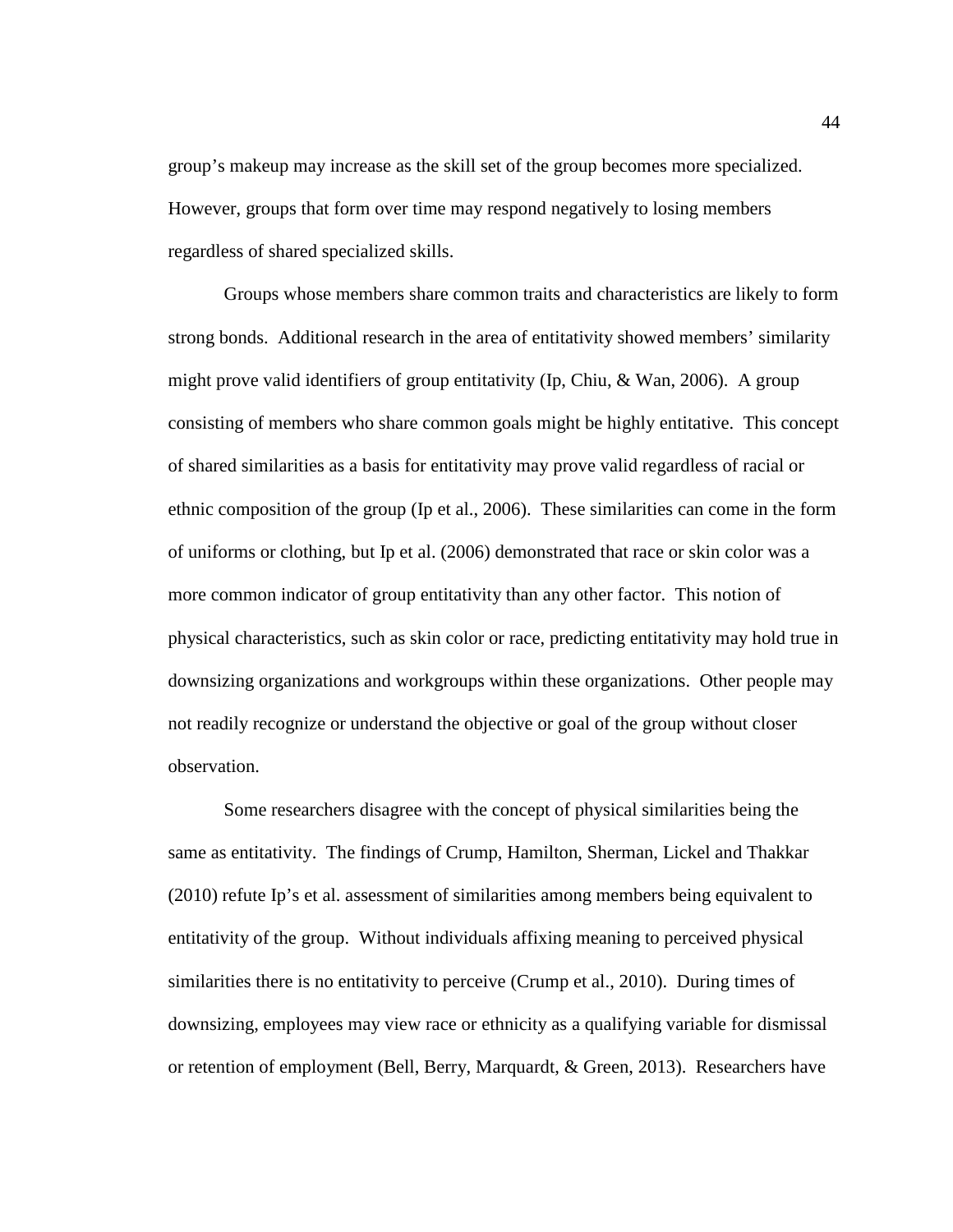shown that groups consisting of members who share common characteristics in appearances and a common cohesive objective are more entitative than groups who do not share these traits (Crump et al., 2010). How employees view the layoff process and how this process affects their social group may contribute to the future success of the group and the organization.

Organizational leaders may benefit from addressing potential issues with survivors prior to the issues becoming problematic. Past researchers showed that surviving employees are critical to organizational success post layoff (Chipunza & Berry, 2010; Iverson & Zatzick, 2011; Schmitt et al., 2012). Leaders of downsizing organizations may suffer a downturn in productivity and organizational commitment if the remaining employees feel betrayed by leadership (Chipunza & Berry, 2010; Joo, 2010; Joo, 2012). Remaining employees whose treatment does not account for the trauma they are enduring may develop reduced organizational commitment often caused by decreased employee morale (Iverson & Zatzick, 2011). Leaders must handle survivors properly because they are perhaps the most influential variable in deciding the future success of downsizing firms (Schmitt et al., 2012). Any voluntary turnover may prove damaging to downsizing organizations (Malik, Saleem, & Ahmad, 2010; Marques, Suárez-González, Cruz, & Ferreira, 2011; Trevor & Nyberg, 2008). If employees are vital to the future success of an organization, leaders and managers may prove prudent to treat them in a manner that addresses the hardships of layoffs.

Following layoffs, those employees who were victims of the process may be the lucky ones. Some researchers contend that downsizing decreases job satisfaction and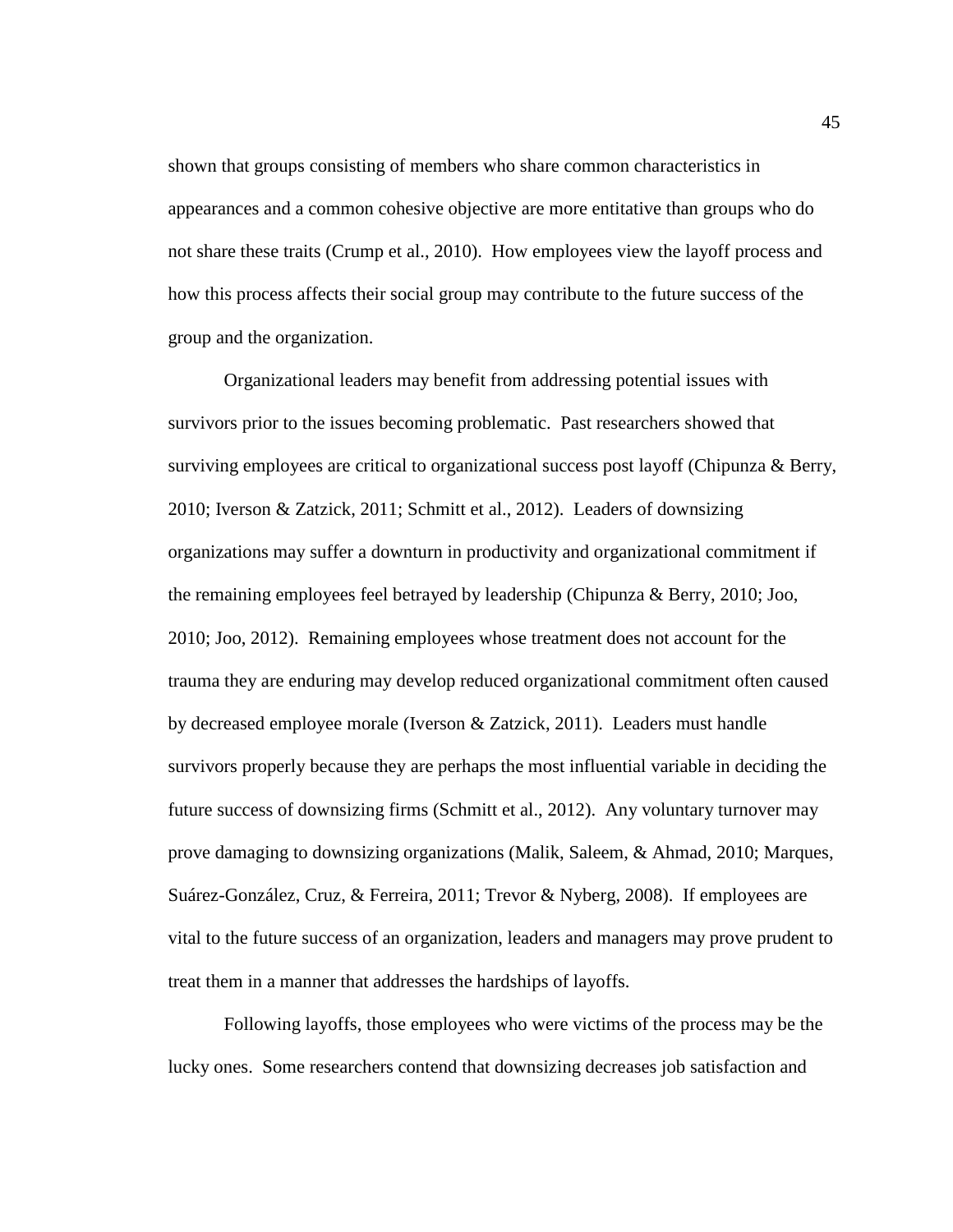increases the workload for those who survive (Kurebwa, 2011; Malik et al., 2010; Malik, Hussain, & Mahmood, 2011; Reinardy, 2011; Saif, Malik, & Awan, 2011). The cumulative effects of workload, insecurity, and reduced job satisfaction frequently lead to adverse psychological and physical health effects for survivors (Berchick, Gallo, Maralani, & Kasl, 2012; Deb, Gallo, Ayyagari, Fletcher, & Sindelar, 2011; Malik & Ahmad, 2011; Malik, Saleem, & Ahmad, 2010; Østhus, 2012; Østhus & Mastekaasa, 2010). These effects may lead to a decrease in organizational commitment by the employees.

# **Organizational Commitment and Job Insecurity**

Job insecurity may prove vital to how employees respond to organizational change. Consistent with the work of Greenhalgh (1983), any change in the organization causes a threat to worker's job security even if only slightly, and this job insecurity is a crucial factor between a given situation and how employees respond to the situation behaviorally and attitudinally. In cases involving layoffs, employees may have reason to perceive a sense of job insecurity regardless of effort or ability. The theory of reasoned action (RA) presents a means of gauging the organizational commitment of survivors in downsizing organizations and suggests predictability in employees' behavior (Ajzen  $\&$ Fishbein, 1977; van Dierendonck & Jacobs, 2012). This theory of reasoned action dictates that individuals intend to behave in a given manner in specified situations (Ajzen, 2012; Gold, 2011; Yousafzai et al., 2010).

The effects of layoffs can be substantial for survivors following downsizings. Frequently, these effects lead to feelings of decreased job security and reduced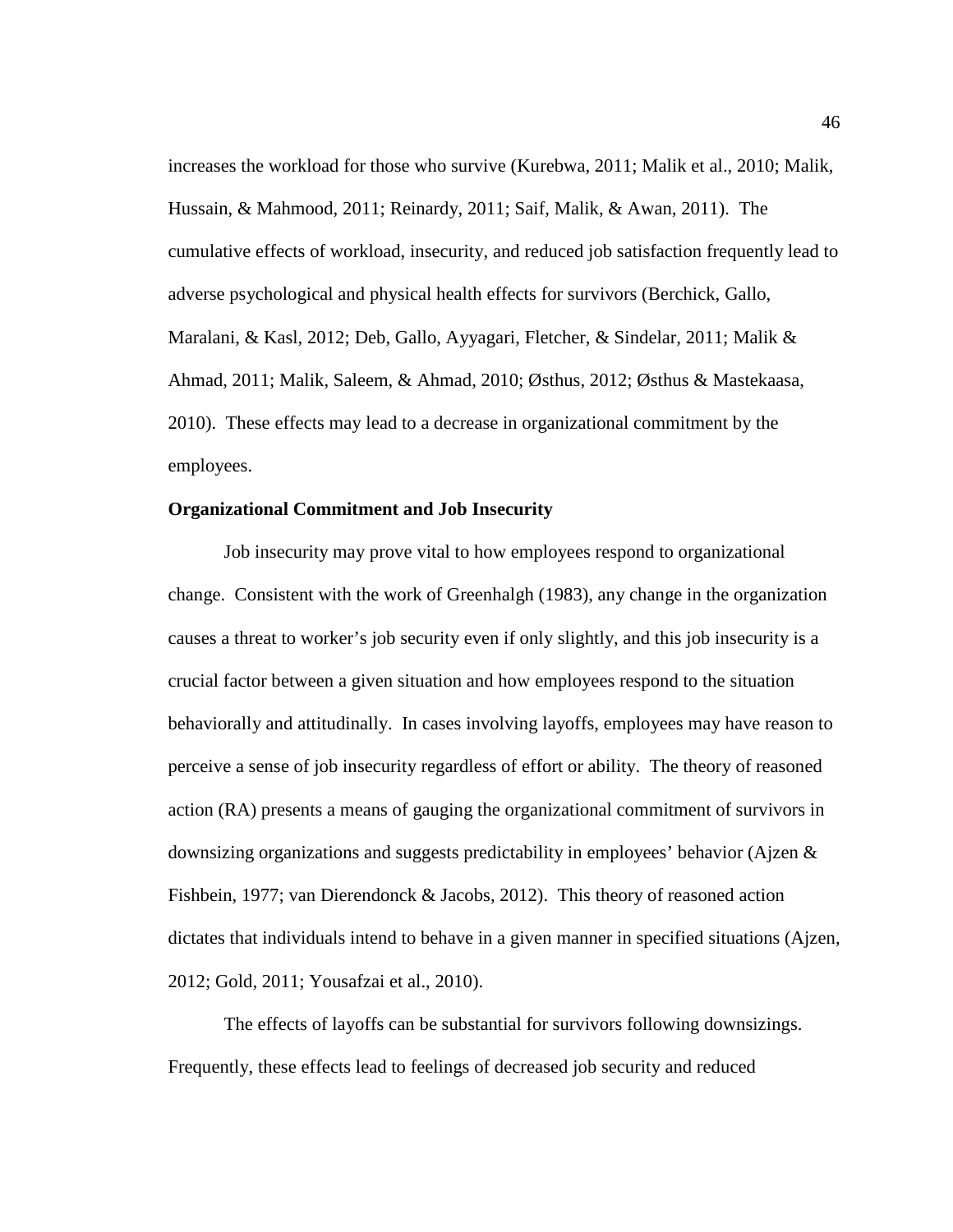organizational commitment (Faller, Grabarek, & Ortega, 2010; Klehe et al., 2011; Lavelle et al., 2009; Parzefall & Kuppelwieser, 2012). How organizations' leaders communicated and implemented layoff initiatives had a significant effect on employees' attitudes. If not properly administered these initiatives could alter employees' desire to remain with the employer (Schmitt et al., 2012; Spangenburg, 2012). Accurately gauging employees' organizational commitment is one of the truest indicators of their projected job performance and leave intentions (Becker, Ullrich & van Dick, 2013; Hausknecht, Sturman, & Roberson, 2011).

Employers and employees develop relationships based on reciprocation. These reciprocal associations, called psychological contracts, may be critical in how well organizations' workgroups perform (Conway & Coyle-Shapiro, 2012). Employers entice employees to join and remain with their organization through the use of inducements, such as wages and benefits; in return employees provide a high level of performance (Carraher, 2011; Lee, Forster, & Rehner, 2011; Restubog, Bordia, & Bordia, 2011). Any change in these implied contracts can lead to employee stress.

Understanding how participants of this study view the layoff process and if they view this process as a breach in the psychological contract may provide insight into the participant's decision to leave downsizing organizations. Survivors often view layoffs as a breach in the psychological contracts between the two sides, thus reducing the organizational commitment of the surviving employees (Chaudhry et al., 2011; Greenhalgh & Rosenblatt, 2010). Reduced organizational commitment via the breach in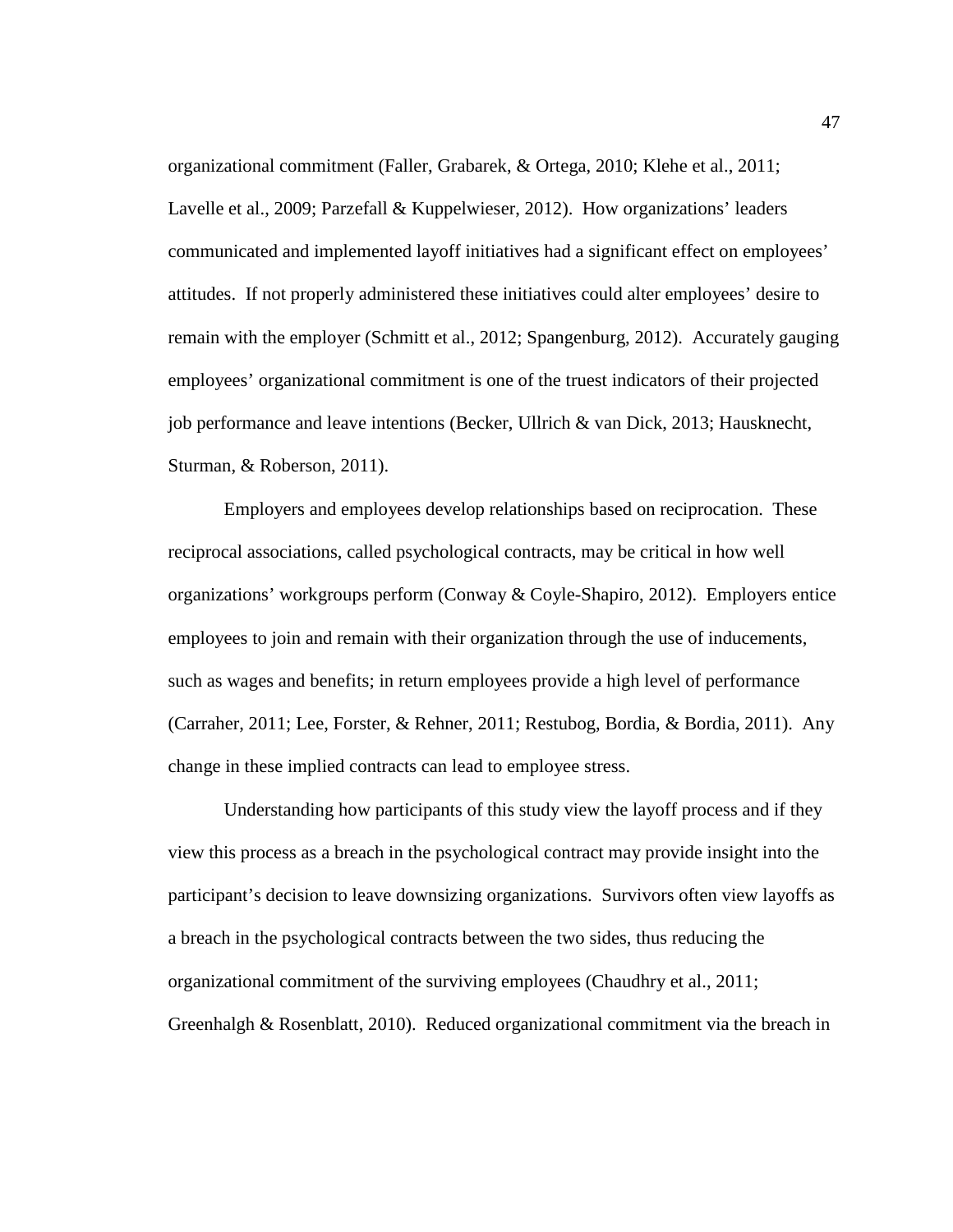the psychological contract may only be the beginning of the woes facing employees of organizations undertaking layoffs.

Reduced organizational commitment may affect employees beyond their relationship with the downsizing organization. Because remaining employees of a downsizing organization may represent the future of that organization, employee commitment is a decisive variable for HR professionals and business leaders to consider when contemplating downsizing initiatives (Fugate, Prussia, & Kinicki, 2012; Schmitt et al., 2012). Employee commitment to an organization affects survivors' productivity, absenteeism, and turnover intentions (Ayinnde, 2011; Malik et al., 2010; Neininger, Lehmann-Willenbrock, Kauffeld & Henschel, 2010; Spangenburg, 2012). In part, these actions occur because employees believe the organization's leadership violated the trust relationship. This perception of violated trust may follow employees as they transition to new employers (Bordia et al., 2011; Kim & Choi, 2010) and reduce the level of commitment extended to the new employer. Individuals, who have previously experienced poorly executed change initiatives, may be sensitive to any proposed change.

Organizational leadership may benefit from developing cultures that encourage acceptance among its members. Employees who possess a sense of belonging may prove less susceptible to the effects of organizational layoffs than those employees who experience exclusion and isolation (Lavelle et al., 2009). The concept of belonging in an organization, gauged by employees as believing they hold value and receive appreciation, may mediate the negativity associated with downsizing (Guchait & Cho, 2010). Employees who develop relationships with members of the organization and assimilate as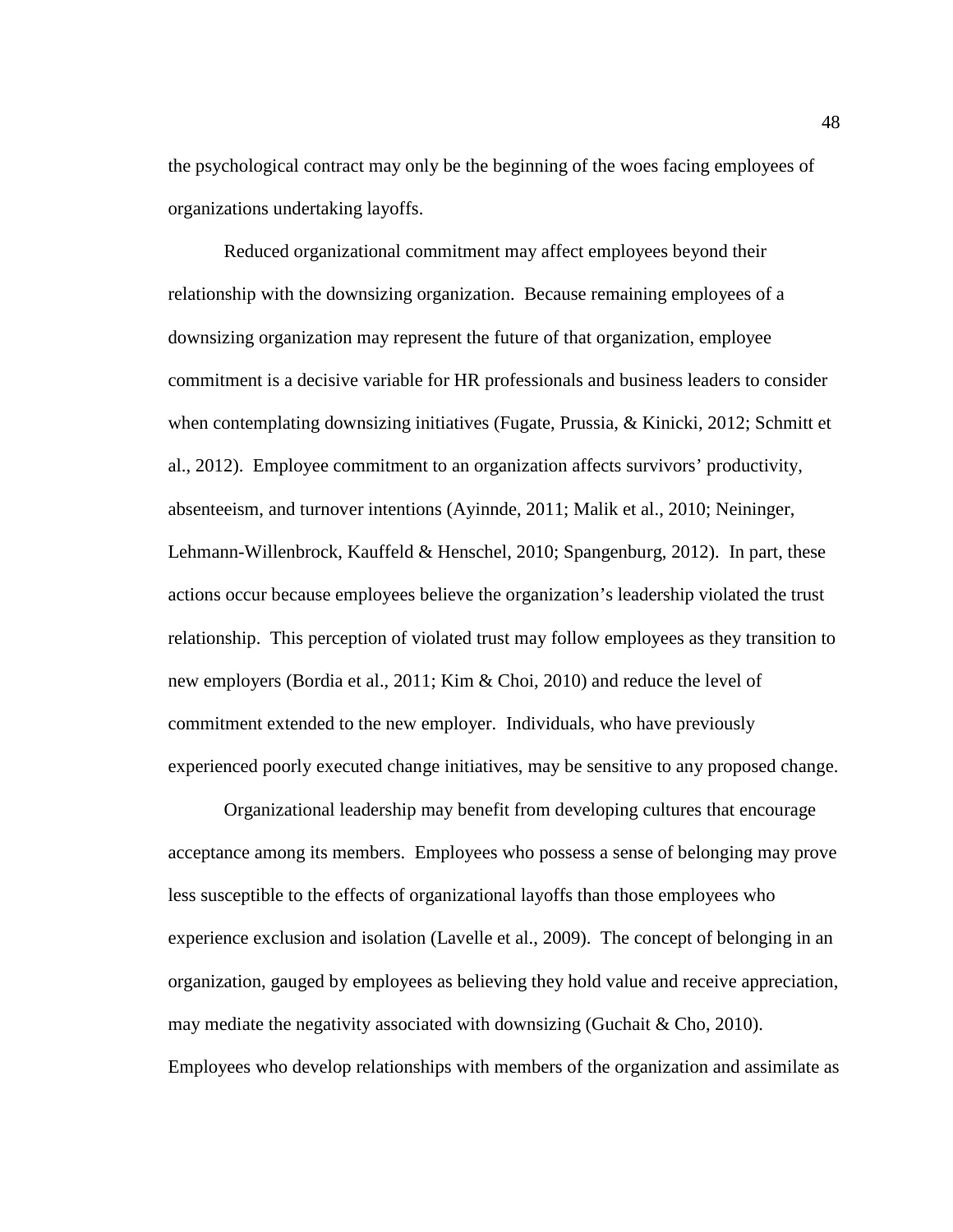part of the organization may experience greater commitment to the organization (Lavelle et al., 2009).

During challenging economic times, employees who possess the most marketable skills may prove to be the least affected by downsizing initiatives (Greenwood  $\&$ Reinardy, 2011; Michael & Michael, 2012). Employees who believe they contribute value to the organization may prove less susceptible to the effects of organizational layoffs than other employees. This confidence in a person's value may mediate the uncertainty associated with layoffs (Greenwood  $\&$  Reinardy, 2011; Kalleberg, 2012; Trevor & Nyberg, 2008). Employees who elect to pursue other employment opportunities, and are capable of having a substantial influence on the downsizing organization by their departure, are likely to possess substantial tacit knowledge that may be desirable to other organizations (Trevor & Nyberg, 2008). Researchers theorized that possessing marketable skills reduces employees' susceptibility to the negative effects of job insecurity (Kalleberg, 2012; Kalyal, Berntson, Baraldi, Näswall, & Sverke, 2010; Pruijt & Dérogée, 2010). Survivors who are confident in their ability to contribute to the future success of the downsizing organization, but equally confident they can find satisfying alternate employment elsewhere, may opt to remain with the downsizing organization (Greenwood & Reinardy, 2011). This confidence in marketable skills may reduce voluntary attrition from downsizing organizations.

Employees experiencing stress may perform poorly at work. Because work is such a large part of everyday life, any threat to a person's job causes strong behavior and psychological reactions that often conflict with work objectives (Greenhalgh &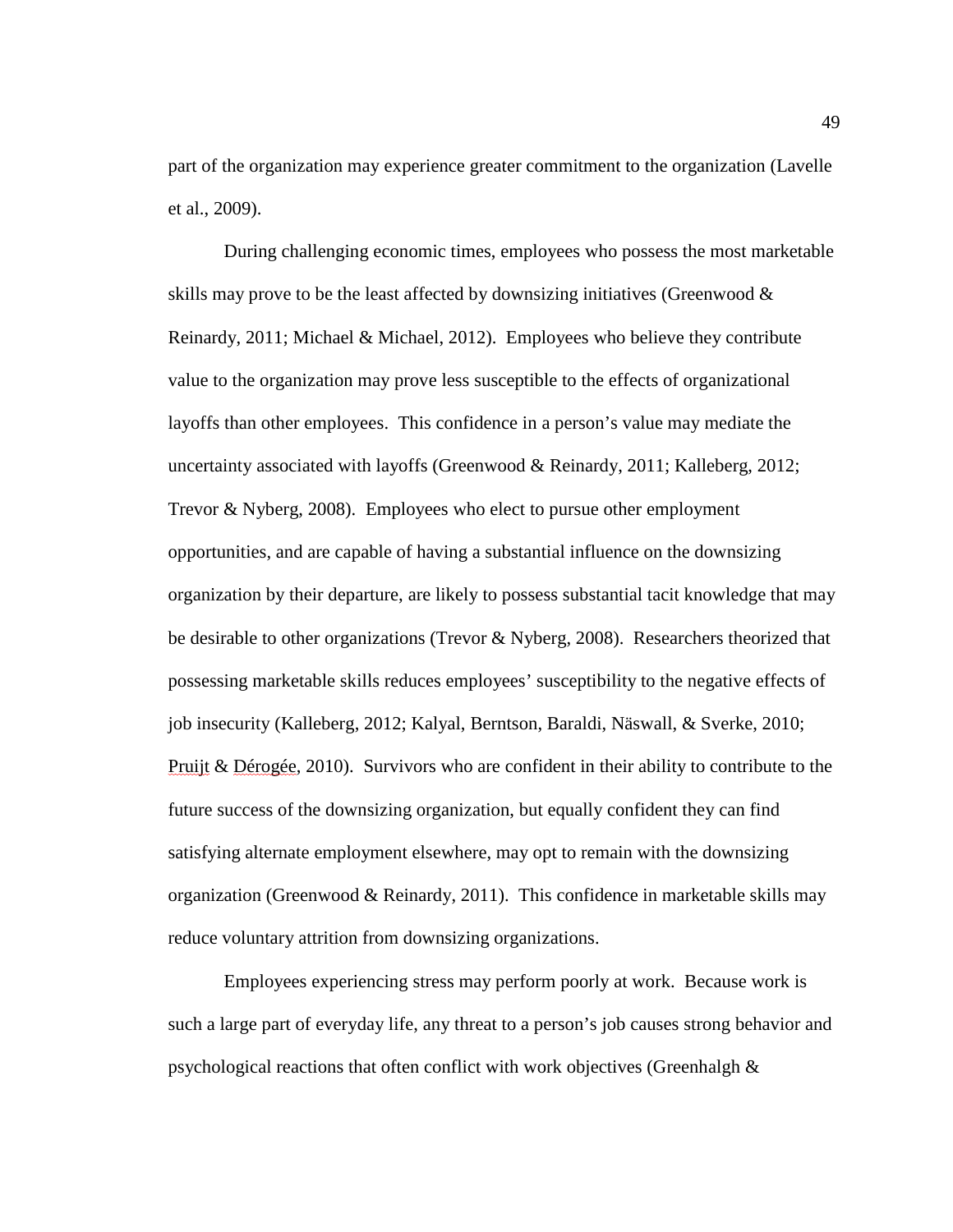Rosenblatt, 2010; Silla et al., 2010). Past researchers provided insight on how stress caused by layoffs may negatively affect productivity and organizational commitment, and positively affect employee turnover (Chipunza & Berry, 2010; Datta et al., 2010). This stress may contribute to health issues, work-life imbalance, and increased leave intentions of employees (Arshad & Sparrow, 2010; Modrek & Cullen, 2013; Muhammad Imran Malik & Usman, 2011; Saif et al., 2011).

Employees who perceive their jobs as secure report higher levels of job satisfaction and more positive job-related attitudes than those who perceive their job as insecure (Chirumbolo & Areni, 2010; Probst & Ekore, 2010; Richter, Näswall & Sverke, 2010). Job insecurity is arguably a greater stressor than losing a job. Researchers showed that job insecurity can affect more than a person's financial future; links exist between the stress of this phenomenon of job insecurity and mental and physical illnesses (Mandal, Ayyagari, & Gallo, 2011; Michael & Michael, 2012; Probst & Strand, 2010; Reisel et al., 2010). Perhaps the level of confidence and trust survivors have in the layoff process may mitigate these illnesses.

#### **Organizational Trust and Perceived Fairness**

Historically, employers and employees maintained a relationship built on an unspoken, implicit contract. This labor contract acts as a major factor in employee loyalty and organizational commitment (Arshad & Sparrow, 2010; Conway & Coyle-Shapiro, 2012; Ng, Feldman, & Lam, 2010). This psychological labor contract can aid the organizational leadership in retaining employees during times of downsizing (Lavelle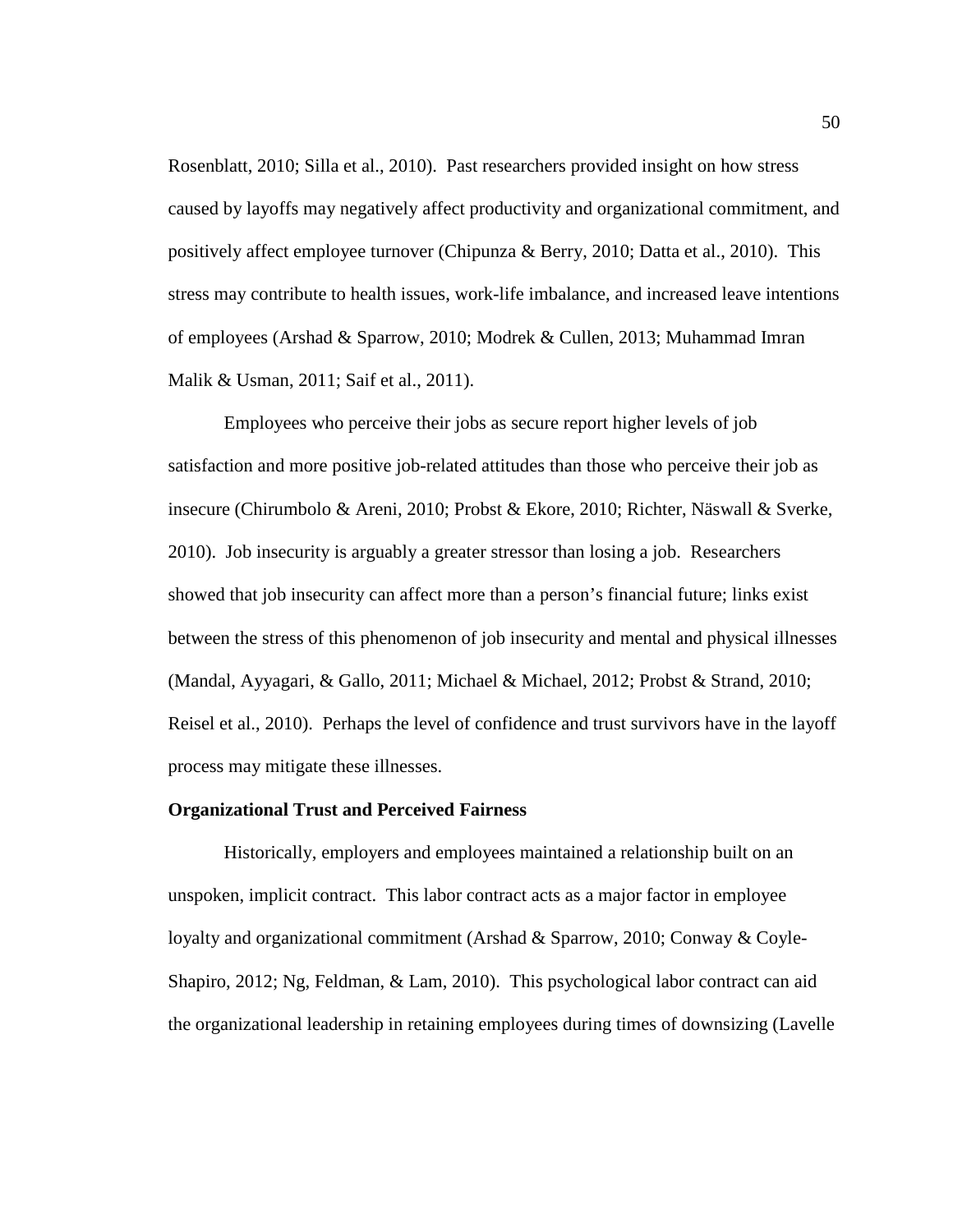et al., 2009). Any perceived breach in this contract, however, may lead to employees leaving the organization (van Dierendonck & Jacobs, 2012).

Trust is a vital aspect of relationships and should be protected and nurtured. Organizational trust and procedural fairness may contribute to business success during incidents of change (Derue, Nahrgang, Wellman, & Humphry, 2011; Norman et al., 2010; Smollan, 2013). A contributing factor to employees choosing to stay or leave is the trust they place in the decisions made within the organization (Kim, 2009; Lavelle et al., 2009; Shah, 2011). This trust may come from management, coworkers, supervisors, or any combination of the three (Oh & Park, 2011; Smollan, 2013; Smollan & Parry, 2011; Whitman, Caleo, Carpenter, Horner, & Bernerth, 2012). Employees undergoing layoffs may find it difficult to focus on job tasks if they do not trust those around them.

Layoffs erode the trust between employees and employers. This erosion occurs in part because the release of some victims may be due to no fault of their own (van Dierendonck & Jacobs, 2012). To protect the trust relationship, layoffs must occur in a fair and just manner (Munjuri, 2011; Pfeffer, 2010). Regardless of the process, some trust may be lost during the layoff process. Leaders must take steps to repair a damaged trust relationship (Kramer & Lewicki, 2010). Leaders who do not build strong relationships with their subordinates, built on trust, may find it difficult to direct members during times of organizational change.

The success of a layoff initiative may depend on how members of the organization interact with leaders during the layoff process. Researchers believe that employees may respond more favorably to leaders whom they view as fair compared to

51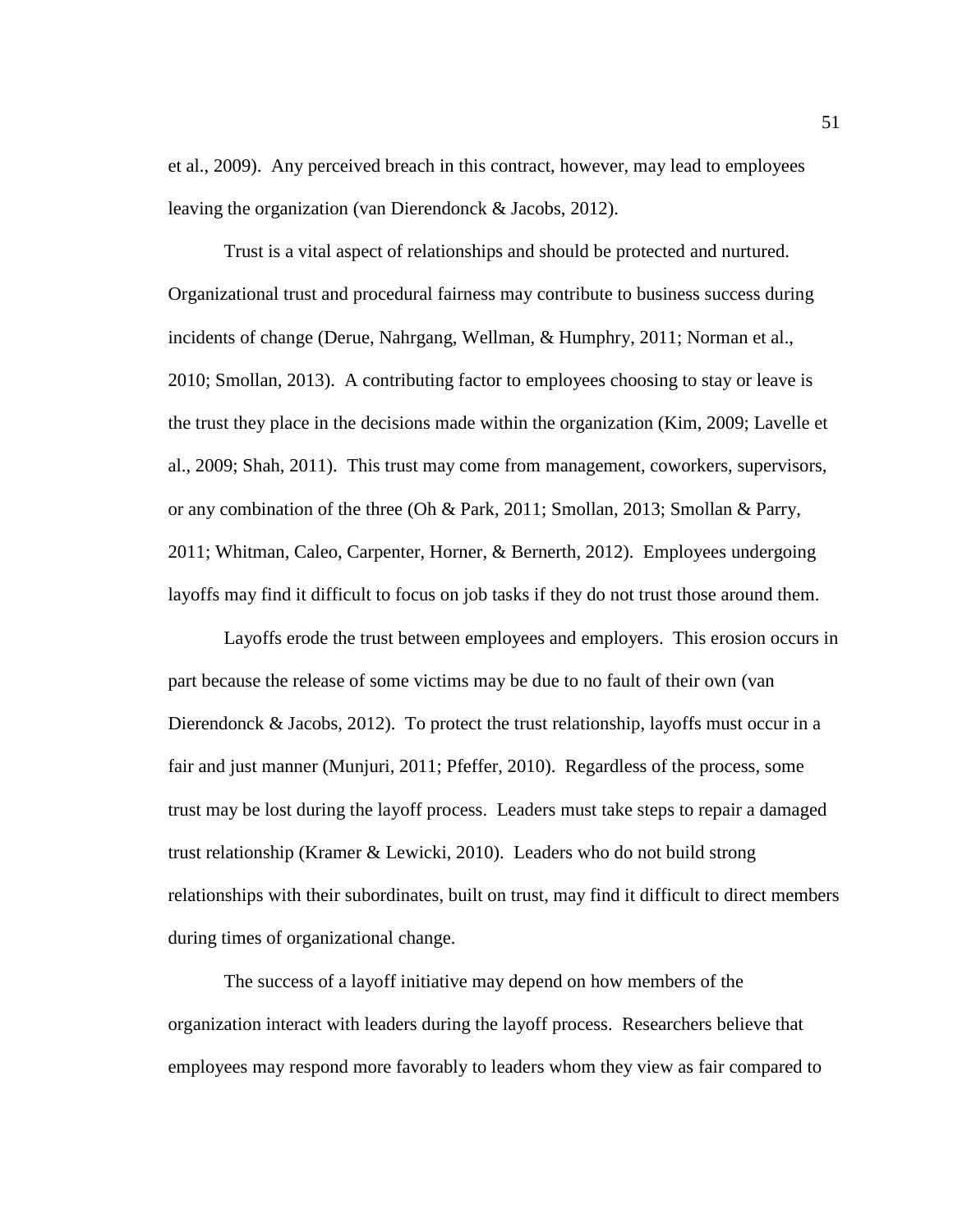those leaders whom employees view as being less fair (Dwyer & Arbelo, 2012; Guo & Giacobbe-Miller, 2012; Isenhour, Stone, & Lien, 2012). Relationships may represent the most direct antecedent to employee attitudes and behaviors, and subsequently the success of the downsizing process (Kim, 2009).

# **Knowledge Retention and Post layoff Performance**

During downsizing, leaders of organizations lose knowledge tacit to employees, and this knowledge may prove critical to the organization's success following layoffs. Researchers posit that a culture that encourages knowledge sharing can minimize knowledge loss (Wang  $\&$  Noe, 2010). An organization will be more flexible if members freely share knowledge and respond to changes in its competitive landscape (Jaros, 2010). If employees who own critical knowledge elect to leave without passing along their knowledge, the downsizing organization may encounter substantial obstacles to its future success.

In competitive businesses, a person can assume that sharing knowledge will lead to a stronger workforce that may possess the required skills to withstand the negative consequences associated with layoffs. Some of the repercussions associated with layoffs include loss of knowledge, reduced efficiencies, reduction in organizational commitment, and work overload. Knowledge is unlikely to flow freely in an organization after the announcement of layoff intentions unless such a culture was in place prior to layoff procedures (Jaros, 2010). The use of reasoned action theory may aid in understanding why survivors opt to leave organizations rather than attempt to rebuild it following layoff initiatives.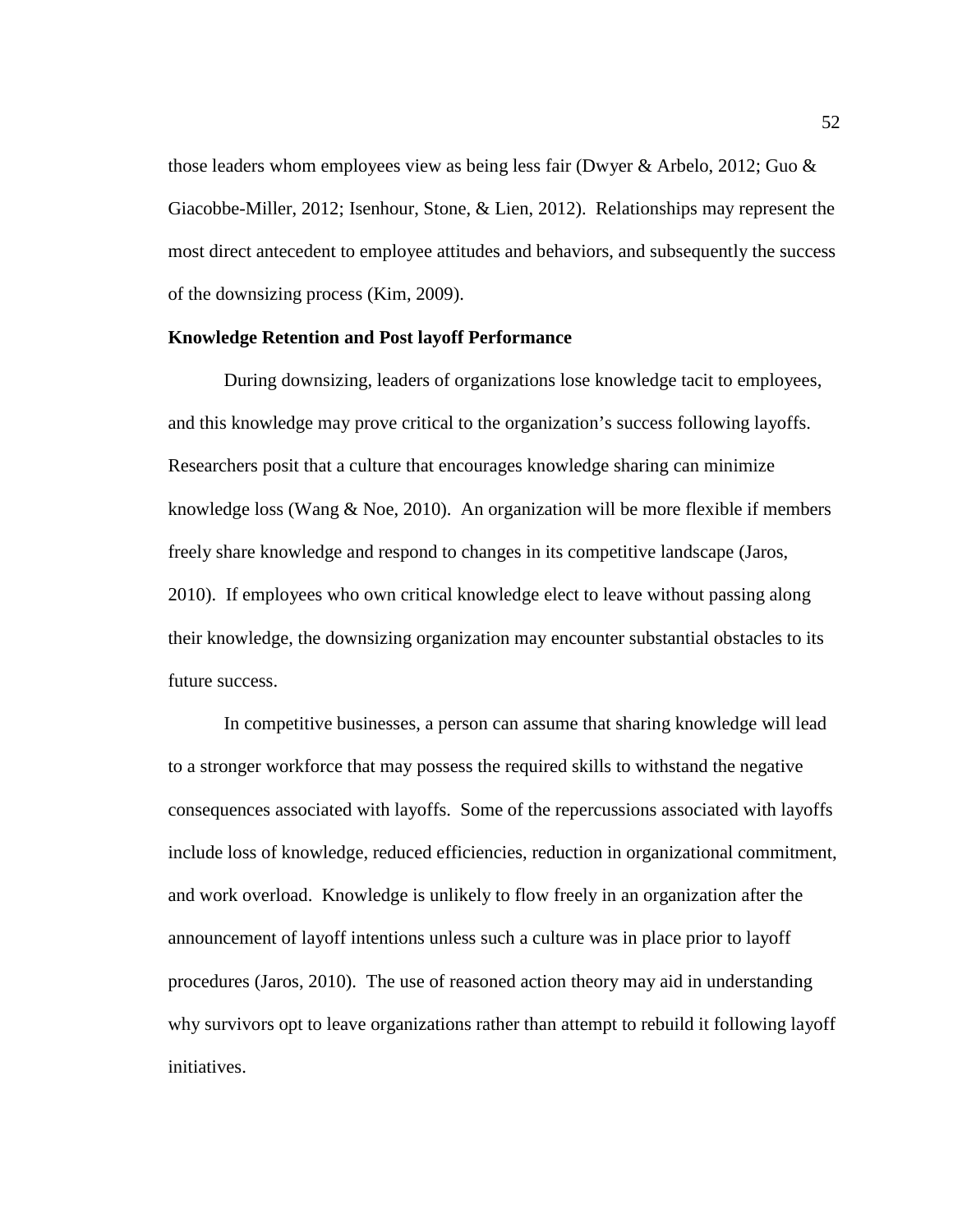Human resources (survivors) are the only advantage an organization has in competitive markets, but a stable work environment is essential to capitalize on the tacit knowledge of these human assets (Anis et al., 2011; Mellahi & Wilkinson, 2010). Organizational leaders who maintain a culture that encourages open knowledge sharing among its employees may perform better than organizations whose employees hoard knowledge. As such, senior leadership must provide full support for a culture of knowledge sharing by creating a solid knowledge transfer process for organizational knowledge development and retention following layoffs (Cheese, 2010; Hall, 2012; Kraimer, Seibert, Wayne, Liden, & Bravo, 2011). Researchers contended that the performance outcomes of organizations increase as survivors share their knowledge and learn new skills to enhance their marketability (Flint et al., 2012; Greenwood  $\&$ Reinardy, 2011; Smith, 2010). This same increase in marketability may improve the performance outcomes and organizational commitment of survivors (Gardner, Wright, & Moynihan, 2011; Greenwood & Reinardy, 2011; Schmitt et al., 2012; Sitlington & Marshall, 2011). Focusing on knowledge retention may significantly enhance the performance of organizations' workgroups post layoff initiatives.

Some employees may work harder when challenged with the possibility of layoffs. However, management should not rely on this as an outcome to announcing layoffs because assuming additional workload may lead to employee burnout. Studies indicated that burnout can increase motivation to leave an employer (Collie, Shapka, & Perry, 2012; Federici, 2013; Federici & Skaalvik, 2012; Skaalvik & Skaalvik, 2011).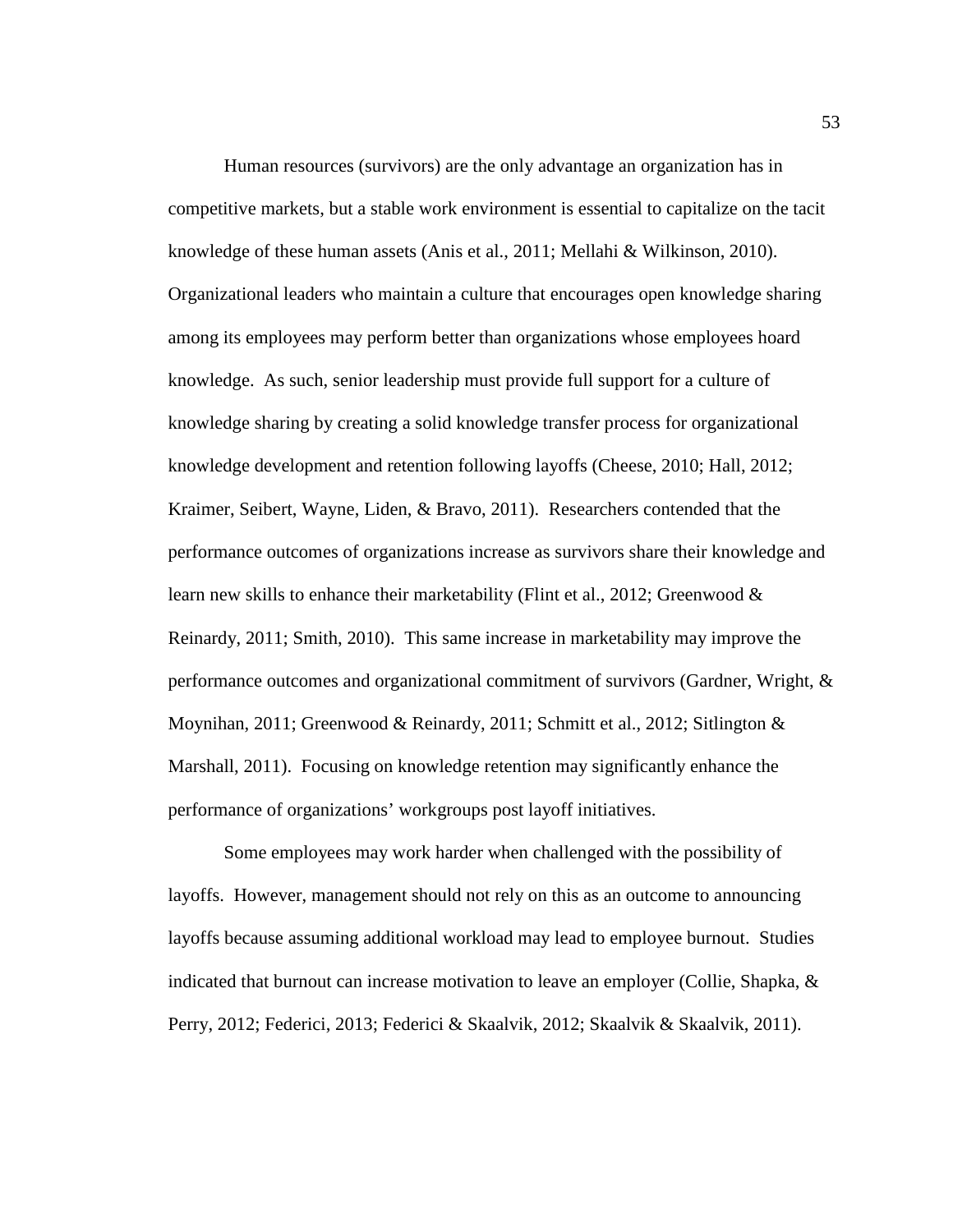Any attrition that follows layoff procedures places the organization in a weakened position, when compared to its condition prior to layoff procedures.

The manner in which organizational leaders execute layoffs will profoundly influence the level of success it will experience following layoffs. After layoffs, survivors may find difficulty in working with the same enthusiasm and concern that they demonstrated prior to the organizational leaders' layoff initiatives. Organizations whose leaders fail in properly communicating upcoming changes to prepare its workforce for life after layoffs may suffer substantial downturns in employees' productivity and organizational commitment (Malik & Ahmad, 2011; Malik et al., 2010). The future of downsizing organizations may depend on how well the remaining workforce commits to the new structure following layoffs.

## **Transition and Summary**

The purpose of this qualitative phenomenological study was to explore the possible factors that might lead to employees' voluntary attrition subsequent to layoff procedures. Organizations' leaders may use the findings of this study to increase organizational commitment and reduce survivor attrition. I provided insight about the effectiveness of the explanations given to participants by their employer to justify the need for layoffs. Additionally, I explored the lived experience of the participants in an attempt to identify the factors that negatively contributed to participants' organizational commitment. Developing strategies to reduce attrition of employees following layoff procedures may reduce costs associated with employee turnover and enhance organizational efficiencies.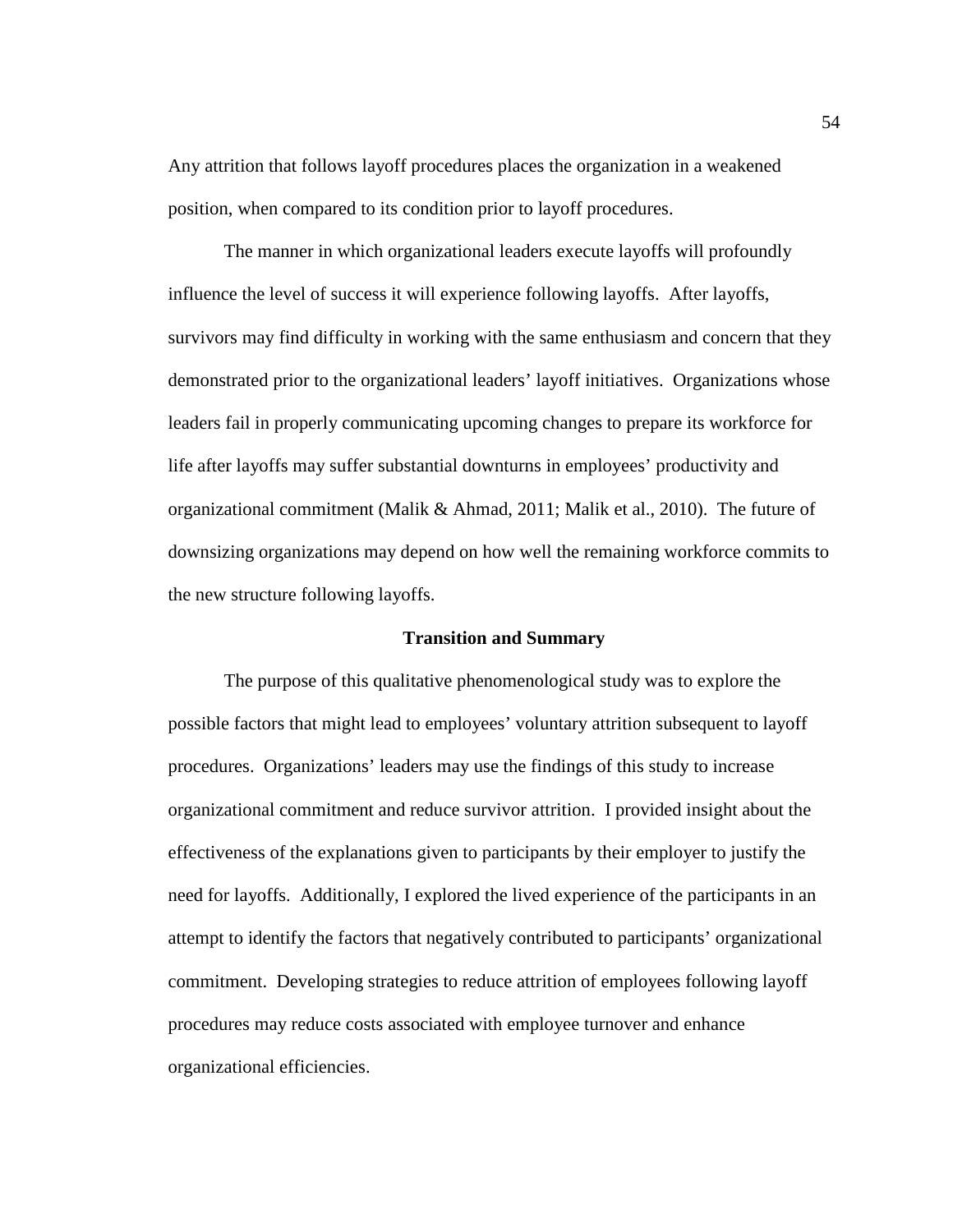I provided the problem and focus of this study in Section 1: To explore the lived experience of employees who survive layoffs at their place of employment, subsequently to leave said employer of their own volition in pursuit of other opportunities. My role included identifying the participants of this study, the geographical area of concentration, and the methodology of this study. For this study, survivors are those employees who met the eligibility criteria (see Appendix C). The findings of this study may provide insight to scholars, managers and human resources professionals, in understanding how layoffs contribute to voluntary attrition subsequent to layoff initiatives, and thus aid in survivors' retention.

For this study, I identified potential issues that contributed to survivors' attrition. Exploring how individuals cope with stress was central to the foundation of this study, and builds on the work of seminal researchers in the field (Cannon, 1932; Lazarus, 1966, 1999; Selye, 1955). Understanding how layoffs affect organizational commitment may contribute to initiatives that might mitigate the adverse effects of the layoff process. In addition, understanding the concept of survivor syndrome and its accompanying symptoms provided valuable insight to the layoff phenomenon.

Because this study included seeking understanding about the lived experience of survivors of layoffs, to identify issues that lead to survivors' voluntary attrition, qualitative phenomenological research method was appropriate. When using qualitative exploration, researchers must explore a phenomenon in its natural environment gathering information through extensive time in the field (Simon, 2006). The phenomenological design provided an optimal means to collect facts in this study because phenomenologists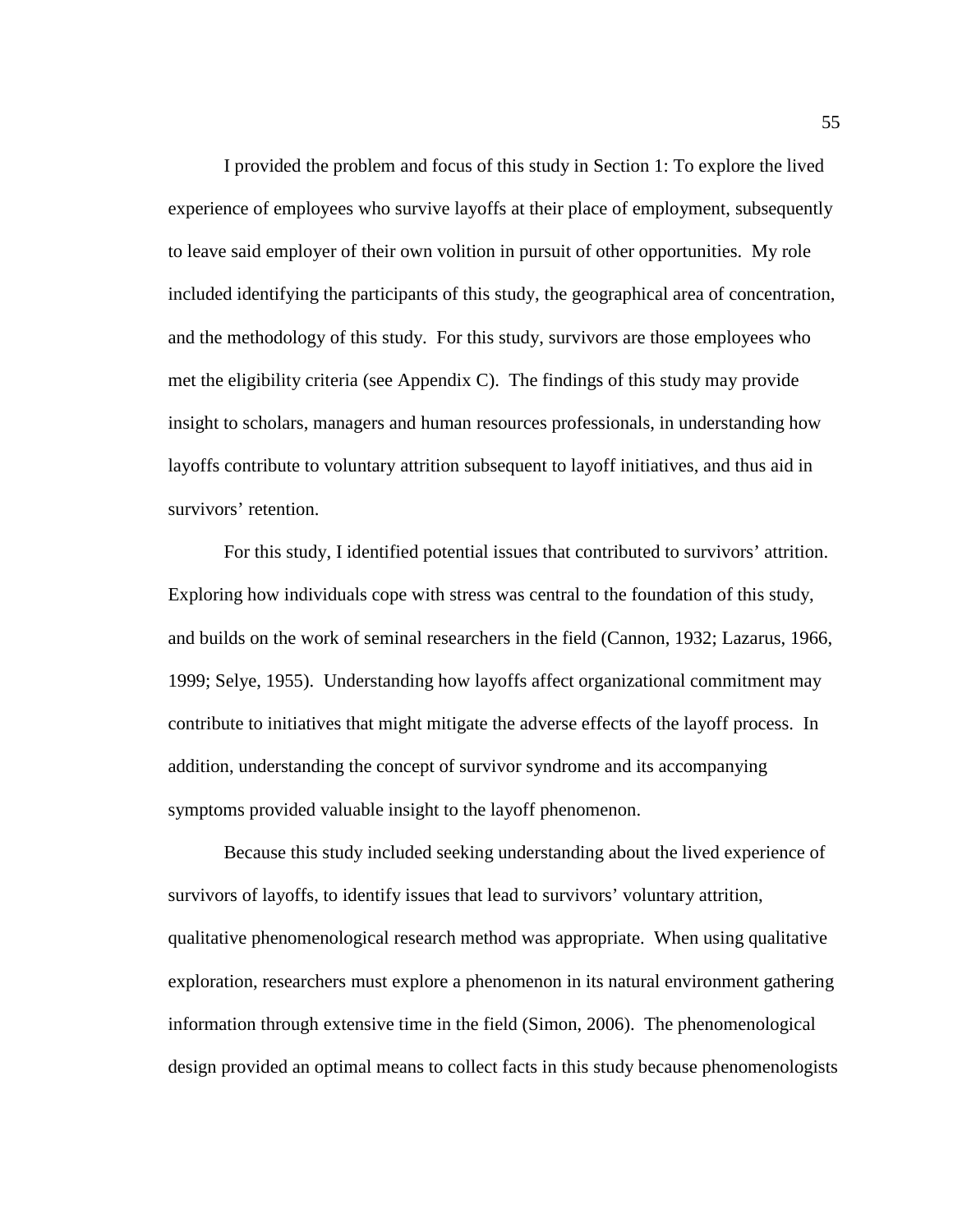attempt to discover common meanings by focusing on people who function in similar environments or who have shared similar experiences (Moustakas, 1994).

In Section 2 of this study, my role included addressing central parts of the research, such as the (a) purpose statement, (b) role of the researcher, (c) participants, (d) data collection, and (e) ethics of this research study. In this section of the study, I provided a deeper understanding about collecting and analyzing answers to assign meaning to the shared lived experiences of participants. Using additional information in this section concerning data collection, organization, and analysis, provided a foundation to demonstrate the validity, reliability, and rigor of this qualitative study.

Section 3 of the research study included recapping prior sections. This section consists of issues including (a) an overview of the study, (b) the findings of the research study, (c) how this study may contribute to positive social change, and (d) recommendations for future actions. I reflected on the research process and concluded Section 3 with a summation and conclusion.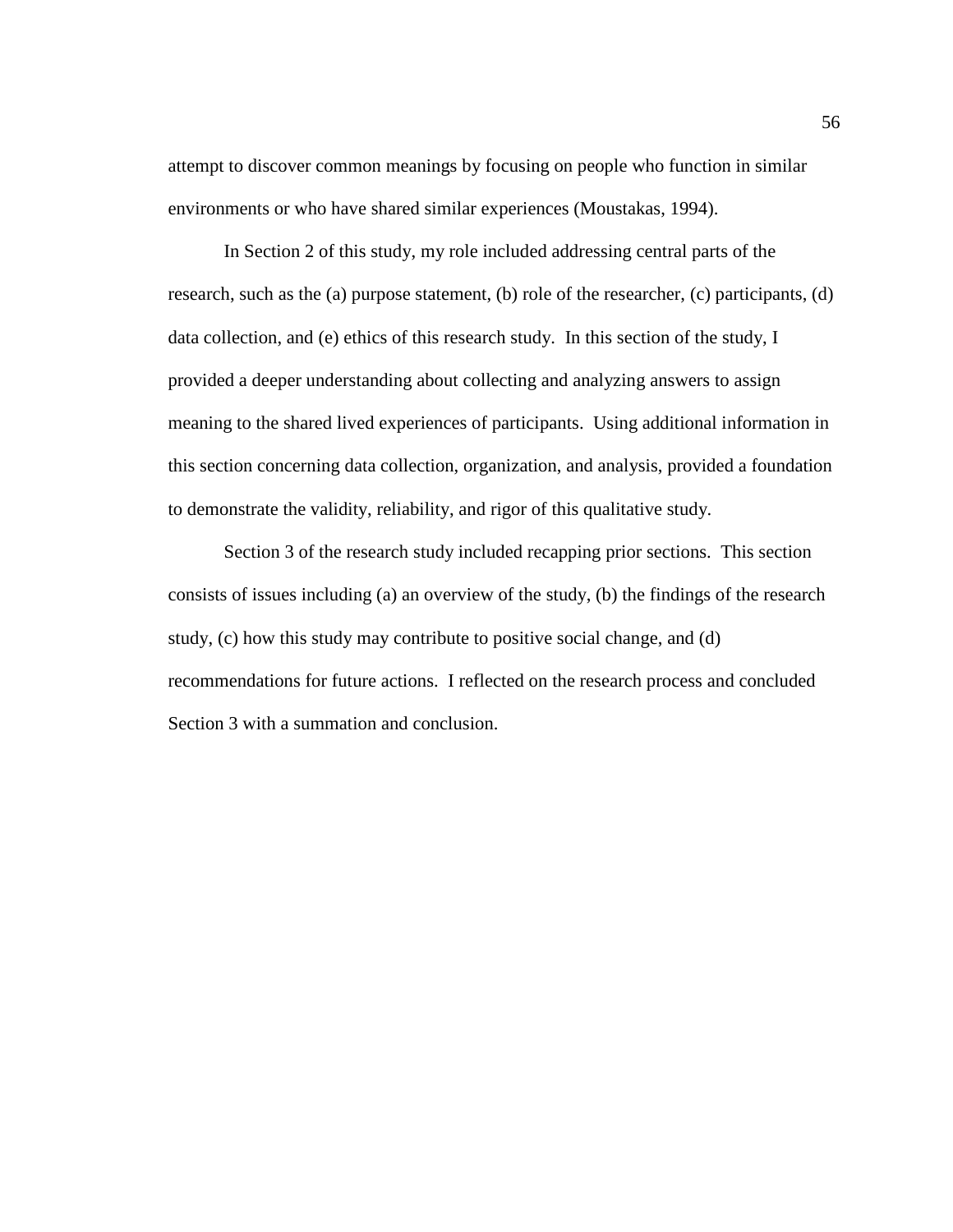# Section 2: The Project

The loss of surviving employees after the lived experience can result in negative impacts to organizations' efficiency, productivity, and profitability (Chipunza & Berry, 2010; Iverson & Zatzick, 2011). How organizational leaders implement layoffs may substantially influence the commitment of remaining employees (Fugate, Prussia,  $\&$ Kinicki, 2012; Tsai & Yen, 2013). Organizational leaders whose workforces realize voluntary attrition may find their organizations devoid of significant talent, skills, and knowledge required for future success.

My role included exploring why employees of downsizing organizations choose to pursue other employment opportunities. Based on Lazarus' (1966) transactional model of stress, I explored factors that lead to survivor attrition. With more than two-thirds of downsizing initiatives ending in failure (Obilade, 2009), findings of the study might provide insight regarding how leaders may improve their organizations' post layoff performance by enhancing employee retention.

#### **Purpose Statement**

The purpose of this qualitative phenomenological study was to explore how organizational leaders may reduce employee voluntary attrition after layoff procedures, but prior to the final reduction in staff. The data for this study consists of participant interviews. Potential benefits of this study may include an evaluation of relationships between management and subordinates, a deeper understanding regarding what human relations policies mediate survivors' intent to leave, and clarity about factors that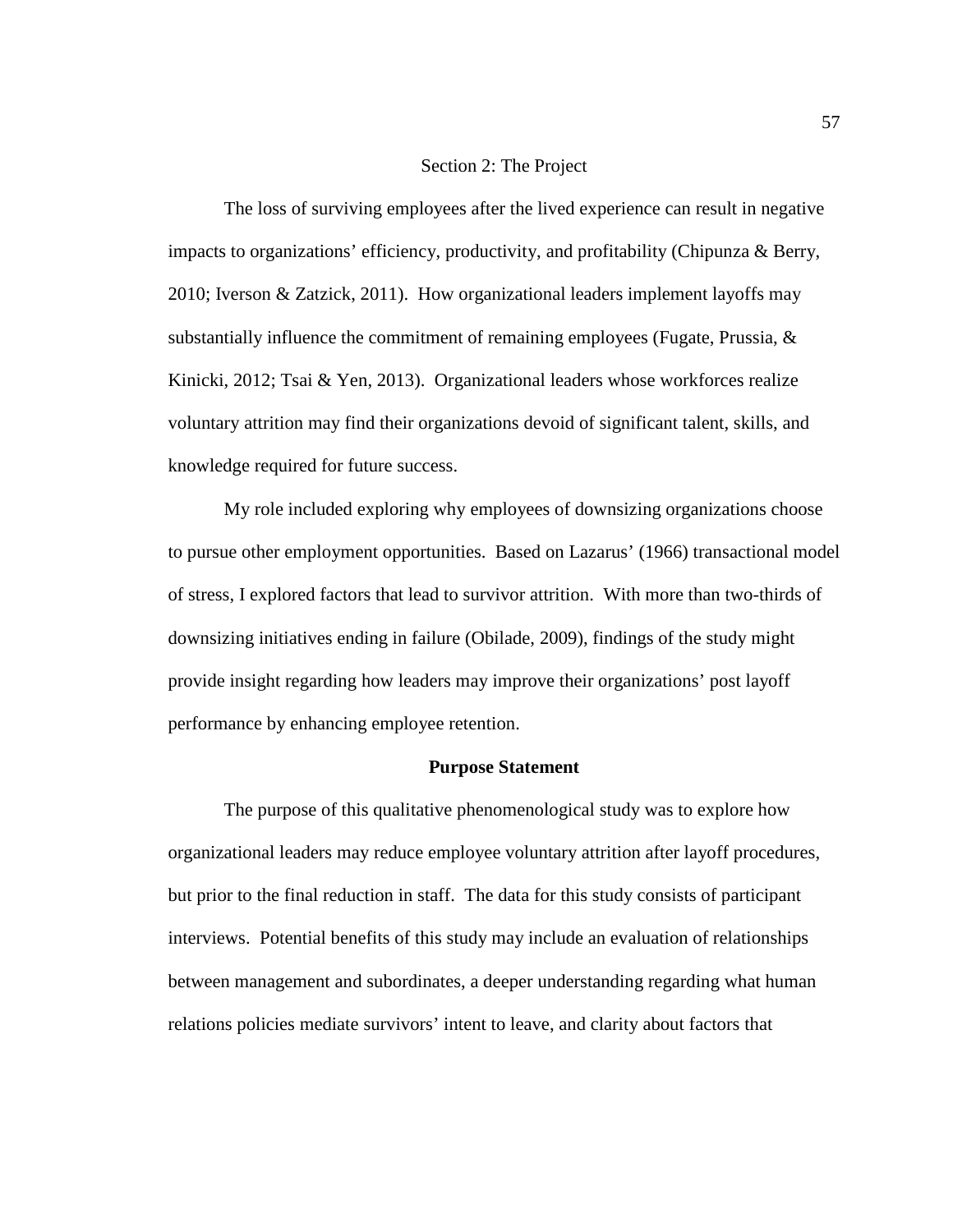negatively affect organizational commitment. In the current study, I explored the psychological and emotional drivers that could lead to employee attrition.

I obtained responses from 20 experienced employees of downsizing unionized industrial organizations within a 50-mile radius of Wausau, Wisconsin. In the current study, a purposeful sampling of former employees explained the issues contributing to their decision to voluntarily sever employment. All severances occurred after layoff procedures commenced, but prior to the attainment of final staff reduction goals. Data collection consisted of digital recordings of all face-to-face interviews and research notes.

# **Role of the Researcher**

I conducted a qualitative phenomenological research study. The role of a phenomenological researcher is to act as an impartial data collector, without judging the answers (Tomkins & Eatough, 2013). In the current study, interviews were the information gathering technique because the objective was to learn from the lived experiences of the participants. My role was to interview participants, transcribe their responses, and analyze the results for themes that move from the particular to the general (Moustakas, 1994), verify the findings, and report those findings as part of the research study.

Researchers must reveal any personal traits or characteristics that may affect the interpretation of data (Moustakas, 1994) via *bracketing*. The bracketing process is a vital part of the qualitative research process that allows researchers to understand participants' responses, known as *epoche*; this process isolates researchers' biases (Moustakas, 1994). After working in an industrial sector for more than two decades, I am familiar with the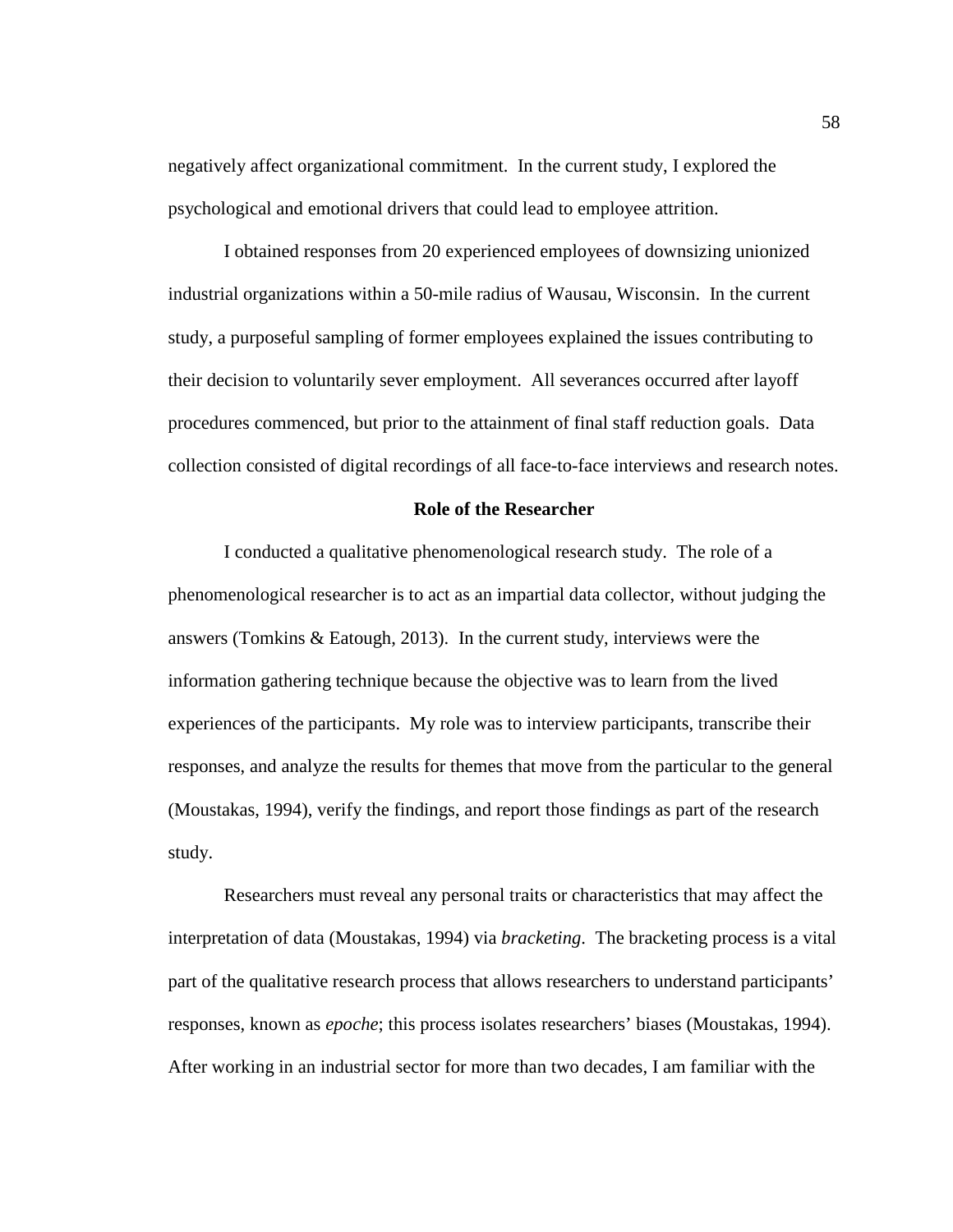companies that have undertaken significant reductions in the workforce via layoffs in Central Wisconsin. In an attempt to comply with Moustakas' (1994) concept of using reduction, bracketing, and imaginative variation processes to keep researcher biases minimized, I bracketed any personal opinions and biases concerning my experiences as a non-management employee of an organization that announced layoff initiatives, and viewed interview responses from various perspectives. My role included transcribing each interview and extracting common themes. Participants reviewed the transcripts to see if I accurately captured the lived experience. Each person viewed the event from a unique position and may have a different interpretation.

### **Participants**

The population of the research study consisted of members from unionized trade groups. I contacted heads of local unions for lists of names and contact information identifying members who have changed employers since 2006, and their current employers, thus providing a population of potential participants. Narrowing the identified group for purposeful selection included focusing on employees who voluntarily left downsizing organizations subsequent to the lived experience. I contacted each potential participant via telephone and (a) requested their assistance with the research study, (b) asked how long they worked for the downsizing organization, and (c) asked if they left the organization voluntarily. Subsequently, I provided a copy of the informed consent form to those individuals who volunteered to participate in the study (see Appendix A).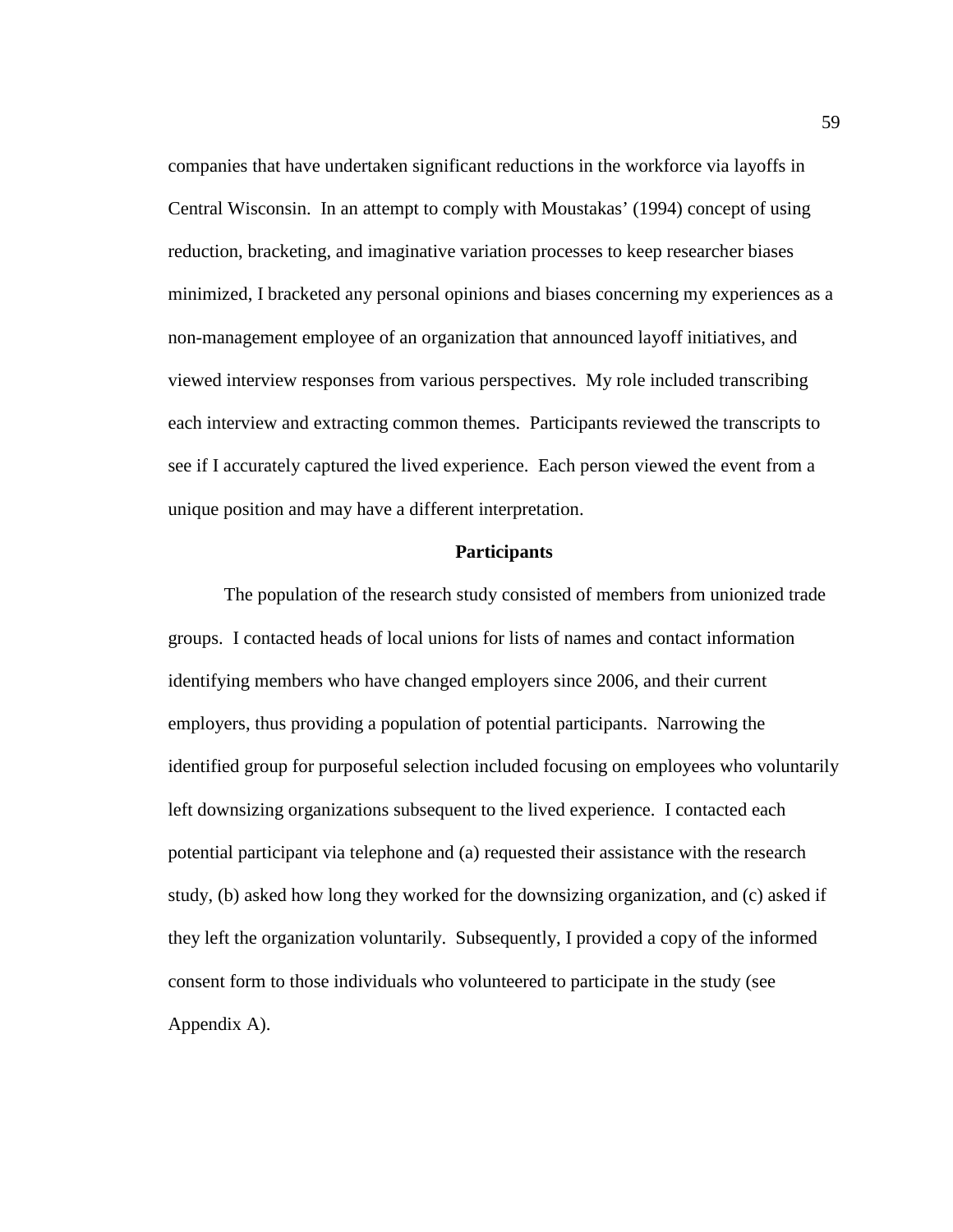Candidates for the study shared characteristics that substantiated the validity of the research. I purposefully selected candidates associated with an unionized industrial facility. The criteria for selection were that each candidate must have gained journeylevel status from a state indentured apprenticeship program spanning a minimum of 4 years. All participants were at least 18 years of age and had a minimum of 4 years continuous employment with the downsizing organization. Participants left the downsizing organizations of their choice after layoff procedures but prior to the final reduction in staff. Participants declared their number of years of continuous employment with their former downsizing organization and stated if they left voluntarily prior to signing the informed consent form. These requirements for participants to gain inclusion to the study provided validity that the study meets stated intentions.

Solid working relationships between researcher and participants are essential in qualitative research (Simon, 2006). To establish strong working relationships, I informed the candidates of the intent of this research as part of the informed consent process. My role included assuring candidates of the confidentiality of the study, along with communicating and acting in a respectful and ethical manner.

The research effort included several steps to assure that the study maintained ethical standards (Tracy, 2010). My first step to assuring ethical research of the study was to take the Walden University preferred certification and subsequently petition Walden University's Institutional Review Board (IRB) for permission to conduct the study. A minimum sample size of 20 participants was appropriate for this research study and determined large enough to reach data saturation (Morse, 2000) whereby nothing new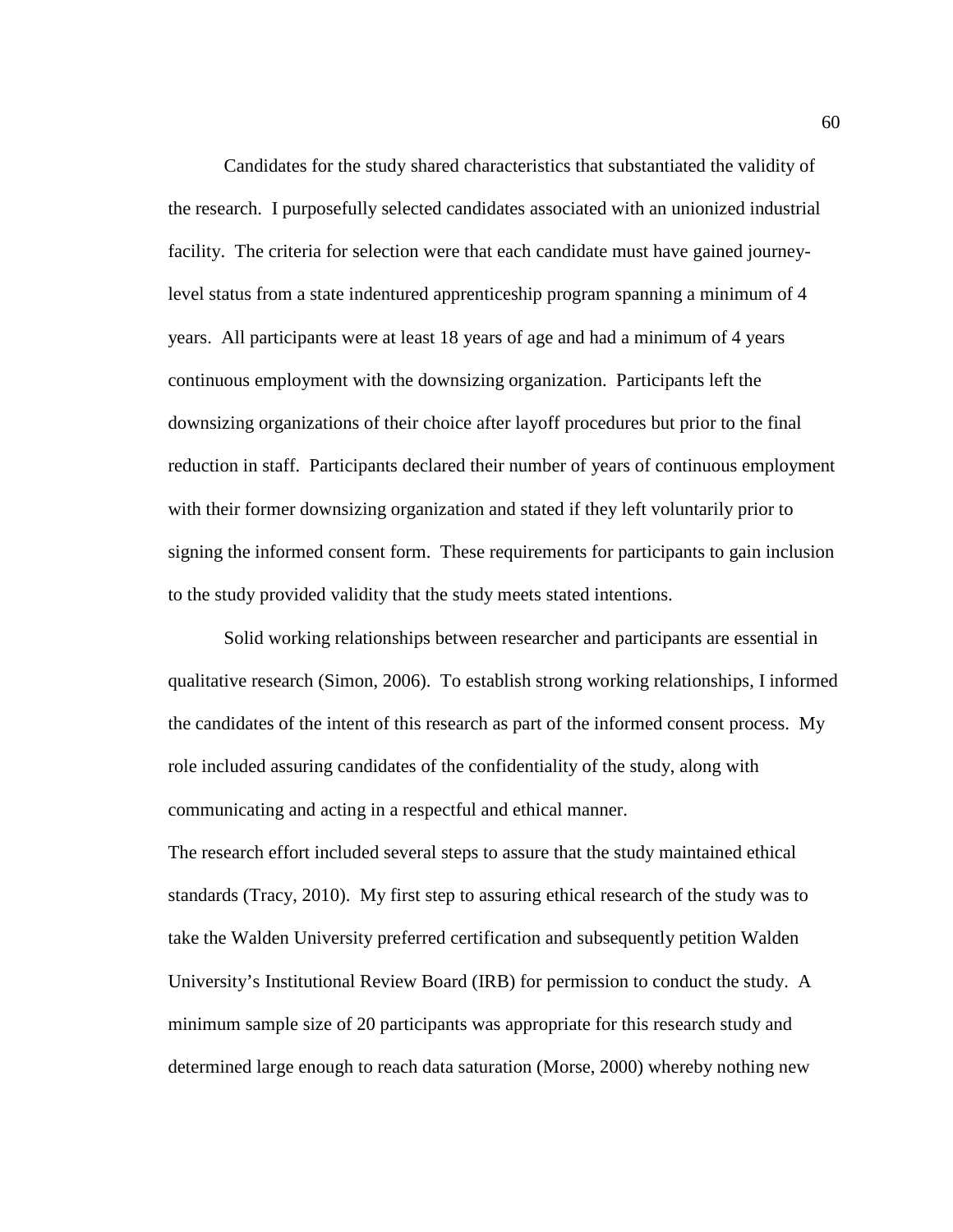emerged from collecting additional information (O'Reilly & Parker, 2013). If interviewing 20 participants had failed to provide saturation, interviews would have continued. This sample size was also small enough to allow the requisite in-depth interviews to develop accurate transcriptions of the participants' responses (Tracy, 2010). Each participant received an informed consent form to sign prior to engaging in any interviews (see Appendix A). By labeling participants' interview responses with coded designators, their identities remained private. The consent forms and interview information of the participants will remain in separate secure locations for a period of 5 years.

# **Research Method and Design**

I employed a qualitative phenomenological research design with purposeful sampling of participants in this study. Capturing the essence of human experience concerning a phenomenon from the perspective of participants was the intent of phenomenological design (Tracy, 2010). The goal in this study was to understand how layoff initiatives may affect employee turnover intentions and to identify potential strategies for reducing future voluntary separations and reduced performance. Husserl started phenomenology as a philosophical movement that focused on the nature of experience from the point of view of the person experiencing the phenomenon (Connelly, 2010). A descriptive phenomenological approach was best for the current study because the goal was to explore the lived experiences of participants, without allowing any presuppositions or biases to affect the study.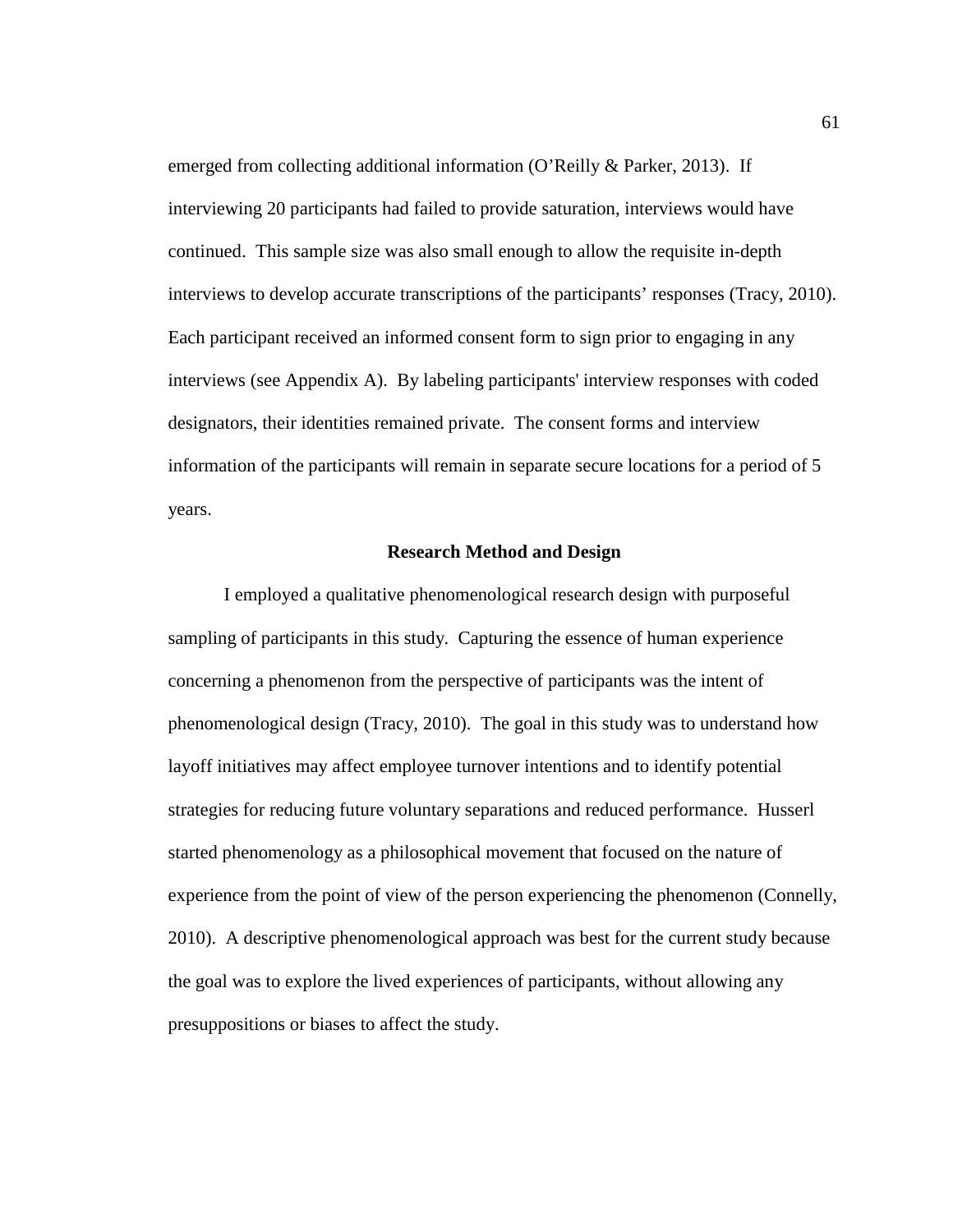The study included conducting interviews using open-ended interview questions that allowed participants to provide considerable detail in their responses. The interview questions covered the lived experiences of employees at three points in their relationship with their past employers. The points of concentration are pre-layoff announcements, time of layoff announcements, and post layoff announcements. Phenomenologists focus on individuals who share similar experiences, and attempt to discover commonalities and shared meanings (Simon, 2006). Phenomenological research was most appropriate for this study because the intent was to learn from the lived experience of these employees. I explored how layoff procedures might contribute to reduced employee organizational commitment and identified potential countermeasures to reduce voluntary employee turnover.

# **Method**

This research study was an exploration of lived experiences of employees of downsizing organizations, who chose voluntarily to exit the downsizing organizations after implementing layoff procedures. I employed a qualitative research method to explore how layoffs affect employees from the participants who lived through this experience. Aligning with the selected phenomenological design approach, I used indepth personal interviews with the chosen participants to obtain information that frames, identifies, and characterize their experiences during organizational downsizing via layoffs.

The method of study and the design of the study should comply with the intent of the study. Quantitative methods facilitate obtaining generalizable data by seeking to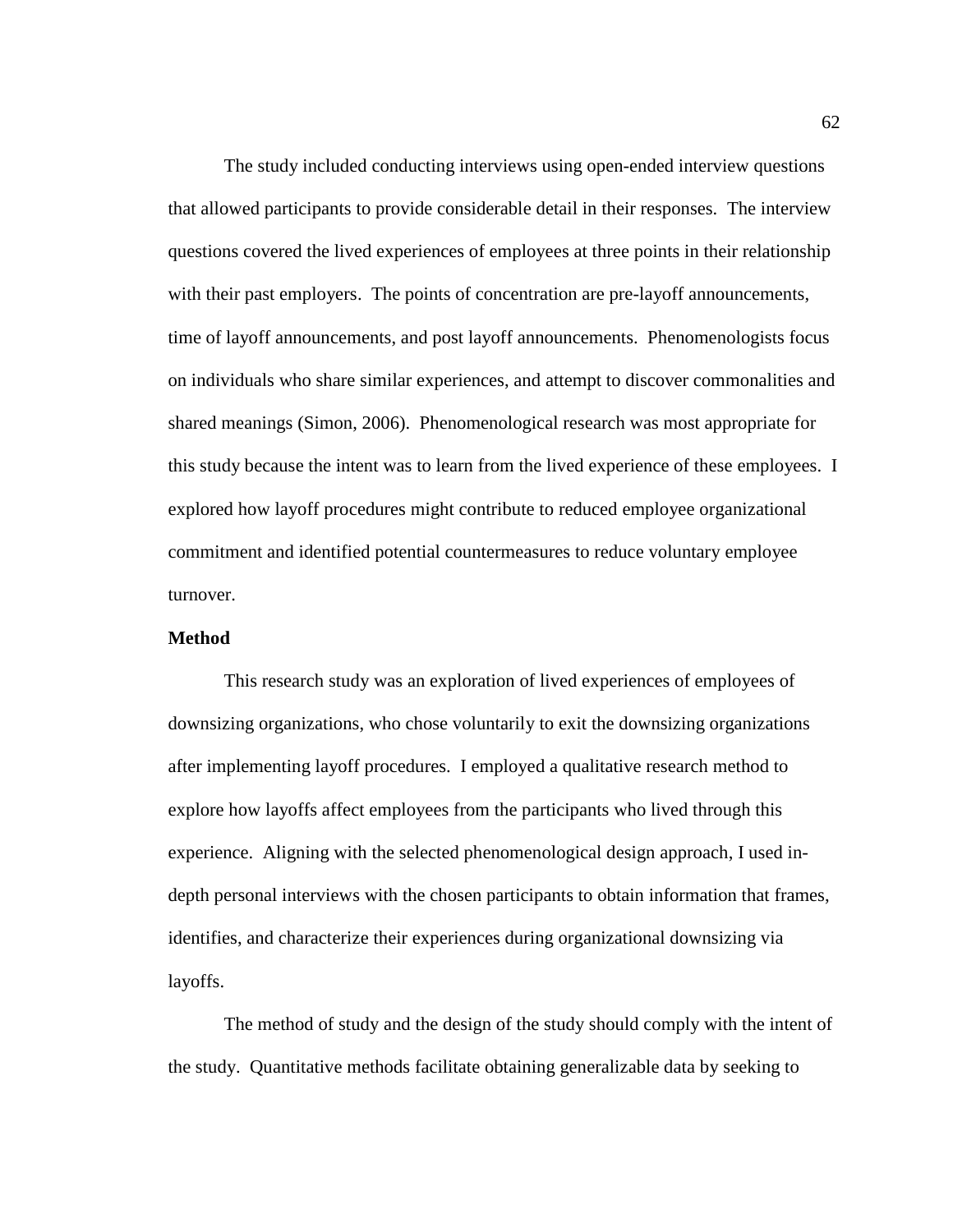reduce human actions to variables, represented by numeric values (Simon, 2006) and, therefore, were not ideal for this study. Qualitative exploration brings the reader closer to the phenomenon by gathering contradictory (a) emotions, (b) opinions, (c) beliefs, and (d) behaviors that quantitative designs cannot provide (Bansal & Corley, 2011). When using qualitative designs researchers must explore a phenomenon in its natural environment gathering information through extensive time in the field (Tracy, 2010). When using a mixed methods methodology, the researcher merges the findings of both qualitative and quantitative methods to provide a better understanding of the issue than is possible using either method individually (Palinkas, Aarons, Horwitz, Chamberlain, Hurlburt, & Landsverk, 2011). I did not use a mixed methods methodology because the goal was to capture the lived experiences of the participants, and quantitative data are not appropriate for capturing lived experiences. Using a qualitative method satisfied the objectives in this exploration.

## **Research Design**

I matched the design of the study with the qualitative method. Researchers can categorize qualitative exploration as explanatory, interpretive, or critical studies intended to (a) describe the state of conditions, (b) generate hypothesis, (c) formulate theory, or (d) explore association (Portney & Watkins, 2009). In this study, I used a phenomenological design. Other possible qualitative designs include (a) ethnography which is helpful when exploring cultural phenomena, (b) case study which uses data gathered from multiple sources to explore underlying principles of events, individuals, or groups bound by time or space, (c) narrative which consists of participants telling stories about their lived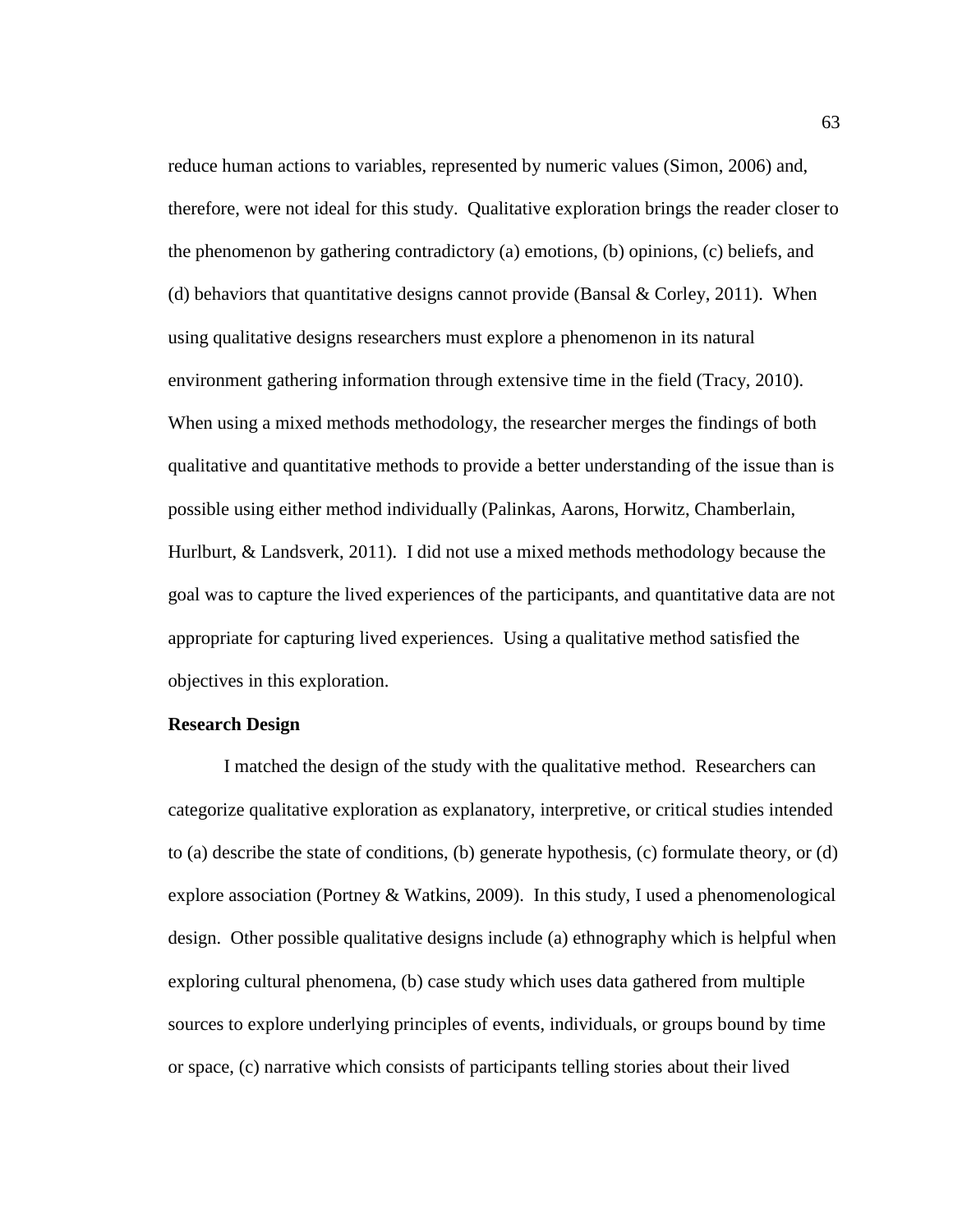experiences, and (d) grounded theory which forms a theory to fit the findings (Bluhm, Harman, Lee, & Mitchell, 2011; Moustakas, 1994; Toloie-Eshlaghy et al., 2011) and were not suited for this study. Each of these methods involves face-to-face interviews, data collection on site or long periods reviewing the actions of layoff survivors. In this research study, I explored the lived experiences of individuals who lived through a phenomenon as told in their words. Because my role included avoiding any opinions from the participants' retelling of the events as they occurred, the study included using semistructured interviews with open-ended interview questions. Semistructured interviews allowed participants to answer the same questions in as much detail as they wished, and I extracted common themes without attempting to manipulate the participants' words. The phenomenological design offered the most applicable means to gather the desired information of the study.

I employed a phenomenological research design in the study to learn from the lived experiences of employees experiencing layoffs. Savage-Austin and Honeycutt (2011) noted that the purpose of qualitative exploration is to investigate, observe, and understand a social phenomenon. Consistent with Simon (2006), my role as researcher included summarizing the lived experiences of participants to understand the subjective reality surrounding the event under exploration. I collected information from participants of the study using in-depth personal interviews, digital recordings of the interviews, and field notes.

The study included exploring factors that may reduce employee attrition following layoff procedures from the perspective of those who lived through such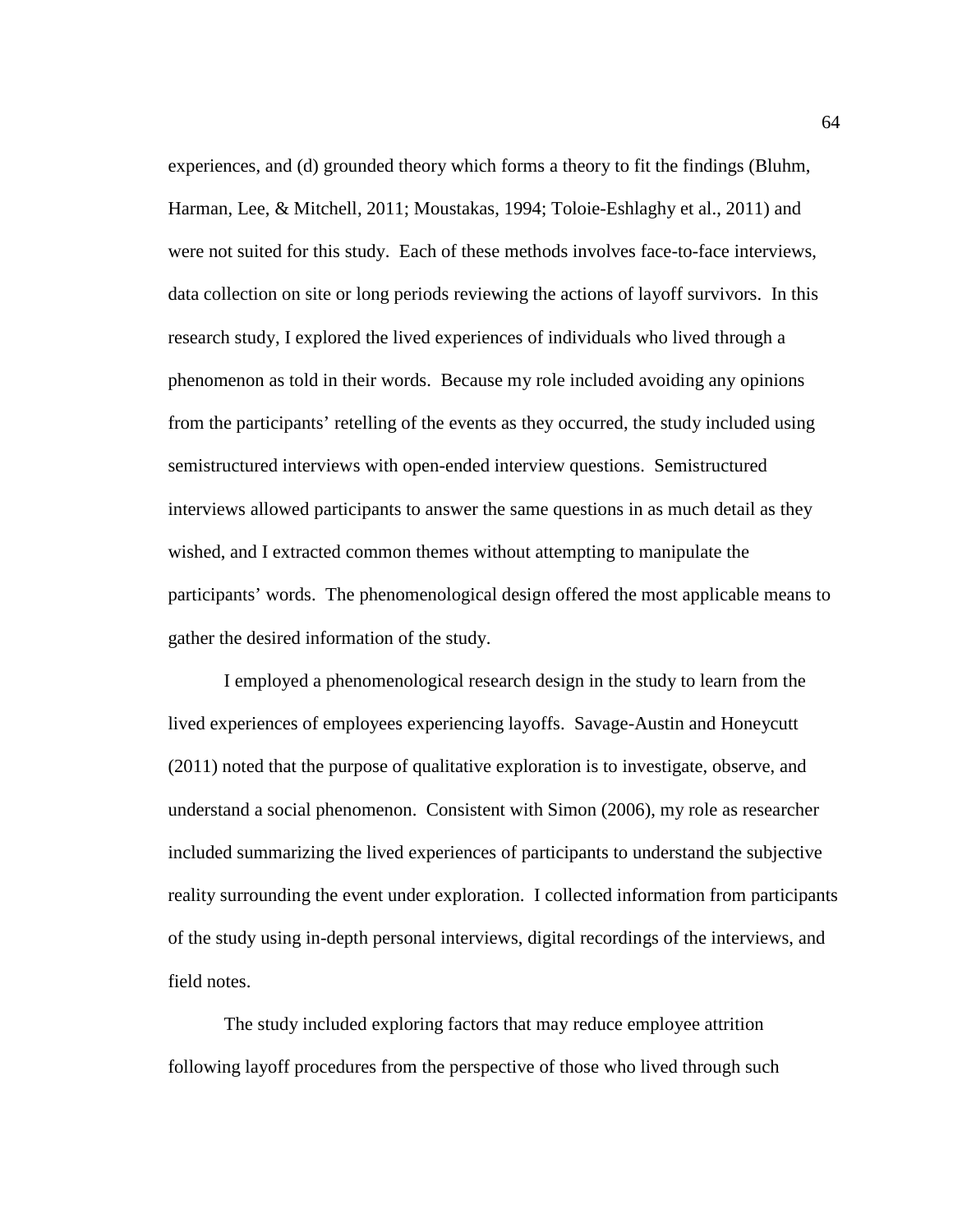announcements. The first-person events known as phenomena are the only objects or events that exist for perceptual participants (Moustakas, 1994). What begins as a quick impression of an event grows in depth and meaning as participants continually reflect on the experience of the event (Moustakas, 1994). The phenomenological research design followed the general processes of reduction, epoche, imaginative variation, and synthesis of meanings (Moustakas, 1994). By developing a phenomenological reduction process that asks the appropriate questions required finding an explanatory structure free of biases; researchers can improve their understanding and interpretation of the world as it relates to human experiences (Moustakas, 1994). Bracketing forces investigators to develop the proper skills to obtain the correct interpretation of the phenomenon under review by requiring self-reflection on potential prejudices and biases (Moustakas, 1994). To obtain various meanings of a phenomenon, Moustakas (1994) recommended imaginative variation, which uses different vantage points from various participants to alter their frame of reference. This change of perspectives may afford researchers the ability to remain unencumbered by their preconceptions about a phenomenon.

During the late 1950s, van Kaam developed his scientific analysis method to describe and analyze qualitative data (Anderson & Eppard, 1998). I captured information using interviews and open-ended questions designed to gain knowledge and understanding about human experiences. The van Kaam method was appropriate for this study because the purpose of this method was to obtain the essence of the experience under review, with the assumption that all individuals experiencing an event would provide a uniquely personal account (Anderson & Eppard, 1998). My role included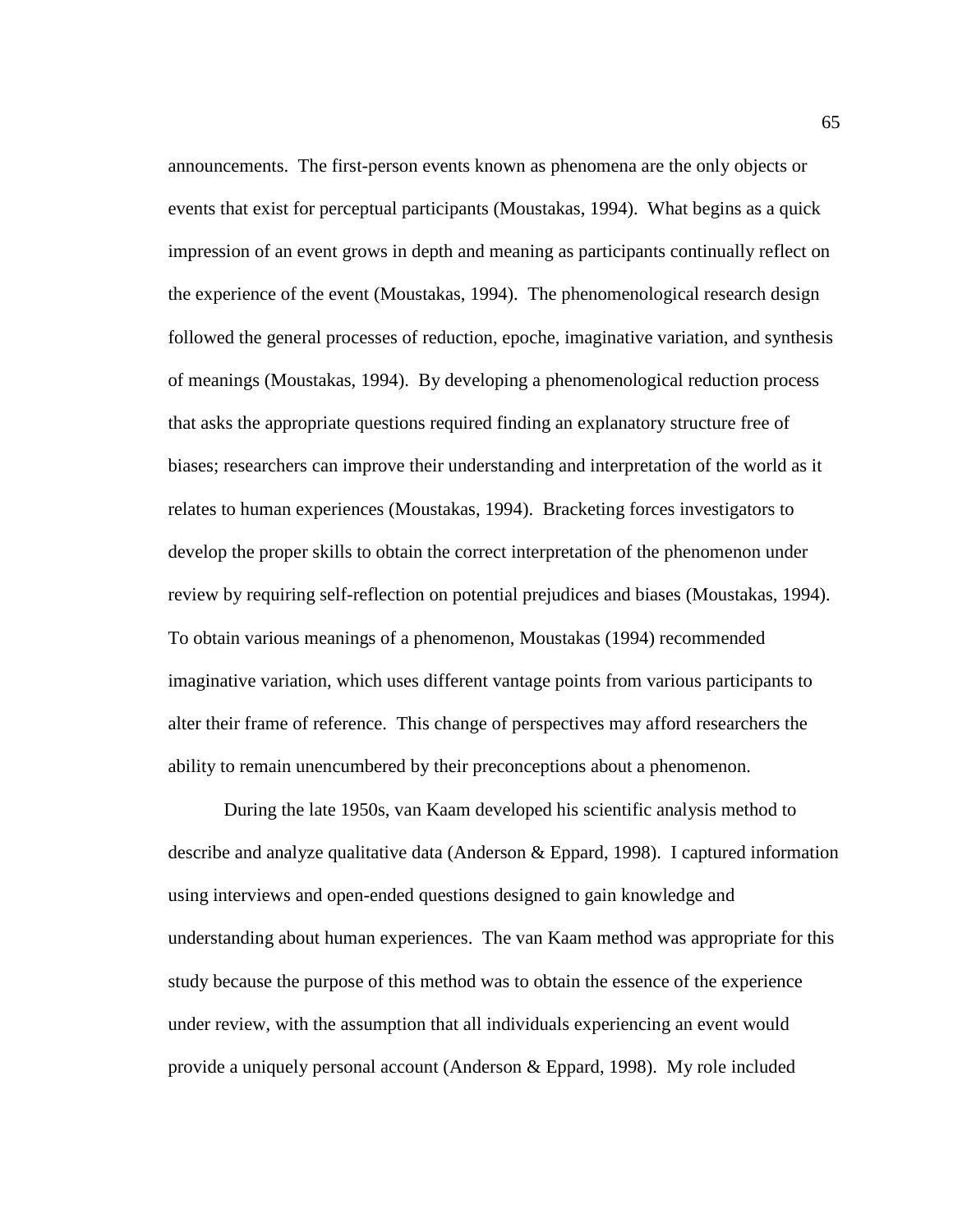using a modified van Kaam method to explore the meaning of layoff from the perspective of those who lived through layoff procedures, subsequently grouping phrases and themes that recur in participant interviews to create thematic categories. Consistent with the views of Moustakas (1994), my role included reading the transcripts of interviews multiple times and taking notes to reduce the number of categories of themes and move from the specific to the generalizable.

A qualitative phenomenological design was appropriate for the study. In contrast, scholars associate quantitative studies philosophically to the concept that all meaningful statements are either analytic or conclusively verifiable (Portney & Watkins, 2009). According to Simon (2006), quantitative researchers employ experiments and affix numerical values to human actions, but these methods were not appropriate for this study thereby eliminating quantitative methods. The objective of this study was to learn from the lived experiences of participants, and explore an event from the participants' perspectives. Simon additionally stated that a qualitative, phenomenological approach was the best way to capture the perspectives of participants' lived experiences. I obtained information from 20 experienced former employees of downsizing unionized industrial organizations within a 50-mile radius of Wausau, Wisconsin, who experienced layoff procedures to participate in the study. Each of these participants possessed a unique perspective from which to view the layoff phenomenon.

#### **Population and Sampling**

I conducted the study within a 50-mile radius of Wausau, Wisconsin and consisted of interviewing 20 journeyman level artisans. My role included asking each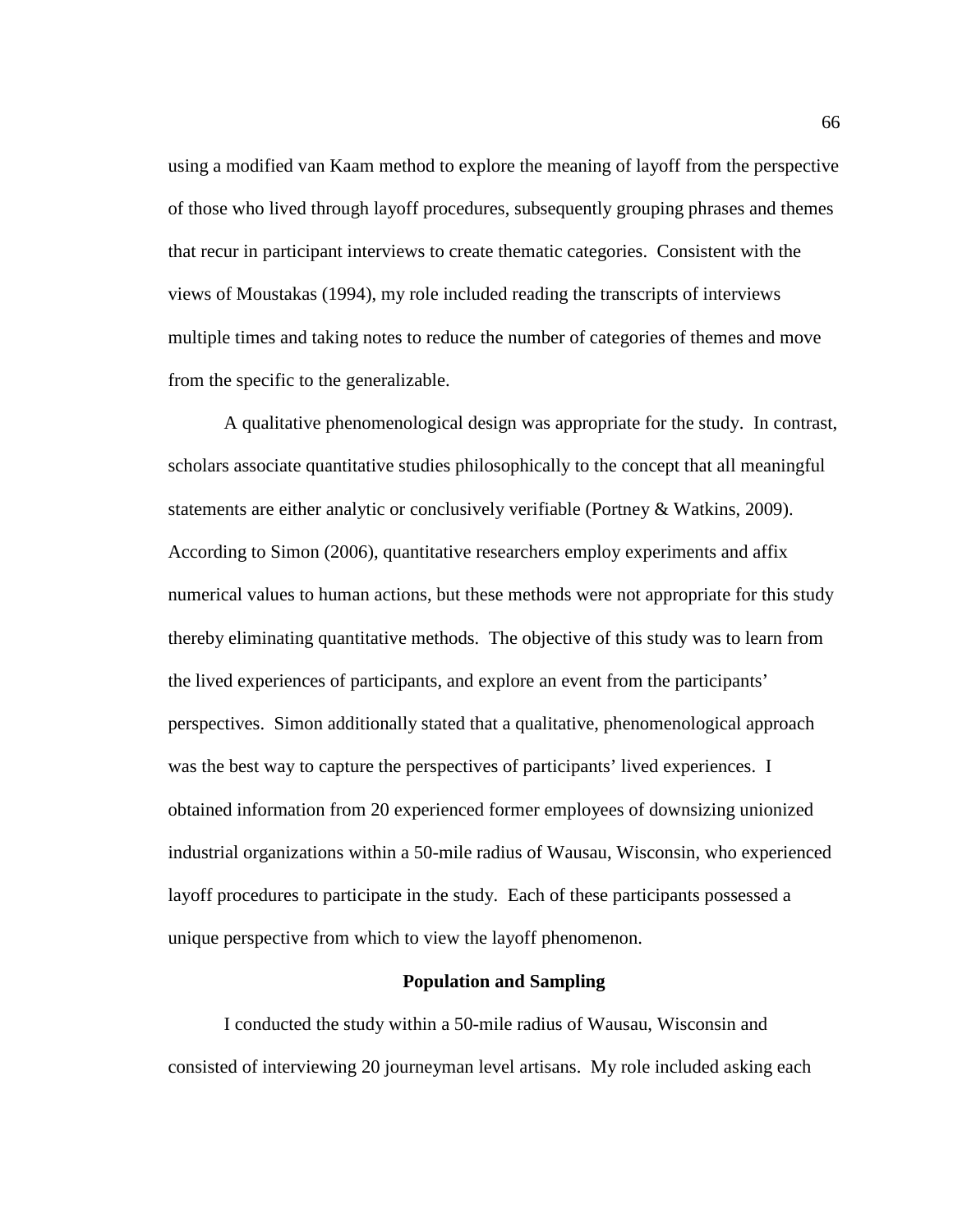person to volunteer as a member of the study. The study included assuring participants of their right to decline involvement with the research with no questions asked or explanations required. Solicitation occurred by contacting individuals via their telephone number on union records requesting involvement and addressing any preliminary concerns. Participants met the following criteria: attainment of journey-level craftsman status, 4 years of employment with a downsizing organization prior to layoff procedures, at least 18 years of age, and each left the downsizing organization of their own volition subsequent to the initiation of, and prior to the conclusion of, layoff procedures.

There is no clear definition in determining the number of participants to include in a study, to reach saturation. The required number of members depends on factors including (a) quality of data,  $(b)$  the scope of the study,  $(c)$  the amount of useful information gathered from each interviewee, (d) the number of interviews per person, and (e) the qualitative method and study design used (Francis et al., 2010; Morse, 2000). In the case of phenomenological studies, the required number of interviewees range from 6 to 10 (Morse, 2000) when using open-ended interview questions which lead to obtaining more usable information per participant. I interviewed 20 journey-level artisans from Central Wisconsin in this study. This sample size was appropriate for this phenomenological research because it was large enough for achieving data saturation, wherein interviews continued until no new information emerged. This minimum sample size of 20 members was small enough to allow the requisite in-depth interviews to develop accurate transcriptions of the responses (Tracy, 2010). The sampling process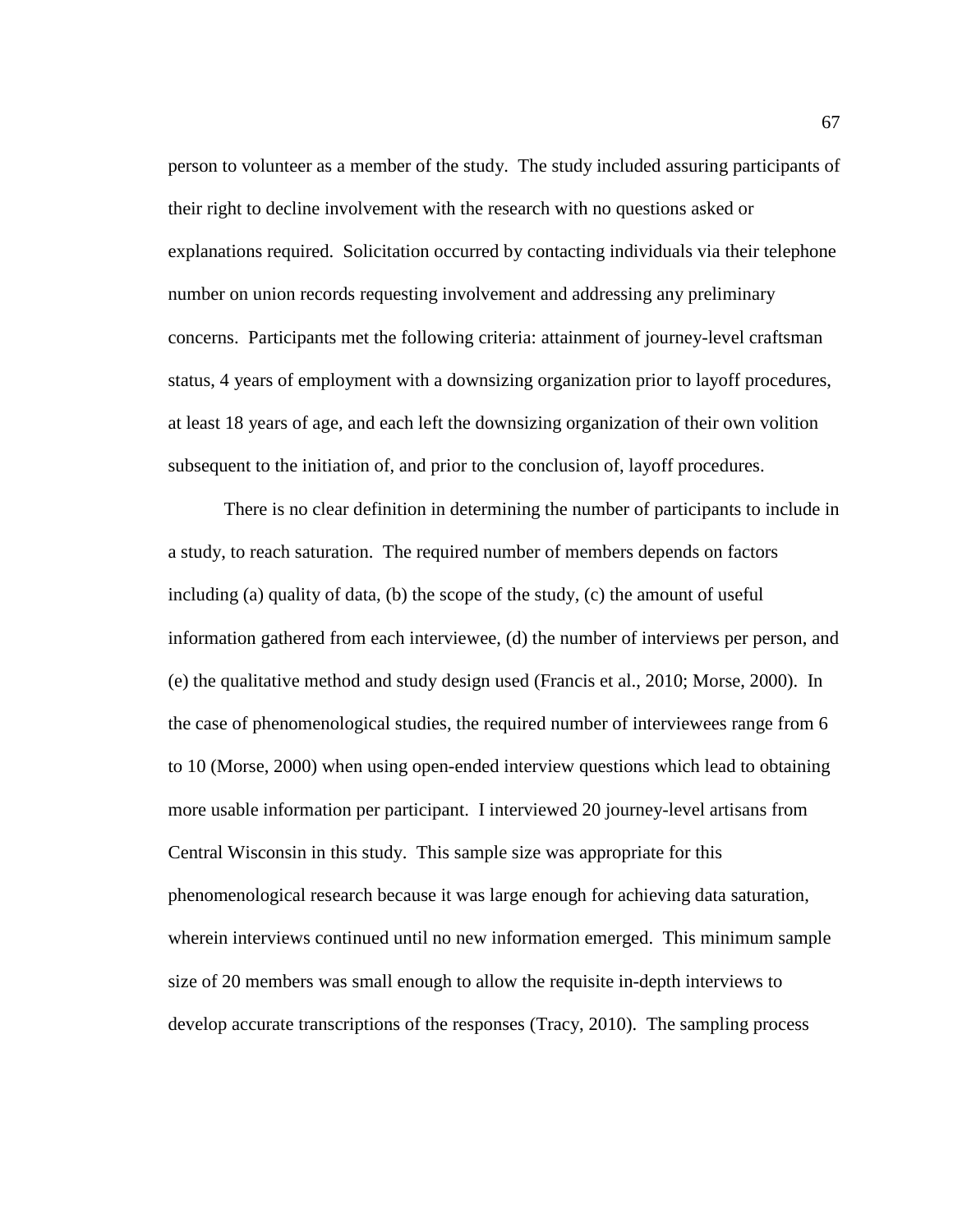included selecting workers who voluntarily severed employment from downsizing organizations following announcements of layoff intentions.

Identifying participants through purposeful sampling ensured the requisite experience of the phenomenon regarding employee voluntary attrition subsequent to organizational announcement of layoff intentions was present for the study. Purposeful sampling was the most applicable form of non-probability-based sampling for identifying suitable participants for this study (Turner, 2010). There was little information available concerning the central theme of this study, and purposeful sampling was the best means to capture the desired information. All contributors possessed a predetermined set of traits and characteristics (Suri, 2011). These characteristics included attainment of journey-level status as a craftsman, 4 years of employment with a downsizing organization prior to layoff procedures, at least 18 years of age, and each left the downsizing organization of their own volition subsequent to the initiation, and prior to the conclusion of layoff procedures. Random sampling may not yield a population of employees who voluntarily elected to leave a downsizing organization post layoff announcement and, therefore, was not appropriate for this study.

After contacting heads of local unions for names, employers, and information identifying members who have changed employers since 2006, I contacted potential members requesting their consent to partake in this study. The 20 artisans who agreed to partake in this research study received an informed consent form, assurance of their privacy via the informed consent process, and a briefing detailing the criteria for inclusion in the study. Participants answered the same series of questions that established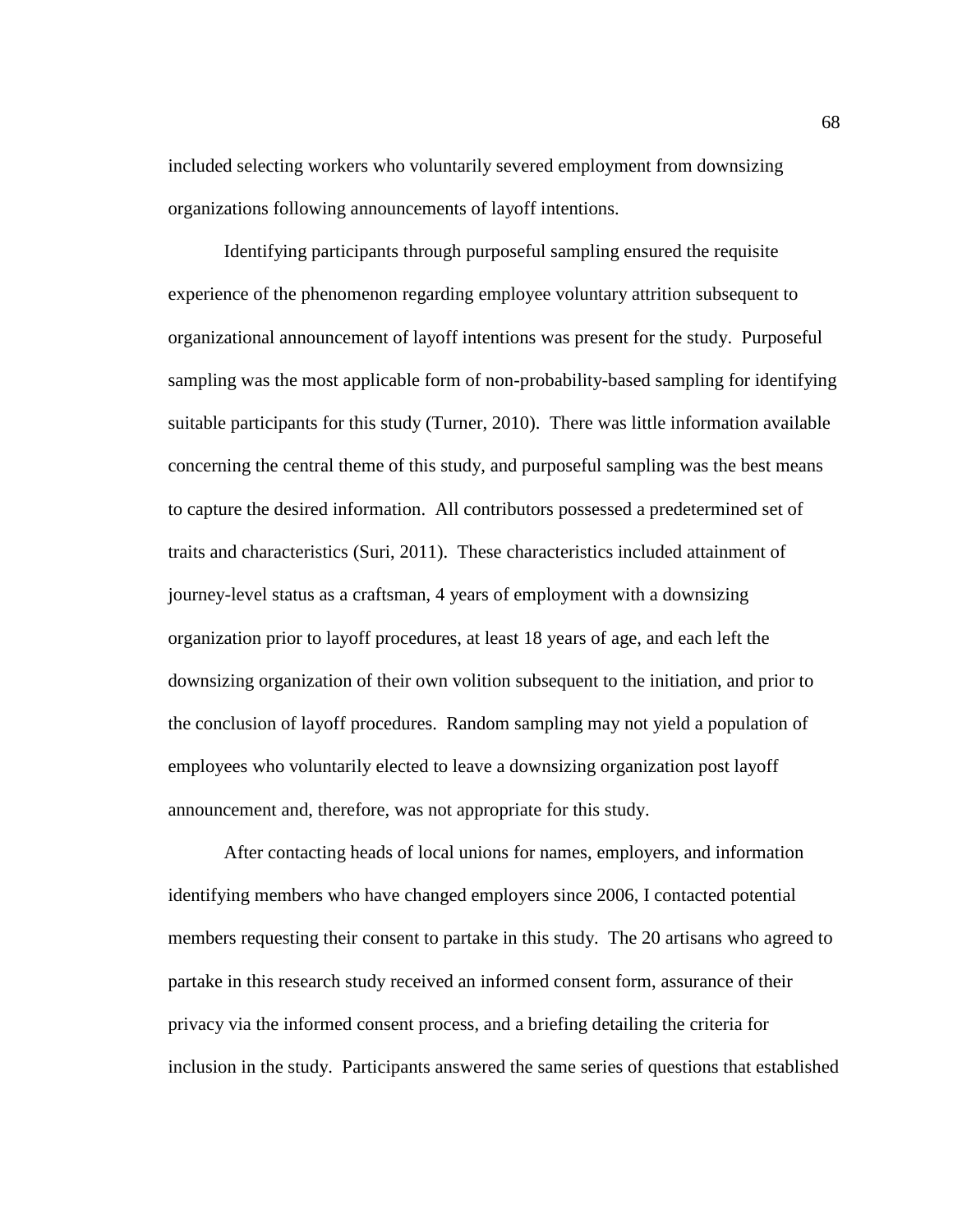their eligibility for inclusion (a) how long they worked at the downsizing organization, (b) if they left the organization voluntarily, and (c) if they were state indentured journeyman level at the time of layoff procedures. Subsequently each contributor received a copy of the informed consent form to sign (see Appendix A). A review of the content of the signed consent form occurred prior to engaging in face-to-face interviews.

After signing the informed consent form, participants received information regarding the need to reserve 90 minutes for the face-to-face interview and approximately 30 minutes for the follow-up member check interview. These interviews occurred over a 2-week time span; the amount of time required for each phase of the data collection process was not exact, but 90 minutes represented an accepted timeframe (Englander, 2012; Roulston, 2010). I discussed the use of a digital voice recorder and hand written notes during interviews and offered assurance that their identity would remain confidential as part of the study. Additional duties included taking steps to establish trust with members during preliminary talks about interviews for this study (Englander, 2012). Conducting interviews at a mutually agreed upon location aided in providing the participants a relaxed and comfortable environment. Whenever possible, I conducted interviews in my home office, free of distractions and possible interruptions. Alternately, the Wausau public library offers meeting rooms by appointment that provided the requisite space for the interview process of this study if preferred. This study included providing contributors a one-page summary of the findings, which was hand delivered within 60 days of finalizing the research.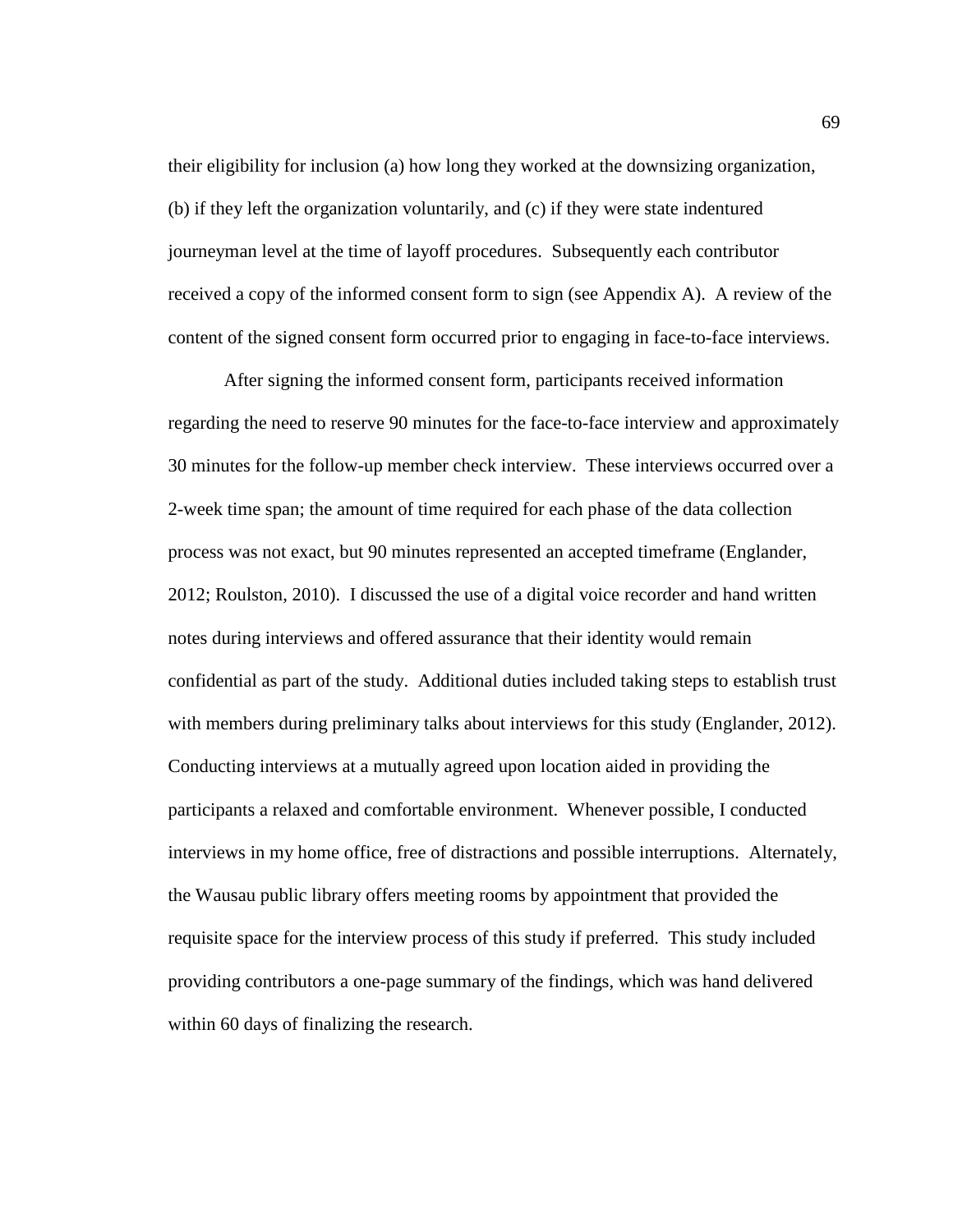# **Ethical Research**

The value of any research study may suffer irrevocably if the ethics of the study are questionable. Leedy and Ormrod (2005) noted that researchers are to avoid exposing participants to undue harm, whether physical or psychological. Solicited employees responded to the interview request only if they opted voluntarily to participate. Engagement with contributors occurred after receiving the IRB approval number 06-30- 14-0305301. Contributors learned about the purpose, goals, and anticipated audience of the study through the informed consent process. Partakers were free to withdraw from the study with no question or inquiry, nor experience repudiation, simply by contacting me via the information provided in the contact information section of the informed consent form (see Appendix A). To avoid perceptions of influencing participants' responses, this study protocol did not include providing any compensation to contributors. My role incorporated establishing and maintaining participant privacy and security by assigning a coded designator to all members. This designator allowed for identification and retrieval of information collected and is of no use without a code key that I maintain in a locked fireproof safe that is inaccessible to anyone else. Additional safeguards included storing all details pertaining to this study in separate secured fireproof safes in my home for a period of 5 years. Prior to conducting any interviews, all participants received and signed informed consent forms (see Appendix A).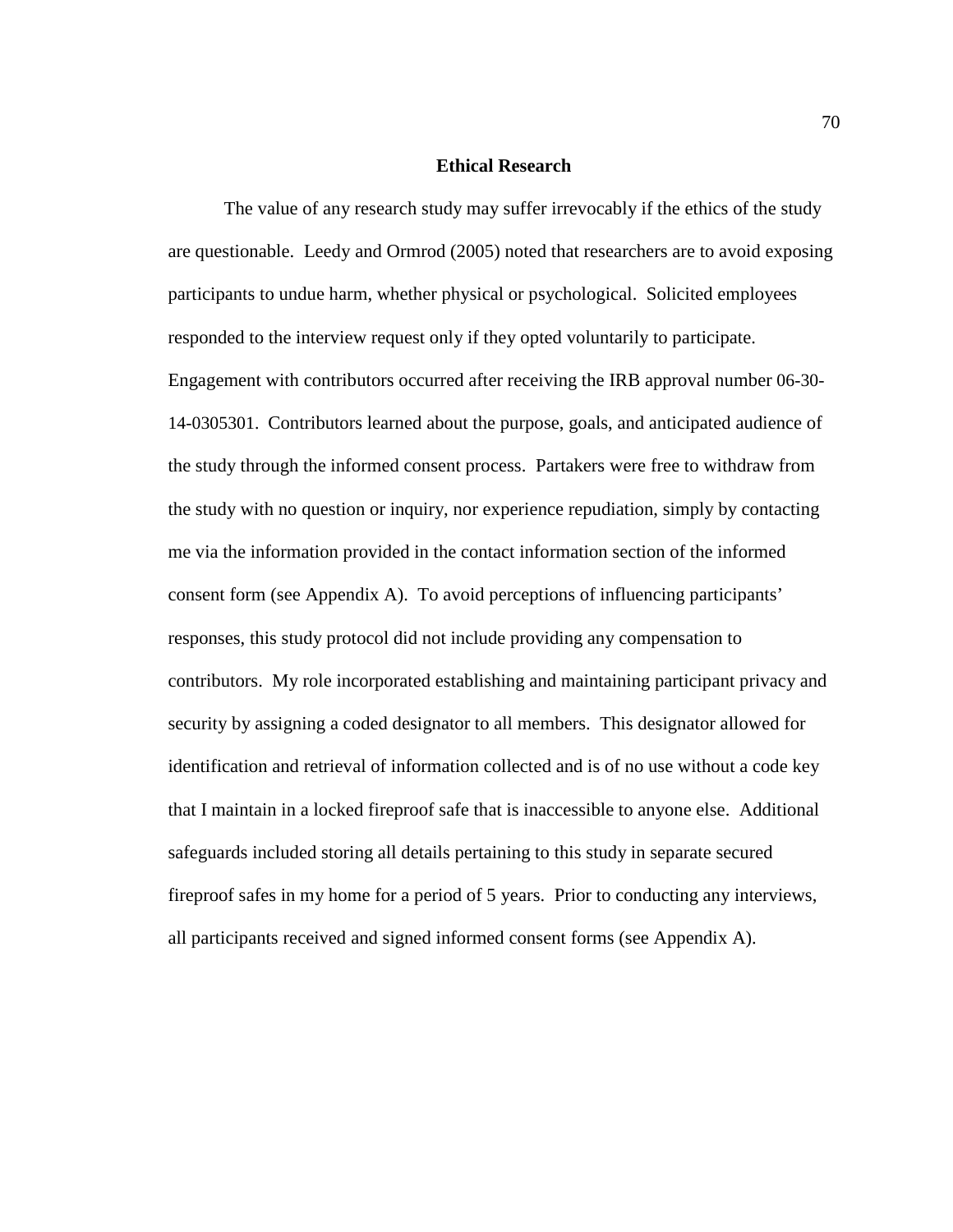## **Data Collection**

## **Instruments**

I selected a qualitative method because the research methodology must match the intent of the study. In conjunction with this qualitative method, I chose a phenomenological design to explore the lived experiences of participants. My role included using face-to-face interviews to collect information from participants and conducting these interviews under similar conditions for all participants, in addition to providing a location at my home, for conducting interviews free of distractions. This setting facilitated capturing the essence of the phenomenon from the perspective of nonaffected employees (Tracy, 2010). Using semistructured interviews with open-ended questions allowed participants to give in-depth responses. To obtain consistency in the study, each participant answered the same questions (see Appendix B).

The treatment of participants in this research was respectful and dignified throughout the study. Beyond recalling their lived experience, participating in this nonexperimental study should not have caused the participants any adverse effects. My role included providing a list of local depression therapists to any participant suffering from recalling their lived experience. In an effort to protect the rights of participants, all information pertaining to this study will remain in a secure location in my home for 5 years.

#### **Data Collection Technique**

I used a qualitative phenomenological design that encompassed data collection and interpretation, consistent with the views of Bernard (2013). Qualitative studies are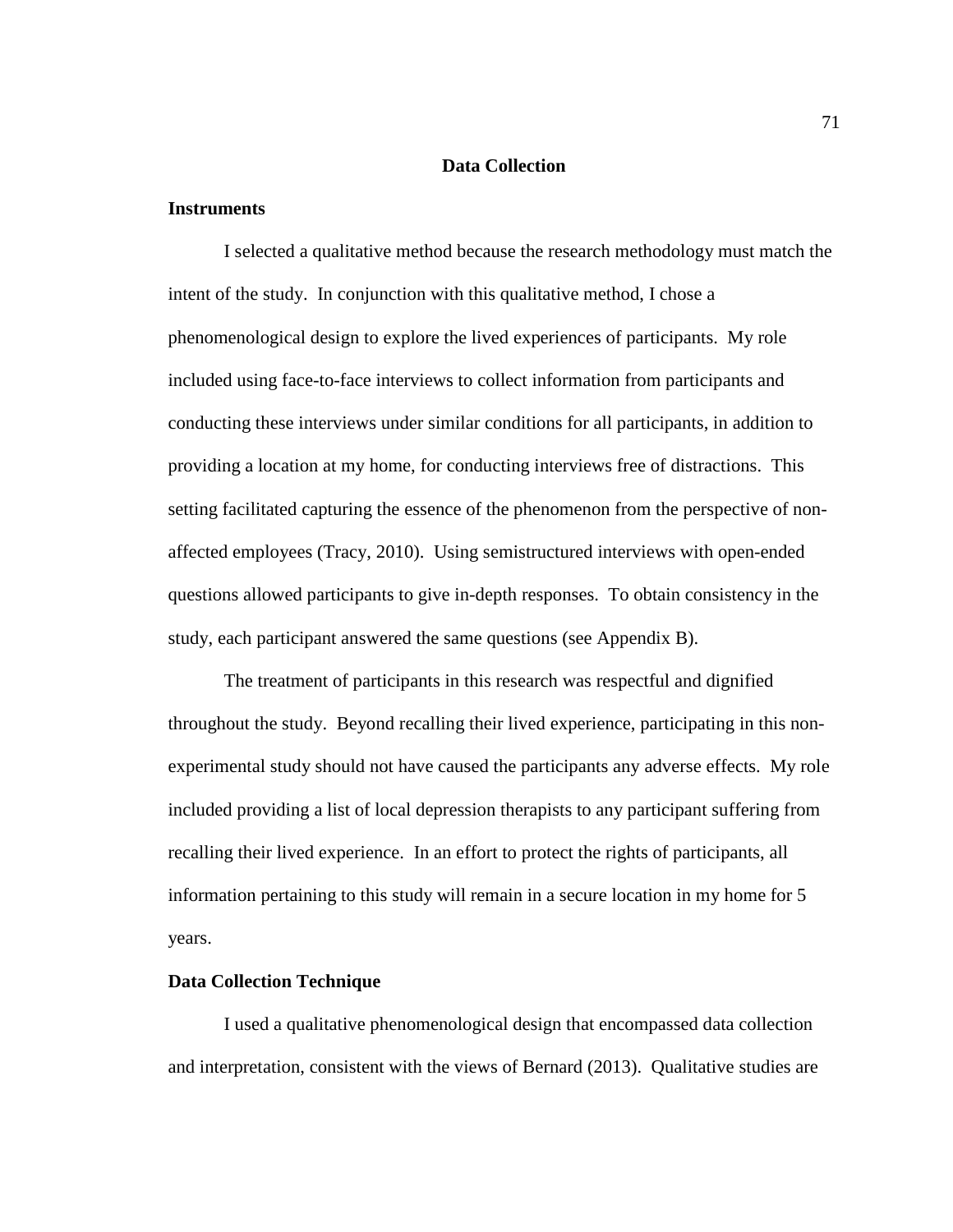primarily inductive and derive meaning by categorizing findings and identifying relationships within a specific social context as perceived by the people involved (Portney & Watkins, 2009). Unlike quantitative methods, which reduce human actions to numerical values, this qualitative study did not require hypothesis testing or numerical justification for the findings (Tracy, 2010). All participants of this study shared a common lived experience and answered the same interview questions (see Appendix B).

The data collection process for this study consisted of conducting face-to-face interviews in conjunction with audio captured on a handheld digital recorder. My experience with the chosen recording device included using it for capturing more than 100 hours of lectures. The use of a modified van Kaam 7 step analysis approach (Moustakas,1994), in conjunction with NVivo 10 qualitative data analysis software aided in verifying and cross checking the accuracy of coding and analyzing the collection of findings pertaining to the lived experience of layoffs. Audio recordings alone may not have captured possible participant anxiety or irritation about a particular question, and notes provided insight about issues that may have caused stress to contributors and thus adding rigor to the study (Tracy, 2010). This study also included using field notes to capture any relevant body language or behaviors during the interviewing process consistent with Tracy (2010).

Because I conducted a phenomenological study and used semistructured interview questions, this research did not warrant a pilot study. The participants' responses to the interview questions demonstrated the adequacy of the questions to capture the desired information. If the interview questions were ineffective in obtaining the desired lived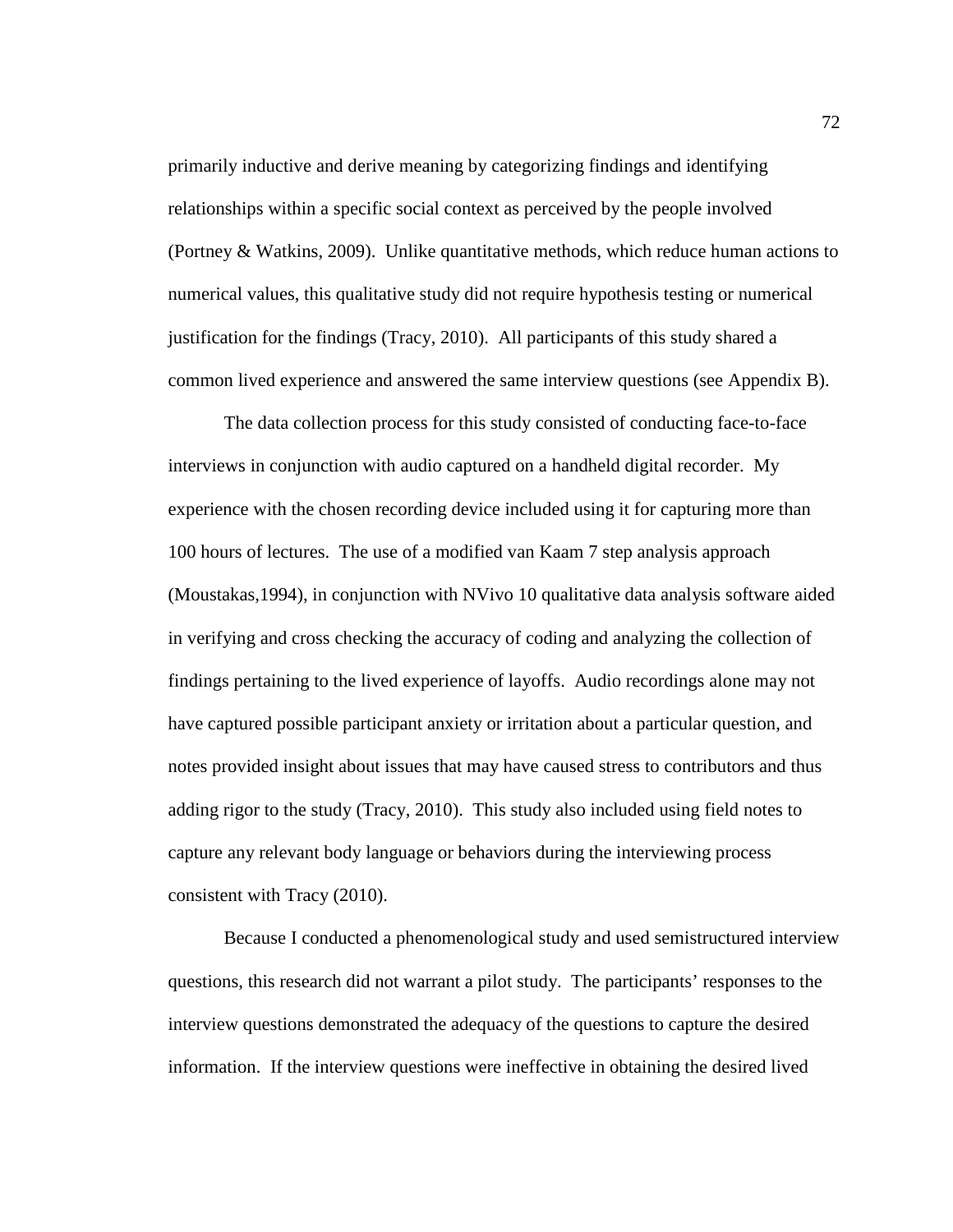experience during the interview process, I would have resubmitted the study to Walden's IRB to ensure ethical compliance. After gaining approval from the IRB, I made all required adjustments to the interview protocol (see Appendix C).

## **Data Organization Techniques**

My role included using a filing system based on coded designators, assigning each participant an identifier for organizing the collection of information, and associating each identifier with a file that included interview transcripts and notes. After transcribing the interview responses, a modified van Kaam approach aided in gaining a deeper understanding of the phenomenon under investigation. To further identify themes and allow for proper coding of the information, I entered all findings into NVivo 10 qualitative data analysis software. Additional duties included saving all interview findings, and other information from this study to an external hard drive and storing it in a secure fireproof safe at my home, where it will remain for a period of 5 years.

### **Data Analysis Technique**

I used the 7 step modified van Kaam approach for data analysis (Moustakas, 1994), with NVivo 10 qualitative data analysis software. Hutchison, Johnston, and Breckon (2010) stated this type of software is invaluable to researchers who wish to analyze and understand qualitative findings. Using the software improves confidence that the coding of information has consistent results throughout the analytical process (Hutchison, Johnston, & Breckon, 2010).

Before conducting any interviews, participants granted permission allowing me to record their lived experience descriptions during the interview process, per the informed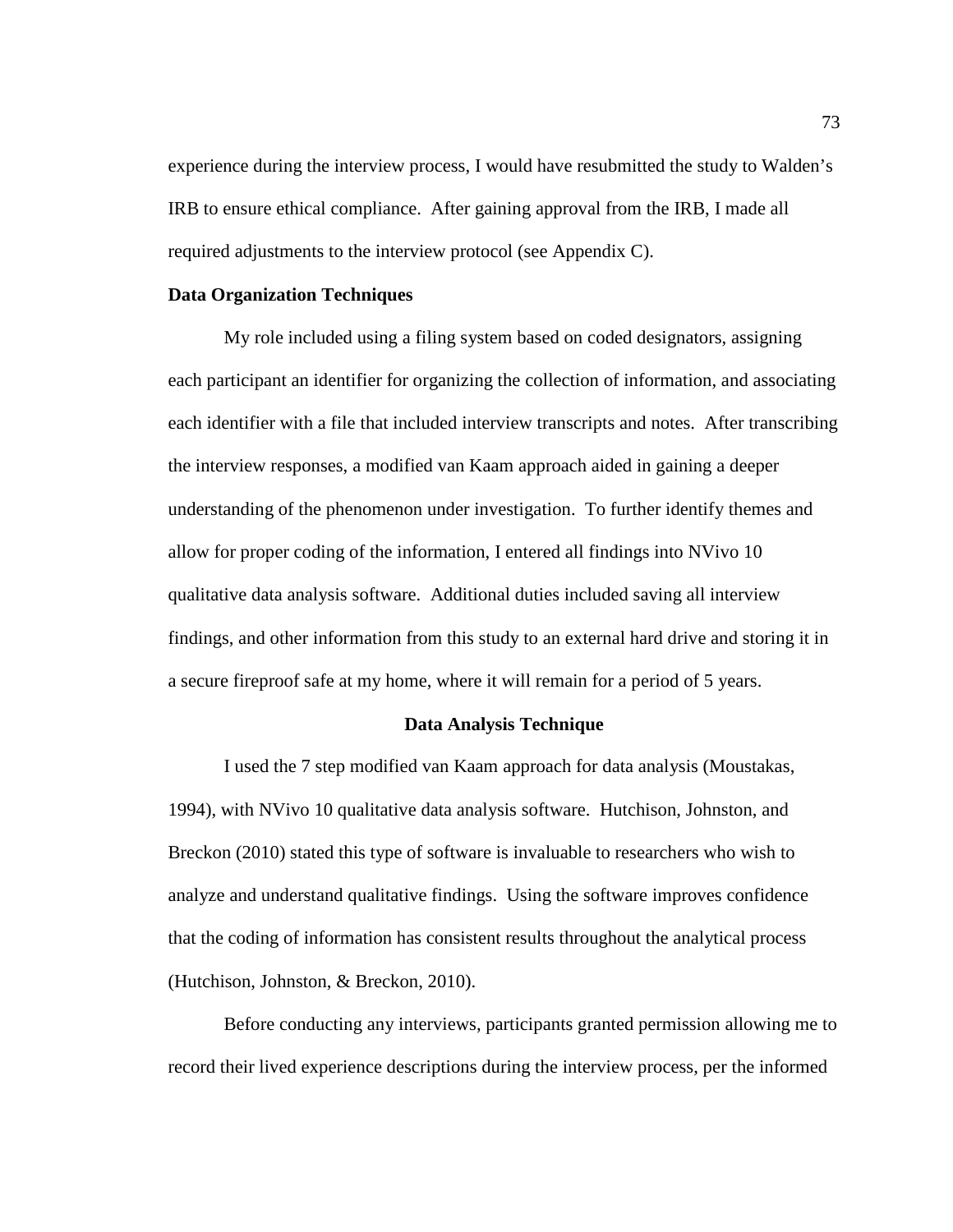consent form (see Appendix A). My role included interviewing each participant and capturing the findings via digital voice recordings and research notes. If any questions had arisen from the responses based upon the recordings and notes, my role would have included arranging follow-up interviews. Prior to formally coding and analyzing the findings, each member had the opportunity to review the transcription of their interview to validate that the transcription accurately captured their lived experience (Mero-Jaffe, 2011). I organized the interview responses and entered the findings into NVivo 10 qualitative software for analysis to aid in understanding how layoffs contributed to employees leaving downsizing organizations (For themes data, see Appendix D). The coded thematic findings of this study may aid in extracting subjective meaning of participants changing employers, after layoff procedures.

The nature of the interview questions could have substantially influenced the outcome of this research. The interview questions in this study were open-ended, with the intent of answering the central question of the problem statement. Specifically, the following interview questions addressed why employees leave in pursuit of other opportunities subsequent to the announcement of layoff intentions.

- 1. In as much detail as possible, please recall a typical day at work prior to announcements of a possibility of layoffs.
- 2. In as much detail as possible, please recall the day of layoff announcements.
- 3. What thoughts crossed your mind about the organization as management made the announcements, and you realized who would be released?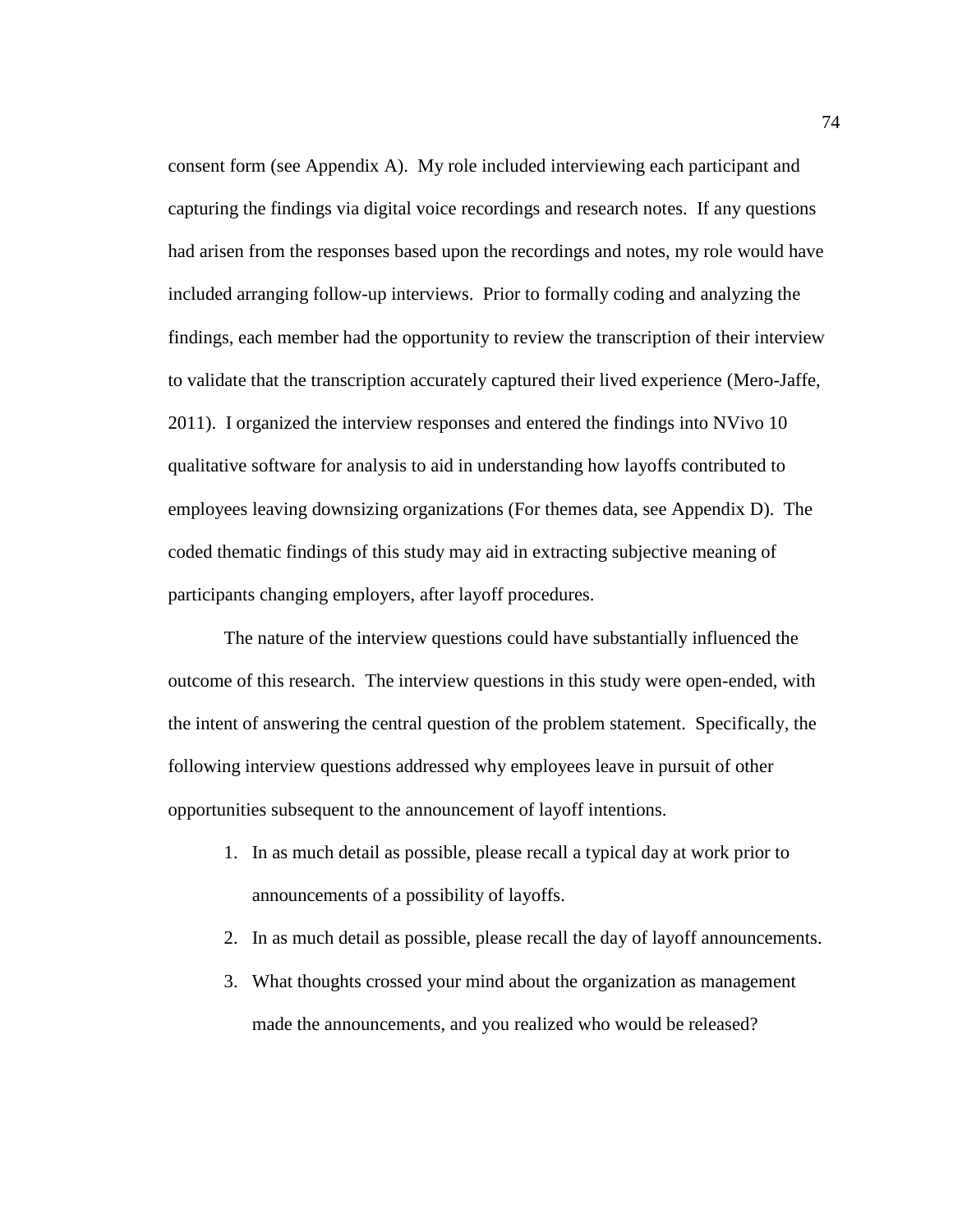- 4. In as much detail as possible, please recall the day at work, after the announcements of layoff, in which you decided to leave.
- 5. What factors led to your decision to leave?
- 6. What was the tipping point at which you decided to leave?
- 7. Based upon your experiences, what, if anything, could management have done to change your decision to resign voluntarily?

With the use of the modified van Kaam method, I clustered the themes, identified and developed the subsequent theme descriptions for further analysis of the collected information.

NVivo 10 qualitative data analysis software compares words and phrases to develop (a) themes, (b) subthemes, (c) categories, and (d) tags through its word recognition ability and auto-coding function (James, 2012). I sorted all identified themes by relevance to this study, with the use of the van Kaam seven-step method and NVivo 10 qualitative data analysis software. I identified responses that addressed the research questions and problem statement as well as those providing insights for how organizational leaders might retain employees, after layoff procedures. Collecting data that improved the understanding of employee retention subsequent to layoff procedures was the intent of collecting information in this study.

Cannon's (1932) cognitive activation theory of stress is the primary basis for the conceptual framework of this study. Cannon posited that humans can handle stress in small quantities and for short durations, but not as well in large quantities or over long periods. I explored if employees view layoff initiatives as significant enough stressors to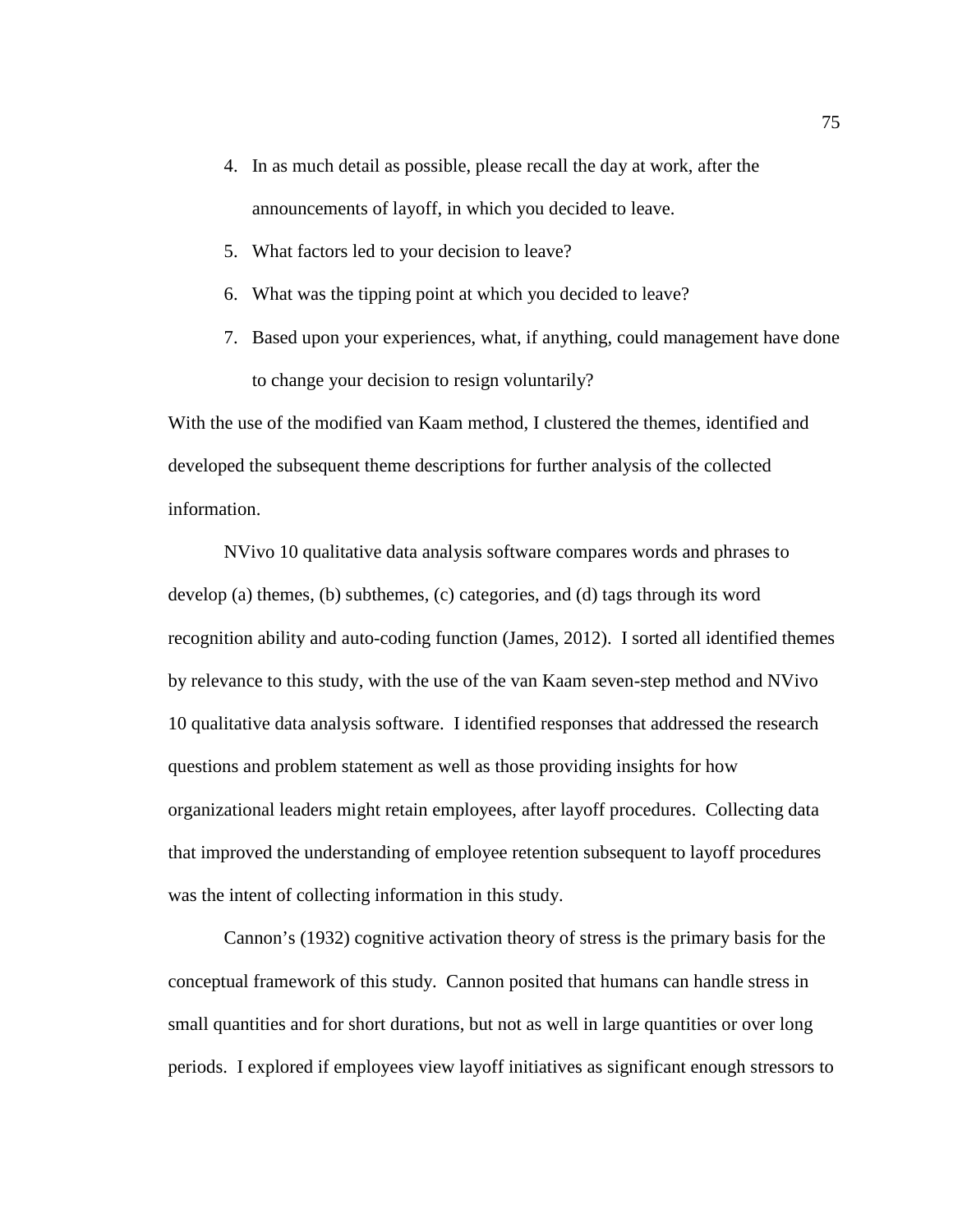compel them to leave an employer. As such, others may use the findings of this study to counter factors of the layoff process that contribute to the breakdown of employees' organizational commitment.

The findings, related to Cannon's (1932) cognitive activation theory of stress that shows that people experiencing exposure to stress in large doses, or for long periods of time, may suffer physical or psychological challenges. This theory along with previous works on human stress (Lazarus, 1966; Ursin & Eriksen, 2004; Ursin & Eriksen, 2010) provided the conceptual framework for this study. How an employee deals with the stress of layoff, could contribute significantly to a person's desire to remain a part of the downsizing organization.

The expectancy theory postulated that stress acts as an alarm when occurring events are inconsistent with expected events (Ursin & Eriksen, 2004), helped form a key component of the conceptual framework of this study. Researchers have suggested that an individual's expected outcomes of a situation strongly influences the output in a given situation, based on the value affixed to the outcome by the participant (Liao et al., 2011). The findings of this study may show that some level of discomfort between expectation and reality contributed to the attrition of layoff survivors or the employees perceived the outcomes of leaving held greater value than the outcomes of staying.

The theory of psychological contracts between employees and the employer contributed to the conceptual framework of this study. Whenever there is a change in the relationship between employer and employee, it creates an entirely new relationship (Chaudhry, Wayne, & Schalk, 2009). The findings of this study supported the belief that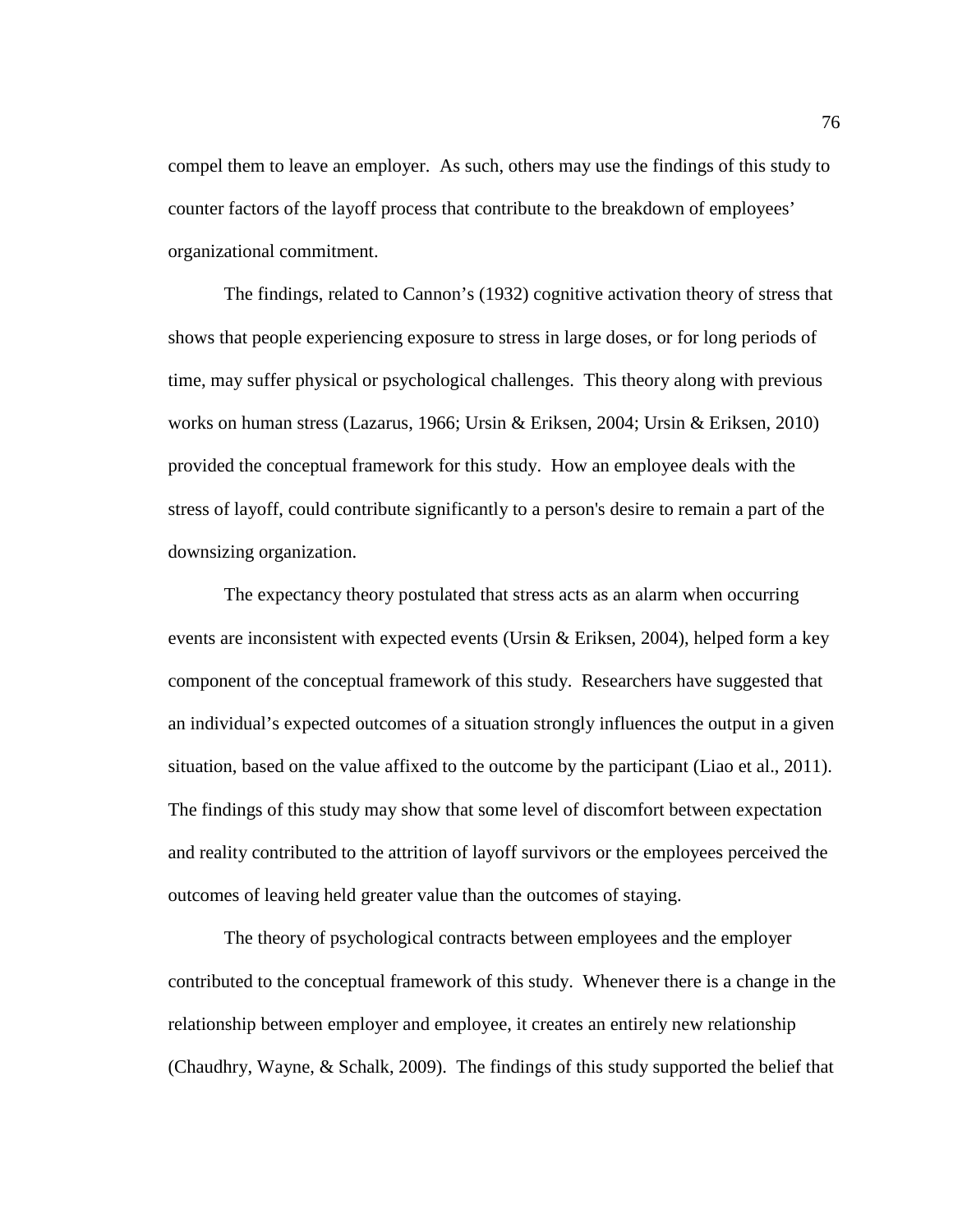employees, who chose to leave downsizing organizations subsequent to the announcements of layoffs, perceived the announcement as a compromise to the implied psychological contract between them and their employer.

Prior to accepting change, layoff survivors may go into denial about the reality of their new work situation. How employees react to workplace stressors may depend on the established organizational culture (Linnenluecke & Griffiths 2010; Oreg et al., 2011). Organizational workforces with an established culture of sharing knowledge tend to be more ready for change than organizational leaders who fail to promote such practices of knowledge sharing (Wang  $\&$  Noe, 2010). Based on the writings of Lazarus (1966), findings from this study may or may not show that some stimuli in the work environment (for example layoffs) cause stress that leave the employees no choice but to cope, avoid, or leave the organization.

The more direct ties and personal relationships members of the group develop, the stronger their commitment to sharing knowledge with others in the group (Wang & Noe, 2010). The level of readiness for change by the collective is contingent on and shaped by group norms (Vakola, 2013). If these group norms are to provide any insight on predictable behavior, the individual must identify strongly with the reference group (Vakola, 2013). If members of a group share common objectives, similar characteristics, or appearance the group may develop entitativity, then observers see the group as a single entity as compared to the various members who make up the group (Crump et al., 2010). How employees may respond to change in the workplace may be an unknown, but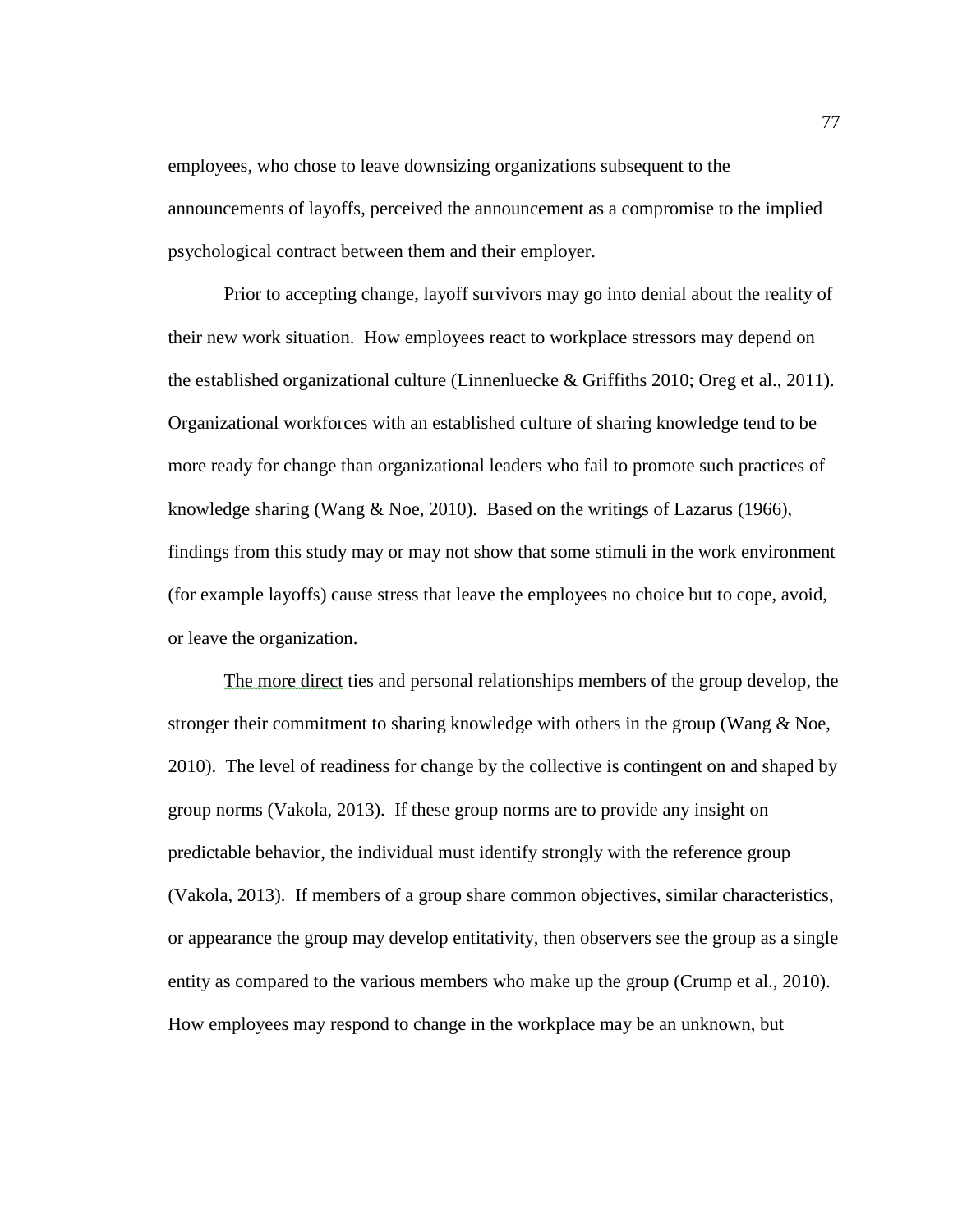identifying organizational culture and the level of group entitativity may provide predictability of behavior

The findings of this study may be beneficial in predicting how survivors will respond if they perceive layoffs as unfair or poorly executed. The theory of reasoned action (RA) states that, individuals typically respond to situational stimuli in a predictable manner (Ajzen & Fishbein, 1977). The themes and codes in this study may demonstrate a level of support for the conceptual framework.

### **Reliability and Validity**

The value of any research is dependent on the level of confidence others place in the findings. Quantitative investigators demonstrate reliability and validity, whereas qualitative scholars demonstrate rigor to establish trust and confidence in the findings of a study (Thomas & Magilvy, 2011). Guba (1981) suggested that qualitative investigators seek to achieve *trustworthiness*, which is the equivalent to quantitative validity. Qualitative researchers strive to achieve trustworthiness through the use of four constructs: (a) dependability (the qualitative analogue to reliability), (b) credibility (the qualitative analogue to internal validity), (c), transferability (the qualitative analogue to external validity/generalizability), and (d) confirmability (the qualitative analogue to objectivity) (Shenton, 2004). Using these constructs provides qualitative scholars a means to match the criteria utilized by positivist investigators by addressing similar concerns (Shenton, 2004).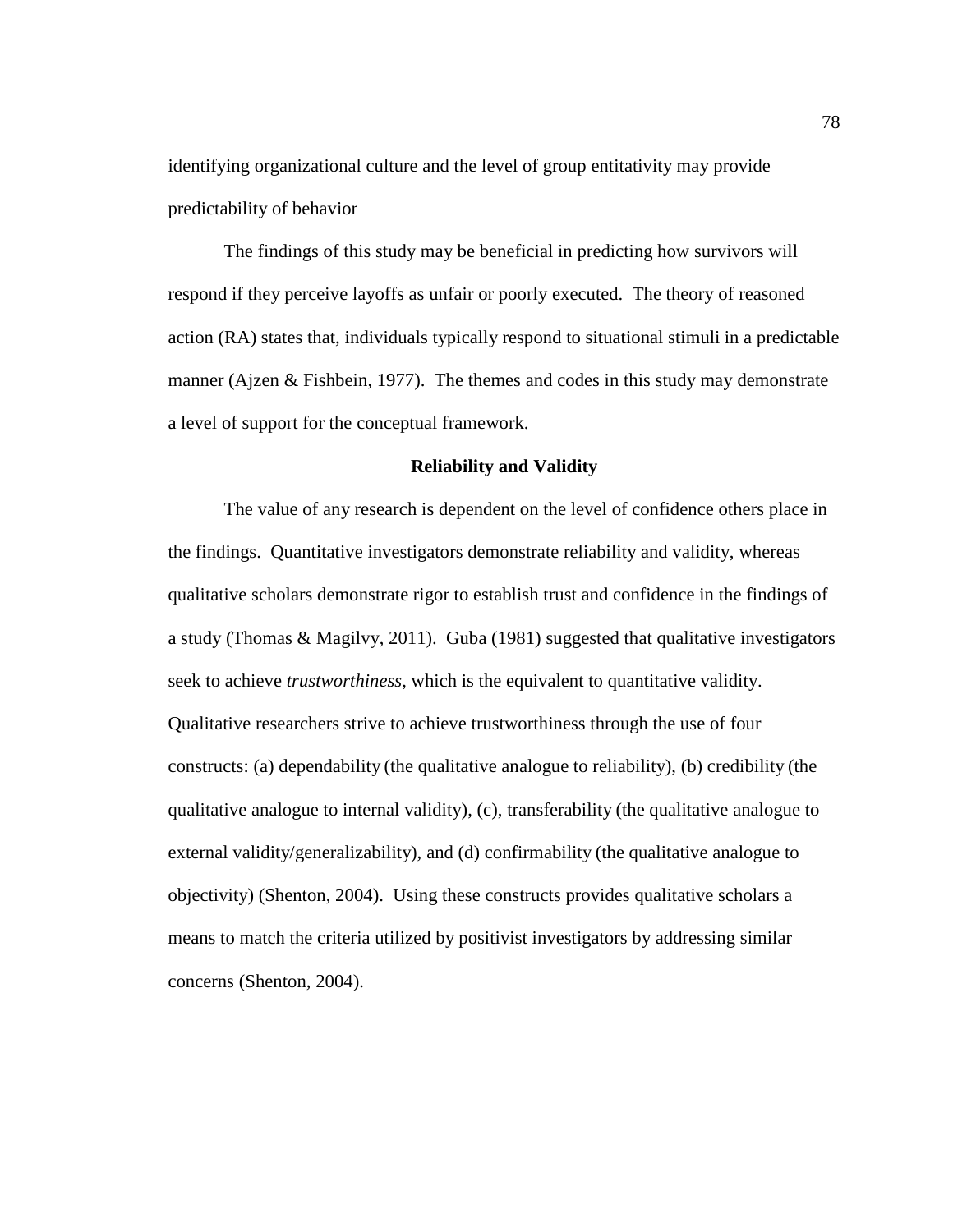# **Dependability/Reliability**

Research that others cannot replicate may hold little value in the scientific community. Reliability by definition is the ability of others to replicate a study and derive similar results (Zikmund &Babin, 2012). In qualitative investigation, dependability is analogous to reliability.

**Dependability.** To increase the integrity of qualitative exploration, investigators develop specific criteria (Sousa, 2014). The differences in terminology between qualitative and quantitative inquiry methods tend to undermine the rigor of qualitative investigation, although many terms are interchangeable (Anderson, 2010). Using a consistent interview protocol (see Appendix C) for each participant and asking the same interview questions (see Appendix A) aided in assuring dependability of this study. Utilizing recordings and field notes allowed verbatim transcription in the contributor's' words thus reducing the likelihood of bias. Consistent with the recommendation of Shenton (2004), I reflected on the effectiveness of the process of inquiry to evaluate possible improvements.

### **Validity/Trustworthiness**

It is imperative that the findings from qualitative exploration be trustworthy if readers are to attain ample confidence to make decisions from the findings of the study (Tracy, 2010). To demonstrate trustworthiness, which is analogous with validity, of the qualitative method and phenomenological research design, I documented all steps and procedures of this study. I structured the interview process to be consistent with the procedures outlined by Moustakas (1994), whereby interviews take place in a controlled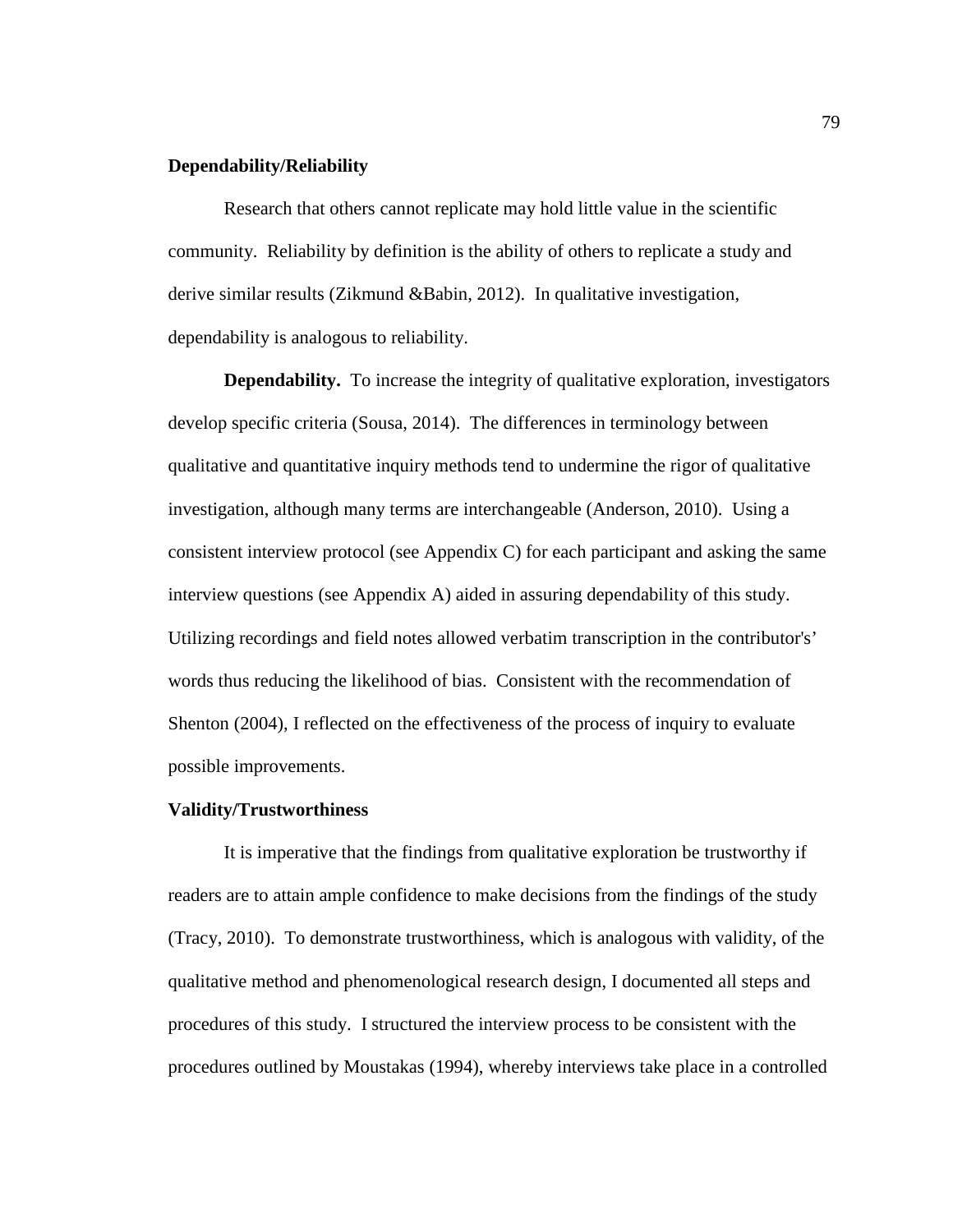environment, at a mutually agreed location. I conducted each interview in a consistent manner (see Appendix C) to provide a common basis for understanding outcomes.

The primary objective for qualitative inquiry is to reduce researcher bias or false interpretations by identifying valid information that supports the design concept (Bernard, 2013). When discussing validity/trustworthiness in qualitative investigation it is essential to distinguish between credibility and transferability, which are the quantitative equivalent to internal and external validity respectively. According to Shenton (2004), when establishing trustworthiness, ensuring credibility is one of the most crucial factors.

**Credibility.** By conducting purposeful sampling of participants and conducting all interviews in a similar setting (Tracy, 2010), I improved credibility of the interview process. Consistent with the recommendation of O'Reilly and Parker (2013), my role included interviewing participants until no new information arose, thereby establishing saturation. After transcribing the interviews, my role included triangulating the findings via member checking (Thomas & Magilvy, 2011) by asking participants to review the summary of their transcripts for accuracy. I used member checking along with clarifying questions during the interview process to assure the accuracy of the transcriptions. Accurately capturing the essence of the lived experience of the event under review, as affirmed by participants, is indicative of content validity as maintained by Lasch, Marquis, Vigneux, Abetz, Arnould, Bayliss, Crawford, and Rosa (2010). Consistent with the writings of Moustakas (1994), I bracketed any biases or preconceived opinions about the study in field notes.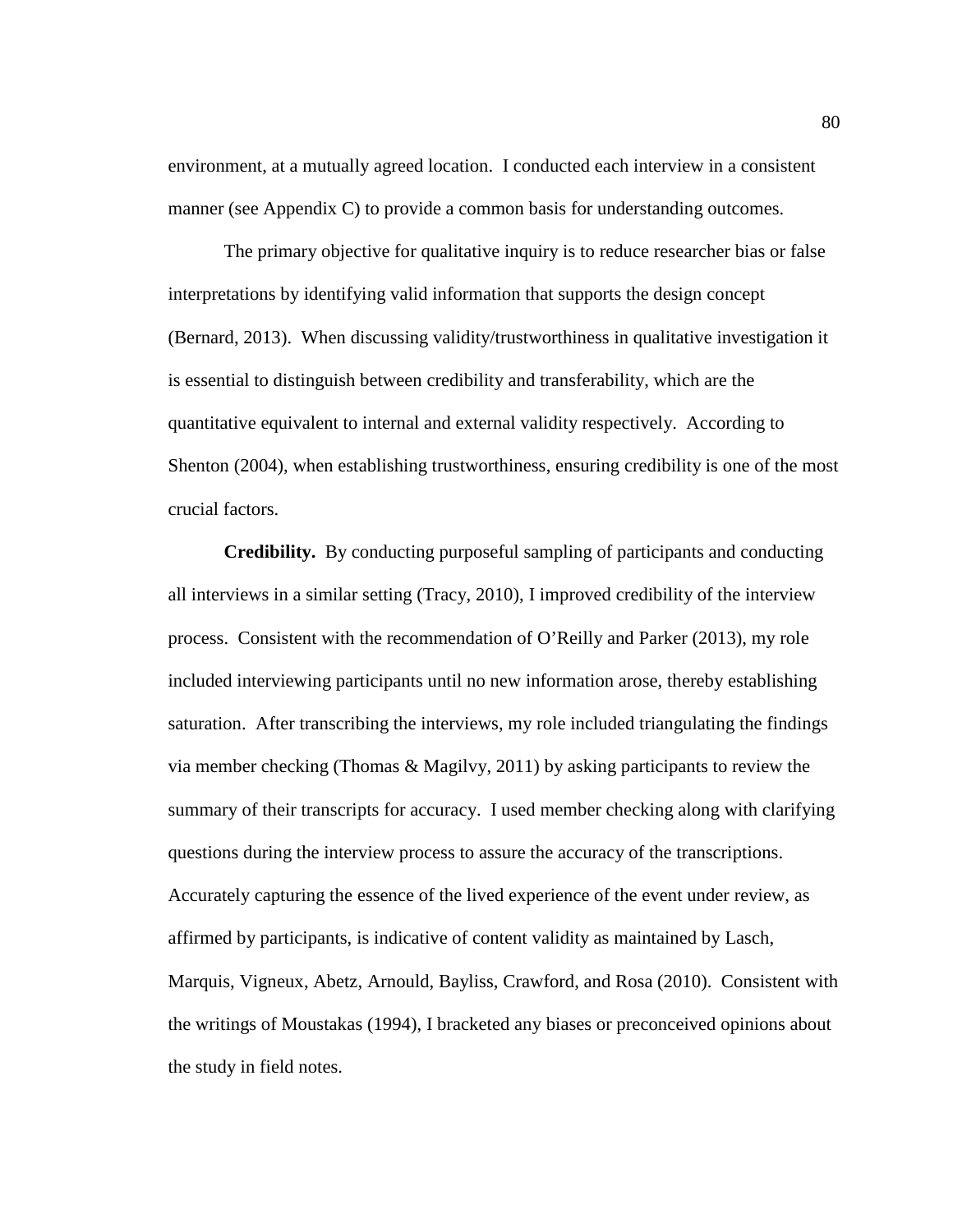My role included contacting participants via personal cell phones a few days prior to their scheduled interviews. The purpose of these phone calls was to develop an association with the study participants and confirm the time and place of the actual interviews. In an effort to enhance the trust participants extended to this study, I disclosed any personal experience with the layoff phenomenon as part of the initial conversation to establish strong working relationships (Shenton, 2004). Disclosing all biases and personal issues in the study via bracketing aided in reducing potential problems (Bluhm, Harman, Lee, & Mitchell, 2011; Moustakas, 1994). I purposefully selected all participants of this study to assure that they were all members of a skilled trade and was aware of layoff initiatives by their employer prior to leaving in pursuit of employment elsewhere.

**Transferability.** In qualitative exploration, the extent to which a person's study findings have applicability in another context defines transferability of the findings (Thomas & Magilvy, 2011). Transferability in qualitative inquiry is analogous with *external validity* in quantitative examination (Shenton, 2004). To ensure transferability, part of this research effort included providing in-depth specific details about the type of work groups, the geographic location, and the type of industry that was under review. I documented all steps and procedures of this study. By including this type of information other investigators might be able to develop conclusions about the generalizability of this study to a similar context and might thereby promote what quantitative scholars (Thomas & Magilvy, 2011; Tracy, 2010) define as external validity.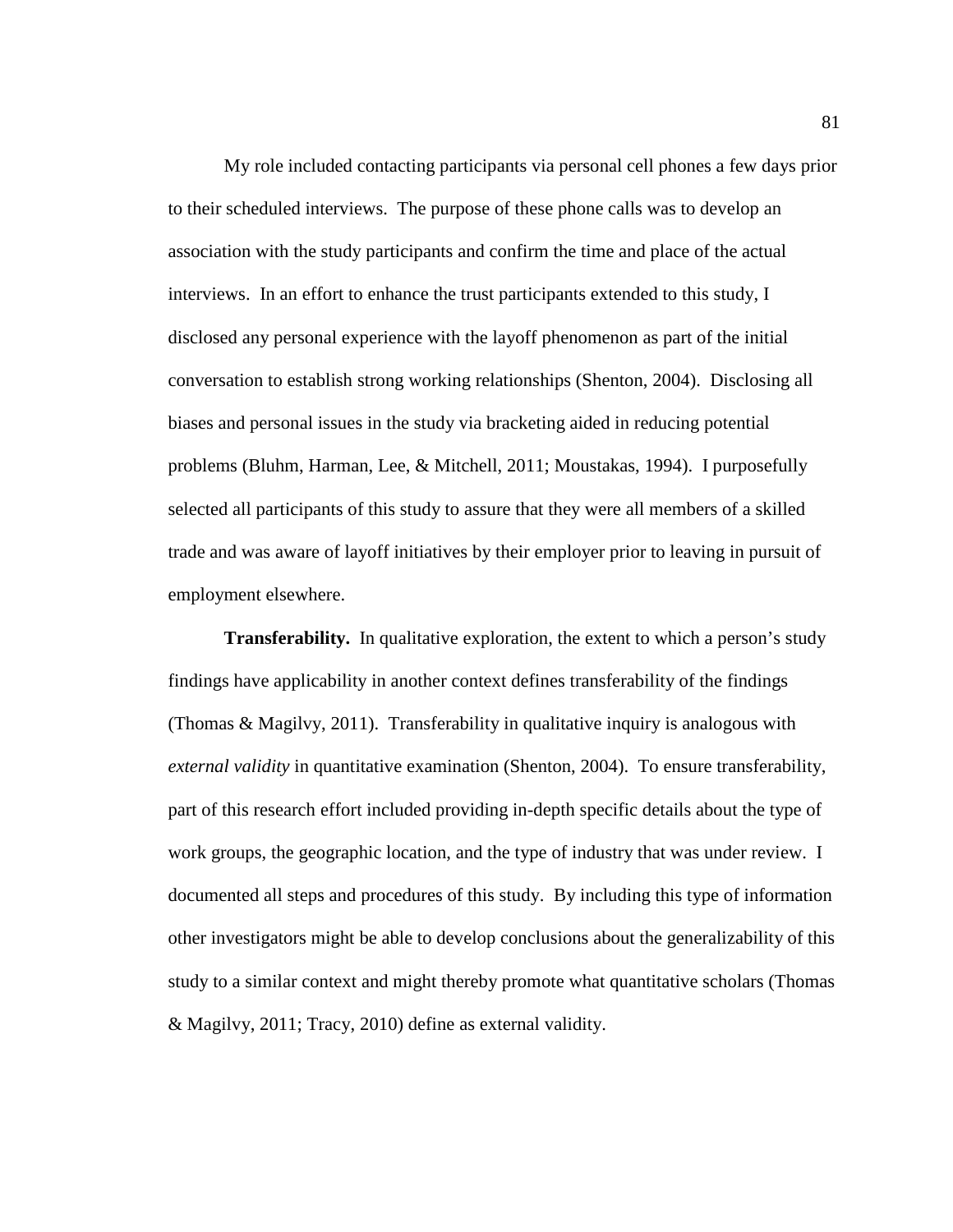**Confirmability.** Consistent with the recommendation of Shenton (2004), my role included ensuring that the findings of this study were the result of the lived experiences of the participants, rather than my preferences and biases. Achieving confirmability required me to disclose possible biases and personal issues in the study. As maintained by Thomas and Magilvy (2011), achieving confirmability is the investigator's responsibility. I complied by recording and transcribing each interview verbatim and using notes to capture opinions about each interaction. I assured the consistency of the use and interpretation of (a) the interview protocol used in the study (see Appendix C), (b) field notes, and (c) the summation review of the transcriptions to strengthen confirmabilty. Adhering to my interview protocol (see Appendix C) and maintaining precise notes concerning the data collection process aided in conformity.

### **Transition and Summary**

In Section 2 of the study, my role included identifying gaps in the literature review pertaining to employee reaction to organizational downsizing. I chose a qualitative method with phenomenological design as the most applicable means to explore the reasons why employees voluntarily leave downsizing organizations following layoff procedures. Conducting face-to-face interviews with employees who voluntarily left downsizing organizations after layoff procedures provided a deeper understanding of the phenomenon of living through layoffs. The findings of this study could provide an insight and understanding to organizational leaders and human resources professionals about the cause of employee attrition following layoff procedures. This knowledge may lead to a change in how organizational leaders view their layoff strategy, and catalyze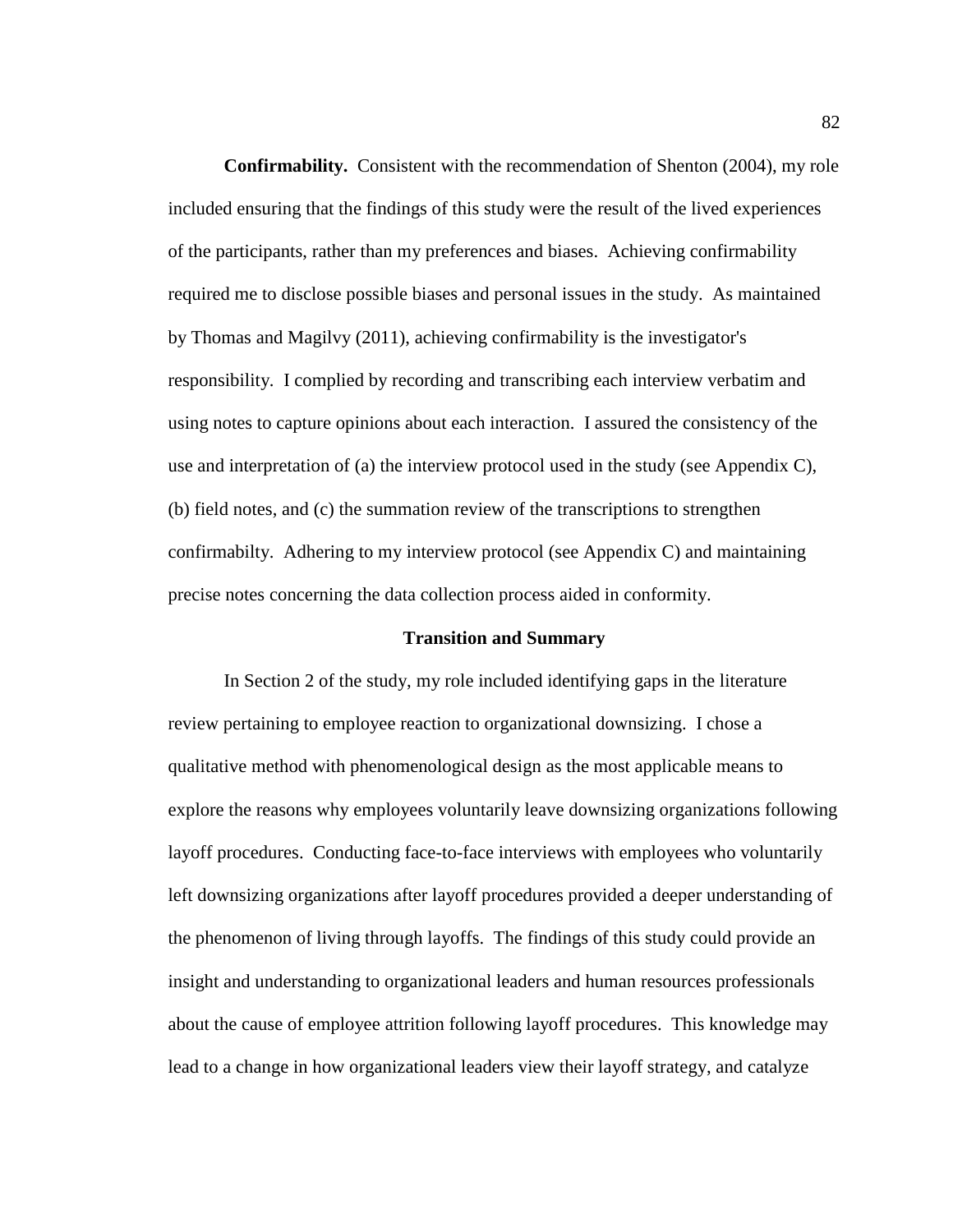developing a process that focuses on retaining surviving employees. Section 3 includes conclusions of the research, explanation of the findings, and possibilities for future exploration. I presented this study's findings of issues that might reduce employee attrition after announcements of layoff intentions.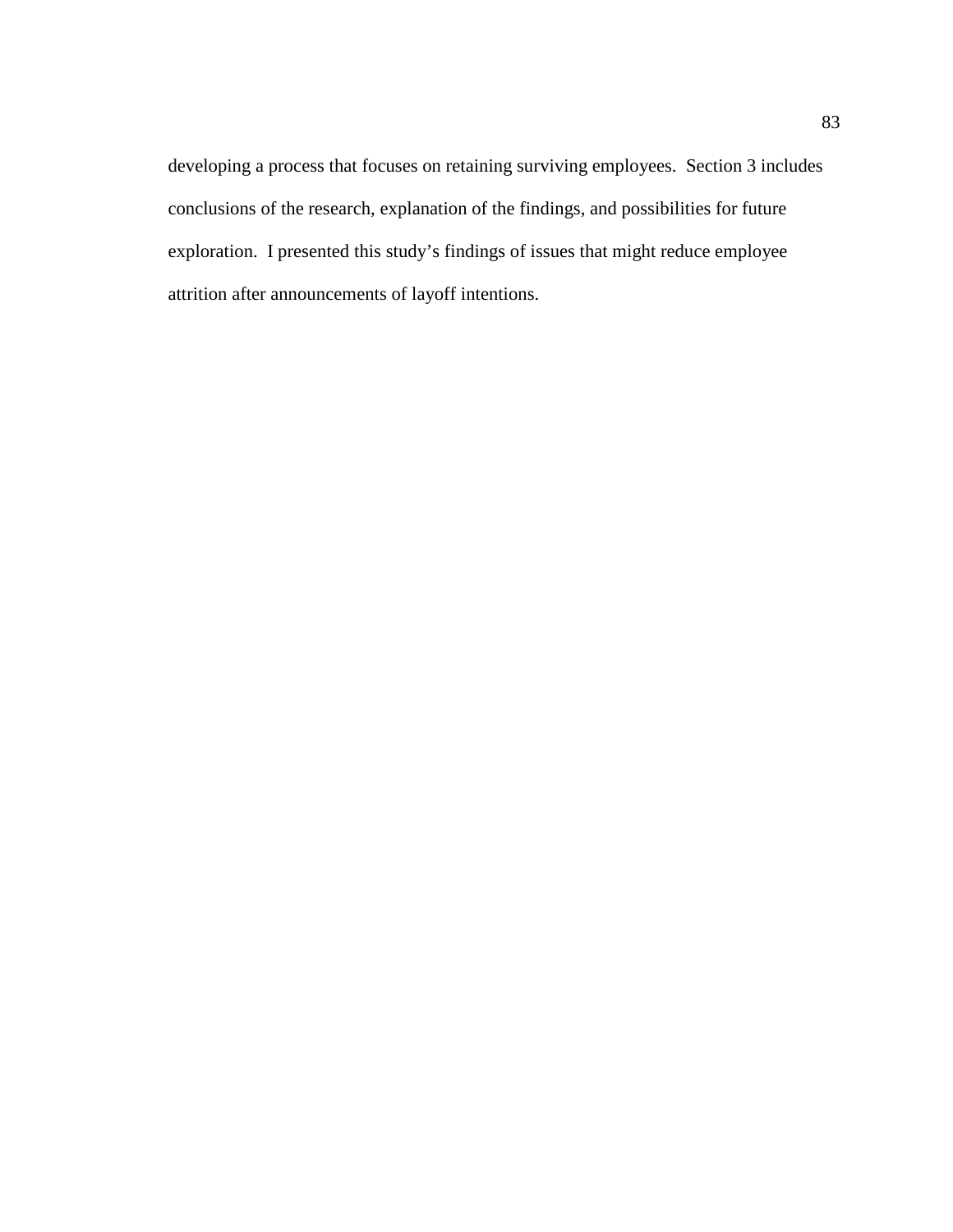Section 3: Application to Professional Practice and Implications for Change

The purpose for this qualitative phenomenological study was to explore the lived experiences and perceptions of 20 experienced journeyman level artisans of downsizing industrial facilities located within a 50-mile radius of Wausau, Wisconsin. This exploration led to the determination of the significant issues that influenced participants to quit their jobs voluntarily, following announcements of intent to implement layoff procedures. My role included recording, transcribing and analyzing all interviews by themes using Moustakas' (1994) modified van Kaam method of analysis. The central research question of inquiry was: What information do organizational leaders need to reduce employee voluntary attrition after initiating layoff procedures, prior to the final reduction in staff?

The modified van Kaam method of data analysis (Moustakas, 1994) was an appropriate approach for this study. The method allowed me to separate the phenomenological findings into themes after conducting the interviews, based upon participant recollection of the experiences of the layoff process shared during the interviews. The subsequent identification and development of theme clusters allowed me to prepare the findings for further analysis.

The interviews provided substantive responses identifying issues related to the decisions of employees who voluntarily severed employment with downsizing organizations, subsequent to learning about planned implementation of layoff procedures. These identified issues related to voluntary attrition may provide key insights and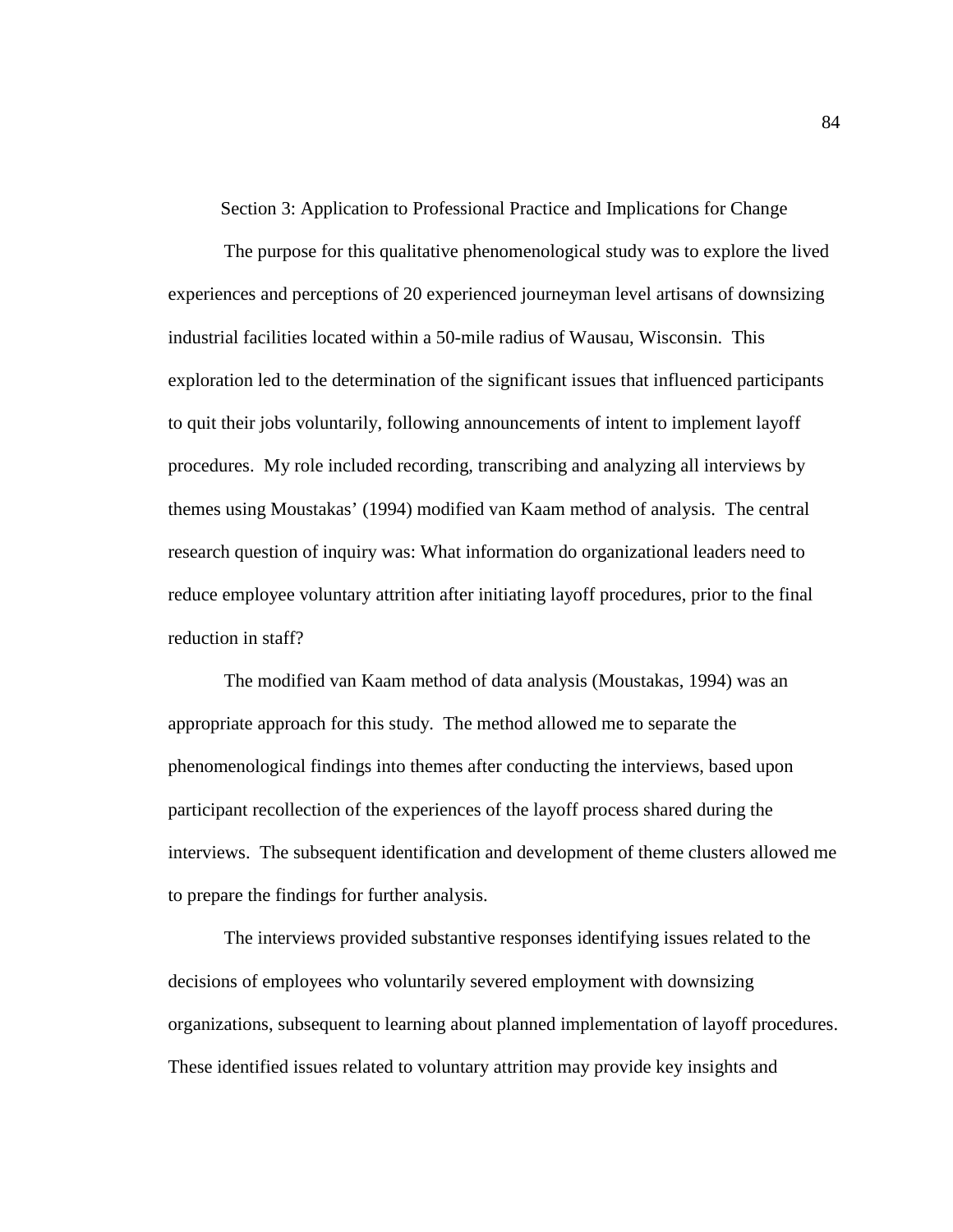practical ways in which management could improve their level of talent retention, subsequent to announcing their intent to implement layoff procedures.

## **Overview of Study**

The purpose for this phenomenological research study was to explore how organizational leaders might avoid losing experienced employees during times of organizational change. More specifically, the purpose was to explore the lived experiences of 20 experienced journeyman level artisans within a 50-mile radius of Wausau, Wisconsin to gain understanding about the issues and experiences that affected employee turnover following the announcement of layoff intentions.

This study included using semistructured interviews to collect data from 20 journeyman level artisans within the geographic area. The interviews consisted of seven questions that correlated with the primary research question (see Appendix B). During face-to-face interviews, I asked each participant to respond to the same seven open-ended questions. Because the study was exploratory and theme building in nature, participants received encouragement to reply to every question with as much detail as they liked. This relaxed approach allowed participants to be as tangential as they wished, and facilitated a deeper, more descriptive exchange concerning the lived experiences of those participants who had first-hand knowledge of the layoff process.

The study design allowed me to explore the lived experiences of experienced artisans, who witnessed layoff announcements and subsequently opted to change employers. According to Moustakas (1994), phenomenology is appropriate for capturing the essence of an experience, with this purpose in mind; a phenomenological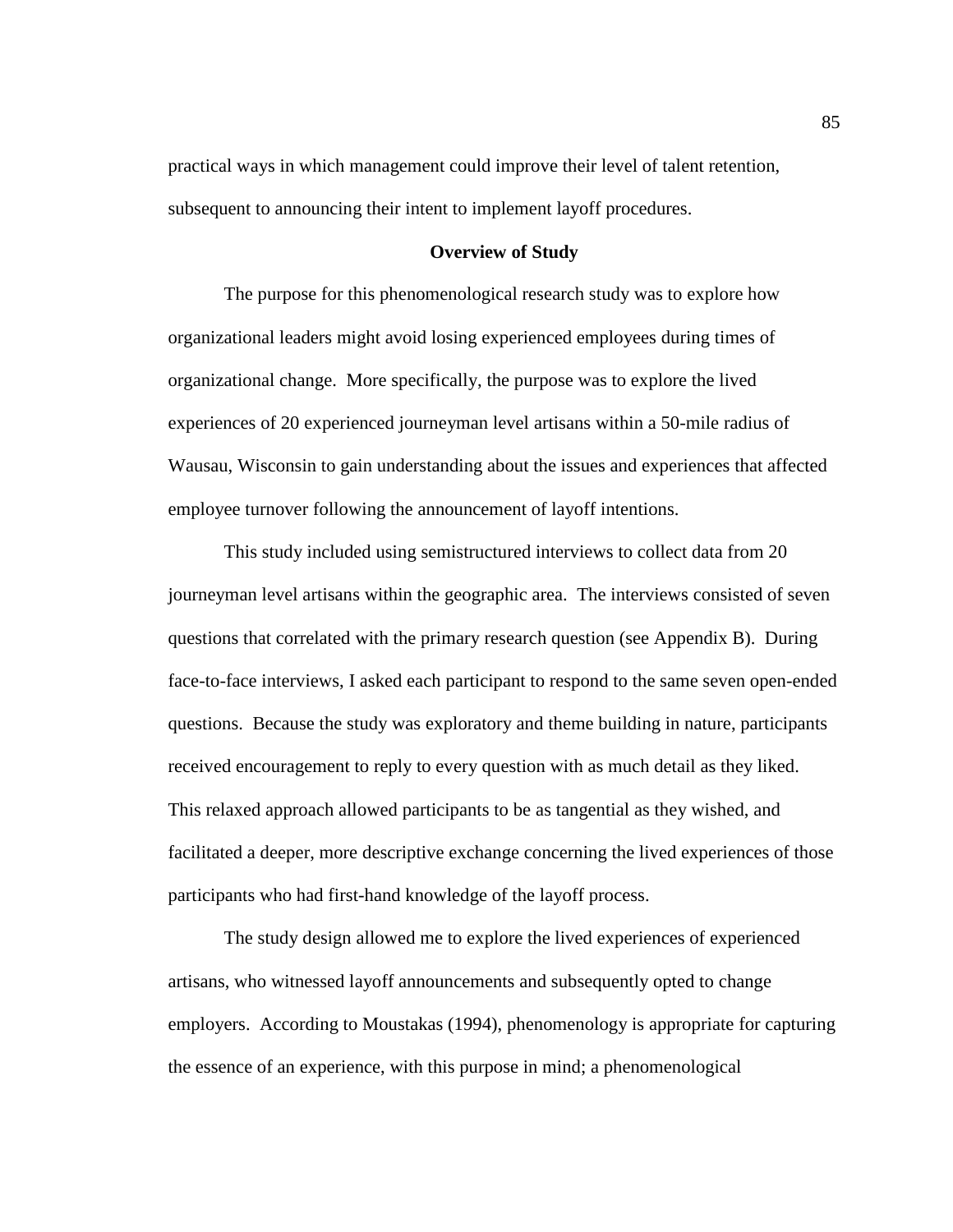methodology was appropriate for this research study. Phenomenology provided a structured methodology to capture the lived experiences of participants as they witnessed the layoff process and how this phenomenon affected their organizational commitment.

I used a modified van Kaam methodology to evaluate the collected qualitative information. Using the modified van Kaam, resulted in drawing conclusions from the coded transcriptions of the recorded interviews. Consistent with Moustakas (1994), using the modified van Kaam permitted the capturing of the essence of the experience of living through the announcement of layoffs and the issues that contributed to voluntary attrition by members of the downsizing organizations.

After checking each interview with the appropriate participant for accuracy, I typed each interview transcript into NVivo-10 software for coding and theme analysis. To ensure anonymity, each participant received a coded identifier from P1to P20. Reading the interviews several times, reducing, and eliminating redundant themes (Moustakas, 1994) allowed me to derive a manageable number of substantive themes. Using this analysis process, nine themes emerged as a foundation for recommendations for possible social change and professional practice. The findings from this study include the identified themes from the interviews (see Appendix D).

#### **Presentation of the Findings**

The intent for this qualitative phenomenological research study was to answer one overarching research question: *What information do organizational leaders need to reduce employee voluntary attrition after initiating layoff procedures, prior to the final reduction in staff*? To answer this question, I developed interview questions (see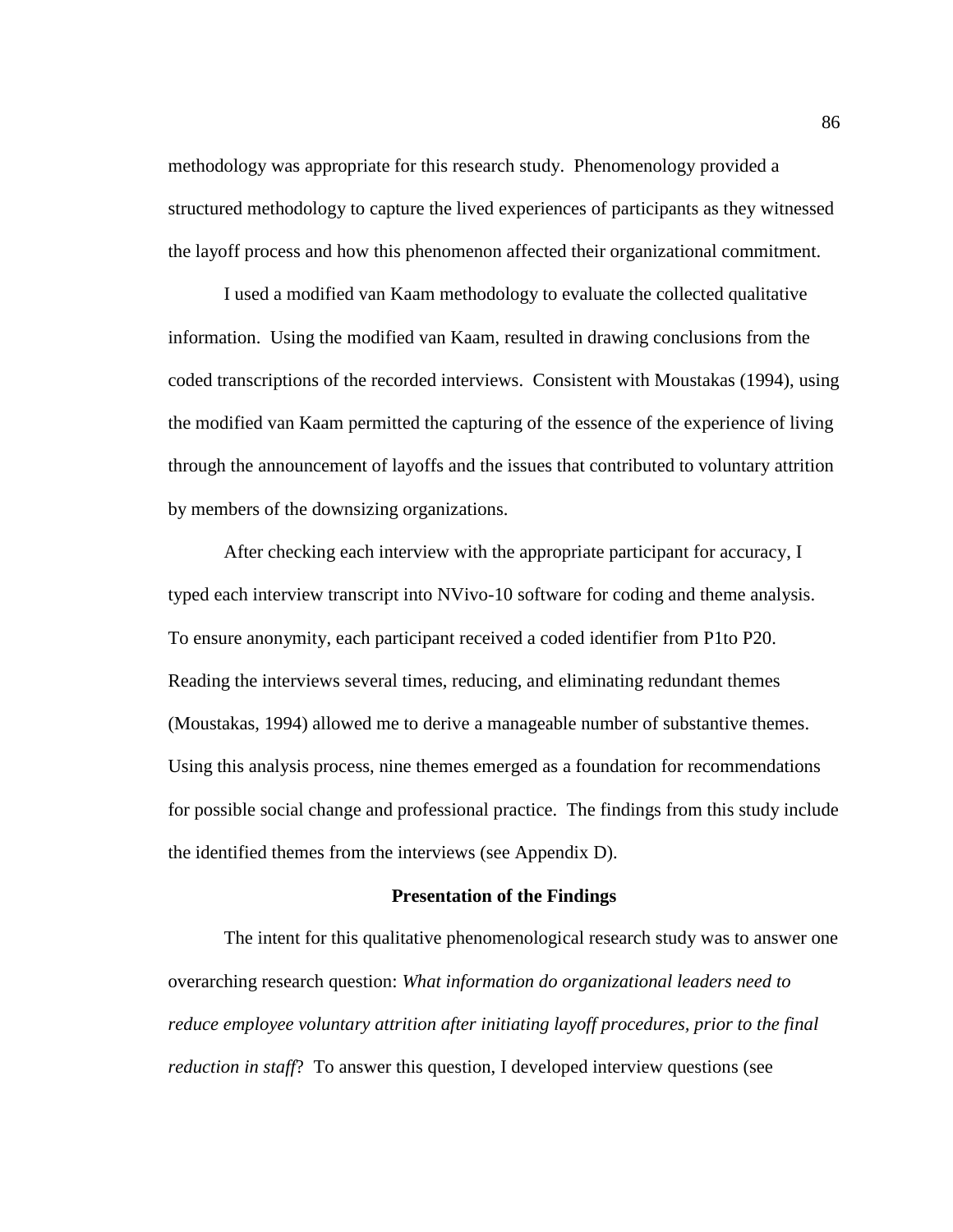Appendix B) that addressed why employees voluntarily elected to leave downsizing organizations. The findings from this research study provided understanding about how layoffs, can affect organizational commitment. This study consisted of interviewing 20 experienced employees of downsizing unionized industrial organizations within a 50 mile radius of Wausau, Wisconsin. The 20 participants signed consent forms to participate in the study (see Appendix A). The data stemmed from the participants' responses to open-ended questions (See Appendix B). My role included recording all interviews and verifying all findings by using member checking.

I transcribed the interviews verbatim and prepared them for data analysis. After recording and transcribing the interviews, to develop the findings I analyzed participants' lived experiences using NVivo 10 software. I interpreted results using Moustakas' (1994) modified van Kaam method of analysis. Moustakas developed the modified van Kaam method.

Moustakas' modified van Kaam method of analysis steps that I followed to develop the findings were:

1. Listing and preliminary grouping.

2. Reduction and elimination.

3. Clustering and thematizing the invariant constituents.

4. Final identification of the invariant constituents and themes by application.

5. Construct an individual textural description for each participant.

6. Construct an individual structural description based on each participant's experience.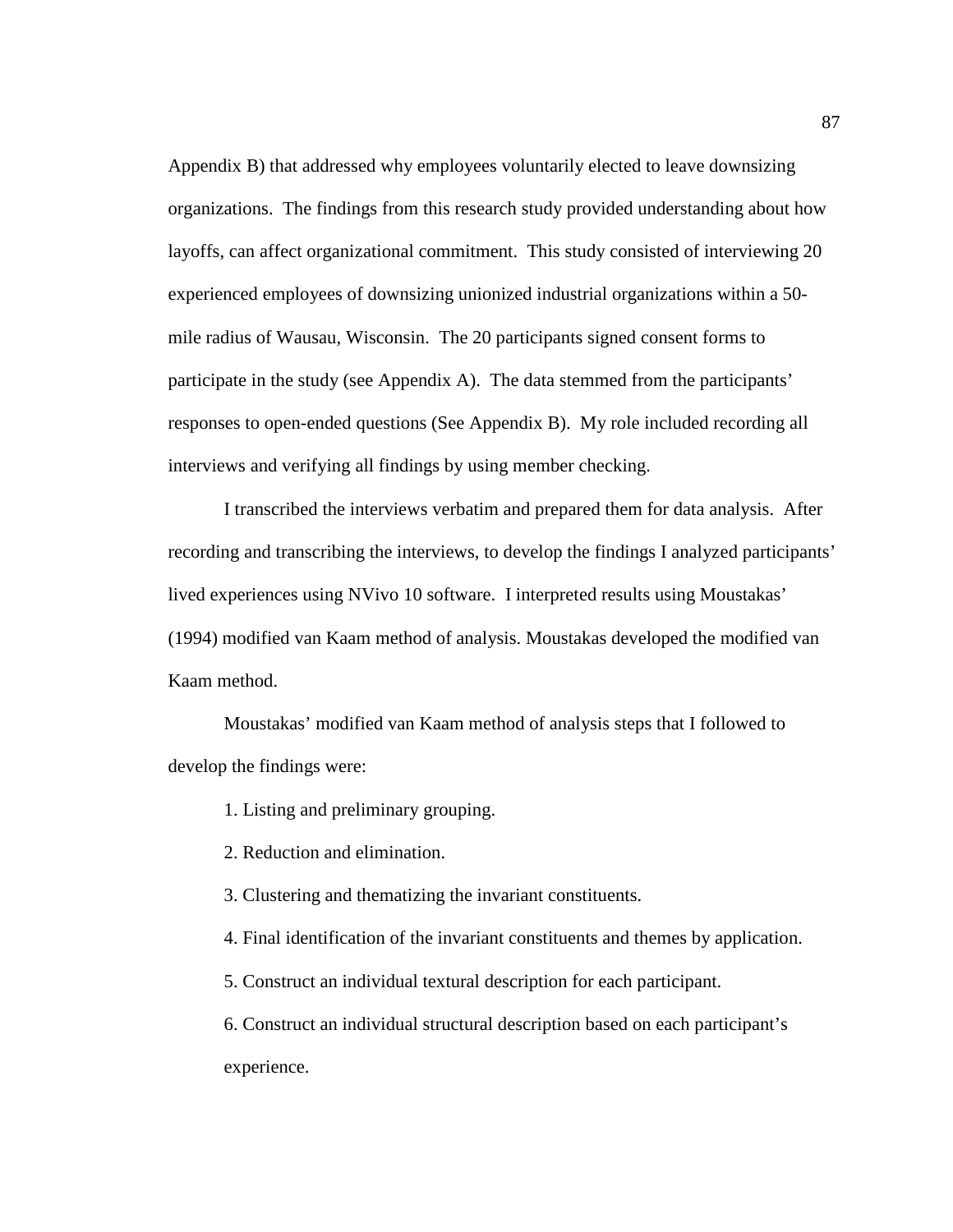7. Using the themes and invariant constituents to construct a textural description for each participant of the meanings and essences of the experience.

I triangulated the findings via member checking (Thomas & Magilvy, 2011) by asking the participants to review my summary and interpretation of their transcripts for accuracy. The results in this study addressed the research questions and factors that contributed to experienced employees choosing to change employers following the announcement of layoff intentions.

# **Emergent Themes**

The themes collected in the interview process are as follows:

- Job Insecurity
- Entitativity
- Mental and Emotional Stressors
- Communication
- Employee Perception of Management
- Violation of the Implied Psychological Contract
- Trust
- Training and Education
- Organizational Process Issues

The emergent themes from the study influenced employee voluntary attrition following the announcements of planned layoff initiatives. Participants of this study discussed the various issues that led to their decision to seek other employment. The purpose for the study was to understand the common issues that influenced experienced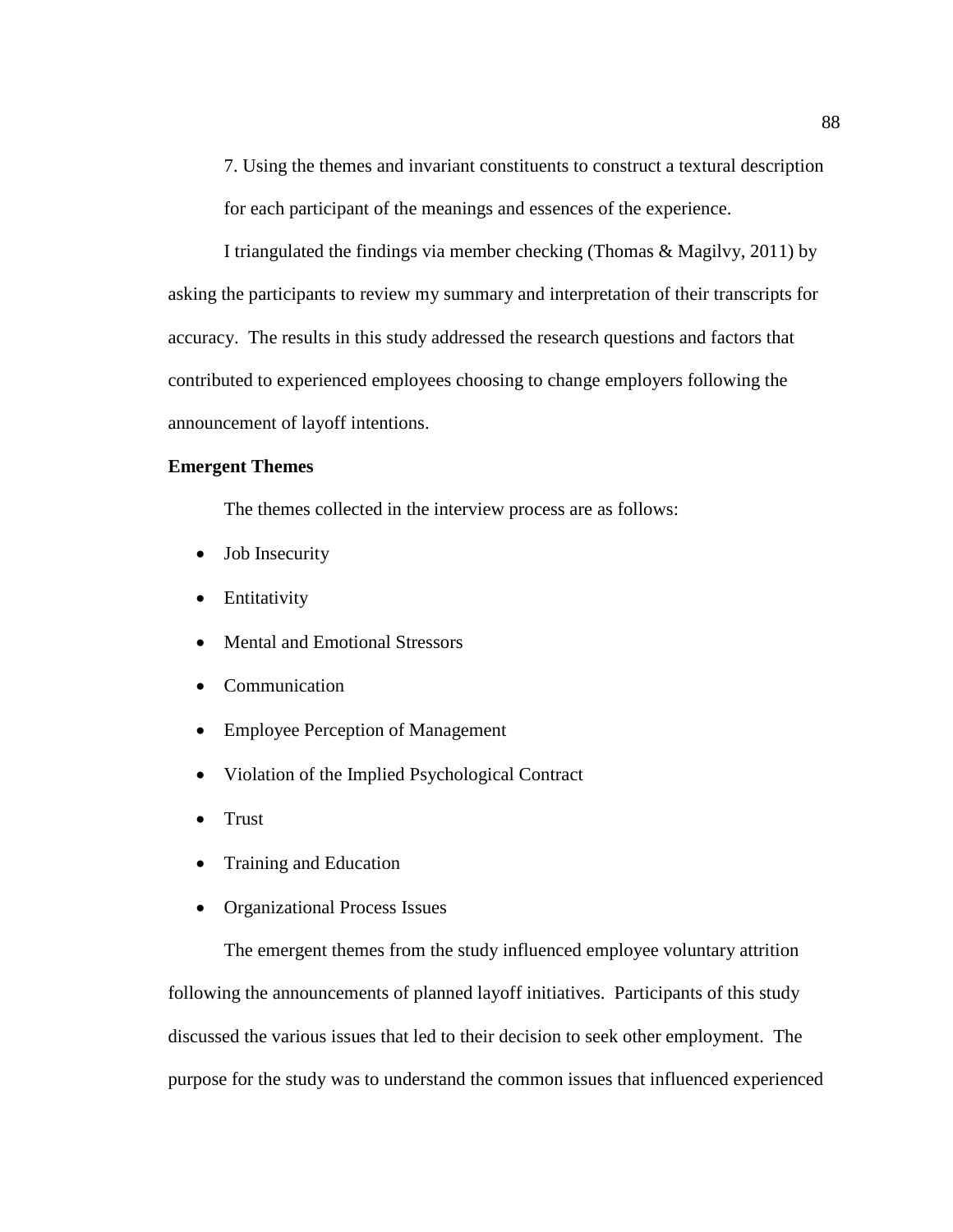employees to leave their jobs using lived experiences of the journeyman level employees. The themes presented in the findings provide organizational leaders and HR professionals an opportunity to retain experienced employees during times of organizational change.

**Theme 1: Job Insecurity.** Consistent with the work of Greenhalgh (1983), the fear of losing their jobs emerged as a significant contributing factor for employees electing to sever employment with the downsizing organizations. Of the 20 interviews conducted, 19 of the participants (95%) suggested that they had some degree of insecurity about their future employability with the downsizing organization. The threat of possible job loss proved to be a pivotal variable, when deciding whether to remain with a downsizing organization.

The threat of job loss was a legitimate stressor to those experiencing it. In this study, 95% of the participants cited job insecurity as a contributing factor in their decision to leave the organization. How participants handled the stress of job insecurity correlated with the CATS (Ursin and Eriksen, 2004), that demonstrated that people will receive a threat alarm when something is missing in their perception of the expected reality, and this discrepancy will elicit the triggering of some form of coping mechanism. The coping mechanism employed by the participants was that of avoidance, whereby they chose to remove themselves from the stressor. Consistent with the findings of Ursin and Eriksen (2010), the decision to leave the downsizing organization signaled the end of any previously held beliefs and expectations about the organization, because the participants believed there was no chance of influencing the outcome of the stressful event. A sampling of the theme within interviews is as follows: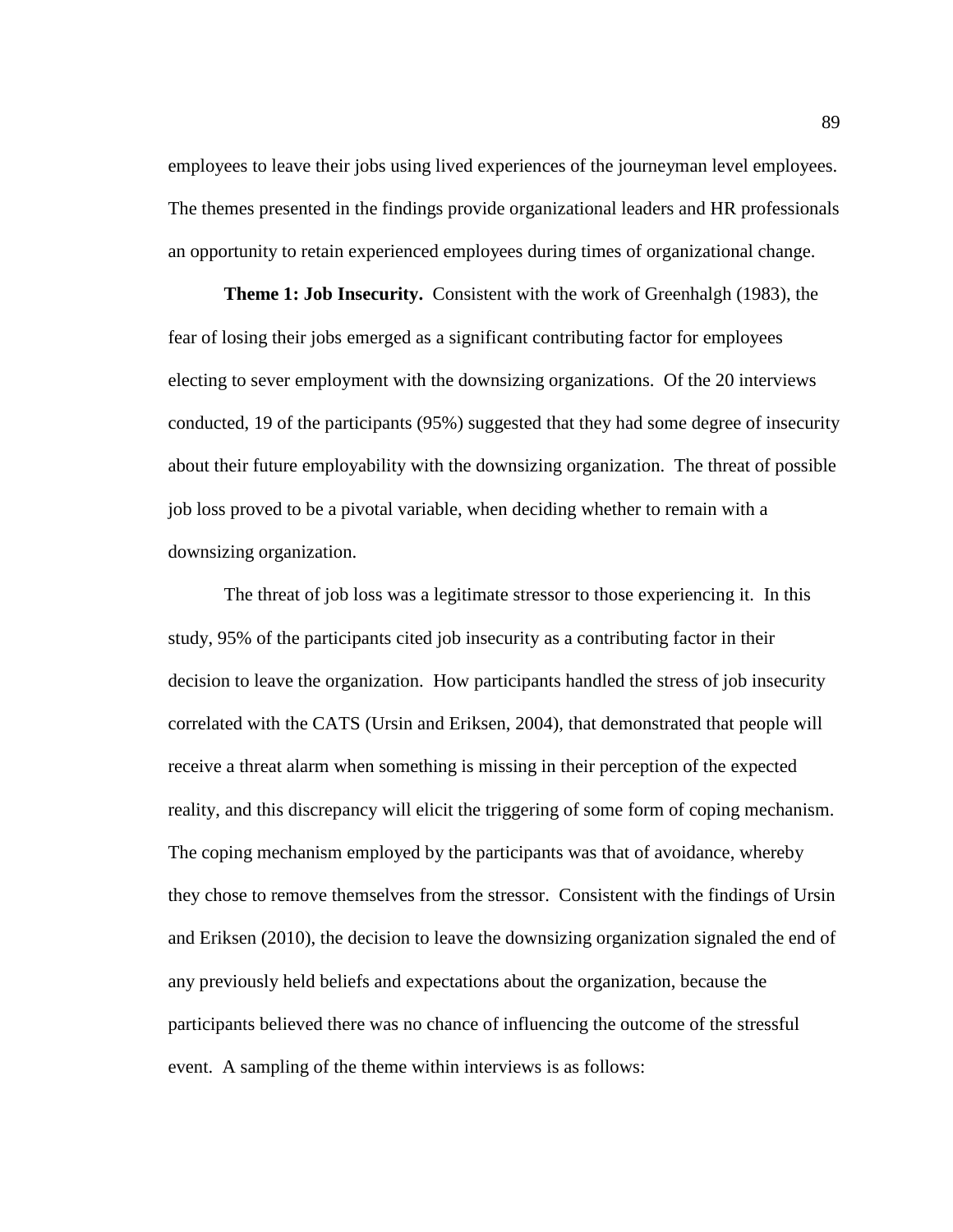I think it was at that point that everyone in the entire place changed their attitude and were asking like who's next, how far is this going, are we going to have any viable machines when this is all said and done? I think it was during this time that I made the decision that I was going to look for something else. (P6)

I thought we could be bought and sold over a martini at lunch because we were that much smaller now. (P1)

I think it impacted me probably more personal, I don't think I was too worried about anybody else when they were getting laid off, I believe I was more concerned about where I was going to end up. (P9)

You could feel the tension; people were not happy, they were moving jobs people were worried about their livelihood I don't know if there was anything exact or specific, but you know there was tension. (P9)

I decided to seek employment elsewhere that may offer a little better longevity. (P3) That really wasn't much of a decision for me because the uncertainties would still be there no matter what. So I made a choice to leave, just so I would not have to deal with the stress there, there's too much stress in life to be worried about your job from day-today. (P18)

I didn't want to have to live with the day-to-day idea that they could be the last day of work fact or reality. (P4)

The stress associated with job insecurity can lead to employee attrition if an individual deems a threat as too formidable to ignore (Arnold & Staffelbach, 2012; Meurs & Perrewé, 2011). Employees who believe there is no way to minimize the effects of the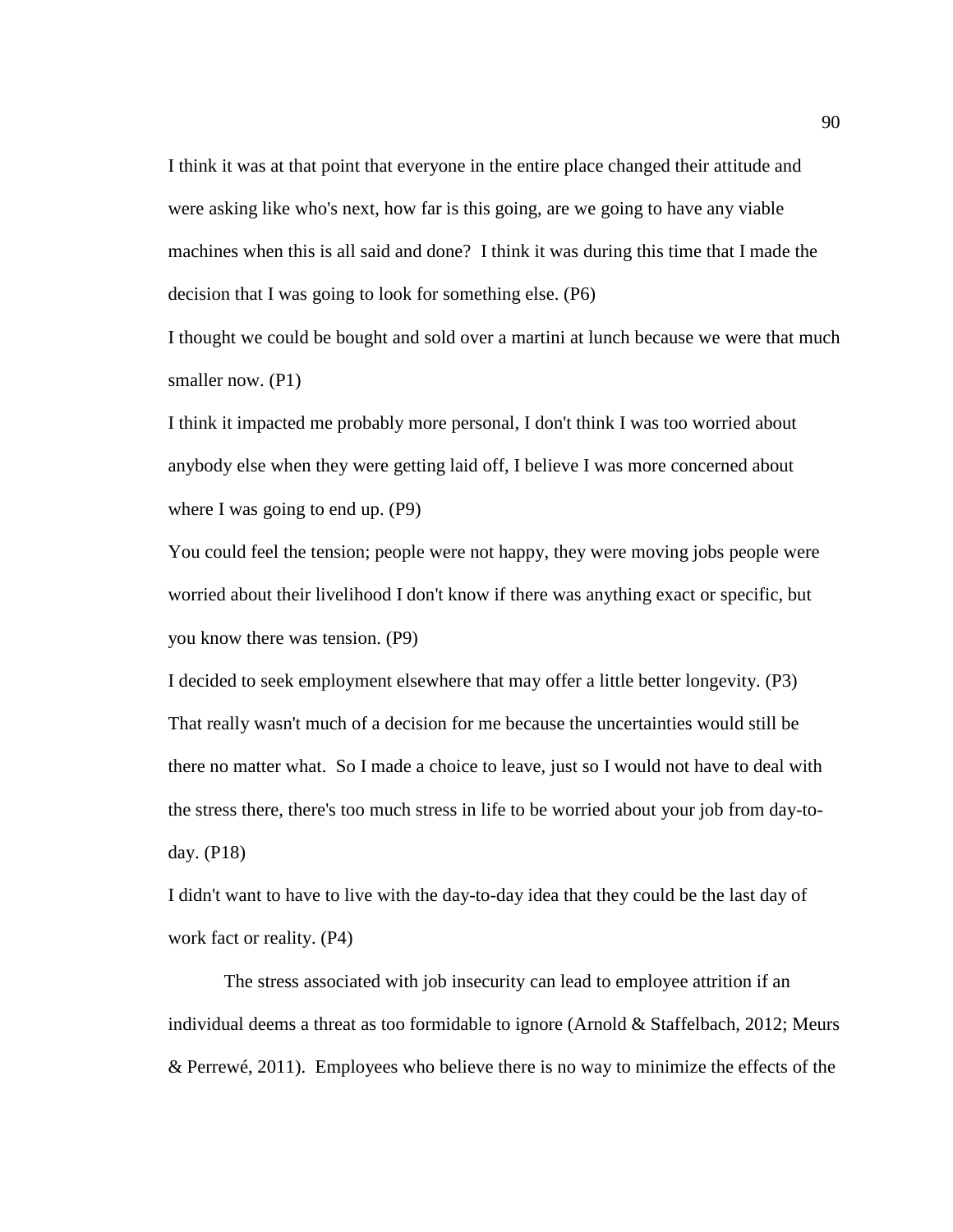threat may leave the organization to avoid the stress (Arnold & Staffelbach, 2012; Meurs & Perrewé, 2011). Many of the participants spoke about the effect of job insecurity on their organizational commitment.

**Theme 2: Entitativity.** The loss of close friends and coworkers may trigger employees to leave an organization implementing layoffs (Rooney et al., 2010; Yousafzai et al., 2010). In this study, all participants were journeyman level artisans, experienced in their craft. Many of the participants (95%) had formed close relationships and identified themselves as part of a craft group, and not just as another employee. Consistent with the findings of Campbell (1958) these craft groups evolved into more than an aggregate of individuals. The three factors that determine entitativity include proximity, similarity, and common fate (Campbell, 1958). These artisans shared the same educational background, lived in the same geographical location, and worked for organizations whose employees were undergoing layoffs, thus satisfying all of the factors required that determine entitativity. A sampling of the theme within interviews is as follows: They are always talking about family coming first and all that stuff, when you work at a place for a long time that is your family, and then they go and throw you under the bus, they can come to your face and tell you that they're laying you off, that ain't right. (P5) I think for me, between the mechanics I&E and pipefitters, I think we all had our own little squabbles. (P9)

You still try to work as hard as you can. I did notice some people leaving, leaving rather quickly actually, they found something and decided to go somewhere else, and then that affected the group is as a whole as well, there was kind of a ripple effect. (P12)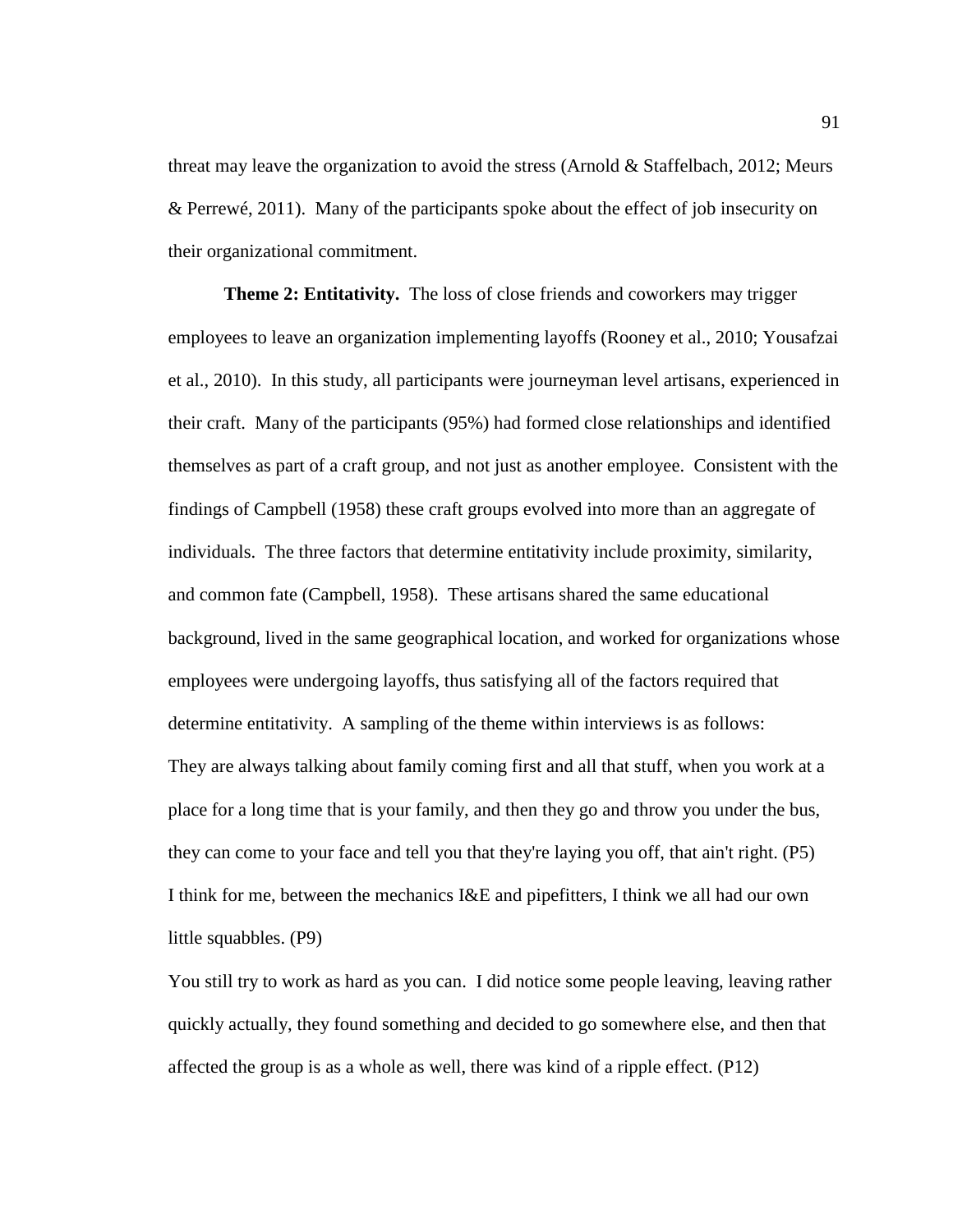We had a good solid workgroup because everyone was happy with the work because we had plenty of things to do after our general work was done. (P3)

People were friendly, you felt like one of the group, you felt like you are part of the organization, they treated you with respect. (P6)

He left because he thought that he was saving a job for an upcoming young millwright who needed to have a good paying job to support his family. It was just sad to see a group of talented people leave en masse. (P6)

We joked and laughed, you know it was good old time. I thoroughly enjoyed it there; in fact I thought that was the place I was meant to be, to be honest with you. (P13)

In this study, many of the participants spoke of the love for their work group and the trade that they practiced. Each craft possesses different talents and members of a group identified closely with other members of their craft. A significant number (50%) of the participants alluded to their training and experience as defining factors that separated them from other employees.

**Theme 3: Mental and Emotional Stressors.** Expectancy of outcome can provide a basis to predict an individual's motivation to perform in a certain manner to a given set of circumstances (Liao, Liu, & Pi, 2011; Ning & Jing, 2012). Participants consistently mentioned mental and emotional stressors, such as the lack of information about the future of the organization and frustration over the entire ordeal as key factors to their decisions to leave. In this study, 90% of the participants stated that the lack of knowledge about the organizational direction contributed to their stress. Participants frequently referred to this lack of knowledge as *unknowing*. According to the expectancy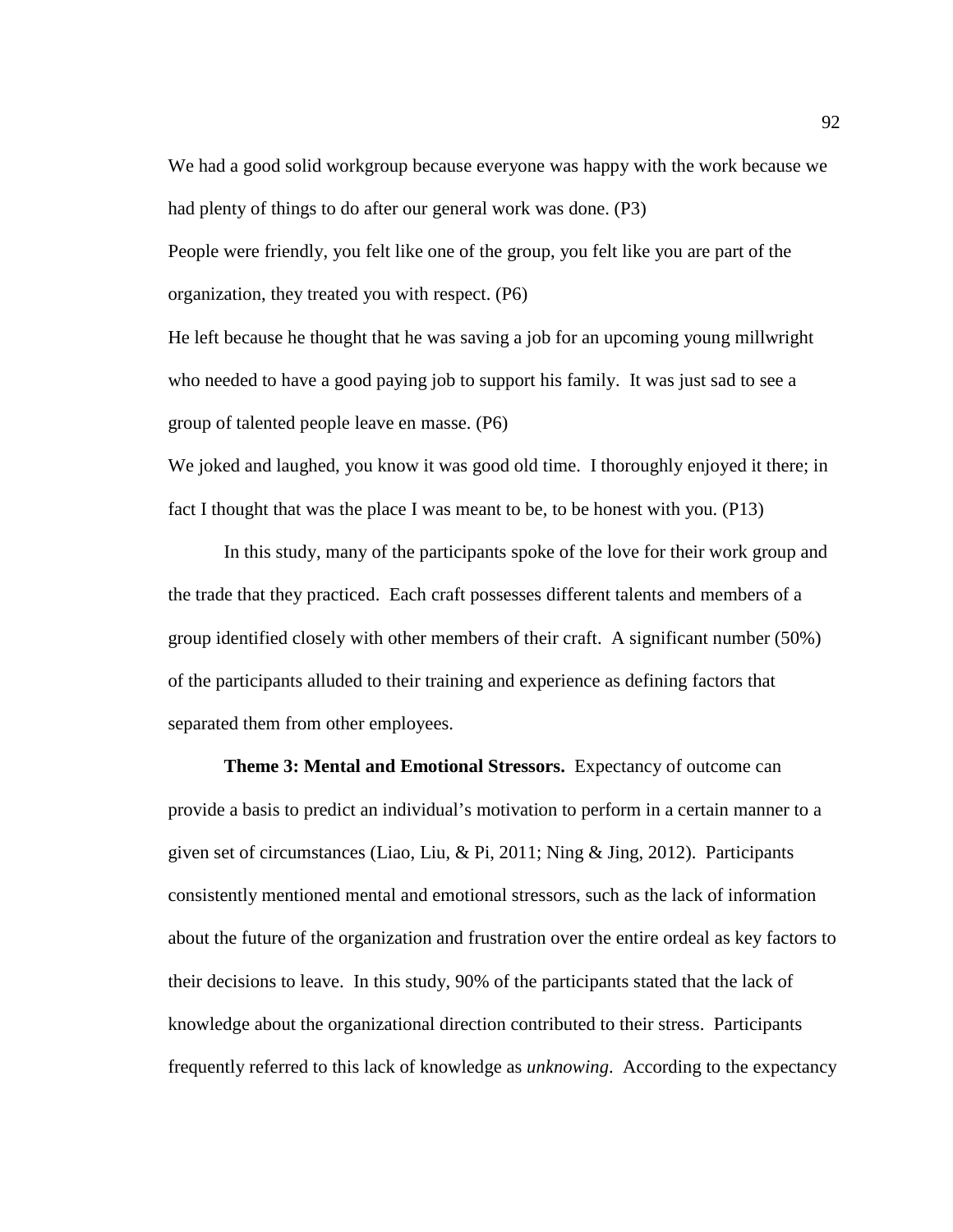theory, a person's motivation to perform may depend on the perceived value of the expected reward (Vroom, 1964). Without any expected reward to motivate employees to remain with the downsizing organization, many participants (90%) referenced this issue in their interview. Employees who believe their employment to be less than permanent may feel less obligated to the organization as compared to committed long-term employees (Silla, Gracia, Mañas, & Peiró, 2010). Leaders can reduce the likelihood of employees leaving voluntarily by offering them hope for the future with the organization. A sampling of the theme within interviews is as follows:

The other feeling definitely was the uncertainty, the unknowing; you didn't know what was going to happen next you could not plan on anything. (P11)

Didn't think it was going to happen to us. There was a little bit of fear, I would say, fear of the unknown mostly, because nobody had any answers. (P12)

As far as the thought that came to my mind, I was very uncertain about staying there and what the future would hold, and what decisions would be made. (P18)

I didn't want to have to live with the day-to-day idea that this could be the last day of work fact or reality. (P4)

When I decided to leave, I was happy, because the doubt was gone. Granted, my job was not affected by any layoffs, yet but I didn't know the future. (P8)

As demonstrated by the above examples, employees may decide to change employers if they believe there is no future for them with the downsizing organization creating mental and emotional stress.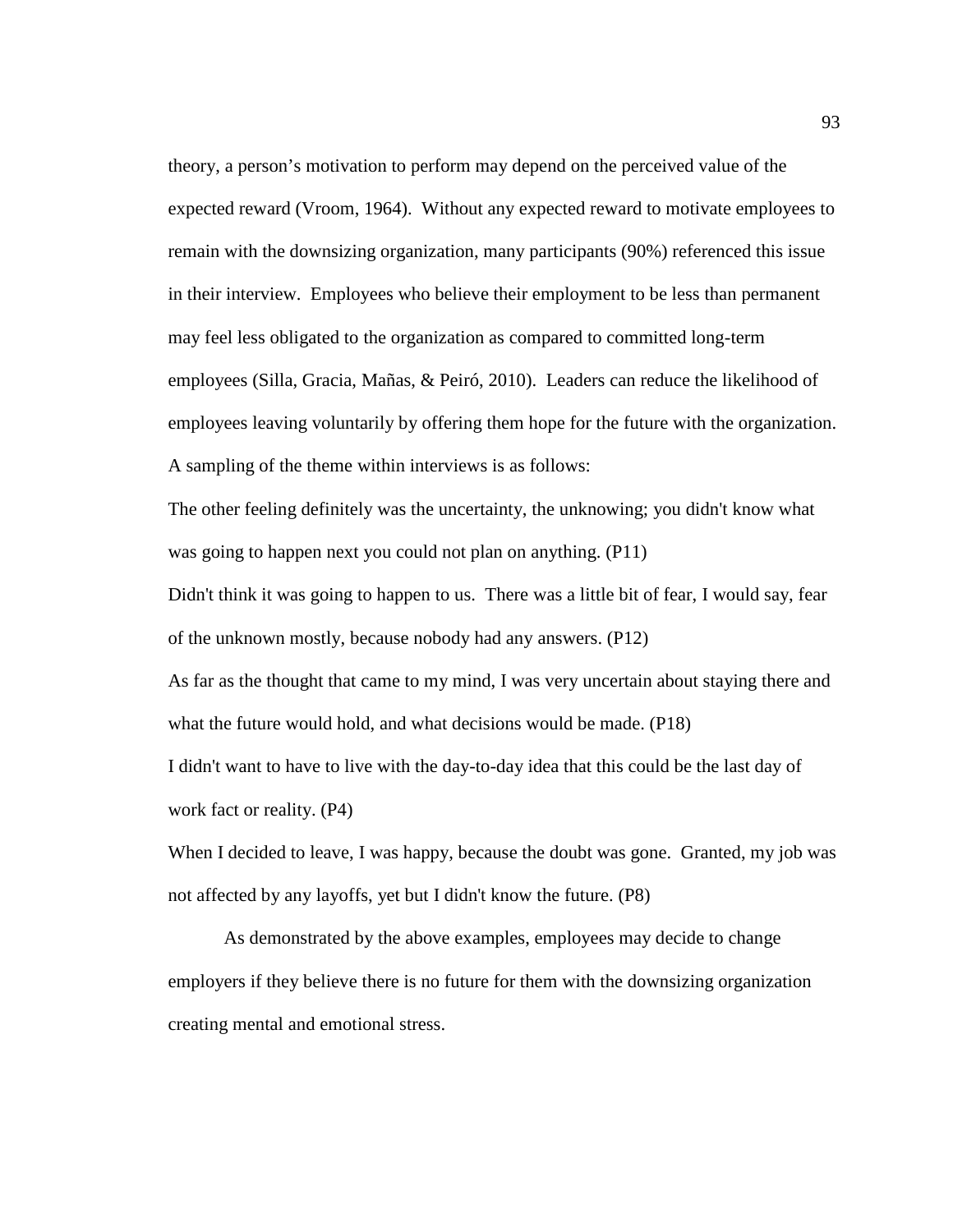**Theme 4: Communication.** The lack of substantive communication was a significant element that played a role in experienced employees quitting their jobs following layoff announcements. During times of organizational change, subordinates view leaders who practice open communication more positively than leaders who are less transparent (Arnold & Staffelbach, 2012; Chong & Wolf, 2010; Norman, Avolio, & Luthans, 2010). In the current study, 80% of the participants referred to communication or the lack of open communication as being a vital factor in their subsequent departure from the downsizing employer.

The culture of an organization can have a substantial effect on management, subordinate interactions. Consistent with the findings of Joo (2012), Employees may demonstrate more commitment to an organization with a culture based on trust and mutual respect than they would demonstrate to an organization whose leaders are less relationship oriented. In this study, participants identified communication as a crucial aspect in gaining employee trust because, during times of organizational change, employees seek answers. The employees look to the leadership group for answers but if management fails to provide answers to the workforce, the rumor mill will provide answers. Organizations with strong cultures, that provide employees with a sense of belonging and that encourage open communication, may be less apt to lose members following layoff procedures. A sampling of the theme within interviews is as follows: Like any other place, there are always rumors floating around. People still did their work, but it was like anything else it obviously affected them. For the most part, I didn't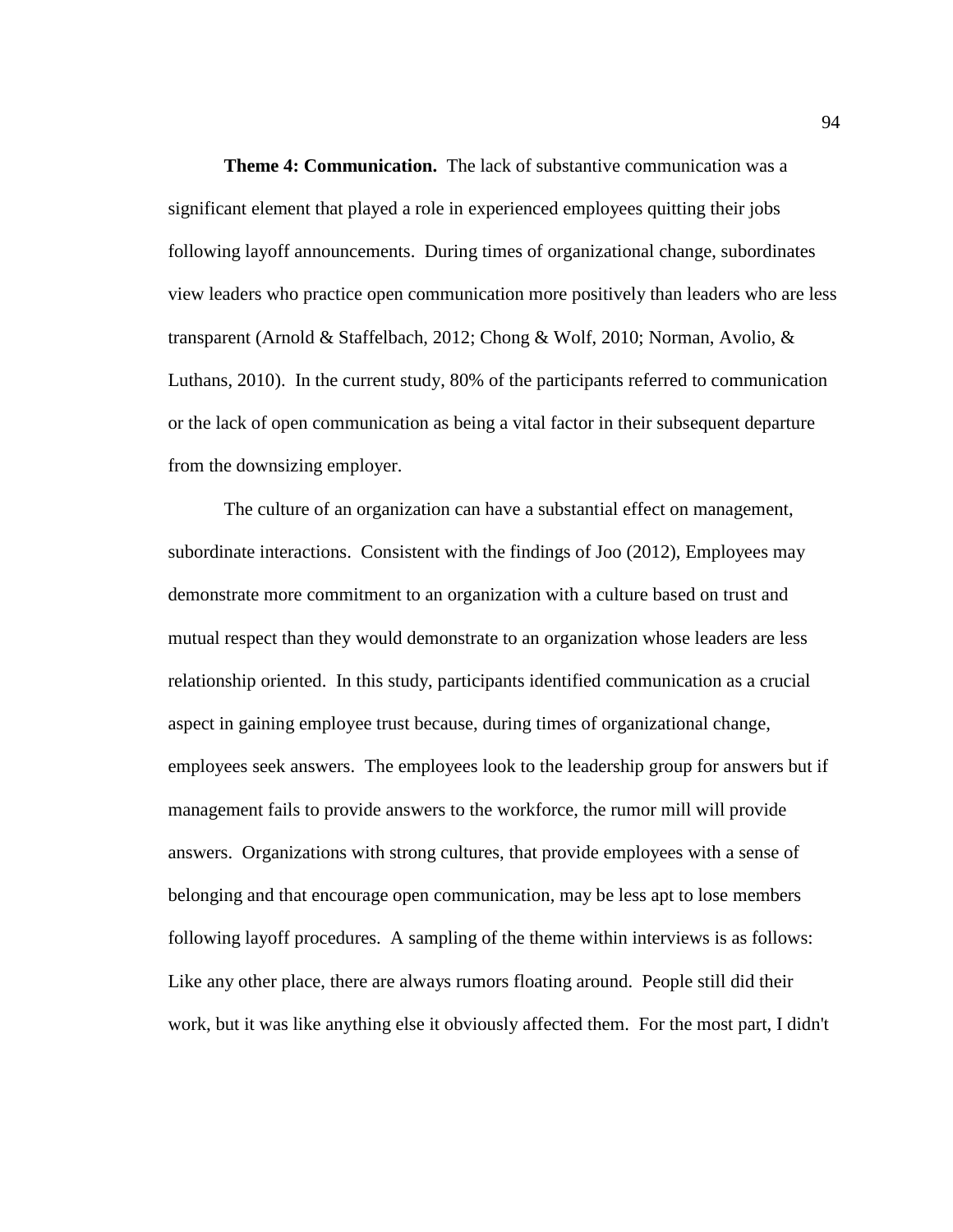see too much decline where I worked as far as production or keeping the machines running. I would say the rumors were the big things. (P2)

They drove me into the attitude that it wasn't my concern about how they did things; it wasn't my responsibility because they wouldn't listen to anything any of us said in the first place. (P1)

They never let us know what they were up to. (P1)

Actually, I heard about it on the news. They didn't say a word to us; I was watching the 6:00 news and they reported that the company was going to layoff close to 1,000 people. Through voluntary severances and stuff, but I didn't hear it from a supervisor or anything or at work itself, it was actually on the news. (P5)

I was just sick of hearing what was going to happen next. We had this one guy in our shop that was pretty negative, every day he would bring something up about the mill shutting down. A lot of rumors and a lot of negativity. (P9)

I think it was rumored first that there will possibly be some type of layoffs. (P3) I think there should be more discussion about ahead of an announcement to let people know what is happening and what to expect, rather than rumors and speculation. When considering layoffs organizational leadership should evaluate their options as far as layoffs versus early retirements with reduced penalties. (P3)

I don't think that there was anything specific that they stated, as far as a formal announcement. (P6)

If people do not know the facts about a topic that has everyone's attention, they may feel compelled to make things up, or draw false conclusions. When the participants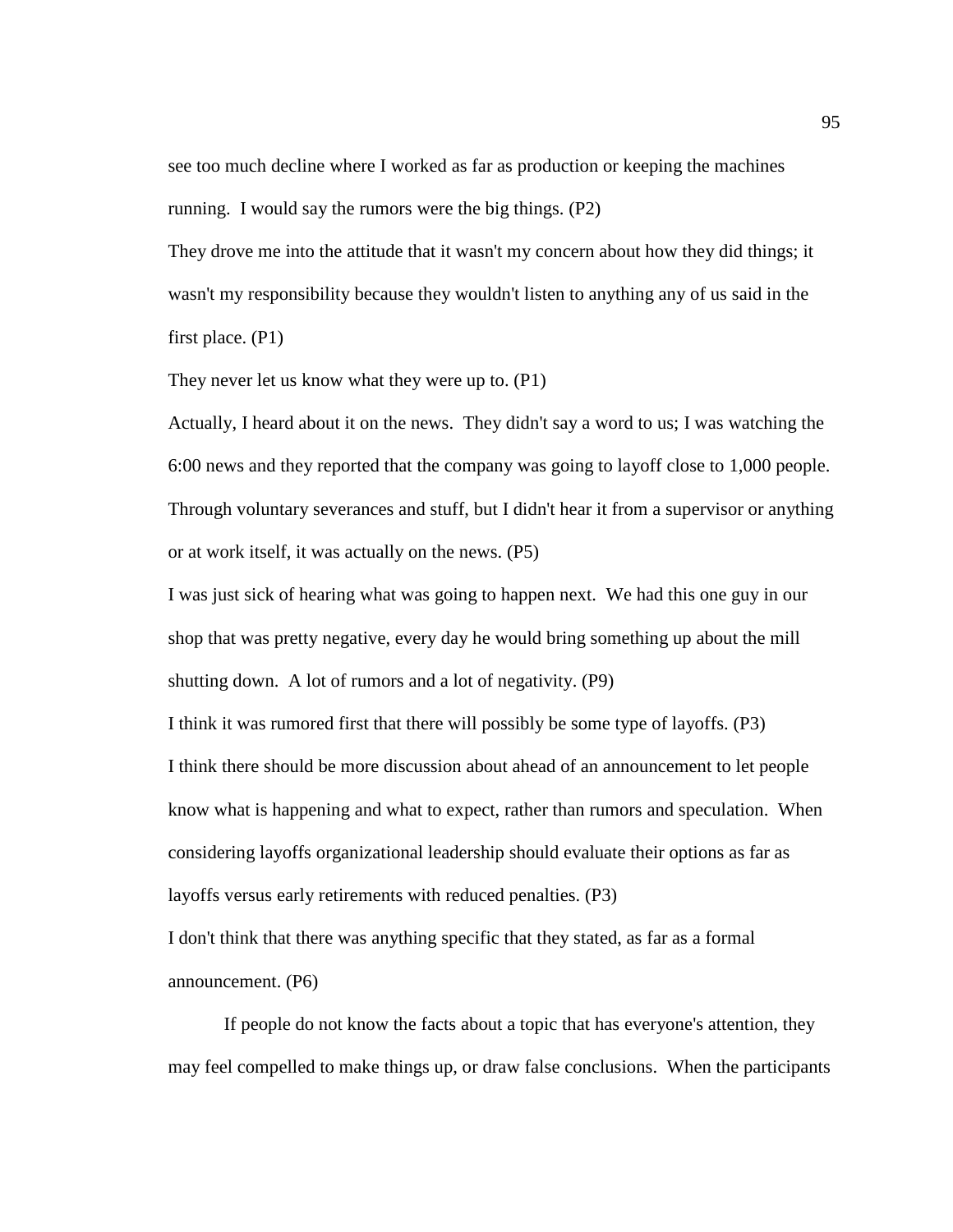of this study spoke about the layoff process, many of them spoke about the circulation of rumors. In reflection of the participants' accounts, 70% of the participants believed the best way to combat false information or exaggerated tales, is to provide open and honest communication.

**Theme 5: Employee Perception of Management.** How employees perceived their supervisor and the management group contributed to their level of commitment to the organization. If leaders fail to convey confidence in the organization's direction, other members of the organization may resist the change initiative because employees may reflect and amplify leadership's lack of confidence in the initiative (Joo, 2010). Leaders must communicate to their employees the types of changes to expect and why the changes were necessary (Bull & Brown, 2012; Chen, Lai, & Chen, 2012). In the current study, 15 of the 20 participants (75%) commented about management as a factor that stood out in their minds as a problem, during the layoff process. A sampling of the theme within interviews is as follows:

I don't believe that it was first-line supervision at all. I believe it was above our plant; it was upper-level management that made this bad decision. (P14)

My supervisor seemed to really ride those employees that were performers, but those who were slackers, he tend to turn a blind eye to their ineffective behavior. (P6) When considering layoffs organizational leadership should evaluate their options as far as layoffs versus early retirements with reduced penalties. (P3)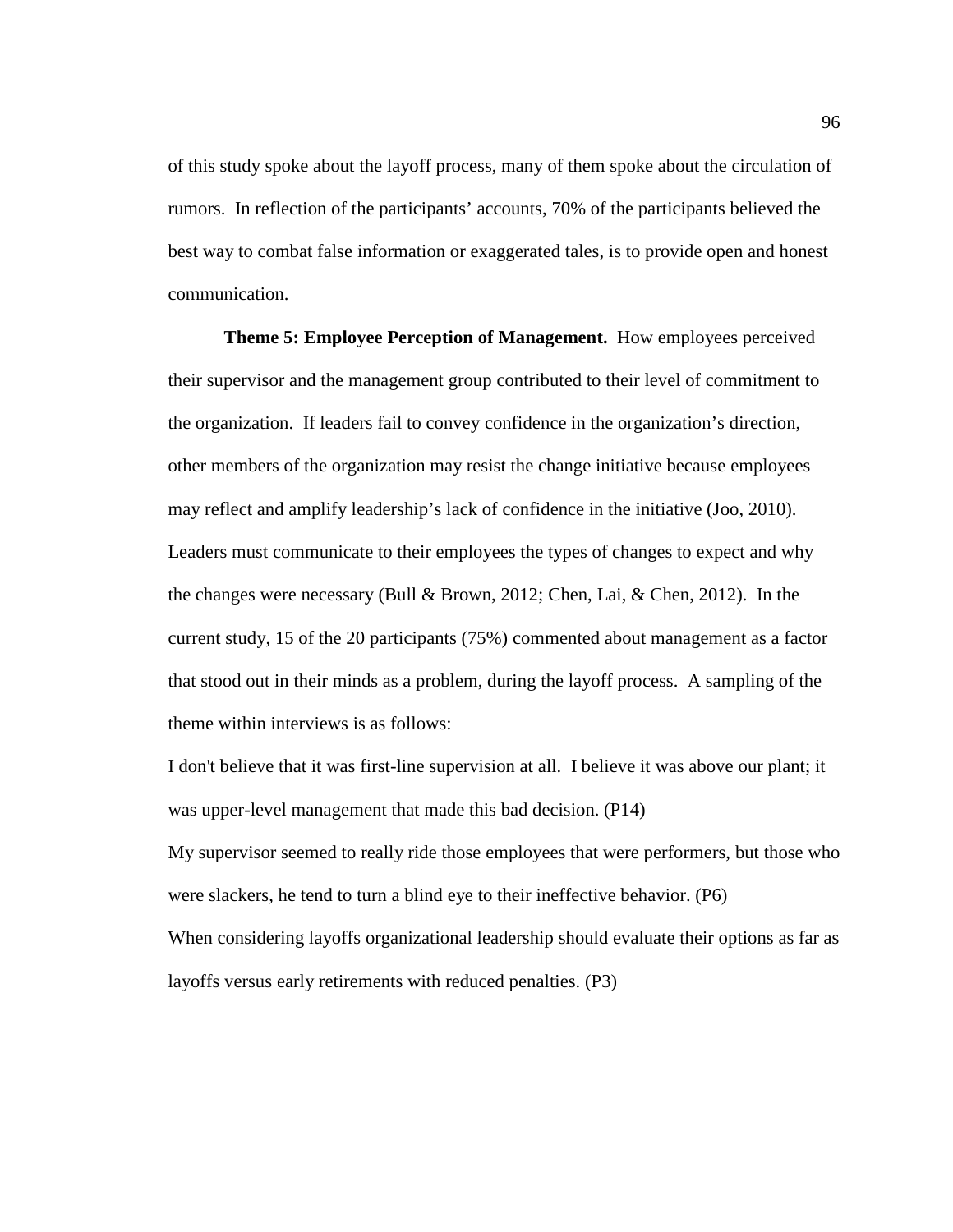Management needs to understand that they cannot just tell people not to worry about it, what do they mean do not worry about it. This is my insurance; this is my livelihood, I am worried about it! (P19)

**Theme 6: Violation of the Implied Psychological Contract.** Employers entice employees to join and remain with their organization through the use of inducements, such as wages and benefits; in return employees provide a high level of performance (Carraher, 2011; Lee, Forster, & Rehner, 2011; Restubog, Bordia, & Bordia, 2011). In addition to these stated inducements, there are other unstated incentives that aid in the establishment of an implied psychological contract between employee and employer (Eckerd, Hill, Boyer, Donohue, & Ward, 2013). Violation of the implied psychological contract between employee and employer was a significant factor that 75% of the participants addressed as a consideration prior to leaving their employer. A sampling of the theme within interviews is as follows:

I believe the attitude and the paper Mills at that time, was job security, you're set for life, it was the attitude that was within the management organization and the unions. Once you are in, you are set for life. (P20)

I was kind of letdown, because it was my first job out of school, and I was kind of proud of it. I was actually pretty proud of the company I worked for; I kind of had blinders on and thought no one would stab you in the back like that. I kind of felt betrayed a little bit. (P5)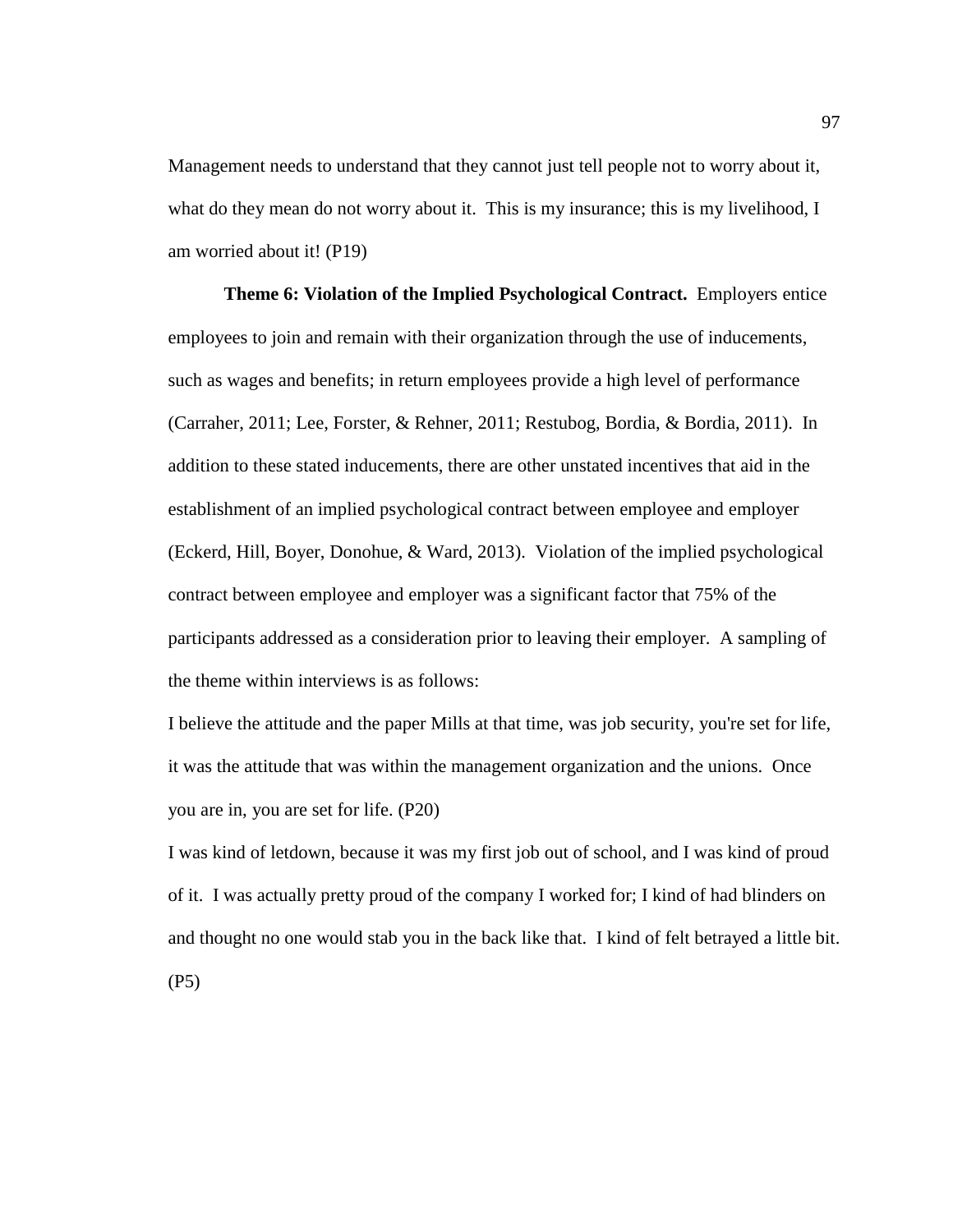Originally, everybody thought that the paper Mills would be there forever, and in hindsight that was probably pretty shortsighted. Nobody thought the paper Mills would be leaving, but if you look back on it was pretty stupid to think that way. (P10) You worked a lot of hours, and you knew where your paycheck was coming from. Life was pretty good, and everything was pretty stable and the wife and I it appeared that I had found a location where I could retire. (P12)

I just wanted to do my job; I've always enjoyed what I do, and I have always had my soft spot. If they are paying me, I have always believed that when I hit the job, I should be doing what I'm getting paid to do. (P17)

It was like a decision that came from somebody else, someplace else who didn't know the people, who didn't know the mill and the services they provided. (P16) First of all when you get laid off like that, it leaves a very bad taste in your mouth, especially when you give a good effort every day and you realize that in the end you were just a number anyway. (P3)

Some participants of this study viewed the decision of the organizational leadership to lay off members of the organization as a betrayal. Whenever there is a change in the relationship between employer and employee, it creates an entirely new relationship (Chaudhry, Wayne, & Schalk, 2009). Some participant employees believed that if they worked hard they would be able to retire from their jobs. In reflection of the participants' accounts, once the employer broke the implied contract with the employee, 65% of the participants no longer trusted the leadership of the organization.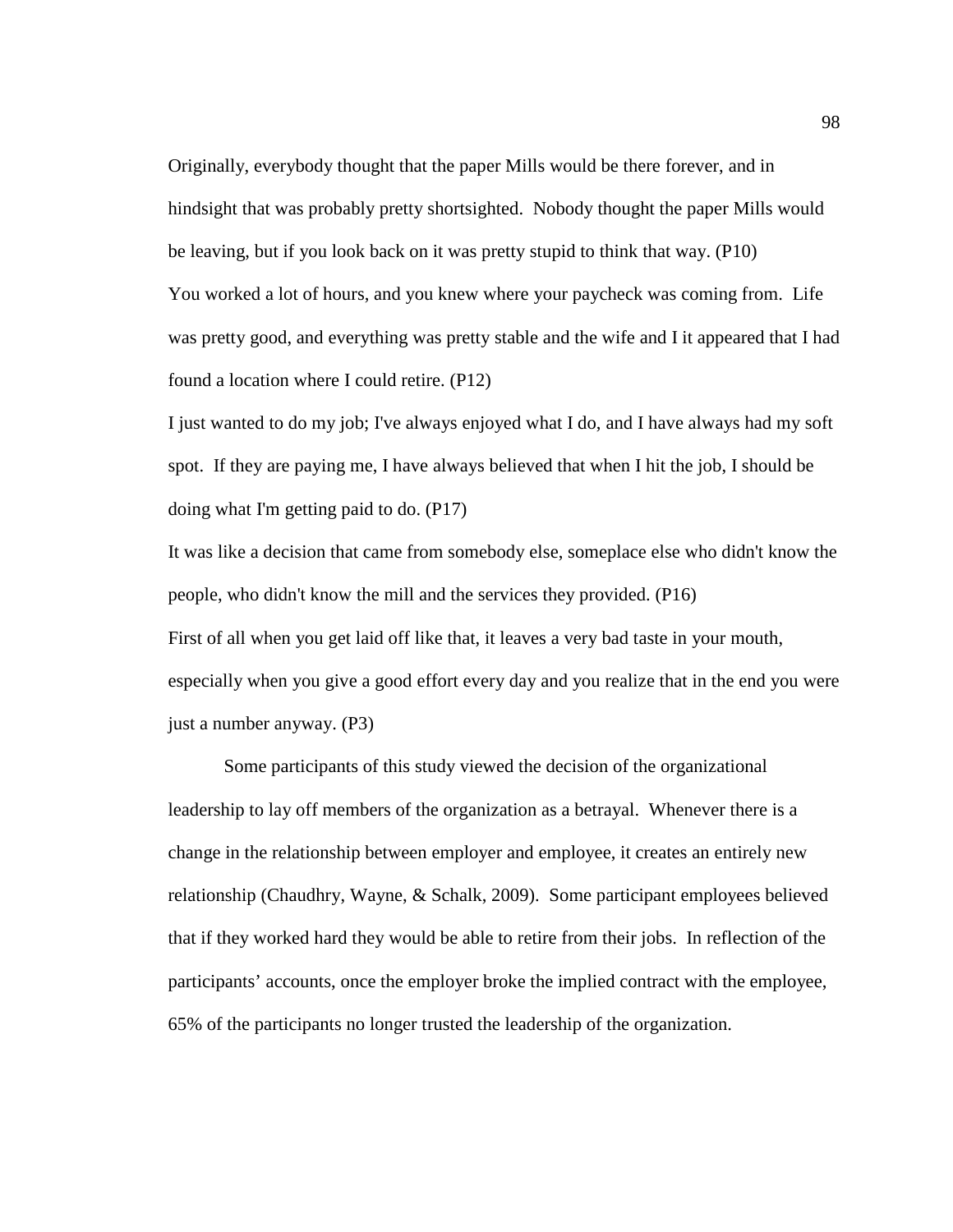**Theme 7: Trust.** A contributing factor to employees choosing to stay or leave is the trust they place in the decisions made within the organization (Kim, 2009; Lavelle et al., 2009; Shah, 2011). The low amount of trust employees had that the organizational leaders and managers were providing open and honest communication about the future direction of the business and its employees was a significant motivator in employees electing to sever employment with downsizing organizations. When employees no longer trust the leaders of the organization, the leaders may find it difficult to make any change without enduring resistance (Spangenburg, 2012). A sampling of the theme within interviews is as follows:

I kind of felt betrayed a little bit. (P5)

All of a sudden this paper market supposedly dried up and then they didn't need us anymore. (P1)

I kind of, I didn't want to believe it to be honest with you. I didn't think things like that would happen to me, or to anyone else. I just thought somewhere in the back my mind that maybe some way shape or form, they were going to do it through attrition, through maybe retirements or buyouts, or something like that I guess, and I didn't want to believe it. It just never really sunk into my head that it was possible. (P13)

I didn't trust them at all after I find out that they're laying people off through the news? That is not how I would want to find out that I'm going to get laid off and will lose my job from a third party. (P5)

You didn't know really who to trust anymore. I guess some of the feelings were at that time, deserted, let down, and I guess betrayed. (P12)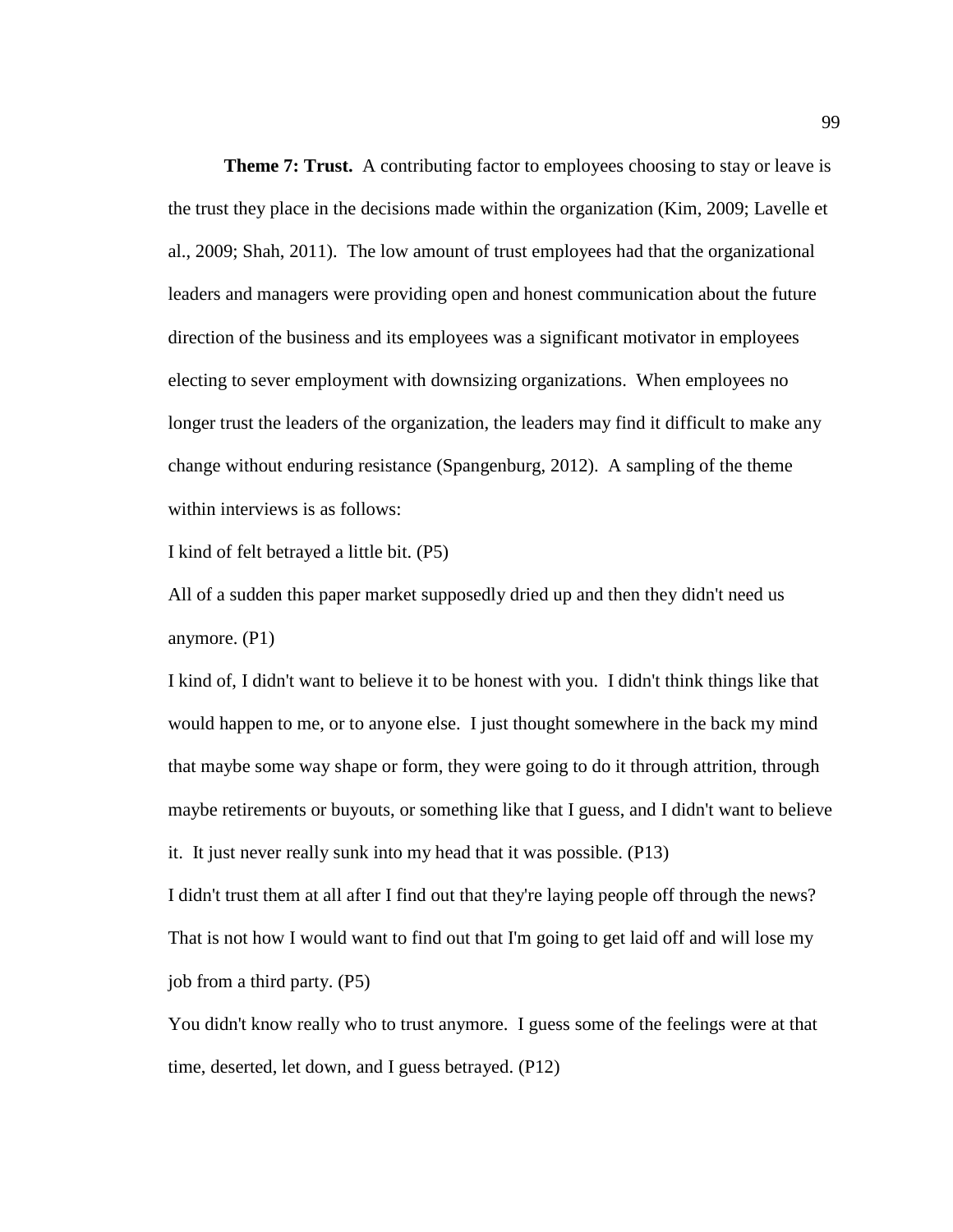So they were trying to keep me there but not really guaranteeing anything. (P15) I guess there are no guarantees in life. I don't think they could have put something onto paper that stated that you are guarantee that we are going to keep you; I don't know that I have a level of trust of that even. So I don't know. (P12)

No, I can't come back; I'm at a new job, and you may lay me off in six months anyway, I don't trust you anymore! That really frustrates me more than anything; I love working for that company, I love the guys I work with, I love my union I was committed to doing the best thing I could. Did they make me mad? Absolutely! I really believed in that company, I trusted that company, and they lied to me. (P19)

In reflection of the participants' accounts, perceived betrayal of trust contributed to some employees electing to seek other employment although they sincerely enjoyed their jobs. Some employees attributed the layoff process to corporate greed, whereby stockholders and executives of the organization feasted while the employees suffered. Other employees believed that the leadership group was dishonest and self-serving. In this study, 65% of the participants revealed this loss of trust in the integrity of organizational leadership as a contributing factor in their leave decisions.

**Theme 8: Training and Education.** The amount of training and education held by each participant in this study was an important factor in determining how quickly an employee elected to leave the downsizing organization. For many of the participants leaving the downsizing organization was a difficult decision to make, with 50% of the participants referring to their training and education as factors in their decision making process. Participants, who believed they had a skill set that was in demand by others,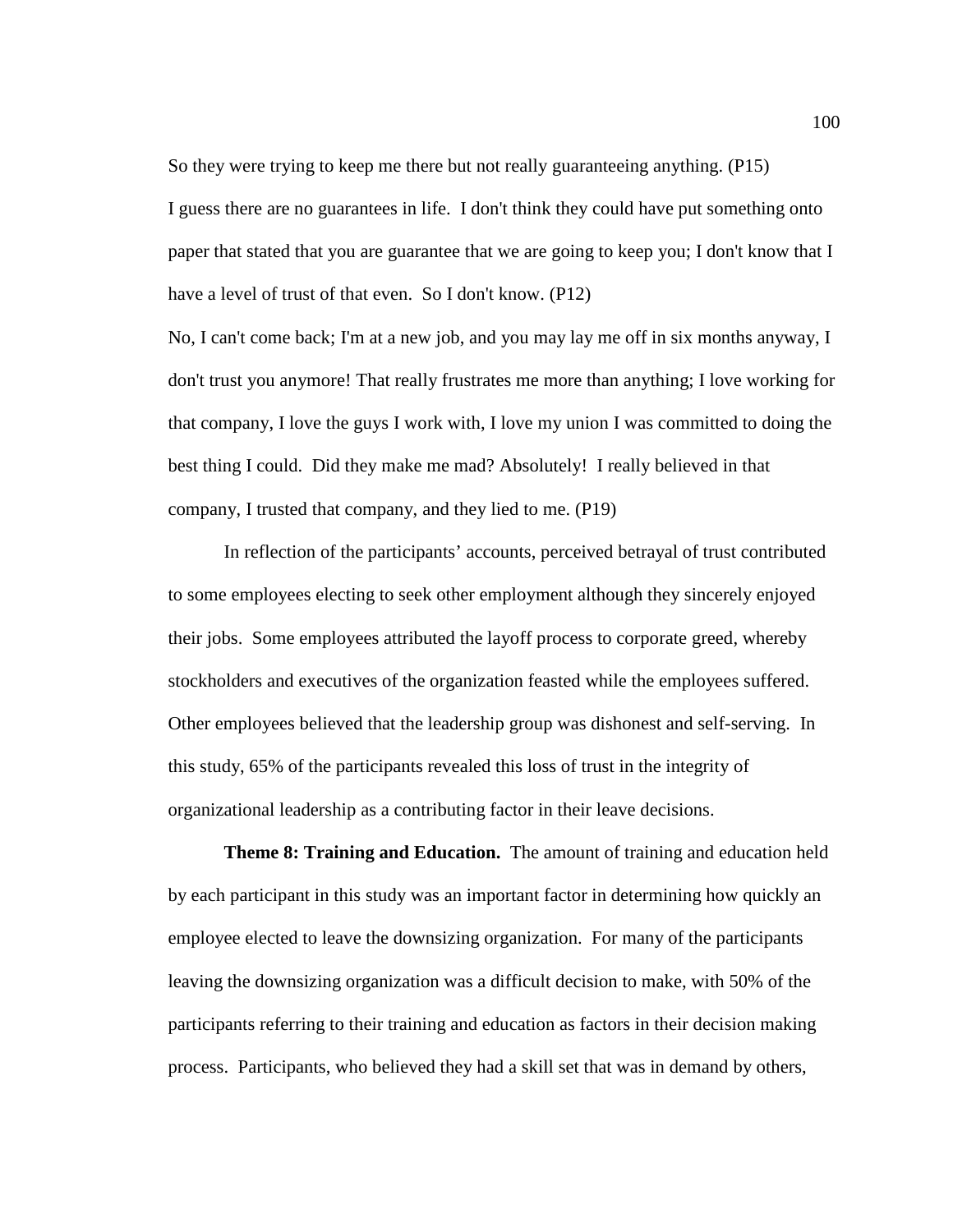demonstrated less fear of finding alternate employment. A sampling of the theme within interviews is as follows:

 I had education; I had two journeyman cards, I had two associate degrees, and I had substantial work experience. I wasn't too worried about it because I knew I had myself set in a pretty good place and always did. (P20)

I never had any issues in finding other work. I thought if I got laid off there I would go back into the pipe trades and go from there. (P2)

I was a journeyman electrician, and as soon as I was able to try to obtain my Masters electrician license, in the state of Wisconsin, I went to some training courses and Pewaukee on my own time. (P11)

You also realize, at the same time that you are so much further ahead with a (journeyman) card in your pocket, compared to a papermaker. (P15) Some of these individuals are production people with no more than a high school education, and who have worked on a machine for the past 25 years. These people had few marketable skills, for the trades it was different. (P19)

In reflection of the participants' accounts, employees with marketable skills are confident waiting to see how management and organizational leaders handle the layoff process before deciding to leave.

**Theme 9: Organizational Process Issues.** The one theme revealed in the interviews that previously was not accounted for in the literature, was participant concern for process improvements by the downsizing organization prior to introducing layoffs. Participants in 25% of the interviews addressed the issue of improving or evaluating the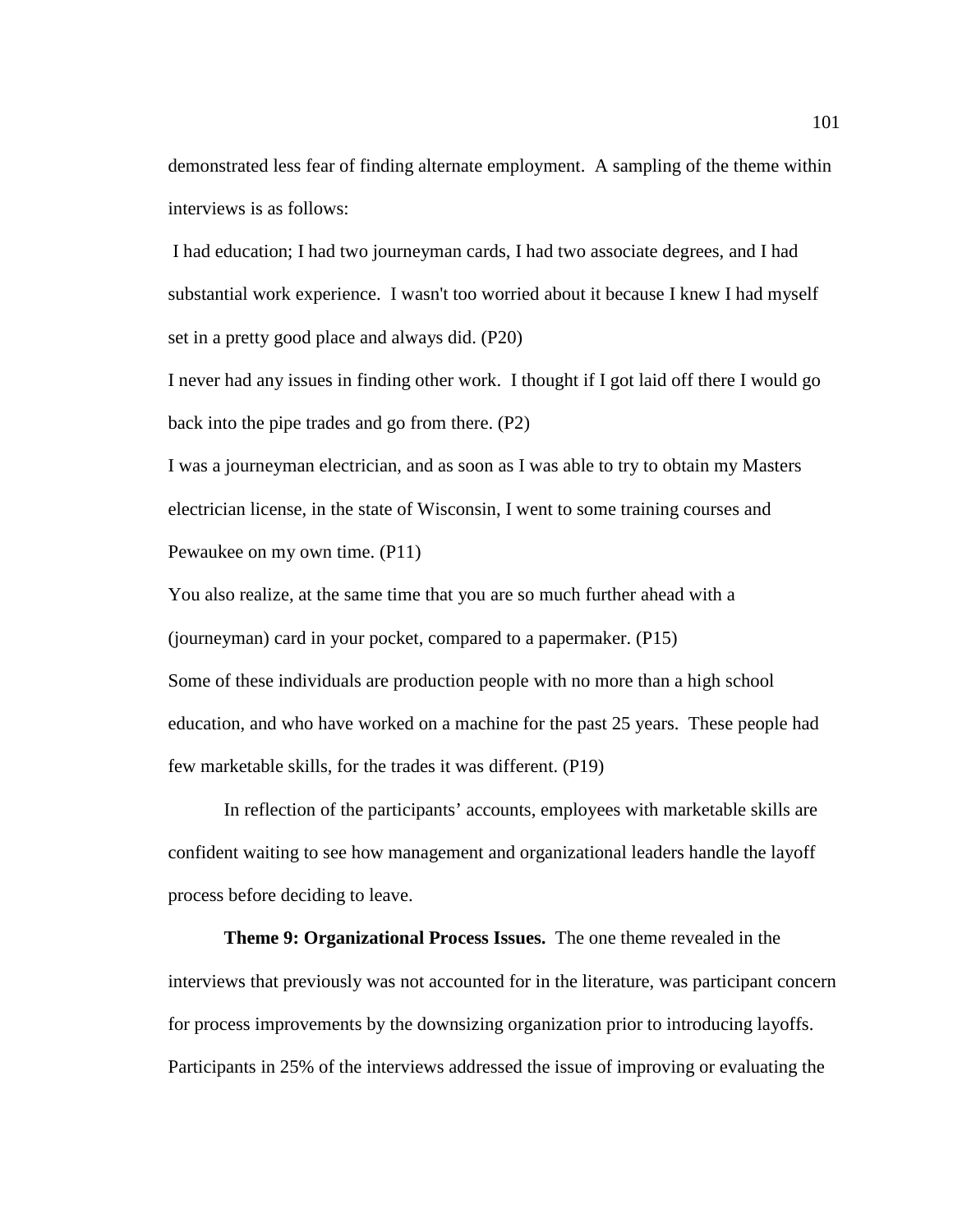work processes. In some instances, participants suggested that the process improvement effort added a sense of legitimacy to the layoff process. A sampling of the theme within interviews is as follows:

The one thing that the company did right, is that they did everything possible to fix as much of the process as they could using the experience and knowledge of the people out on the floor before they made their cuts. (P19)

I don't believe that it was first-line supervision at all. I believe it was above our plant; it was upper-level management made this bad decision. Talking to senior management that went to other plants, they said in meetings that they had made the wrong decision. (P14) I think that when it comes down to a company being in trouble, the first thing that they look at is labor, because it is the easiest thing for them to control. It is easy for me to say if I get rid of two people that saves me \$200,000 a year, instead of looking at their process, and saying we can streamline this better or we can save money here we can save money there, it's easier to get rid of key personnel. (P10)

In reflection of the participants' accounts, employees may find value in the management evaluating the processes of the organization prior to announcing layoffs.

### **Voluntary Attrition Mitigation**

Participants provided their perspectives on what management could do, if anything, to retain them, following announcements of layoff intentions. With the exception of guaranteeing no layoffs, organizational leaders could do little to keep participants committed to the organization. A sampling of the theme within interviews is as follows: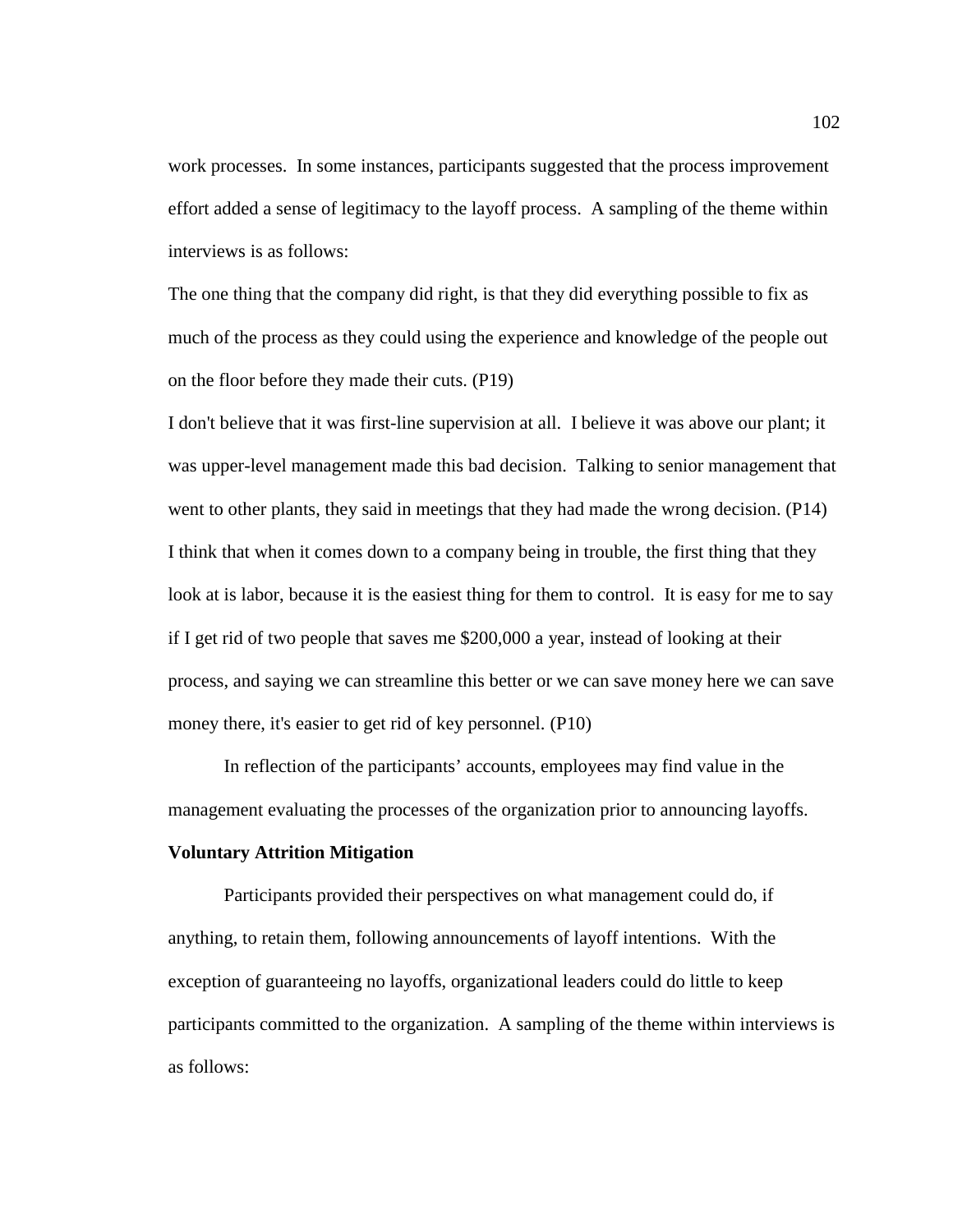For a better deal, I don't think they could have said anything, because I wasn't looking at the local management level, I was looking at the bigger picture. (P20) They would have had to probably guarantee my job for the next 15 years. (P9) The only action that I feel would have prevented me from resigning would be if they were to say that there were not going to be any layoffs in our group. (P11) I don't know if they could change my mind because the organization had changed enough that it wasn't the same place that I was working for when I first started. (P12)

In reflection of the participants' accounts, there is little organizational leaders can do to retain employees once the trust is lost, and the implied psychological contract has been broken. Any hope management has of reducing voluntary attrition following layoff announcements, must come during the implementation stage at the latest. Ninety-five percent of participants who felt betrayed could not trust the organizational leaders again.

# **Applications to Professional Practice**

The previous themes provide organizational leaders with information for developing strategies for strengthening employee retention during times of organizational change, specifically following an announcement of layoff intentions. The influences that were most often mentioned as contributing factors that led to voluntary attrition by participants are (a) job insecurity, (b) communication, (c) violation of the implied psychological contract, (d) trust, (e) employee perception of management, (f) mental and emotional stressors, (g) entitativity, (h) training and education, and (i) organizational process issues.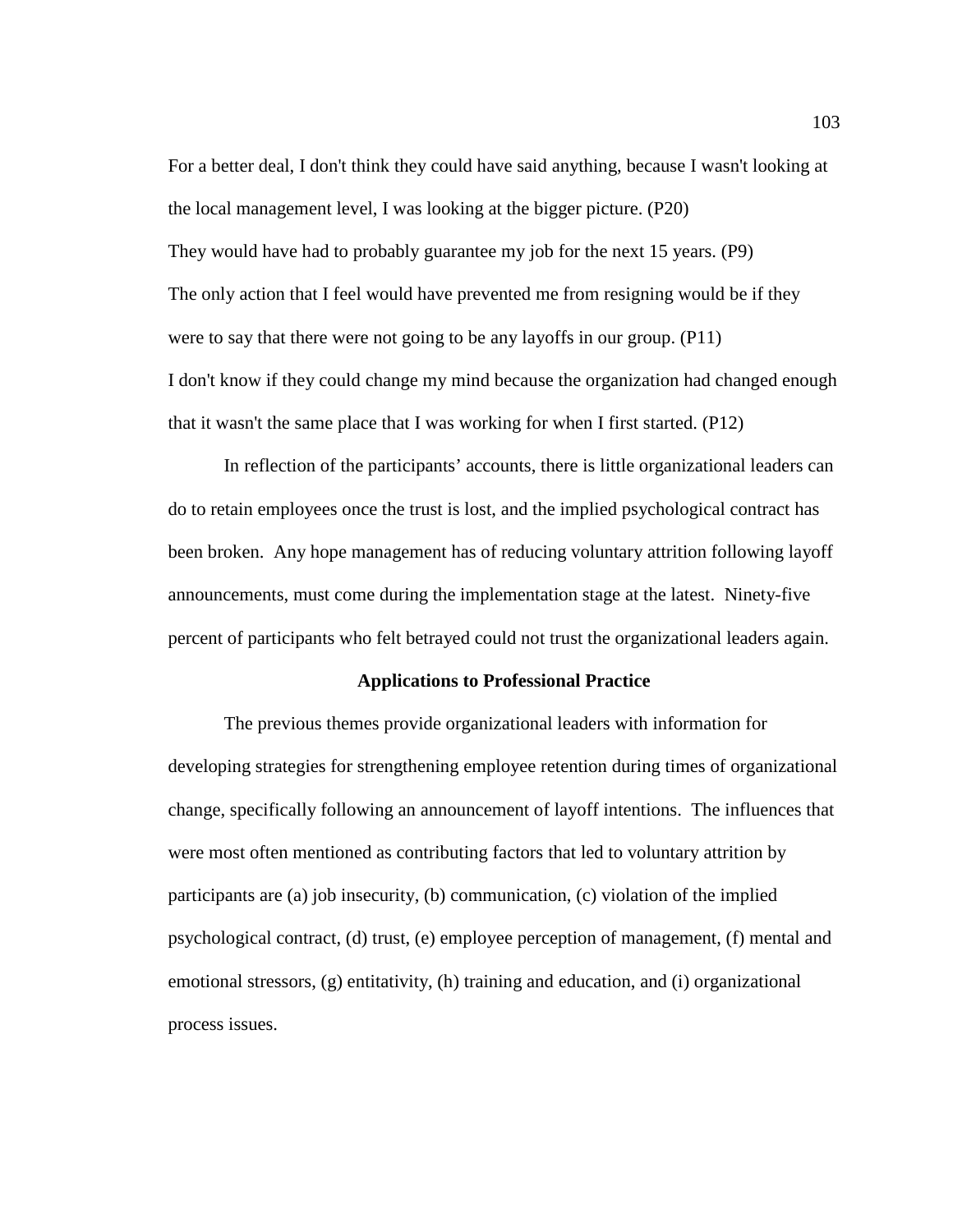Comprehension of how to mitigate the negative effects of these issues can reduce voluntary attrition. Findings from this study might add to the existing body of knowledge on past research on organizational change and provide organizational leaders with plausible information to improve employee retention during implementation of layoff initiatives. How employees respond to change plays a major role in the success of the organization (Bordia et al., 2011). The level of resistance to change displayed by employees may be a reliable predictor of their leave intentions.

Organizational leaders, HR professionals, and managers can use the study's findings to develop an organizational culture that is receptive to change. A culture based on the belief of mutual respect between leaders and subordinates may be more receptive to change than a culture that is less employee-focused. Implementing layoff initiatives in organizations with cultures based on trust and transparency could produce lower levels of voluntary employee attrition.

## **Implications for Social Change**

Voluntary attrition subsequent to announcements of layoffs have unexpected consequences on the business environment and the employees who remain with the downsizing organization. Some survivors may be appreciative to have remained employed; others may feel abandoned by those who elected to leave. This research topic may be of value in view of the global economy that demands greater efficiencies in competitive markets. Voluntary attrition affects the knowledge base of the downsizing organization, the surviving employees, their families, and communities.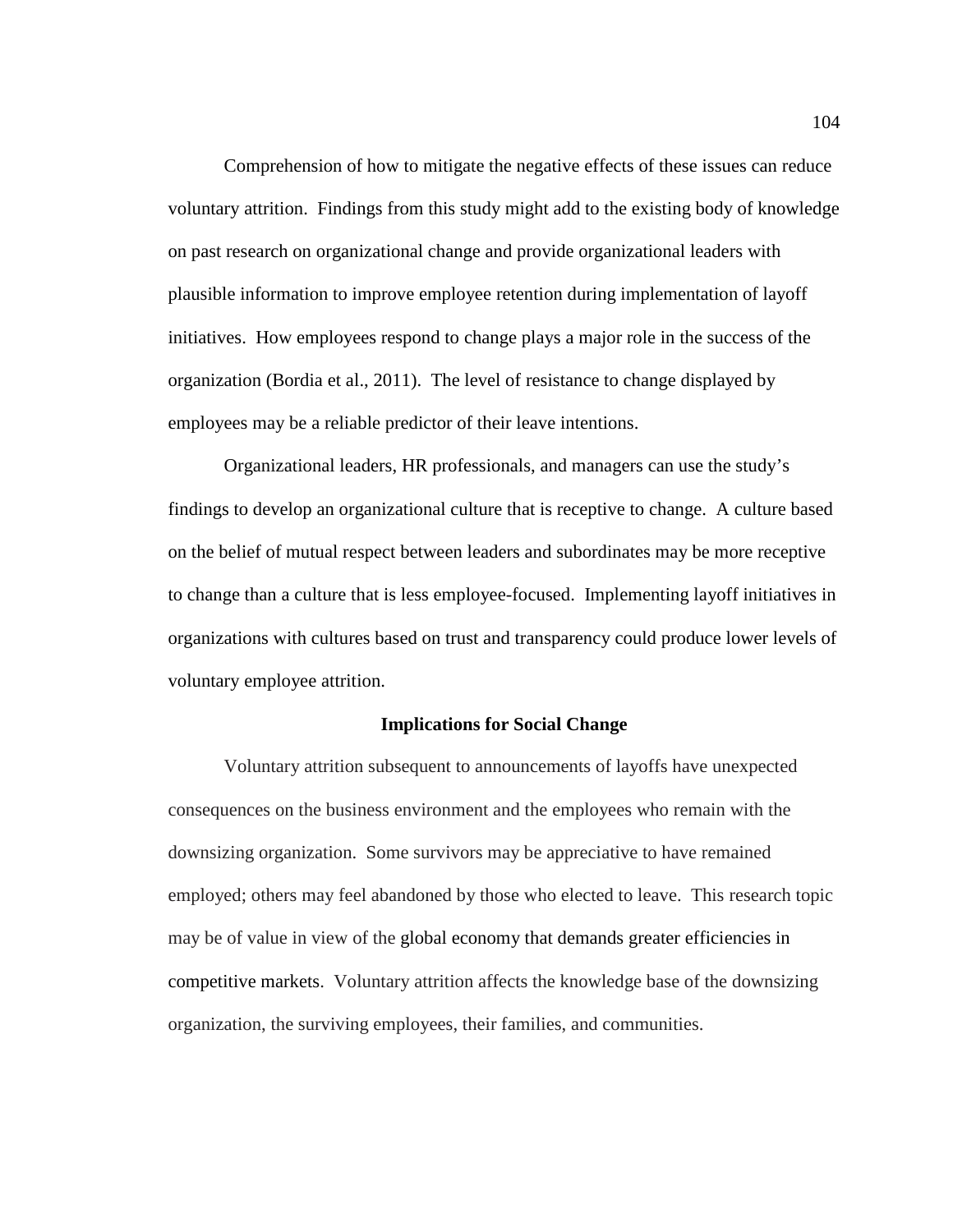This research may facilitate the development of protocols regarding the training of supervisors and managers about the layoff process and the potential emotional and psychological challenges that may lead to voluntary employee attrition. Organizational leaders and managers must understand how employees view the layoff process. When changes occur, without prior communication of the upcoming changes, employees may feel disregarded and disrespected. These emotional triggers affect employees regardless of their level of involvement in the change. It is important to remember that pride, lifestyles, and long-time friendships bond the people who work for the organization. When layoffs occur, some individuals may perceive their future with the organization to be questionable at best.

Organizational leaders should not underestimate the importance of developing downsizing strategies that considers the organizational commitment of the workforce as the stress of the layoff process can spread to others in the workplace, as they see friends leaving for other jobs. This stress can affect employees' home life and the lives of their love ones who must endure the added uncertainty of the day-to-day existence (Keyes, Hatzenbuehler, & Hasin, 2011).

### **Recommendations for Action**

There are several factors influencing employee voluntary attrition, following the announcement of layoff intentions. These findings could help organizational leaders execute strategic downsizing initiatives that improve employee retention. Lack of organizational culture building strategies may have a significant impact on organizations. Organizational leaders must understand how to implement successful layoff initiatives. I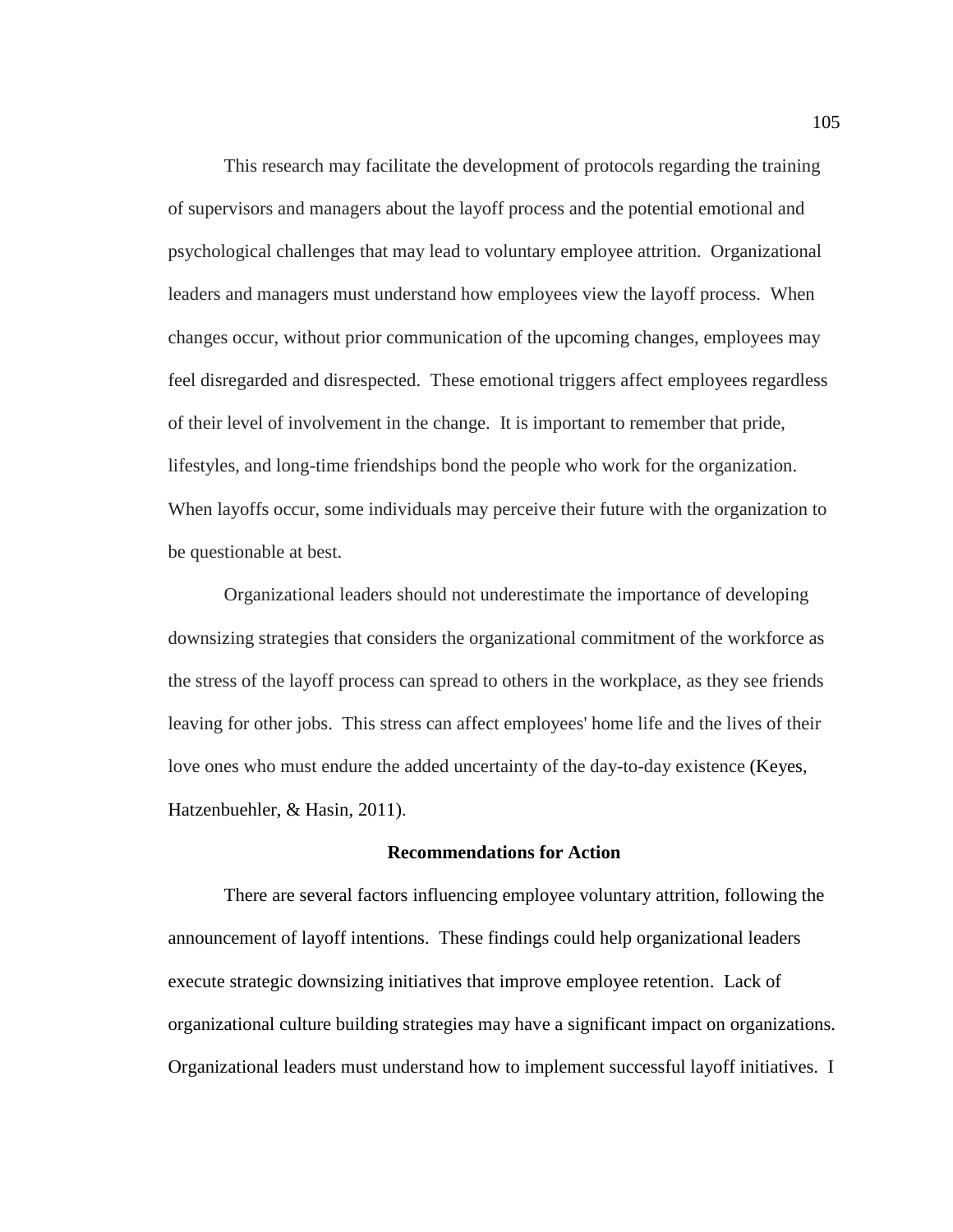recommend organizational leaders use the findings of this study to assist with implementing layoff strategies. Leaders should develop layoff strategies that enhance employee retention.

Developing layoff strategies can have a positive effect on the surviving employees and the organization. Organizational leaders should improve communication and enhance the relationship between employees and management. Improving communication can enhance employee management relationships, build trust among work groups, and demonstrate to employees that management believes they are valuable members of the organization.

Organizational leaders should also focus on creating an environment that helps inform members about the daily decisions made in the organization. Creating a transparent working environment can increase employee trust and decrease resistance to change (Kramer & Lewicki, 2010). Organizational leaders should encourage a culture of mutual respect between all employees, thus facilitating sharing knowledge openly.

Trade and industry journals, academic research journals, organizations, and publications can distribute the findings of this study. The findings of the study can aid managers, HR professionals, and business executives to develop a culture that is receptive to organizational change. Any organizational leader who employs a workforce with specialized skill sets may use this study to reduce employee voluntary attrition, following the announcement of layoff intentions.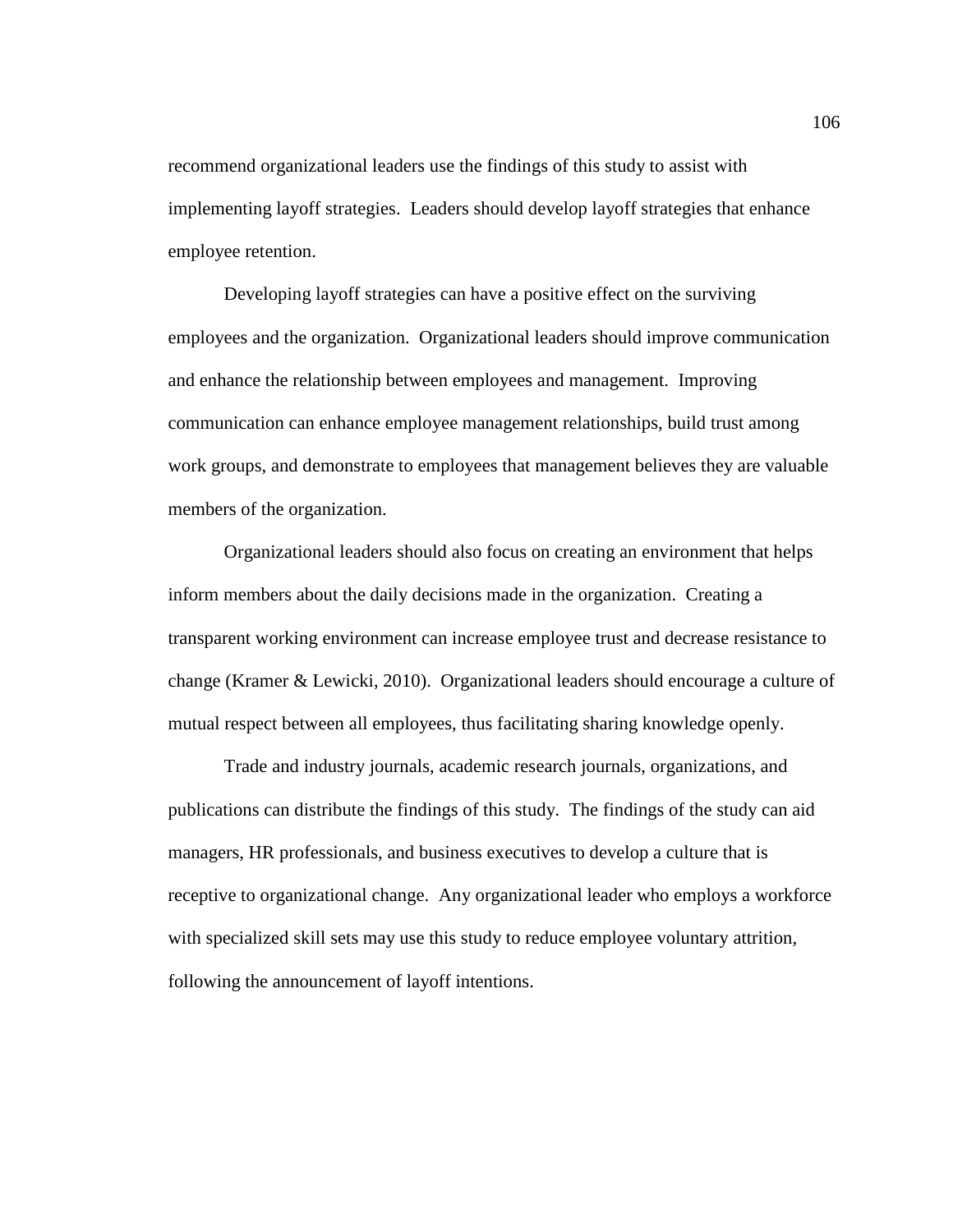## **Recommendations for Further Study**

Little research exists about strategies organizational leaders can use to reduce employee voluntary attrition following announcements of layoff intentions, prior to the final reductions in staff. Recommendations for future studies include addressing some of the limitations of this study, specifically, the small population size and the geographical location. There is a significant need to conduct studies in the United States on a larger scale, on strategies that organizational leaders can use to reduce employee voluntary attrition following announcements of layoff intentions. Performing a study of this scale can provide organizational leaders with the requisite knowledge to reduce employee voluntary attrition. Findings from additional studies of this type might enhance the employee management relationship, increase employee satisfaction, reduce voluntary attrition, and improve employee morale, performance, organizational commitment, and the organization's profits.

By conducting research in the form of a mixed-methods study, future researchers could examine the financial implications of companies failing to retain experienced employees during times of organizational change. A future study exploring whether the recommendations of this study can positively influence the perceptions, organizational commitment, and voluntary attrition of highly experienced workforces in other organizations implementing layoffs could provide further support for developing organizational cultures of employees who have a voice in the future of their companies.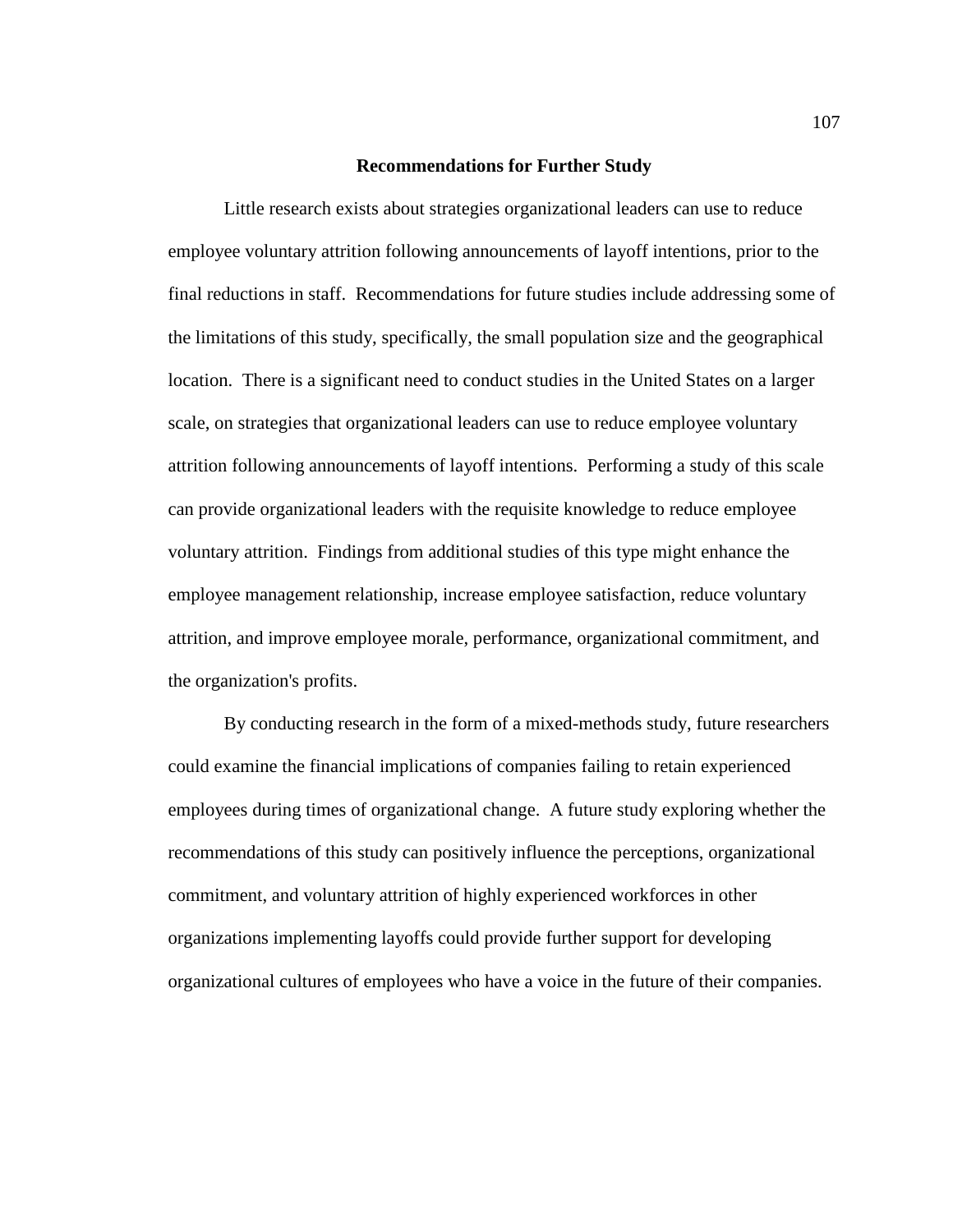### **Reflections**

The purpose of this research was to explore the lived experiences of 20 experienced journeyman level artisans located within a 50-mile radius of Wausau, Wisconsin and the contributing factors leading to their decisions to voluntarily change employers following the announcement of layoff intentions. The process provided considerable insight on the issue from diverse perspectives. The information gathering process, consisting of open-ended questions, provided opportunities for me and the participants to communicate openly about the layoff phenomenon. The participants were energetic about participating, and appeared to welcome the chance to speak about their lived experiences. The participants offered open and honest responses to the interview questions, and were considerate and accommodating.

During the course of the interviews, I realized the importance of communication in building any form of sustainable organizational culture. Many participants were concerned about job security, unknowing, and trust. Other areas that participants identified for potential improvement were employee management relationships, organizational entitativity, and process improvement. Some participants believed improvements in communication among all members of the organization would improve these areas of concern, and decrease voluntary attrition by employees of downsizing organizations.

#### **Summary and Study Conclusions**

Any loss of talent may reduce the expected benefits of layoffs. If leaders of downsizing organizations are to achieve desired results of layoffs, surviving employees'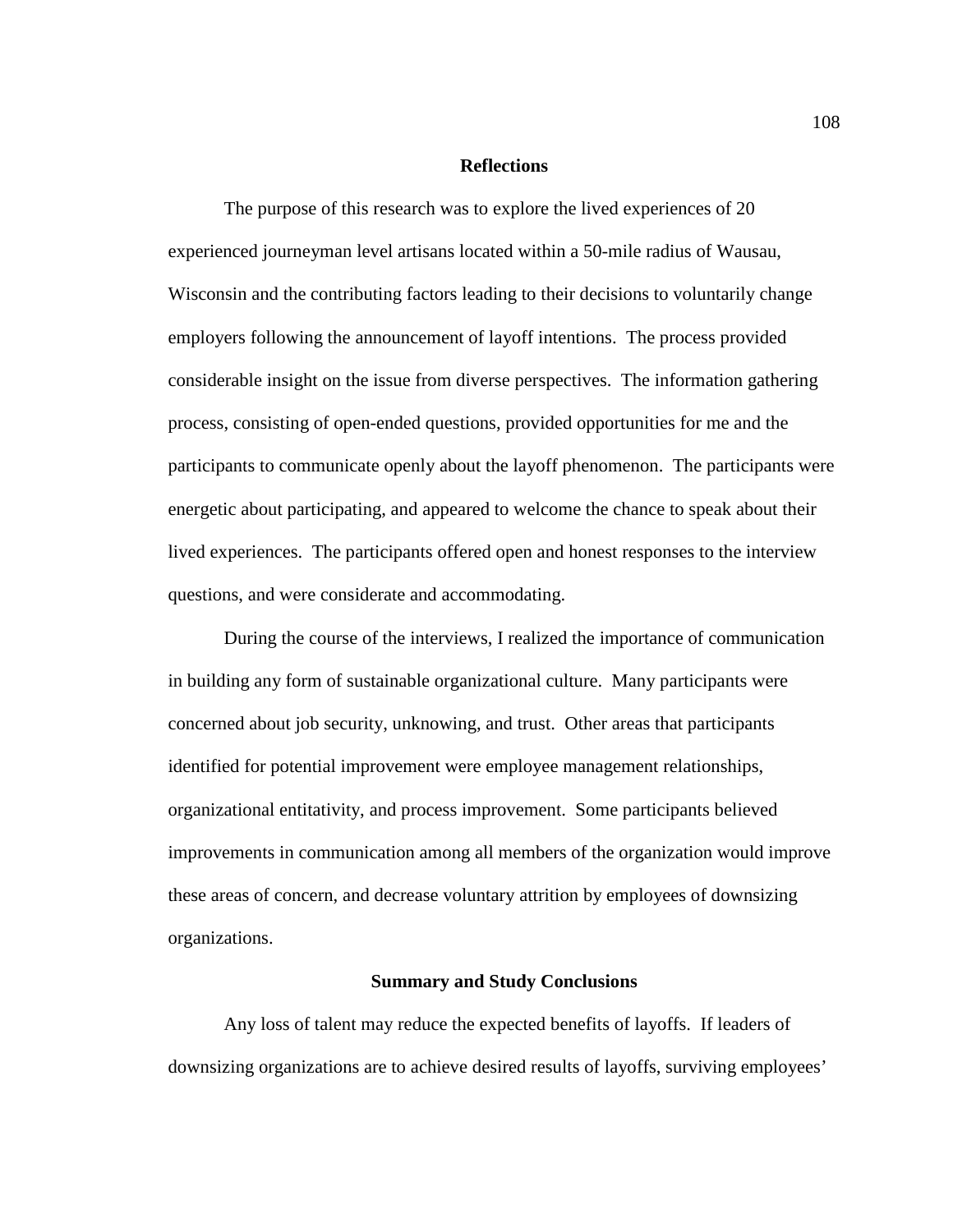organizational commitment must remain intact (Maertz, Wiley, LeRouge, & Campion, 2010; Malik & Ahmad, 2011). The purpose of this study was to explore significant contributing factors to voluntary employee attrition following announcements of layoff intentions. In this study, I used the qualitative phenomenological approach with purposeful selection to explore the lived experiences of skilled employees within a 50 mile radius of Wausau, Wisconsin.

From the findings of this study, I concluded trust and a violation of the implied psychological contract contributed significantly to voluntary employee turnover. Good communication and transparency could mitigate other factors leading to voluntary employee attrition. Organizational leaders can use the findings of this study to enhance organizational awareness and develop layoff strategies that improve employee retention following layoff announcements.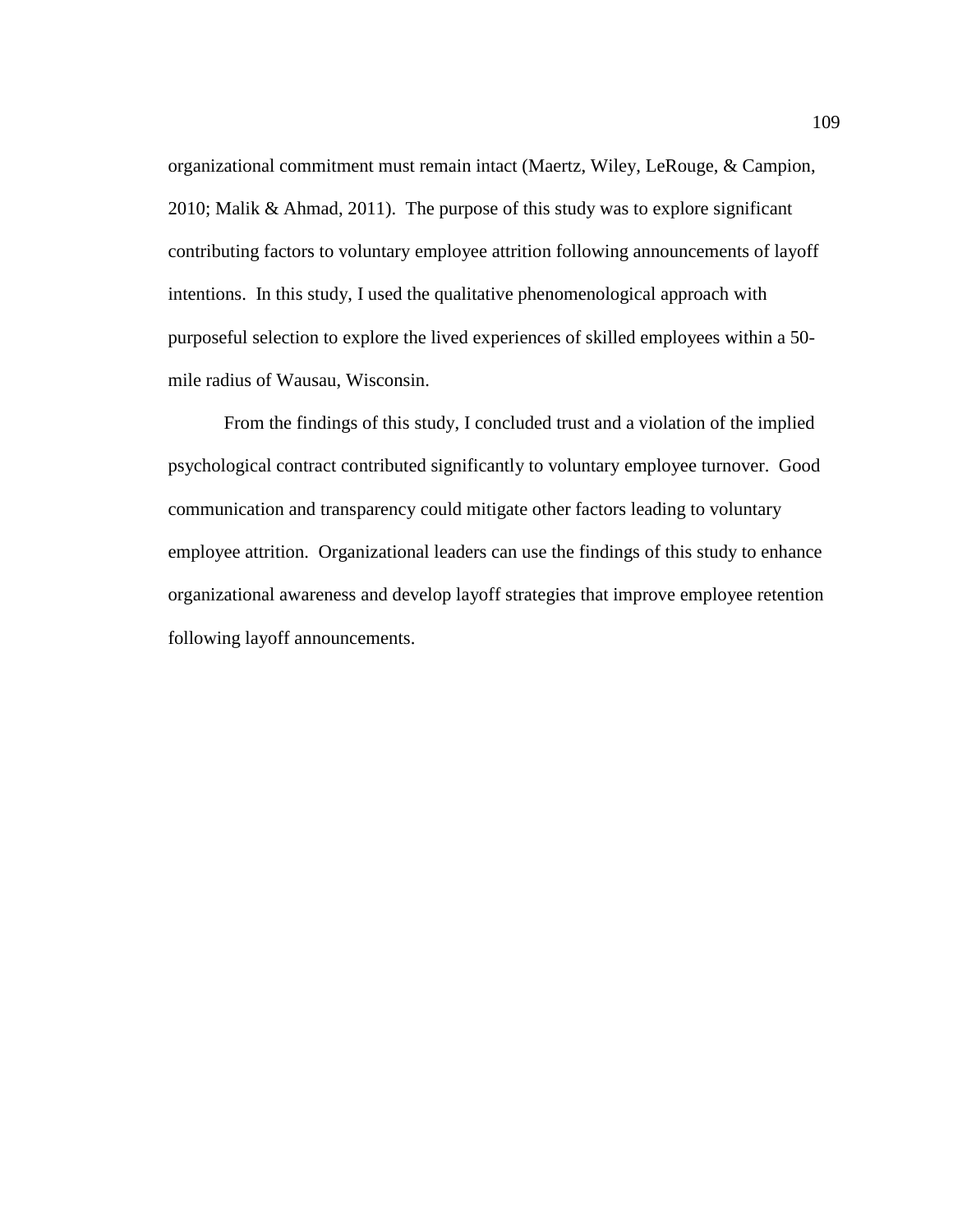## References

Adalsteinsson, G. D., & Haraldsdottir, H. V. (2013). Human resource managers in Iceland, different duties after the economic collapse. *European Journal of Management*, *13*(3), 137–146. Retrieved from www.iaml.org

Ajzen, I. (2012). Martin Fishbein's legacy: The reasoned action approach. *The Annals of the American Academy of Political and Social Science*, *640*(1), 11–27. doi:10.1177/0002716211423363

Ajzen, I., & Fishbein, M. (1977). Attitude-behavior relations: A theoretical analysis and review of empirical research. *Psychological Bulletin*, *84*, 888–918. doi:10.1037/0033-2909.84.5.888

- Anderson, C. (2010) Presenting and evaluating qualitative research. *American Journal of Pharmaceutical Education*, *74*, 141. doi:10.5688/aj7408141
- Anderson, J., & Eppard, J. (1998). Van Kaam's method revisited. *Qualitative Health Research*, *8*, 399–403. doi:10.1177/104973239800800310
- Anis, A., Ijaz-Ur-Rehman, A. N., & Safwan, N. (2011). Employee retention relationship to training and development: A compensation perspective. *African Journal of Business Management*, *5*, 2679–2685. doi:10.5897/AJBM10.1036
- Appelbaum, S. H., Delage, C., Labib, N., & Gault, G. (1997). The survivor syndrome: Aftermath of downsizing. *Career Development International*, *2*, 278–286. doi:10.1108/13620439710178639
- Arce, D. G., & Li, S. X. (2011). Profits, layoffs, and priorities. *Journal of Business Ethics, 101*, 49-60. doi:10.1007/s10551-010-0707-7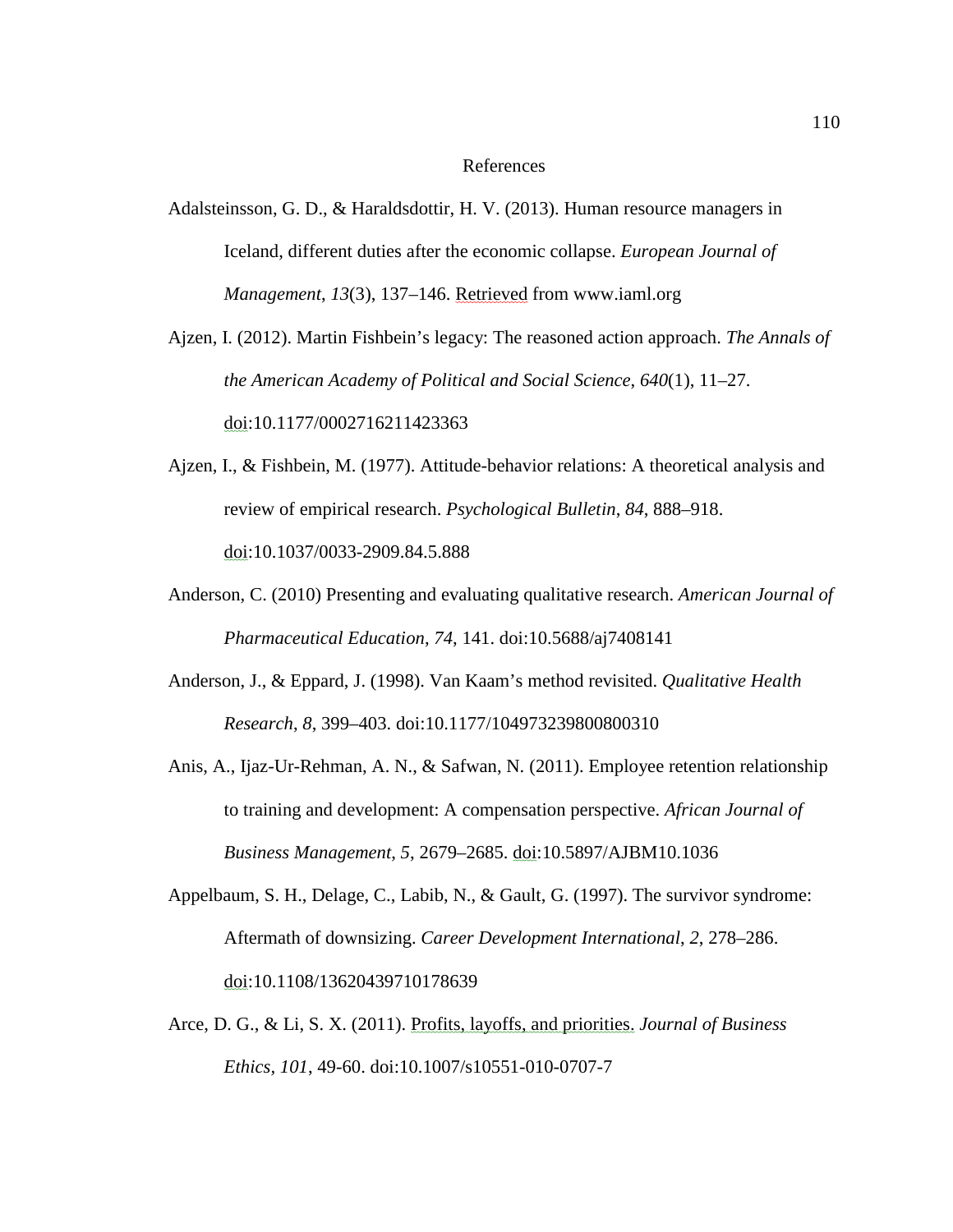- Arnold, A., & Staffelbach, B. (2012). Perceived post-restructuring job insecurity: The impact of employees' trust in one's employer and perceived employability. *Zeitschrift für Personalforschung/German Journal of Research in Human Resource Management*, *26*, 307–330. doi:10.1688/1688/1862- 0000\_ZfP\_2012\_04\_Arnold
- Arshad, R., & Sparrow, P. (2010). Downsizing and survivor reactions in Malaysia: Modeling antecedents and outcomes of psychological contract violation. *The International Journal of Human Resource Management*, *21*, 1793–1815. doi:10.1080/09585192.2010.505080
- Atilgan, C., & McCullen, P. (2011). Improving supply chain performance through auditing: A change management perspective. *Supply Chain Management: An International Journal, 16*, 11-19. doi:10.1108/13599541111103467
- Bachmann, R., Gillespie, N., & Kramer, R. M. (2012). Call for papers. *Organization Studies*, *33*, 1421–1423. doi:10.1177/0170840612464740
- Bacon, N., Blyton, P., & Dastmalchian, A. (2010). The impact of organizational change on steelworkers in craft and production occupational groups. *Human Relations*, *63*, 1223–1248. doi:10.1177/0018726709356599
- Bansal, P., & Corley, K. (2011). The coming of age for qualitative research: Embracing the diversity of qualitative methods. *Academy of Management Journal*, *54*, 233- 237. doi:10.5465/AMJ.2011.60262792
- Baruch, Y., & Hind, P. (1999). Perpetual motion in organizations: Effective management and the impact of the new psychological contracts on "Survivor Syndrome."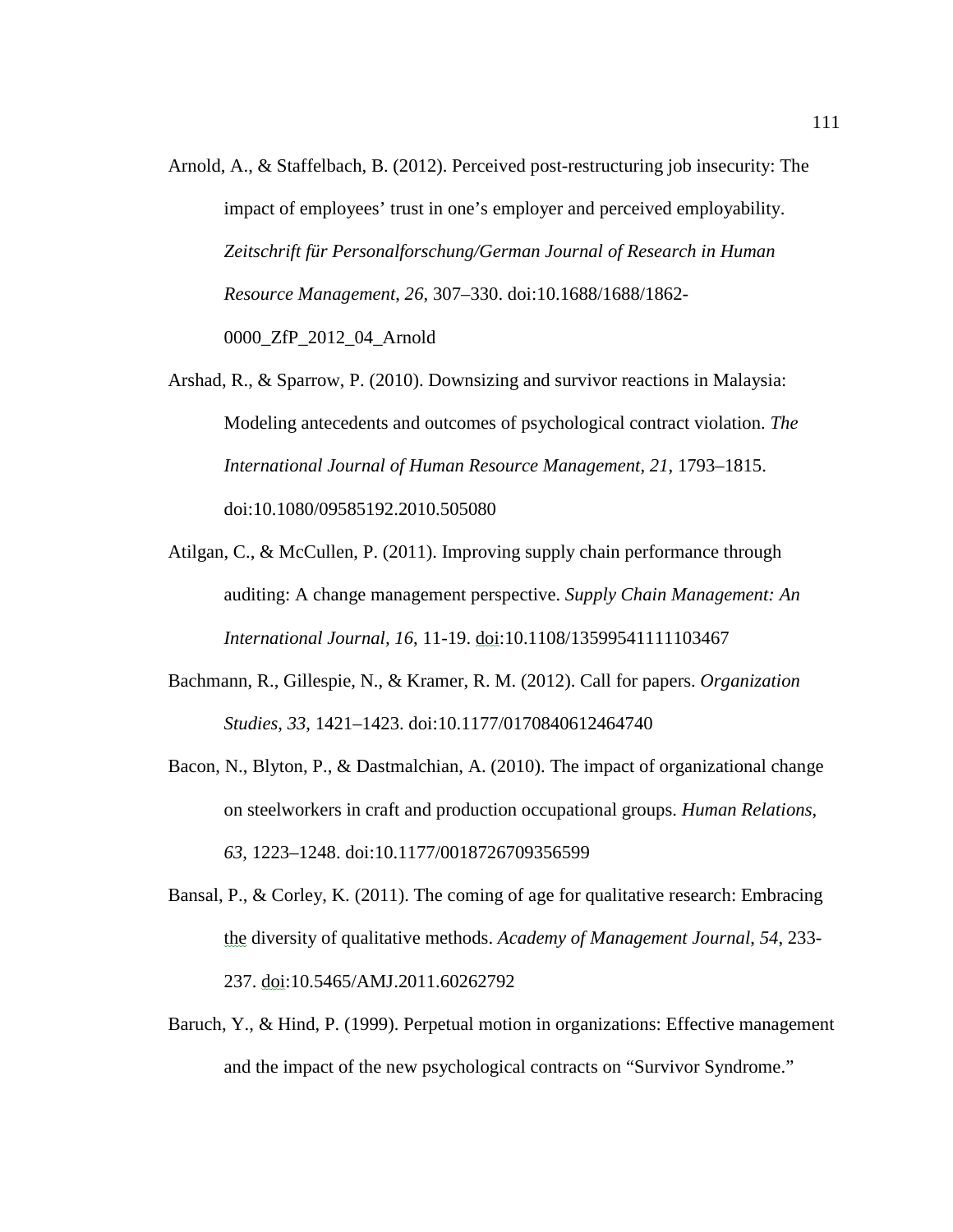*European Journal of Work and Organizational Psychology*, *8*, 295–306. doi:10.1080/135943299398375

- Batt, R., & Colvin, A. J. (2011). An employment systems approach to turnover: Human resources practices, quits, dismissals, and performance. *Academy of Management Journal*, *54*, 695–717. doi:10.5465/AMJ.2011.64869448
- Battilana, J., Gilmartin, M., Sengul, M., Pache, A. C., & Alexander, J. A. (2010). Leadership competencies for implementing planned organizational change. *The Leadership Quarterly, 21,* 422-438. doi:10.1016/jleagua.2010.03.007
- Battistelli, A., Montani, F., Odoardi, C., Vandenberghe, C., & Picci, P. (2014). Employees' concerns about change and commitment to change among Italian organizations: The moderating role of innovative work behavior. *The International Journal of Human Resource Management*, *25*, 951-978. doi:10.1080/09585192.2013.809012
- Bayardo, J. M., Reche, F. M., & Cabada, M. L. D. L. (2013). Communication as a factor in the success of downsizing. *European Scientific Journal*, *9*(29), 7-25. Retrieved from http://eujournal.org/index.php/esj/article/view/1912
- Becker, T. E., Ullrich, J., & van Dick, R. (2013). Within-person variation in affective commitment to teams: Where it comes from and why it matters. *Human Resource Management Review*, *23*, 131–147. doi:10.1016/j.hrmr.2012.07.006
- Bell, M. P., Berry, D. P., Marquardt, D. J., & Green, T. G. (2013). Introducing discriminatory job loss: Antecedents, consequences, and complexities. *Journal of Managerial Psychology*, *28*, 584–605. doi:10.1108/JMP-10-2012-0319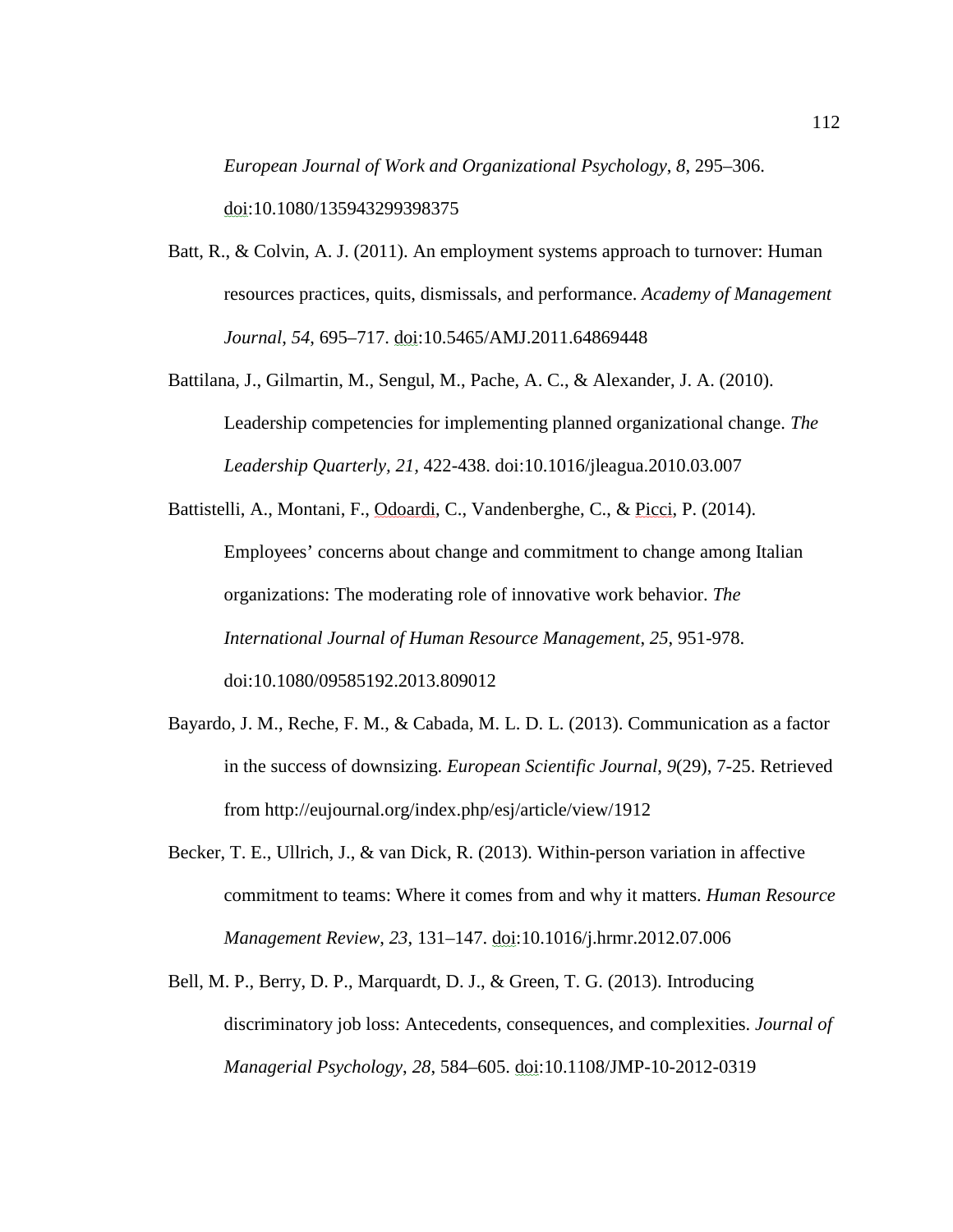- Berchick, E. R., Gallo, W. T., Maralani, V., & Kasl, S. V. (2012). Inequality and the association between involuntary job loss and depressive symptoms. *Social Science & Medicine*, *75*, 1891–1894. doi:10.1016/j.socscimed.2012.07.024
- Bernard, H. R. (2013). *Social research methods: Qualitative and quantitative approaches* (2nd ed.). Thousand Oaks, CA: Sage.
- Bluhm, D. J., Harman, W., Lee, T. W., & Mitchell, T. R. (2011). Qualitative research in management: A decade of progress. *Journal of Management Studies*, *48*, 665-695.  $\text{d}$ oi:10.1111/j.1467-6486.2010.00972.x
- Bordia, P., Restubog, S. L. D., Jimmieson, N. L., & Irmer, B. E. (2011). Haunted by the past: Effects of poor change management history on employee attitudes and turnover. *Group & Organization Management*, *36*, 191–222. doi:10.1177/1059601110392990
- Brockner, J., Spreitzer, G., Mishra, A., Hochwarter, W., Pepper, L., & Weinberg, J. (2004). Perceived control as an antidote to the negative effects of layoffs on survivors' organizational commitment and job performance. *Administrative Science Quarterly*, *49*, 76–100. doi:10.2307/4131456
- Bull, M., & Brown, T. (2012). Change communication: The impact on satisfaction with alternative workplace strategies. *Facilities*, *30*, 135–151. doi:10.1108/02632771211202842
- Burnes, B., & Jackson, P. (2011). Success and failure in organizational change: An exploration of the role of values. *Journal of Change Management*, *11*, 133–162. doi:10.1080/14697017.2010.524655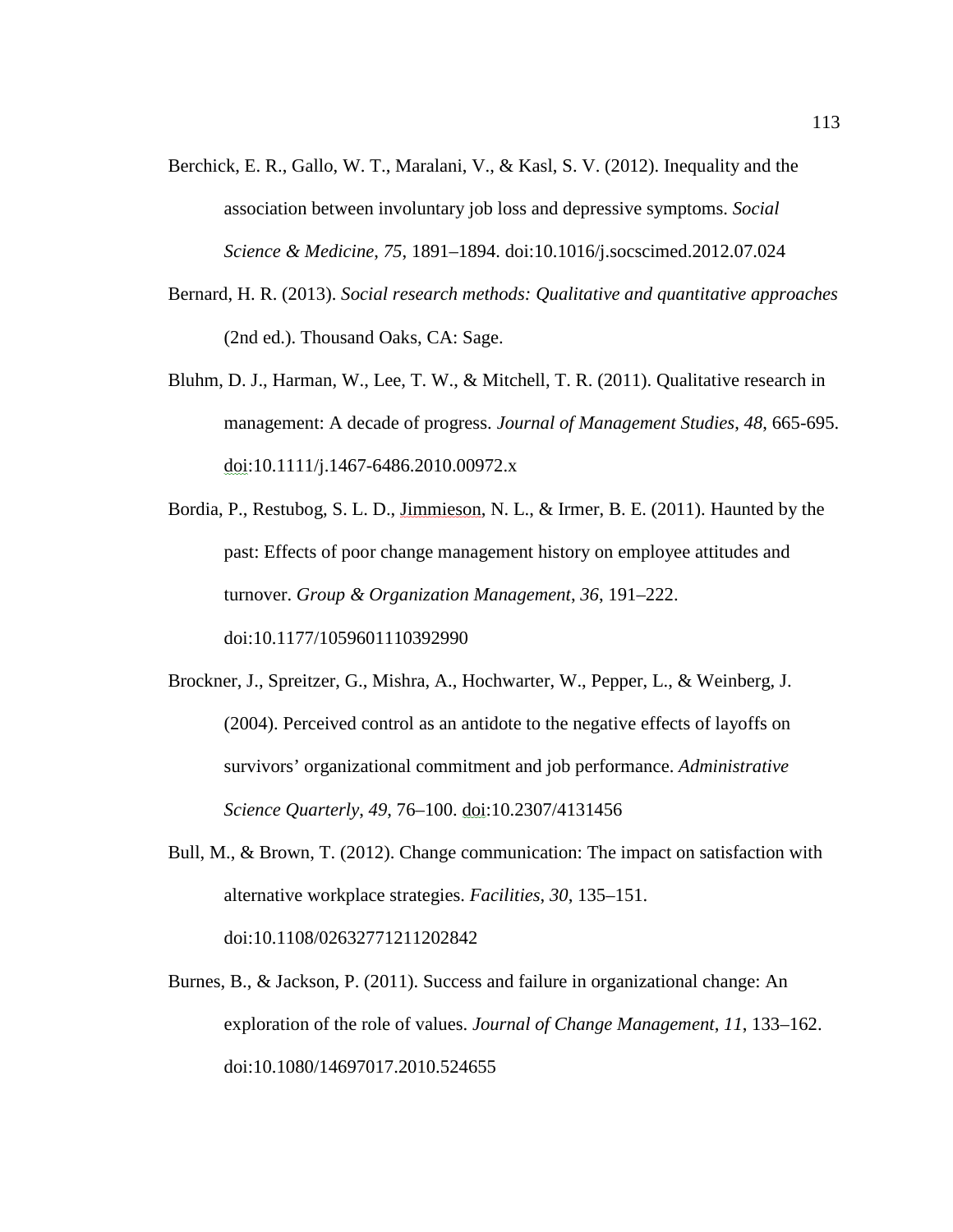Campbell, D. T. (1958). Common fate, similarity, and other indices of the status of aggregates of persons as social entities. *Behavioral Science*, *3*, 14–25. doi:10.1002/bs.3830030103

Cannon, W. B. (1932). *The wisdom of the body* (2nd ed.). New York, NY: Norton.

Carraher, S. M. (2011). Turnover prediction using attitudes towards benefits, pay, and pay satisfaction among employees and entrepreneurs in Estonia, Latvia, and Lithuania. *Baltic Journal of Management*, *6*, 25–52. doi:10.1108/17465261111100905

- Cascio, W.F. (2010). Employment downsizing: Causes, costs, and consequences. In L. Stadtler, A. Schnitt, P. Klarner & T. Straub (Eds.), *More than bricks in the wall: Organizational Perspectives for Sustainable Success* (pp. 87–96). Berlin, Germany: Springer.
- Chaudhry, A., Coyle-Shapiro, J. A. M., & Wayne, S. J. (2011). A longitudinal study of the impact of organizational change on transactional, relational, and balanced psychological contracts. *Journal of Leadership & Organizational Studies*, *18*, 247–259. doi:10.1177/1548051810385942
- Chaudhry, A., Wayne, S. J., & Schalk, R. (2009). A sensemaking model of employee evaluation of psychological contract fulfillment: When and how do employees respond to change? *The Journal of Applied Behavioral Science*, *45*, 498–520. doi:10.1177/0021886309341739
- Cheese, P. (2010). Talent management for a new era: What we have learned from the recession and what we need to focus on next? *Human Resource Management*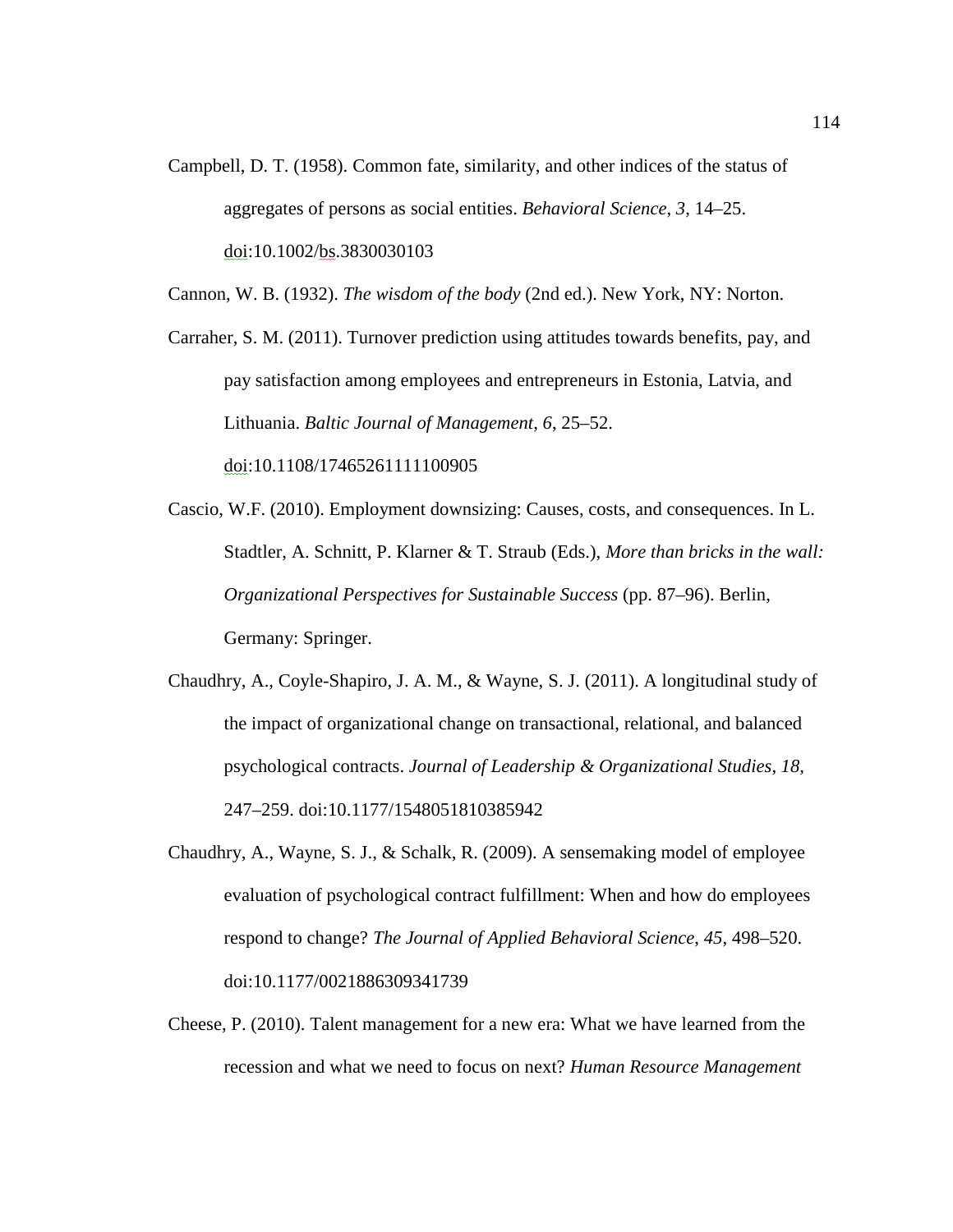*International Digest*, *18*(3), 3–5. doi:10.1108/09670731011040281

- Chen, C. X., Lu, H., & Sougiannis, T. (2012). The agency problem, corporate governance, and the asymmetrical behavior of selling, general, and administrative costs. *Contemporary Accounting Research*, *29*, 252–282. doi:10.1111/j.1911- 3846.2011.01094.x
- Chen, H. J., Kacperczyk, M., & Ortiz-Molina, H. (2011). Labor unions, operating flexibility, and the cost of equity. *Journal of Financial & Quantitative Analysis*, *46*, 25–58. doi:10.1017/S0022109010000645
- Chen, I. J., Lai, J. H., & Chen, C. C. (2012). Industrial concentration, innovation and corporate layoff announcements. *International Research Journal of Finance and Economics*, 87, 147-165. Retrieved from

http://www.internationalresearchjournaloffinanceandeconomics.com/

- Chenail, R. J. (2011). Interviewing the investigator: Strategies for addressing instrumentation and researcher bias concerns in qualitative research. *The Qualitative Report*, *16*, 255–262. Retrieved from http://www.nova.edu/ssss/QR/index.html
- Chipunza, C., & Berry, D. M. (2010). The relationship among survivor qualities–attitude, commitment and motivation–after downsizing. *African Journal of Business Management*, *4*, 604–613. Retrieved from http://www.academicjournals.org/AJBM
- Chirumbolo, A., & Areni, A. (2010). Job insecurity influence on job performance and mental health: Testing the moderating effect of the need for closure. *Economic*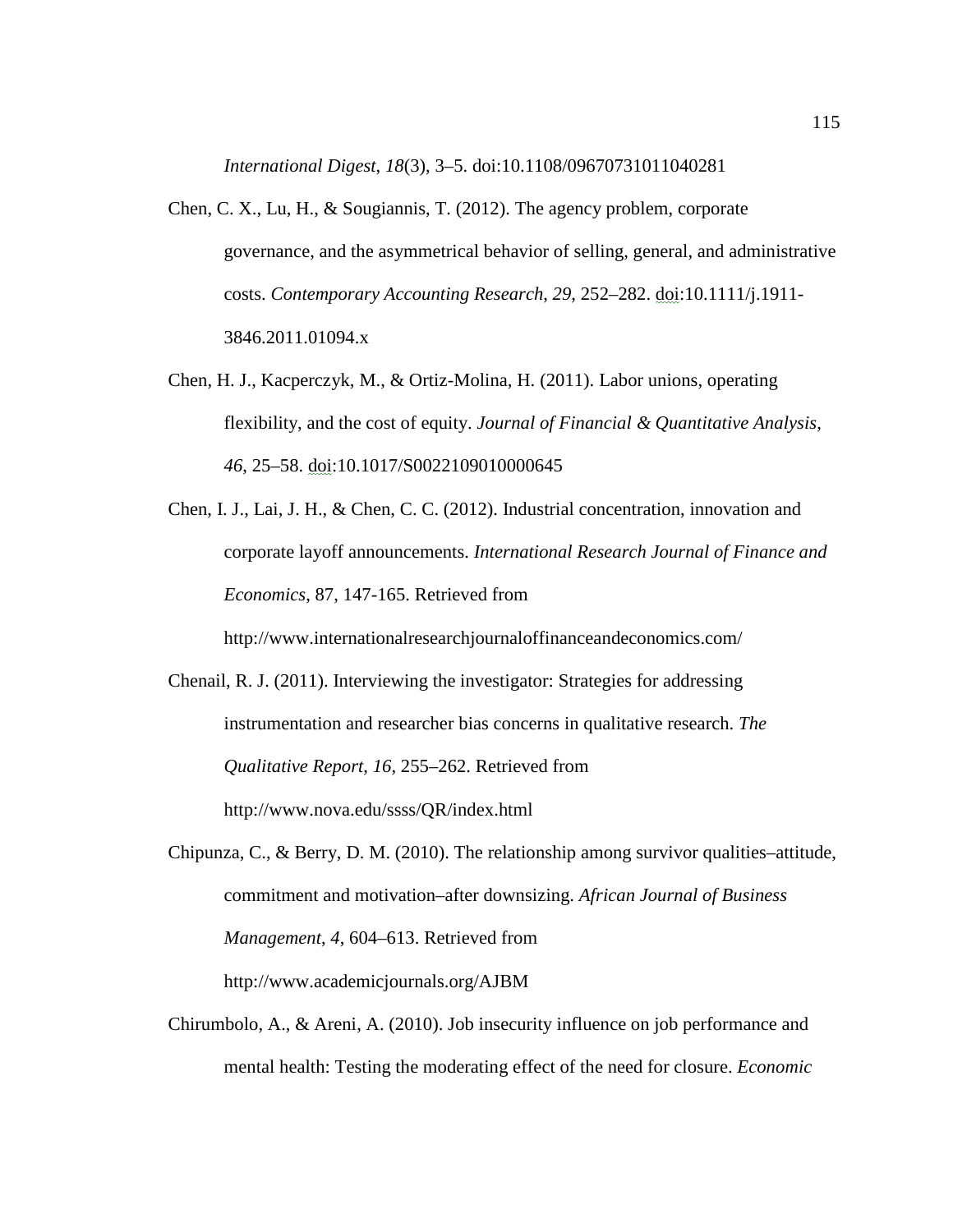*and Industrial Democracy*, *31*, 195–214. doi:10.1177/0143831X09358368

- Chong, E., & Wolf, H. (2010). Factors influencing followers' perception of organisational leaders. *Leadership & Organizational Development Journal, 31*, 402-419. doi:10.1108/0143771011056434
- Coelho, F., Augusto, M., & Lages, L. F. (2011). Contextual factors and the creativity of frontline employees: The mediating effects of role stress and intrinsic motivation. *Journal of Retailing*, *87*, 31–45. doi:10.1016/j.jretai.2010.11.004
- Collie, R. J., Shapka, J. D., & Perry, N. E. (2012). School climate and social–emotional learning: Predicting teacher stress, job satisfaction, and teaching efficacy. *Journal of Educational Psychology*, *104*, 1189–1204. doi:10.1037/a0029356
- Collins, M. D. (2010). The effect of psychological contract fulfillment on manager turnover intentions and its role as a mediator in a casual, limited-service restaurant environment. *International Journal of Hospitality Management*, *29*, 736–742. doi:10.1016/j.ijhm.2010.03.005
- Colquitt, J. A., Scott, B. A., Rodell, J. B., Long, D. M., Zapata, C. P., Conlon, D. E., & Wesson, M. J. (2013). Justice at the millennium, a decade later: A meta-analytic test of social exchange and affect-based perspectives. *Journal of Applied Psychology*, *98*, 199–236. doi:10.1037/a0031757
- Connelly, L. M. (2010). What is phenomenology? *Medsurg Nursing*, *19*, 127–128. Retrieved from http://www.medsurgnursing.net/cgibin/WebObjects/MSNJournal.woa

Conway, N., & Coyle-Shapiro, J. A.-M. (2012). The reciprocal relationship between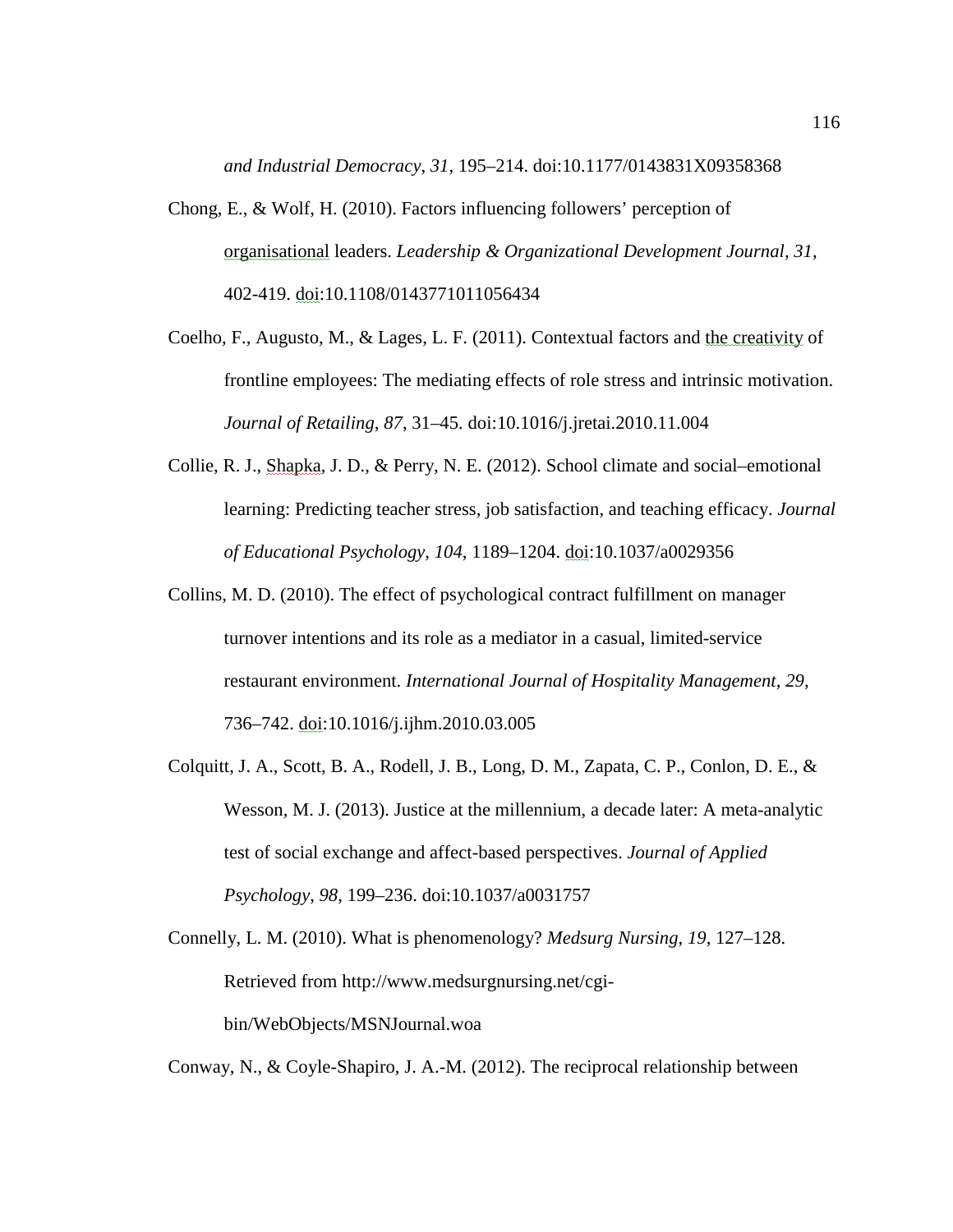psychological contract fulfillment and employee performance and the moderating role of perceived organizational support and tenure. *Journal of Occupational & Organizational Psychology*, *85*, 277–299. doi:10.1111/j.2044-8325.2011.02033.x

- Cotter, E. W., & Fouad, N. A. (2012). Examining burnout and engagement in layoff survivors: The role of personal strengths. *Journal of Career Development*, *40*, 424–444. doi:10.1177/0894845312466957
- Crump, S. A., Hamilton, D. L., Sherman, S. J., Lickel, B., & Thakkar, V. (2010). Group entitativity and similarity: Their differing patterns in perceptions of groups. *European Journal of Social Psychology*, *40*, 1212–1230. doi:10.1002/ejsp.716
- Datta, D. K., Guthrie, J. P., Basuil, D., & Pandey, A. (2010). Causes and effects of employee downsizing: A review and synthesis. *Journal of Management*, *36*, 281– 348. doi:10.1177/0149206309346735
- Day, K. M., Armenakis, A. A., Feild, H. S., & Norris, D. R. (2012). Other organizations are doing it, why shouldn't we? A look at downsizing and organizational identity through an institutional theory lens. *Journal of Change Management*, *12*, 165– 188. doi:10.1080/14697017.2012.662992
- Deb, P., Gallo, W. T., Ayyagari, P., Fletcher, J. M., & Sindelar, J. L. (2011). The effect of job loss on overweight and drinking. *Journal of Health Economics*, *30*, 317– 327. doi:10.1016/j.jhealeco.2010.12.009
- Derue, D. S., Nahrgang, J. D., Wellman, N., & Humphry, S. E. (2011). Trait and behavioral theories of leadership: An integration and meta-analytic test of their relative validity. *Personnel Psychology*, *64*, 7-52. doi:10.1111/j.1744-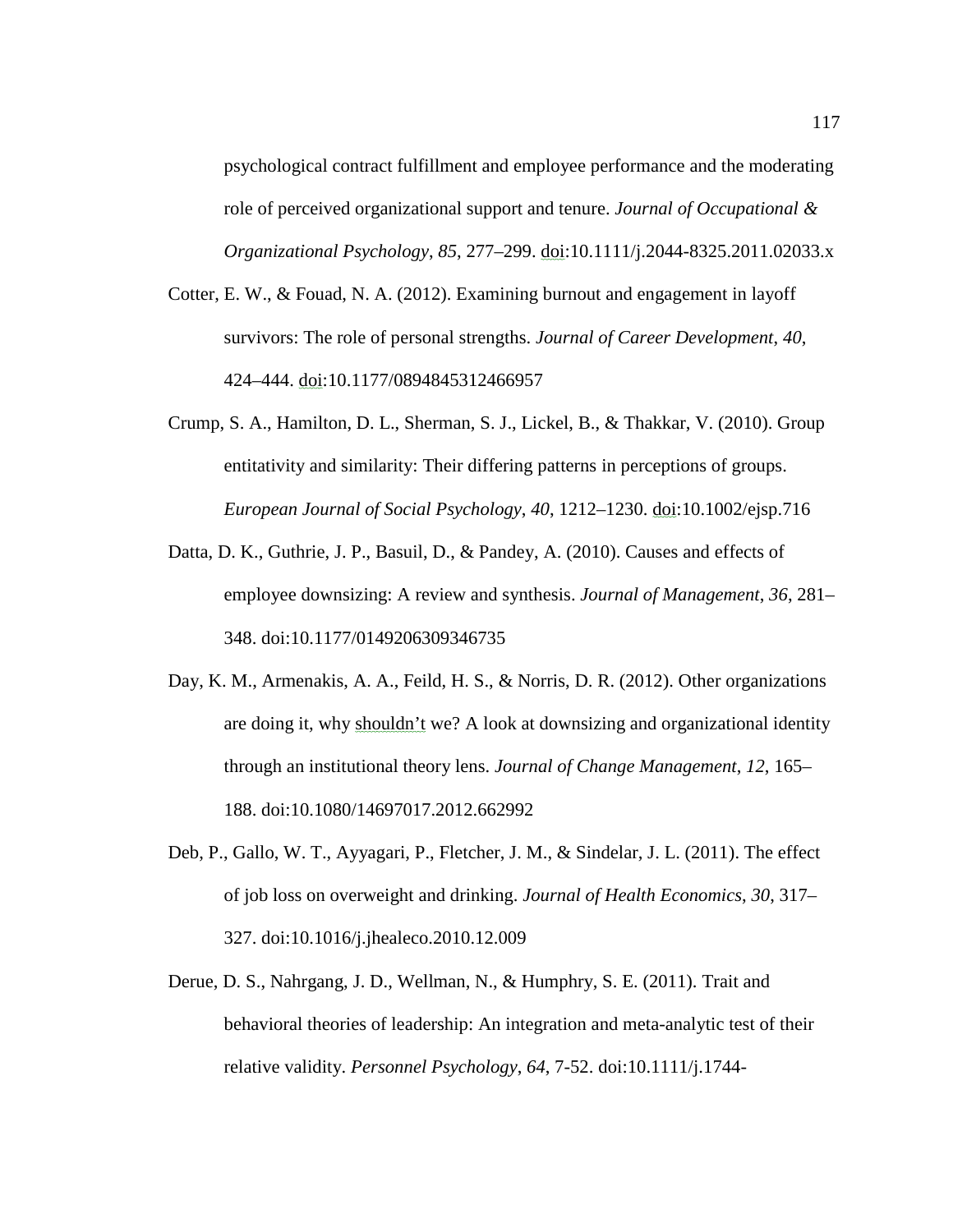6570.2010.01201.x

- Dumay, J., & Cuganesan, S. (2011). Making sense of intellectual capital complexity: Measuring through narrative. *Journal of Human Resource Costing & Accounting*, *15*, 24–49. doi:10.1108/14013381111125305
- Dwyer, D. J., & Arbelo, M. (2012). The role of social cognition in downsizing decisions. *Journal of Managerial Psychology*, *27*, 383–405.

doi:10.1108/02683941211220199

- Eckerd, S., Hill, J., Boyer, K. K., Donohue, K., & Ward, P. T. (2013). The relative impact of attribute, severity, and timing of psychological contract breach on behavioral and attitudinal outcomes. *Journal of Operations Management*, *31*, 567–578. doi:10.1016/j.jom.2013.06.003
- Elsby, M. W., Hobijn, B., & Sahin, A. (2010). *The labor market in the great recession* (Working Paper No. 15979). Retrieved from http://www.nber.org/papers/w15979
- Englander, M. (2012). The interview: Data collection in descriptive phenomenological human scientific research. *Journal of Phenomenological Psychology*, *43*, 13-35. doi:10.1163/156916212X632943
- Faller, K. C., Grabarek, M., & Ortega, R. M. (2010). Commitment to child welfare work: What predicts leaving and staying? *Children and Youth Services Review*, *32*, 840– 846. doi:10.1016/j.childyouth.2010.02.003
- Farndale, E., Van Ruiten, J., Kelliher, C., & Hope-Hailey, V. (2011). The influence of perceived employee voice on organizational commitment: An exchange perspective. *Human Resource Management*, *50*, 113–129. doi:10.1002/hrm.20404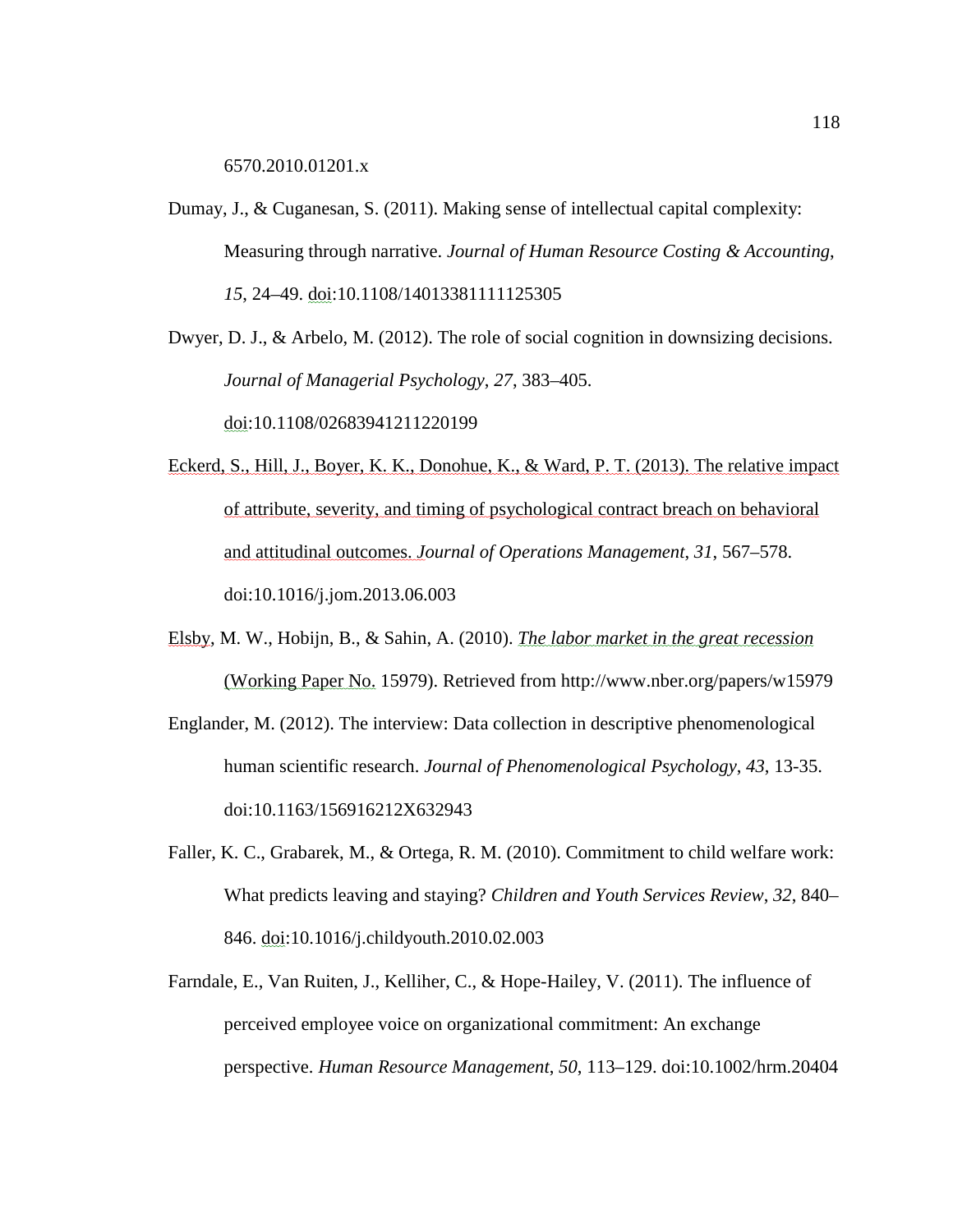- Federici, R. A. (2013). Principals' self-efficacy: Relations with job autonomy, job satisfaction, and contextual constraints. *European Journal of Psychology of Education*, *28*, 73–86. doi:10.1007/s10212-011-0102-5
- Federici, R. A., & Skaalvik, E. M. (2012). Principal self-efficacy: Relations with burnout, job satisfaction, and motivation to quit. *Social Psychology of Education*, *15*, 295– 320. doi:10.1007/s11218-012-9183-5
- Flint, D., Maher, E., & Wielemaker, M. (2012). Downsizing decisions, intellectual capital, and accounting information. *Journal of Human Resource Costing & Accounting*, *16*, 168–183. doi:10.1108/14013381211286351
- Francis, J. J., Johnston, M., Robertson, C., Glidewell, L., Entwistle, V., Eccles, M. P., & Grimshaw, J. M. (2010). What is an adequate sample size? Operationalising data saturation for theory-based interview studies. *Psychology & Health*, *25*, 1229– 1245. doi:10.1080/08870440903194015
- Froman, L. (2010). Positive psychology in the workplace. *Journal of Adult Development*, *17*, 59–69. doi:10.1007/s10804-009-9080-0
- Fugate, M., Prussia, G. E., & Kinicki, A. J. (2012). Managing employee withdrawal during organizational change the role of threat appraisal. *Journal of Management*, *38*, 890–914. doi:10.1177/0149206309352881
- Gandolfi, F. (2005). How do organizations implement downsizing?–An Australian and New Zealand study. *Contemporary Management Research*, 1, 57-68. Retrieved from http://www.cmr-journal.org/

Gandolfi, F. (2013). Workforce downsizing: Strategies, archetypes, approaches and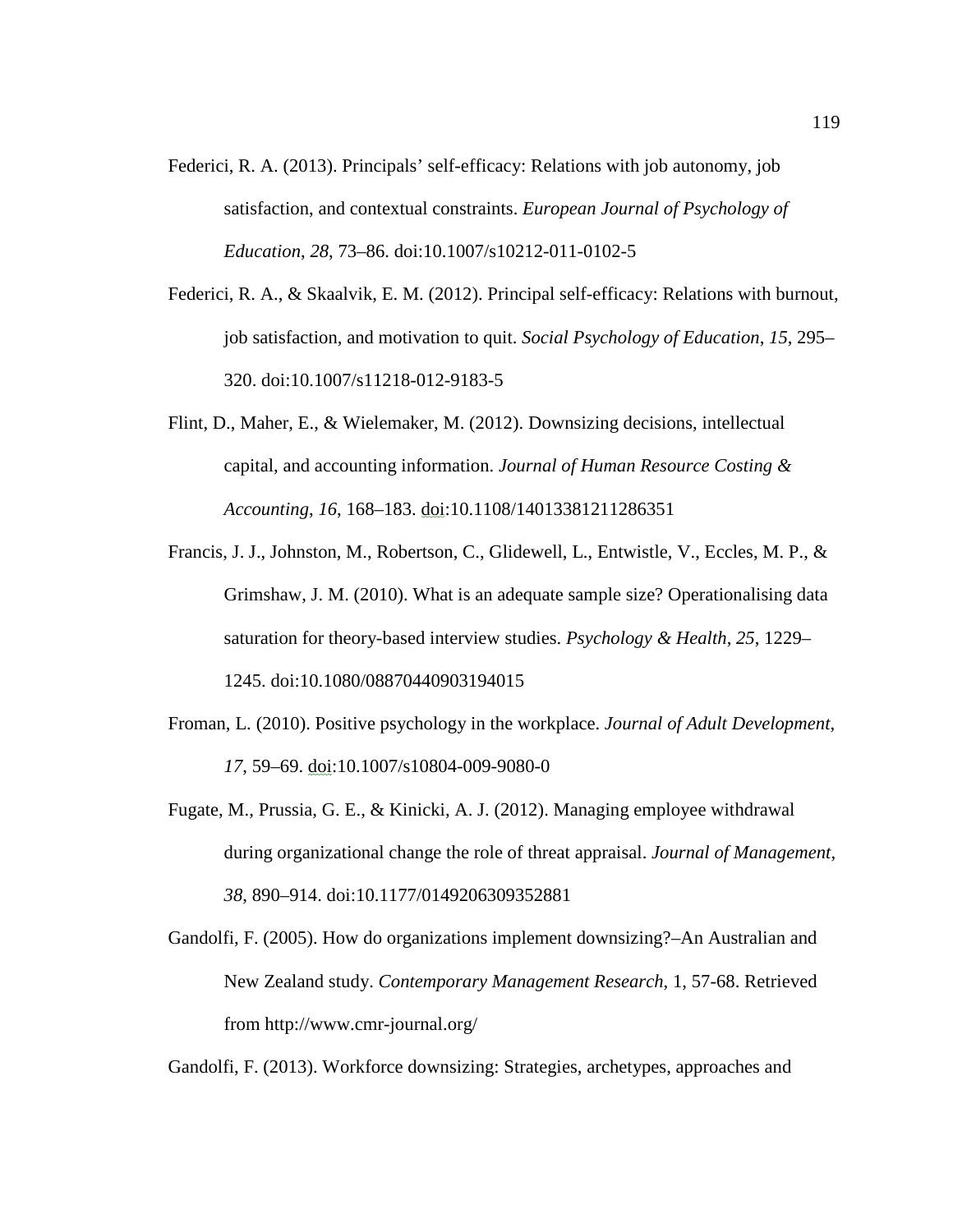tactics. *Journal of Management Research, 13*, 67–76. Retrieved from http://jmr.indianjournals.com

- Gandolfi, F., & Hansson, M. (2011). Causes and consequences of downsizing: Towards an integrative framework. *Journal of Management and Organization*, *17*, 498– 521. doi:10.5172/jmo.2011.17.4.498
- Gandolfi, F., & Hansson, M. (2010). Reduction-in-force (RIF) new developments and a brief historical analysis of a business strategy. *Journal of Management and Organization*, *16*, 727-743. doi:10.5172/jmo.2010.16.5.727
- Gandolfi, F., & Littler, C.R. (2012). Downsizing is dead; long live the downsizing phenomenon: Conceptualizing the phases of cost-cutting. *Journal of Management and Organization*, *18*, 334-345. doi:10.5172/jmo.2012.18.3.334
- Gandolfi, F., & Oster, G. (2010). How does downsizing impact the innovative capability of a firm? A contemporary discussion with conceptual frameworks. *International Journal of Innovation and Learning*, *8*, 127–148. doi:10.1504/IJIL.2010.034346
- Gardner, T. M., Wright, P. M., & Moynihan, L. M. (2011). The impact of motivation, empowerment, and skill-enhancing practices on aggregate voluntary turnover: The mediating effect of collective affective commitment. *Personnel Psychology*, *64*, 315–350. doi:10.1111/j.1744-6570.2011.01212.x
- Gold, G. J. (2011). Review of predicting and changing behavior: The reasoned action approach. *The Journal of Social Psychology*, *151*, 382–385. doi:10.1080/00224545.2011.563209

Goldstein, A. (2012). Revenge of the managers labor cost-cutting and the paradoxical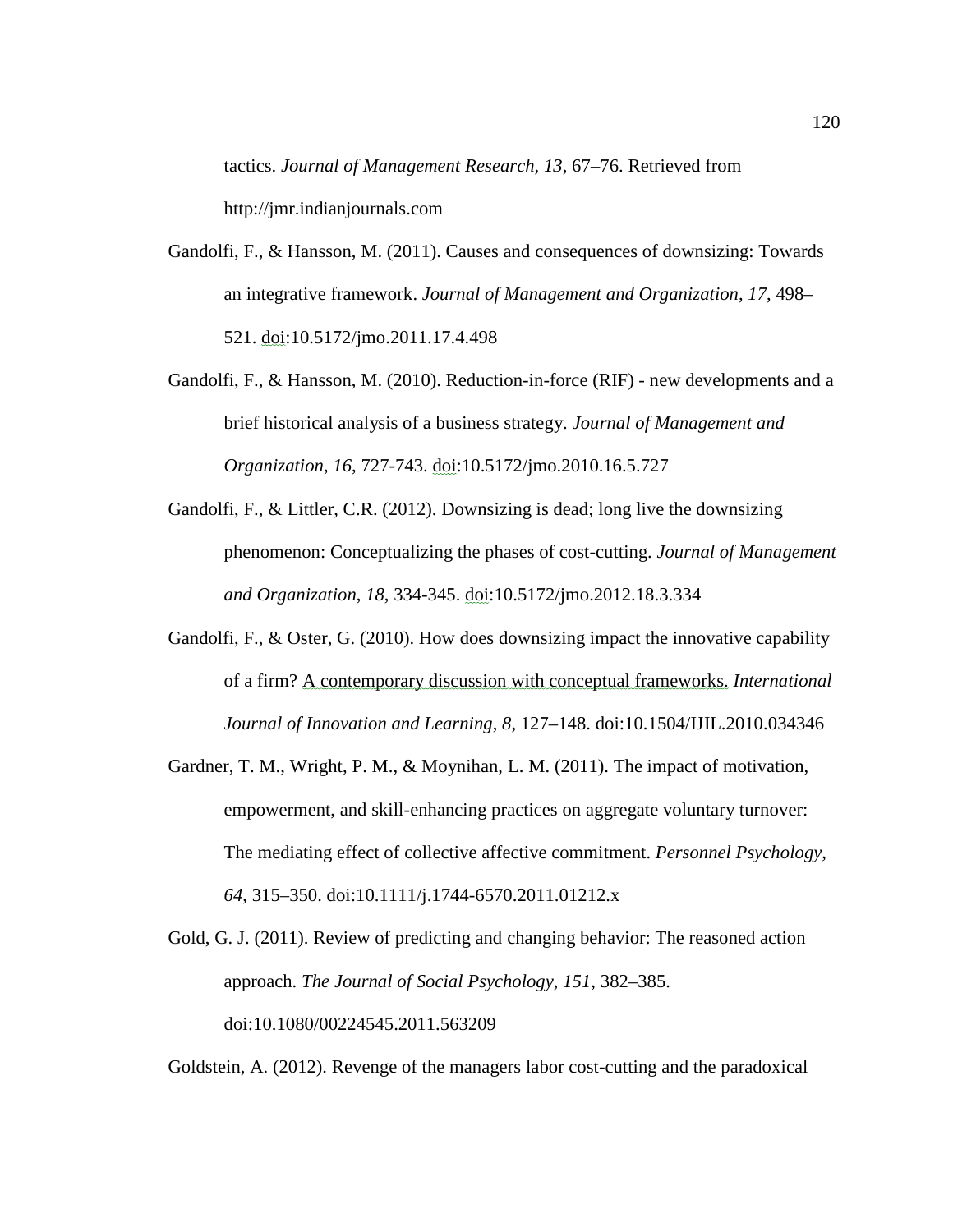resurgence of managerialism in the shareholder value era, 1984 to 2001. *American Sociological Review*, *77*, 268–294. doi:10.1177/0003122412440093

- Grdinovac, J. A., & Yancey, G. B. (2012). How organizational adaptations to recession relate to organizational commitment. *The Psychologist-Manager Journal, 15*, 6– 24. doi:10.1080/10887156.2012.649089
- Greenhalgh, L. (1983). Managing the job insecurity crisis. *Human Resource Management, 22*, 431-444. doi:10.1002/hrm.3930220409
- Greenhalgh, L., & Rosenblatt, Z. (2010). Evolution of research on job insecurity. *International Studies of Management & Organization*, *40*(1), 6–19. doi:10.2753/IMO0020-8825400101
- Greenwood, K., & Reinardy, S. (2011). Self-trained and self-motivated: Newspaper photojournalists strive for quality during technological challenges. *Visual Communication Quarterly*, *18*, 155–166. doi:10.1080/15551393.2011.599285
- Guba, E. G. (1981). Criteria for assessing the trustworthiness of naturalistic inquiries. *Educational Technology Research & Development*, *29*, 75–91. doi:10.1007/BF02766777
- Guchait, P., & Cho, S. (2010). The impact of human resource management practices on intention to leave of employees in the service industry in India: The mediating role of organizational commitment. *The International Journal of Human Resource Management*, *21*, 1228–1247. doi:10.1080/09585192.2010.483845
- Guo, C., & Giacobbe-Miller, J. K. (2012). Understanding survivors' reactions to downsizing in China. *Journal of Managerial Psychology*, *27*, 27–47.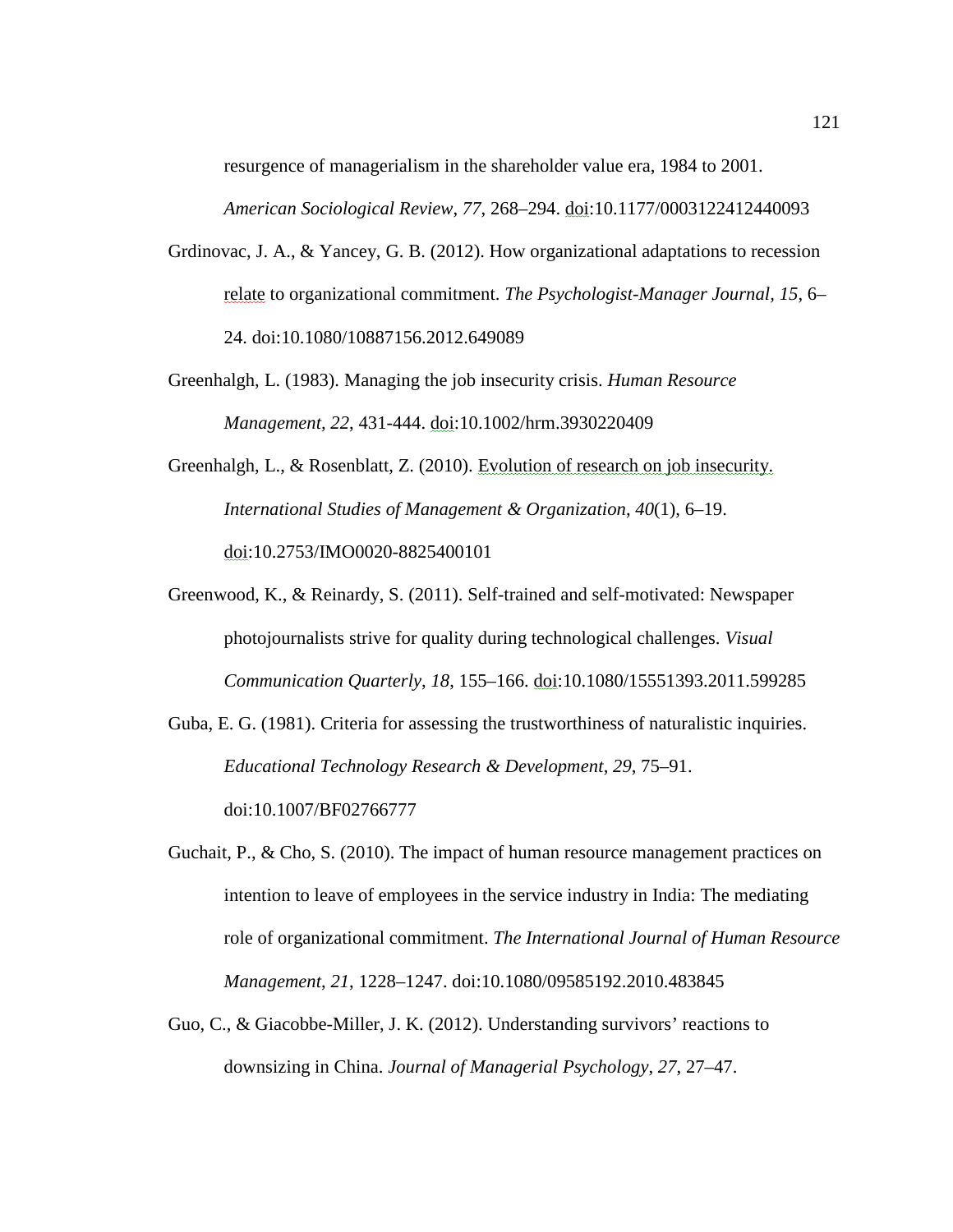doi:10.1108/02683941211193848

- Guthrie, J., Ricceri, F., & Dumay, J. (2012). Reflections and projections: A decade of intellectual capital accounting research. *The British Accounting Review*, *44*, 68– 82. doi:10.1016/j.bar.2012.03.004
- Hall, P. M. (2012). Survivors' perspectives of organizational downsizing on knowledge sharing in a downsized environment. *Open Journal of Leadership*, *1*, 17–21. doi:10.4236/ojl.2012.14004
- Hallock, K., Strain, M., & Webber, D. (2011). Job loss and effects on firms and workers. *Institute for Compensation Studies*. Retrieved from Cornell University, Ithaca, NY http://digitalcommons.ilr.cornell.edu/ics/8
- Hausknecht, J. P., Sturman, M. C., & Roberson, Q. M. (2011). Justice as a dynamic construct: Effects of individual trajectories on distal work outcomes. *Journal of Applied Psychology*, *96*, 872–880. doi:10.1037/a0022991
- Hausknecht, J. P., & Trevor, C. O. (2011). Collective turnover at the group, unit, and organizational levels: Evidence, issues, and implications. *Journal of Management*, *37*, 352-388. doi:10.1177/0149206310383910
- Hayibor, S. (2012). Equity and expectancy considerations in stakeholder action. *Business & Society*, *51*, 220–262. doi:10.1177/0007650308323396
- Heneman, H. G., & Schwab, D. P. (1972). Evaluation of research on expectancy theory predictions of employee performance. *Psychological Bulletin*, *78*, 1–9. doi:10.1037/h0033093

Hildesheim, A., & Winkelmann, S. (2010). *Success factors for implementing employee*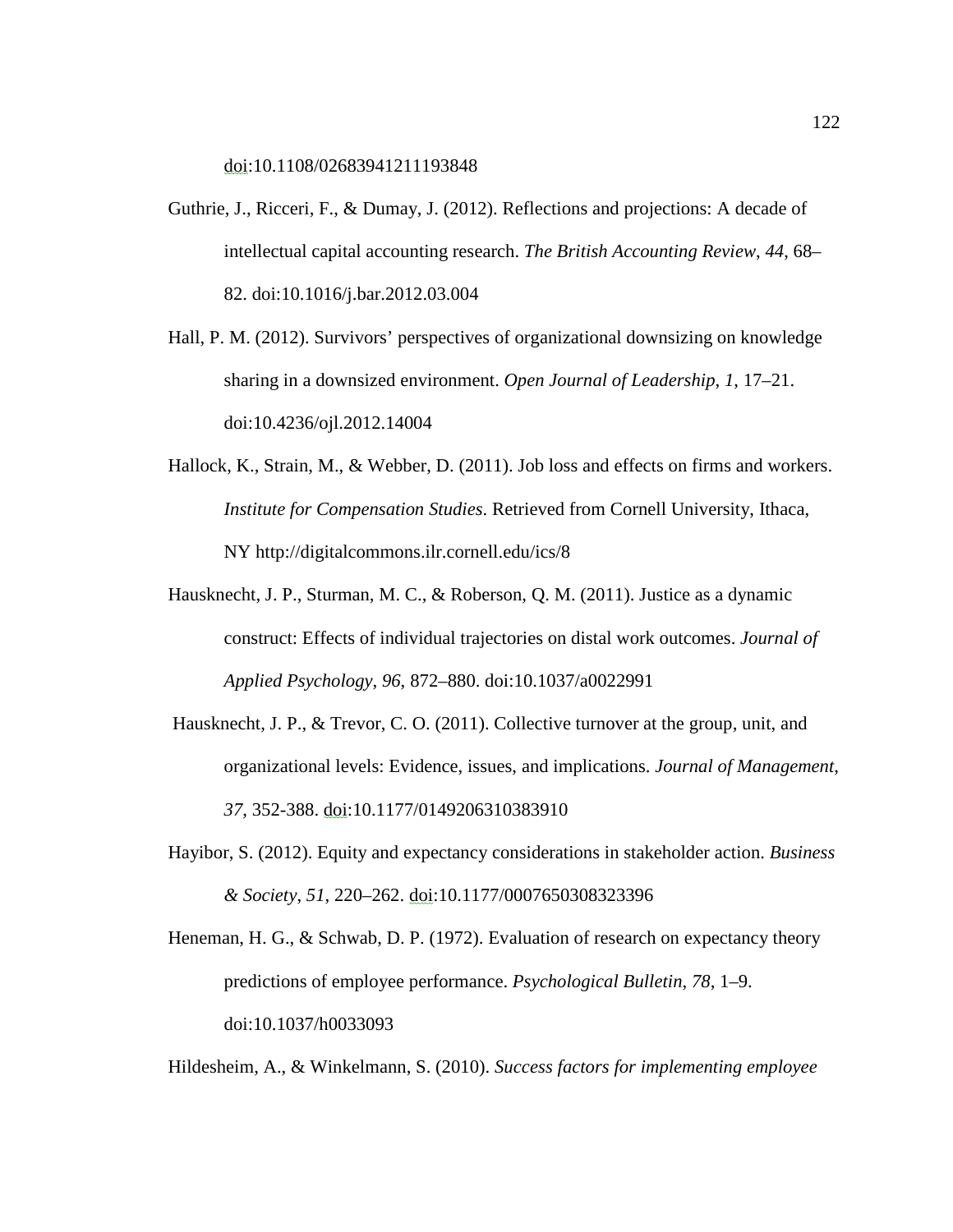*downsizing measures in the areas of distribution and service*. Paper presented at the Australian & New Zealand Marketing Academy Conference (ANZMAC), Sydney, Australia. Retrieved from http://anzmac.info/

- Homburg, C., Klarmann, M., & Staritz, S. (2012). Customer uncertainty following downsizing: The effects of extent of downsizing and open communication. *Journal of Marketing*, *76*(3), 112–130. doi:10.1509/jm.09.0486
- Houseman, S., Kurz, C., Lengermann, P., & Mandel, B. (2011). Offshoring bias in U.S. manufacturing. *The Journal of Economic Perspectives, 25*(2), 111–132. doi:10.1257/jep.25.2.111
- Hutchison, A., Johnston, L., & Breckon, J. (2010). Using QSR-NVivo to facilitate the development of grounded theory project: An account of worked example. *International Journal of Social Research Methodology, 13*, 283-302. doi:10.1080/13645570902996301
- Ip, G. W., Chiu, C., & Wan, C. (2006). Birds of a feather and birds flocking together: Physical versus behavioral cues may lead to trait-versus goal-based group perception. *Journal of Personality and Social Psychology*, *90*, 368–381. doi:10.1037/0022-3514.90.3.368
- Ipe, M. (2003). Knowledge sharing in organizations: A conceptual framework. *Human Resource Development Review, 2,* 337-359. doi:10.1177/1534484303257985
- Iqbal, Z., & Shetty, S. (2011). Layoffs, stock price, and financial condition of the firm. *Journal of Applied Business Research*, *11*, 67–72. Retrieved from http://journals.cluteonline.com/index.php/JABR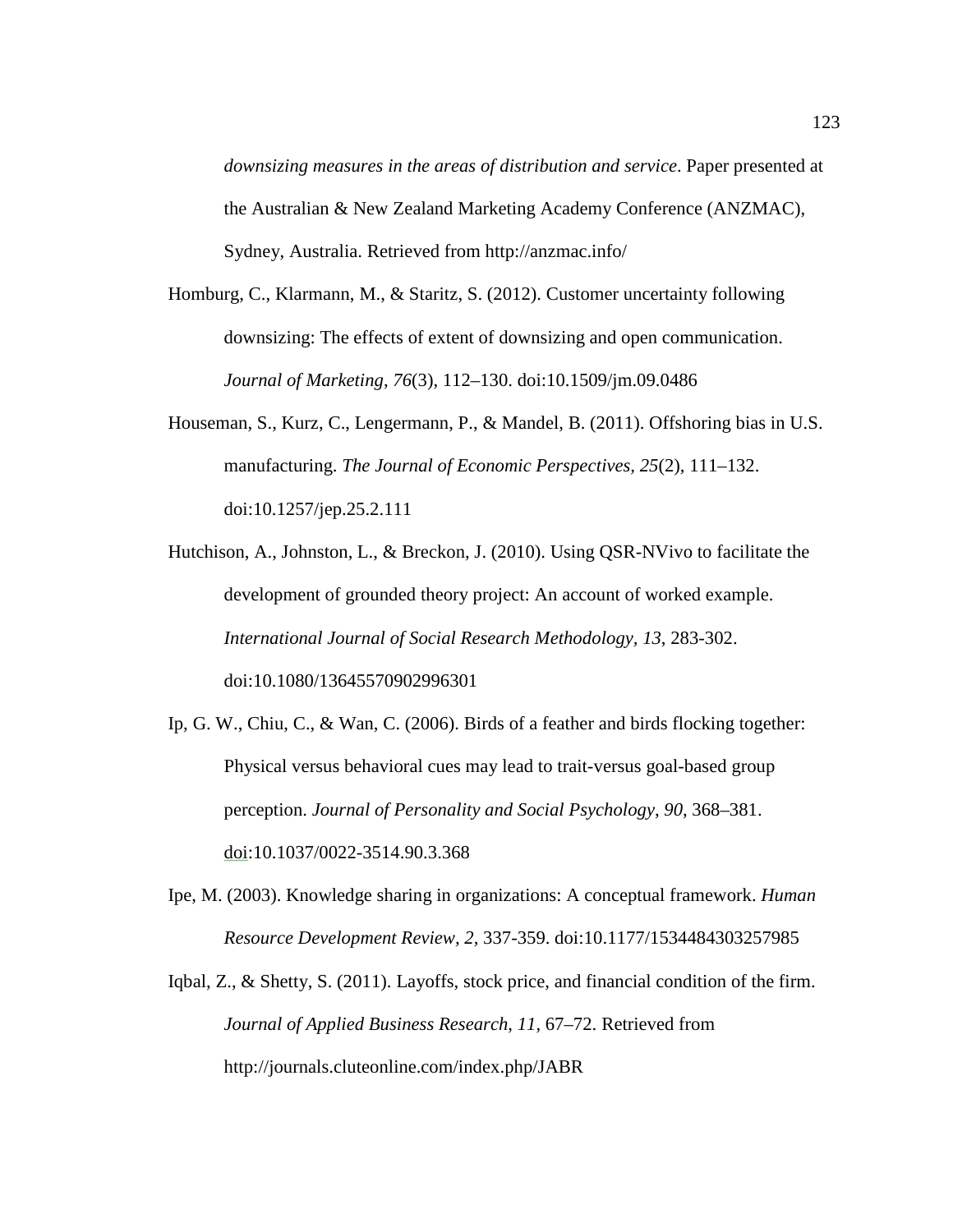- Isenhour, L. C., Stone, D. L., & Lien, D. (2012). Advancing theory and research on employee behavior in China. *Journal of Managerial Psychology*, *27*, 4–8. doi:10.1108/02683941211206762
- Iskander, N., & Lowe, N. (2010). Hidden talent: Tacit skill formation and labor market incorporation of Latino immigrants in the United States. *Journal of Planning Education and Research*, *30*, 132–146. doi:10.1177/0739456X10380922
- Iverson, R. D., & Zatzick, C. D. (2011). The effects of downsizing on labor productivity: The value of showing consideration for employees' morale and welfare in high performance work systems. *Human Resource Management, 50*, 29-44. doi:10.1002/hrm.20407
- James, P. T. (2012). Clinical doctors as qualitative researchers: QDAS factors informing hospital research policy. *Internet Journal of Medical Informatics, 6*(2). doi:10.55 80/2b29
- Jaros, S. (2010). Commitment to organizational change: A critical review. *Journal of Change Management*, *10*, 79–108. doi:10.1080/14697010903549457
- Joo, B. (2010). Organizational commitment for knowledge workers: The roles of perceived organizational learning culture, leader–member exchange quality, and turnover intention. *Human Resource Development Quarterly*, *21*, 69–85. doi:10.1002/hrdq.20031
- Joo, B. (2012). Leader–member exchange quality and in-role job performance the moderating role of learning organization culture. *Journal of Leadership & Organizational Studies*, *19*, 25–34. doi:10.1177/1548051811422233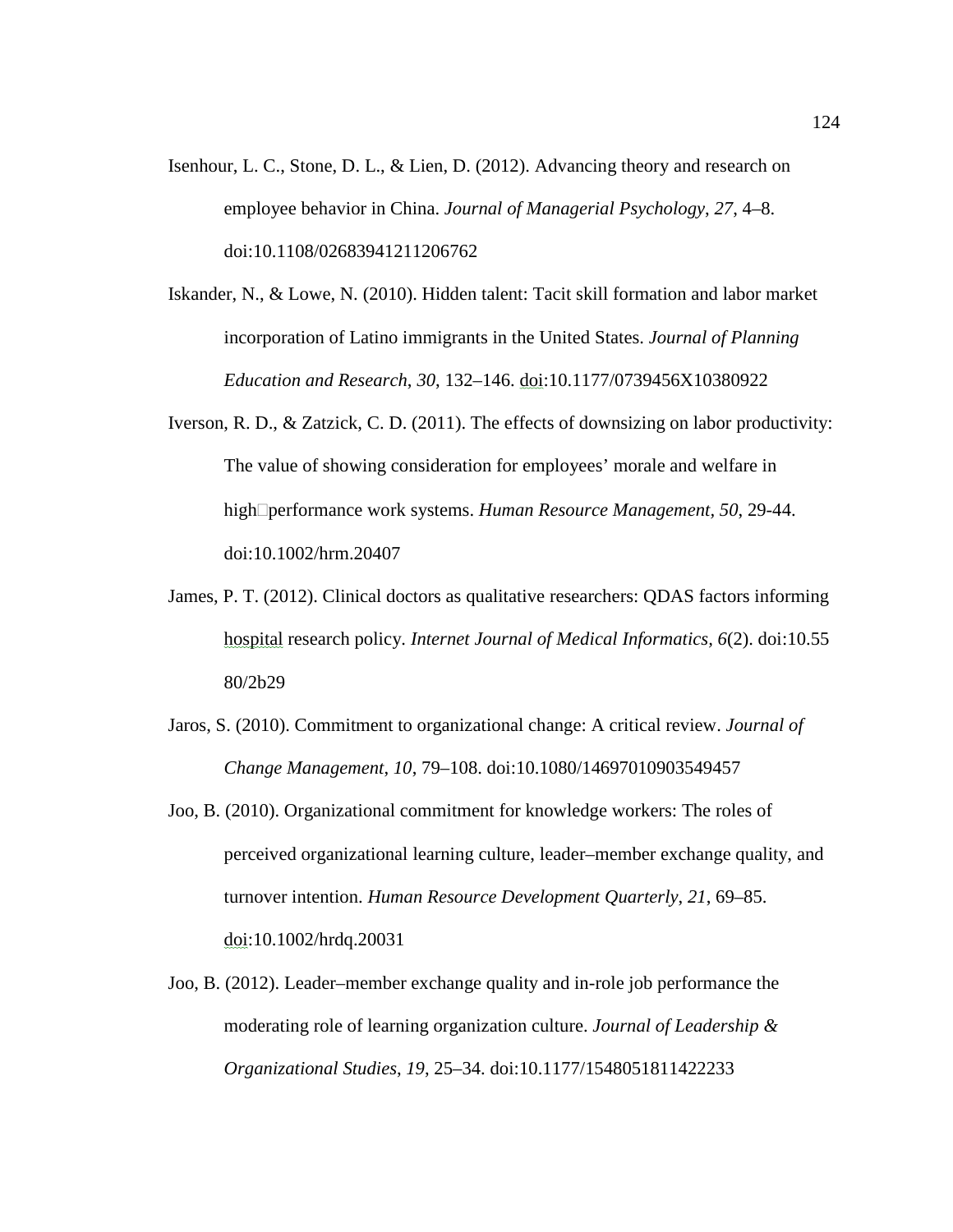- Joo, B., & Shim, J. H. (2010). Psychological empowerment and organizational commitment: The moderating effect of organizational learning culture. *Human Resource Development International*, *13*, 425–441. doi:10.1080/13678868.2010.501963
- Judge, T. A., & Kammeyer-Mueller, J. D. (2011). Implications of core self-evaluations for a changing organizational context. *Human Resource Management Review*, *21*, 331–341. doi:10.1016/j.hrmr.2010.10.003
- Kahn, L. M. (2012). Labor market policy: A comparative view on the costs and benefits of labor market flexibility. *Journal of Policy Analysis & Management*, *31*, 94– 110. doi:10.1002/pam.20602
- Kalleberg, A. L. (2012). A company of one: Insecurity, independence, and the new world of white-collar unemployment. *Contemporary Sociology*, *41*, 346–348. doi:10.1177/0094306112443520v
- Kalyal, H. J., Berntson, E., Baraldi, S., Näswall, K., & Sverke, M. (2010). The moderating role of employability on the relationship between job insecurity and commitment to change. *Economic and Industrial Democracy*, *31*, 327–344. doi:10.1177/0143831X09351214
- Kawai, N. (2011). Does downsizing really matter? Evidence from Japanese multinationals in the European manufacturing industry. *The International Journal of Human Resource Management*, 1–19. doi:10.1080/09585192.2011.616525
- Keyes, K. M., Hatzenbuehler, M. L., & Hasin, D. S. (2011). Stressful life experiences, alcohol consumption, and alcohol use disorders: The epidemiologic evidence for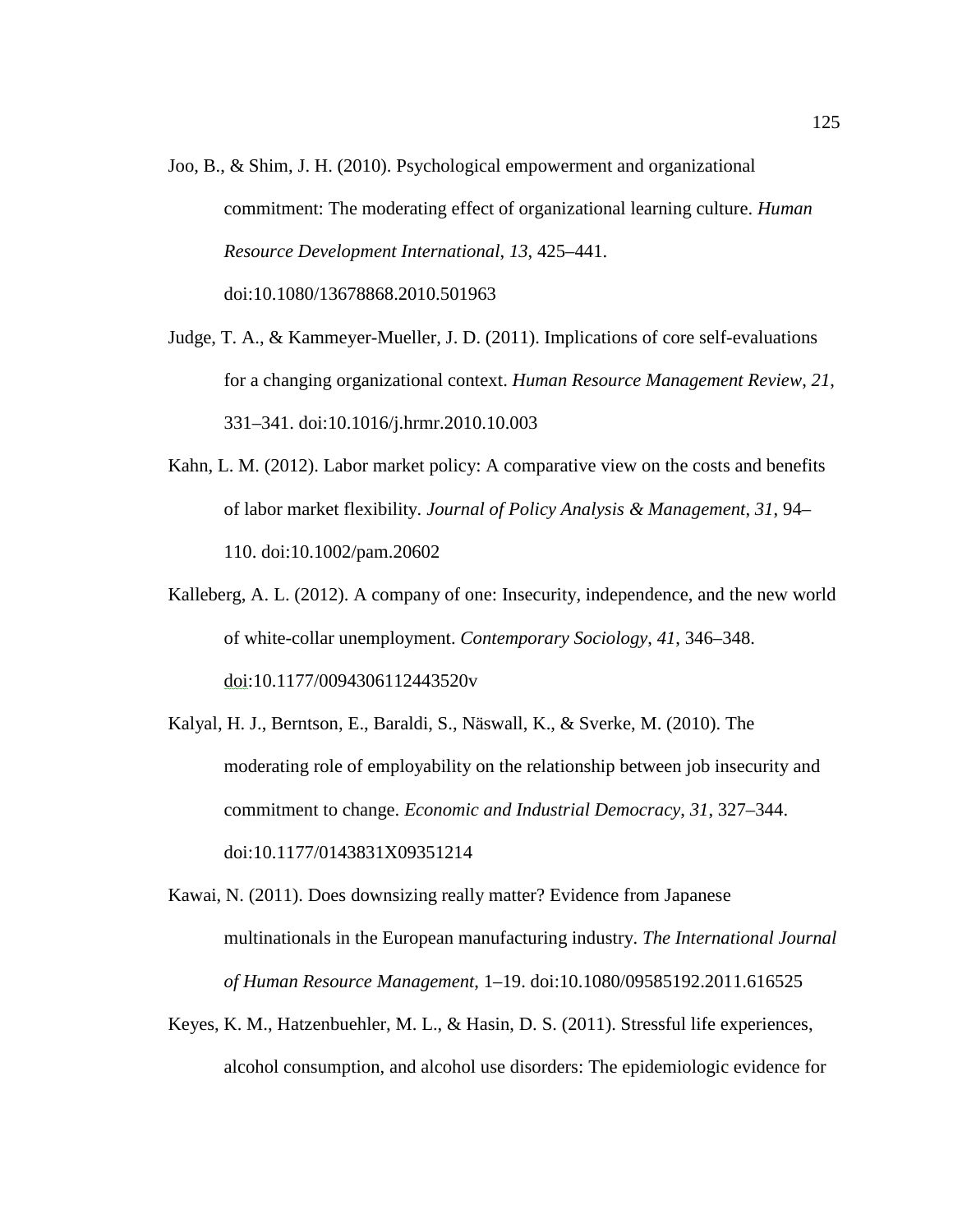four main types of stressors. *Psychopharmacology*, *218*(1), 1–17.

doi:10.1007/s00213-011-2236-1

- Kim, H.S. (2009). Examining the role of informational justice in the wake of downsizing from an organizational relationship management perspective. *Journal of Business Ethics*, *88*, 297–312. doi:10.1007/s10551-008-9964-0
- Kim, M. S., & Choi, J. N. (2010). Layoff victim's employment relationship with a new employer in Korea: Effects of unmet tenure expectations on trust and psychological contract. *The International Journal of Human Resource Management*, *21*, 781–798. doi:10.1080/09585191003658938
- Kimball, W. (2012). *Short-time compensation: Factors leading to its adoption and its success in Connecticut* (Honors Scholar Theses). Retrieved from http://digitalcommons.uconn.edu/srhonors\_theses/265
- Klehe, U.-C., Zikic, J., Van Vianen, A. E. M., & De Pater, I. E. (2011). Career adaptability, turnover and loyalty during organizational downsizing. *Journal of Vocational Behavior*, *79*, 217–229. doi:10.1016/j.jvb.2011.01.004
- Kong, E., Chadee, D., & Raman, R. (2013). Managing Indian IT professionals for global competitiveness: The role of human resource practices in developing knowledge and learning capabilities for innovation. *Knowledge Management Research & Practice*, *11*, 334–345. doi:10.1057/kmrp.2012.21
- Kraimer, M. L., Seibert, S. E., Wayne, S. J., Liden, R. C., & Bravo, J. (2011). Antecedents and outcomes of organizational support for development: The critical role of career opportunities. *Journal of Applied Psychology*, *96*, 485–500.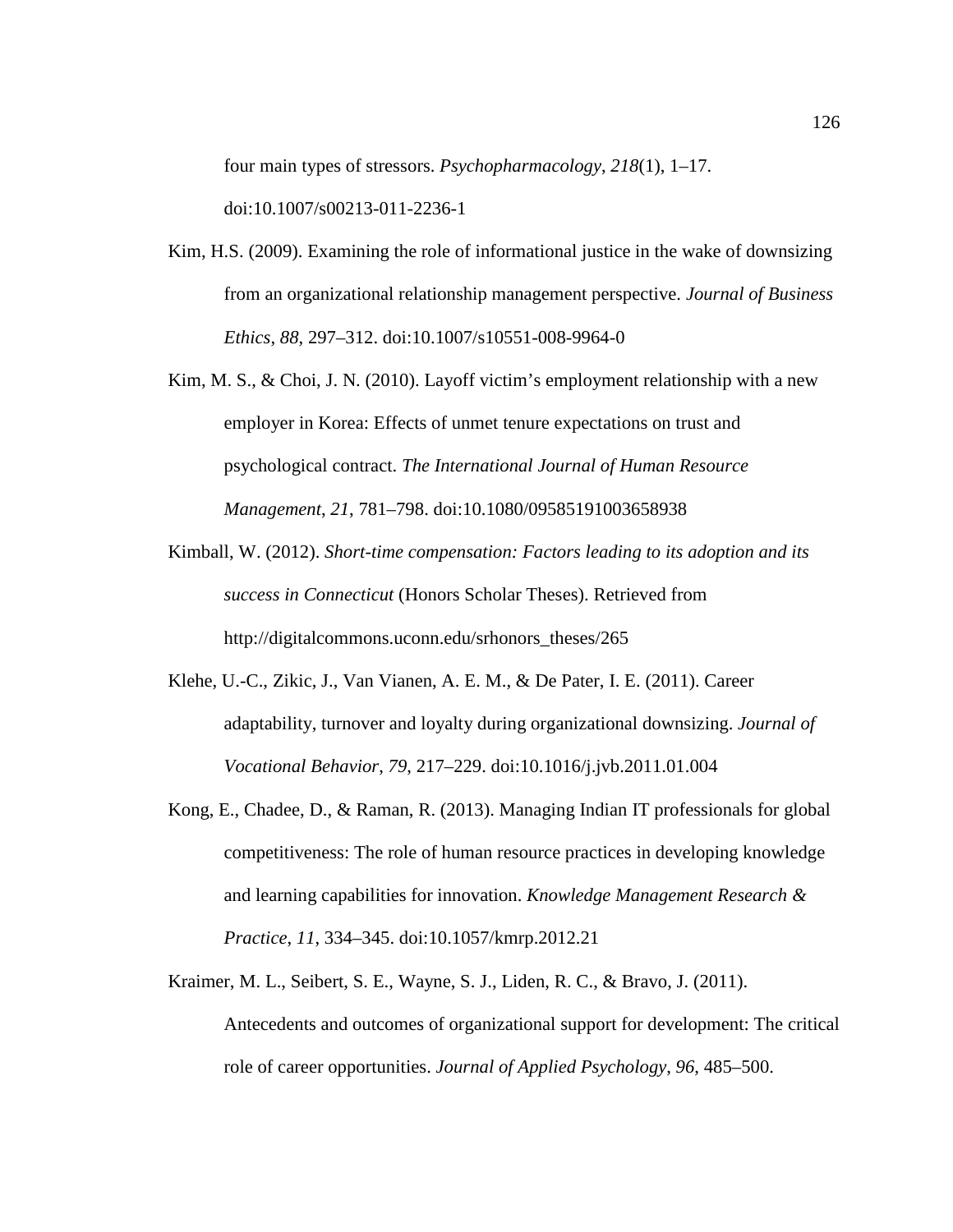doi:10.1037/a0021452

- Kramer, R. M., & Lewicki, R. J. (2010). Repairing and enhancing trust: Approaches to reducing organizational trust deficits. *The Academy of Management Annals, 4*(1), 245–277. doi:10.1080/19416520.2010.487403
- Kurebwa, J. (2011). Organisational downsizing and its impact on leavers and survivors: The case of the reserve bank of Zimbabwe. *Journal of Emerging Trends in Economics and Management Sciences (JETEMS)*, *2*, 264–269. Retrieved from http://jetems.scholarlinkresearch.org/
- Kwon, K., Chung, K., Roh, H., Chadwick, C., & Lawler, J. J. (2012). The moderating effects of organizational context on the relationship between voluntary turnover and organizational performance: Evidence from Korea. *Human Resource Management*, *51*, 47–70. doi:10.1002/hrm.20433
- Lasch, K. E., Marquis, P., Vigneux, M., Abetz, L., Arnould, B., Bayliss, M., Crawford, B., Rosa, K. (2010). PRO development: Rigorous qualitative research as the crucial foundation. *Quality of Life Research*, *19*, 1087–1096. doi:10.1007/s11136- 010-9677-6
- Lavelle, J. J., Brockner, J., Konovsky, M. A., Price, K. H., Henley, A. B., Taneja, A., & Vinekar, V. (2009). Commitment, procedural fairness, and organizational citizenship behavior: A multifoci analysis. *Journal of Organizational Behavior*, *30*, 337–357. doi:10.1002/job.518
- Lazarus, R. S. (1966). *Psychological stress and the coping process*. New York, NY: McGraw-Hill.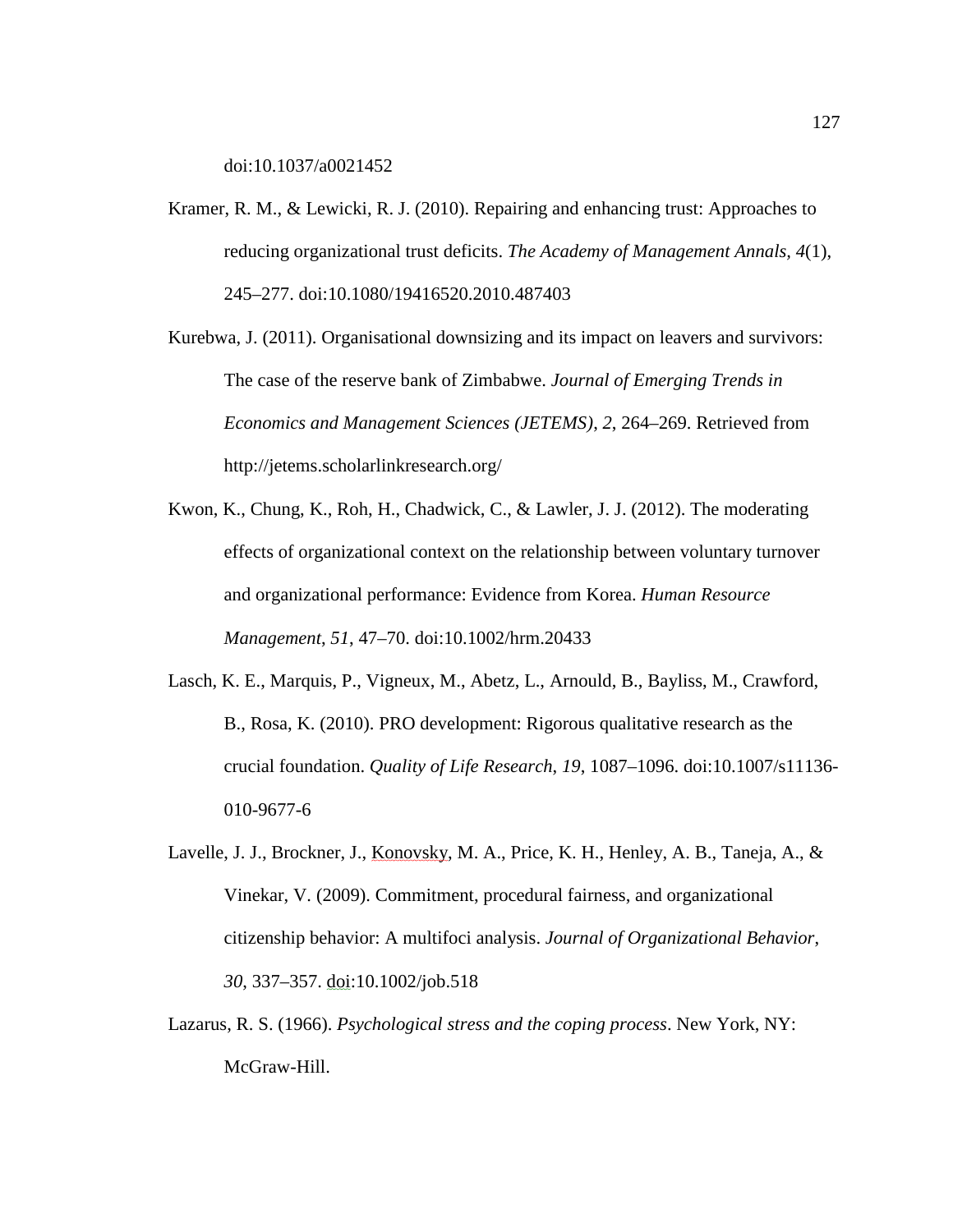- Lazarus, R. S. (1991). Progress on a cognitive-motivational-relational theory of emotion. *American Psychologist*, *46*, 819-834. doi:10.1037/0003-066X.46.8.819
- Lazarus, R. S. (1999). *Stress and emotion: A new synthesis*. New York, NY: Springer.
- Lee, J., Forster, M., & Rehner, T. (2011). The retention of public child welfare workers: The roles of professional organizational culture and coping strategies. *Children and Youth Services Review*, *33*, 102–109. doi:10.1016/j.childyouth.2010.08.019
- Lee, J., & Taylor, M. S. (2014). Dual roles in psychological contracts: When managers take both agent and principal roles. *Human Resource Management Review*, *24*, 95–107. doi:10.1016/j.hrmr.2013.03.001
- Leech, N. L., & Onwuegbuzie, A. J. (2009). A typology of mixed methods research designs. *Quality and Quantity*, *43*, 265–275. doi:10.1007/s11135-007-9105-3
- Leedy, P. D., & Ormrod, J. E. (2005). *Practical research planning and design* (8th ed). Saddle River, NJ: Pearson Merrill Prentice Hall.
- Liao, H.-L., Liu, S.-H., & Pi, S.-M. (2011). Modeling motivations for blogging: An expectancy theory analysis. *Social Behavior and Personality*, *39*, 251–264. doi: 10.2224/sbp.2011.39.2.251
- Linnenluecke, M. K., & Griffiths, A. (2010). Corporate sustainability and organizational culture. *Journal of World Business*, *45*, 357–366. doi:10.1016/j.jwb.2009.08.006
- Losonci, D., Demeter, K., & Jenei, I. (2010). Factors influencing employee perceptions in lean transformation. *International Journal of Production Economics, 131*, 30- 43. doi:10.1016/j.ijpe.2010.12.022

Luchak, A. A., & Pohler, D. M. (2010). Pensions as psychological contracts: Implications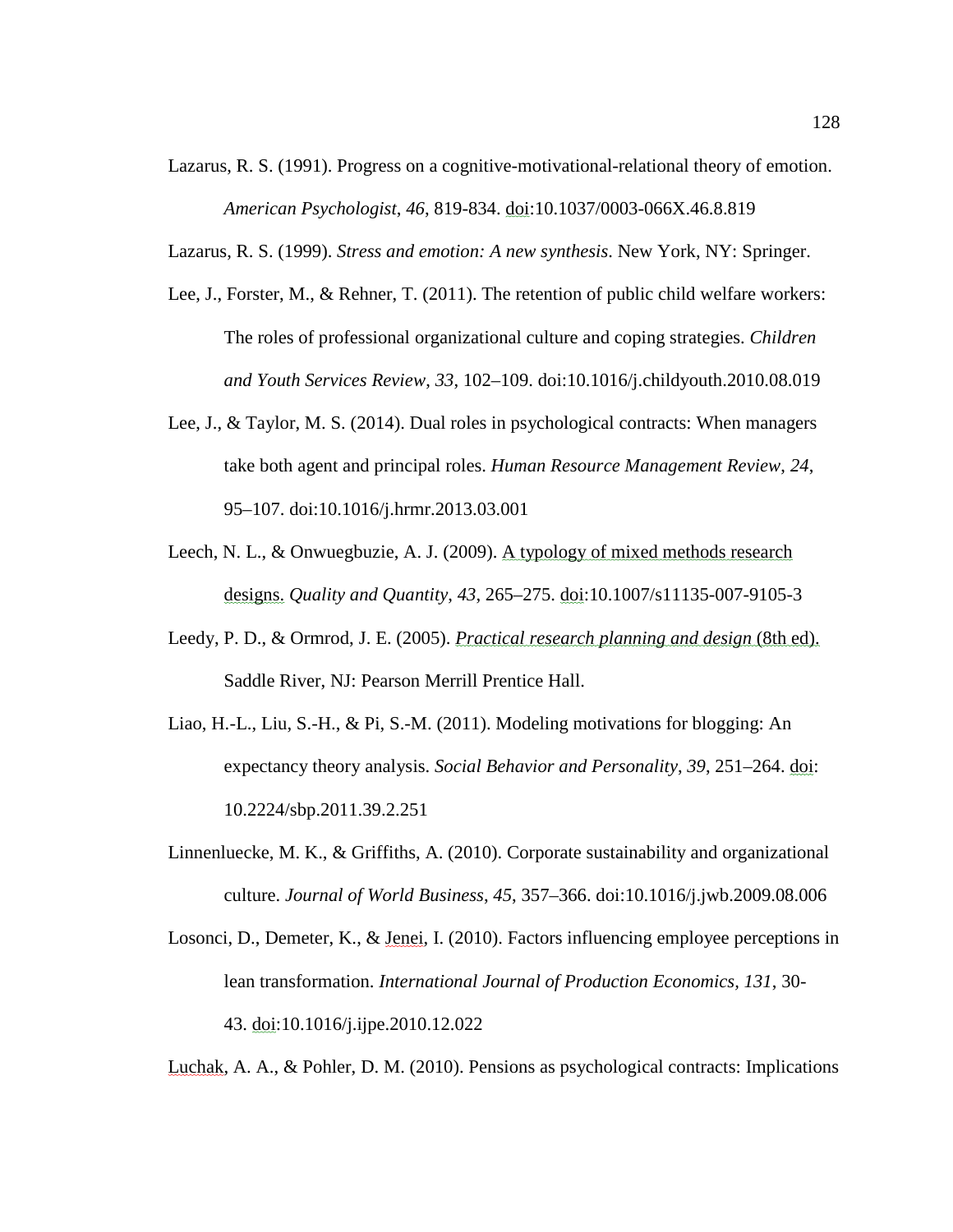for work outcomes. *Industrial Relations: A Journal of Economy and Society*, *49*, 61–82. doi:10.1111/j.1468-232X.2009.00587.x

- Maertz, C. P., & Griffeth, R. W. (2004). Eight motivational forces and voluntary turnover: A theoretical synthesis with implications for research. *Journal of Management*, *30*, 667–683. doi:10.1016/j.jm.2004.04.001
- Maertz, C. P., Wiley, J. W., LeRouge, C., & Campion, M. A. (2010). Downsizing effects on survivors: Layoffs, offshoring, and outsourcing. *Industrial Relations: A Journal of Economy and Society*, *49*, 275–285. doi:10.1111/j.1468- 232X.2009.00599.x
- Makawatsakul, N., & Kleiner, B. H. (2003). The effect of downsizing on morale and attrition. *Management Research News*, *26*, 52–62. doi:10.1108/01409170310783998
- Mäkelä, H., & Näsi, S. (2010). Social responsibilities of MNCs in downsizing operations: A Finnish forest sector case analysed from the stakeholder, social contract and legitimacy theory point of view. *Accounting, Auditing & Accountability Journal*, *23*, 149–174. doi:10.1108/09513571011023174
- Malik, M. I., Ahmad, A., & Hussain, S. (2010). How downsizing affects the job satisfaction and life satisfaction of layoff survivors. *African Journal of Business Management*, *4*, 3564–3570. Retrieved from http://www.academicjournals.org/AJBM/
- Malik, M. I., & Ahmad, D. M. (2011). Lucky or unlucky people: Layoff survivors. *Far East Journal of Psychology and Business*, *2*(2), 23–35. Retrieved from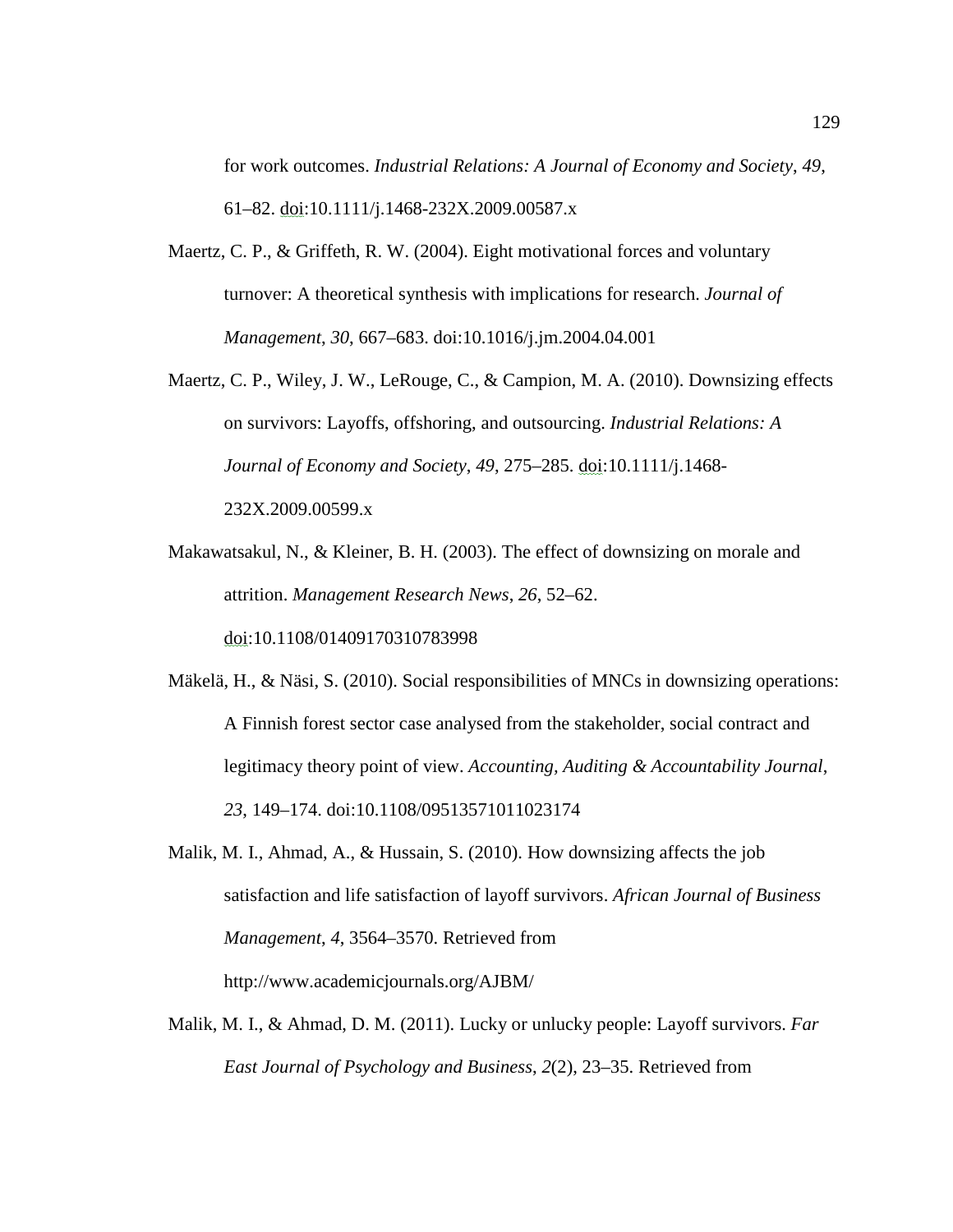http://fareastjournals.com/journal\_detail.aspx?jid=18

- Malik, M. I., Ahmad, M., Saif, M. I., & Safwan, M. N. (2010). Relationship of organizational commitment, job satisfaction and layoff survivor's productivity. *Interdisciplinary Journal of Contemporary Research in Business*, *2*(7), 200–211. Retrieved from http://www.ijcrb.webs.com/
- Malik, M. I., Hussain, S., & Mahmood, A. (2011). Examining a chain relationship of layoff survivors' role overload, work-life balance and their productivity. *Interdisciplinary Journal of Contemporary Research in Business*, *3*(6), 402–409. Retrieved from http://www.ijcrb.webs.com/
- Malik, M. I., Saleem, F., & Ahmad, M. (2010). Work-life balance and job satisfaction among doctors in Pakistan. *South Asian Journal of Management*, *17*(2), 112–123. Retrieved from http://www.questia.com/library/p62372/south-asian-journal-ofmanagement
- Mandal, B., Ayyagari, P., & Gallo, W. T. (2011). Job loss and depression: The role of subjective expectations. *Social Science & Medicine*, *72*, 576–583. doi:10.1016/j.socscimed.2010.11.014
- March, J. G., & Simon, H. A. (1958). *Organizations*. New York, NY: Wiley.
- Marques, T., Suárez-González, I., Cruz, P. P., & Ferreira, M. P. (2011). The downsizing effects on survivors: A structural equation modeling analysis. *Management Research: The Journal of the Iberoamerican Academy of Management*, *9*, 174– 191. doi:10.1108/1536-541111181895

Megilo, O., & Risberg, A. (2010). Mergers and acquisitions: Time for a methodological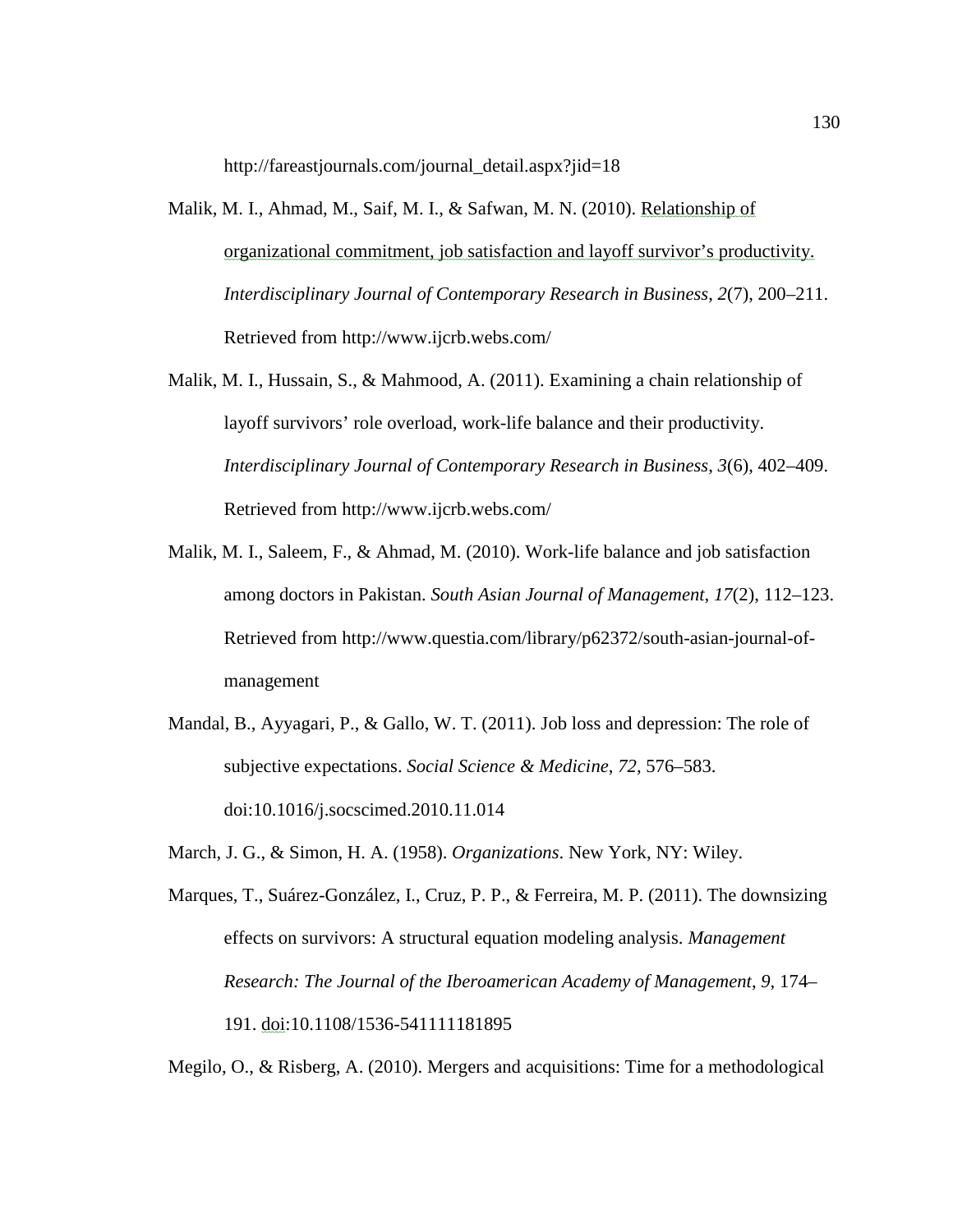rejuvenation of the field? *Scandinavian Journal of Management, 26*, 87-95. doi:10.1016/j.scaman.2009.11.002

- Mellahi, K., & Wilkinson, A. (2010). Slash and burn or nip and tuck? Downsizing, innovation and human resources. *International Journal of Human Resource Management*, *21*, 2291–2305. doi:10.1080/09585192.2010.516584
- Mero-Jaffe, I. (2011). "Is that what I said?" Interview transcript approval by participants: An aspect of ethics in qualitative research. *International Journal of Qualitative Methods*, *10*, 231–247. Retrieved from

http://ejournals.library.ualberta.ca/index.php/IJQM/index

- Meurs, J. A., & Perrewé, P. L. (2011). Cognitive activation theory of stress: An integrative theoretical approach to work stress. *Journal of Management*, *37*, 1043–1068. doi:10.1177/0149206310387303
- Michael, B., & Michael, R. (2012). Outsourcing: Mass layoffs and displaced workers' experiences. *Management Research Review*, *35*, 1029–1045. doi:10.1108/01409171211276927
- Michaelis, B., Stegmaier, R., & Sonntag, K. (2010). Shedding light on followers' innovation implementation behavior: The role of transformational leadership, commitment to change, and climate for initiative. *Journal of Managerial Psychology*, *25*, 408–429. doi:10.1108/02683941011035304
- Mishra, S., & Gupta, A. (2010). Kaizen culture: Enabling organizational change management for sustainable competitive advantage. *Global Journal of Enterprise Information Systems, 2*(2), 59-68. Retrieved from http://gjeis.org/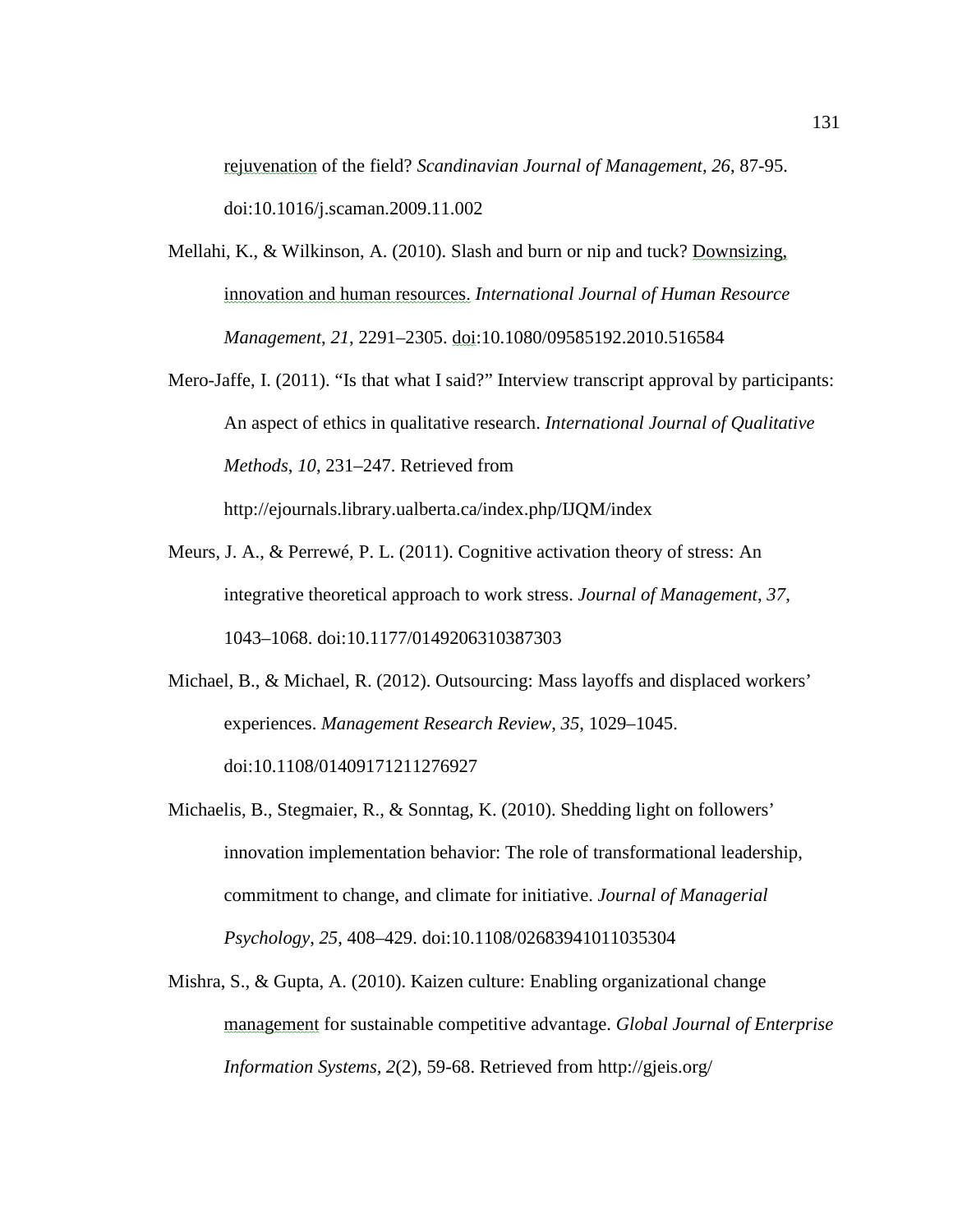- Mitchell, T., Schaap, J. I., & Groves, M. (2010). Maintaining the integrity of turnover measurements when there are layoffs. *Journal of Business & Economics Research, 8*(1), 79-86. Retrieved from http://journals.cluteonline.com/index.php/JBER
- Modrek, S., & Cullen, M. R. (2013). Health consequences of the 'Great Recession' on the employed: Evidence from an industrial cohort in aluminum manufacturing. *Social Science & Medicine*, 92, 105-113. doi:10.1016/j.socscimed.2013.04.027
- Morse, J. M. (2000). Determining sample size. *Qualitative Health Research*, 10, 3–5. doi:10.1177/104973200129118183

Moustakas, C. (1994). *Phenomenological research methods.* London, UK: Sage.

- Munjuri, M. G. (2011). A survey of the criteria used by commercial banks in Kenya to determine employees to retrench. *International Journal of Business Administration*, *2*(2), 57-81. doi:10.5430/ijba.v2n2p57
- Muñoz-Bullón, F., & Sánchez-Bueno, M. J. (2011). Does downsizing improve organisational performance? An analysis of Spanish manufacturing firms. *The International Journal of Human Resource Management*, *22*, 2924–2945. doi:10.1080/09585192.2011.599955
- Neininger, A., Lehmann-Willenbrock, N., Kauffeld, S., & Henschel, A. (2010). Effects of team and organizational commitment – A longitudinal study. *Journal of Vocational Behavior*, *76*, 567–579. doi:10.1016/j.jvb.2010.01.009
- Ng, T. W. H., Feldman, D. C., & Lam, S. S. K. (2010). Psychological contract breaches, organizational commitment, and innovation-related behaviors: A latent growth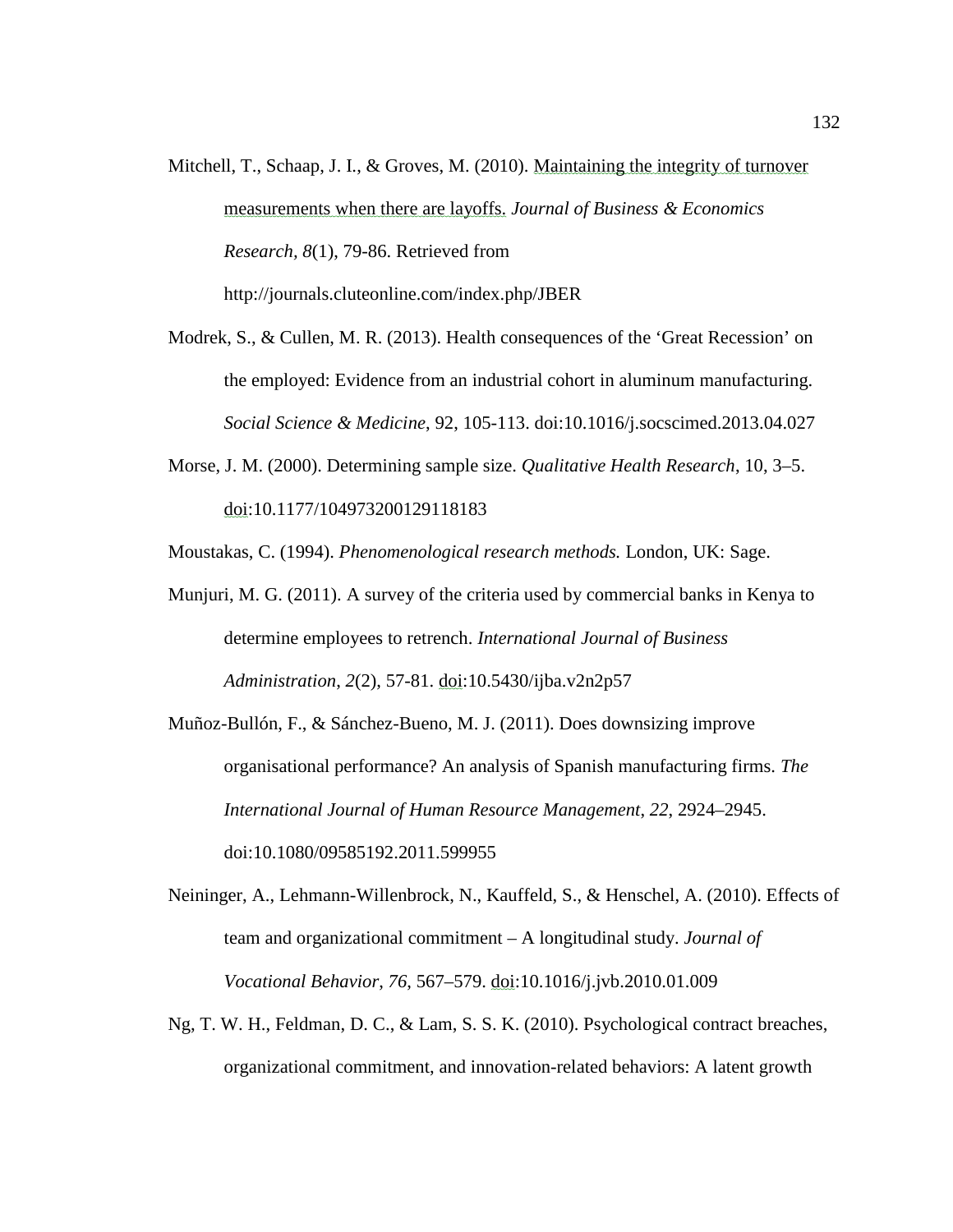modeling approach. *Journal of Applied Psychology*, *95*, 744–751. doi:10.1037/a0018804

- Ngirande, H. (2012). The psychological impact of downsizing on employee survivors in the manufacturing industry. *African Journal of Business Management*, *6*, 4371- 4375. doi:10.5897/AJBM11.987
- Ning, J., & Jing, R. (2012). Commitment to change: Its role in the relationship between expectation of change outcome and emotional exhaustion. *Human Resource Development Quarterly*, *23*, 461–485. doi:10.1002/hrdq.21149
- Noer, D. (2010). Six crucial leadership competencies for an era of downsizing. *Leader to Leader*, *2010*(56), 8–11. doi:10.1002/ltl.407
- Norman, P. M., Butler, F. C., & Ranft, A. L. (2013). Resources matter: Examining the effects of resources on the state of firms following downsizing. *Journal of Management*, *39*, 2009-2038. doi:10.1177/0149206312443560
- Norman, S. M., Avolio, B. J., & Luthans, F. (2010). The impact of positivity and transparency on trust in leaders and their perceived effectiveness. *The Leadership Quarterly*, *21*, 350–364. doi:10.1016/j.leaqua.2010.03.002
- Nuttman-Shwartz, O., & Gadot, L. (2012). Social factors and mental health symptoms among women who have experienced involuntary job loss. *Anxiety, Stress & Coping*, *25*, 275–290. doi:10.1080/10615806.2011.583644
- Obilade, S. (2009). Motivating downsizing survivors in small businesses. *Southern Business Review, 34*, 19–35. Retrieved from http://www.questia.com/library/p61306/southern-business-review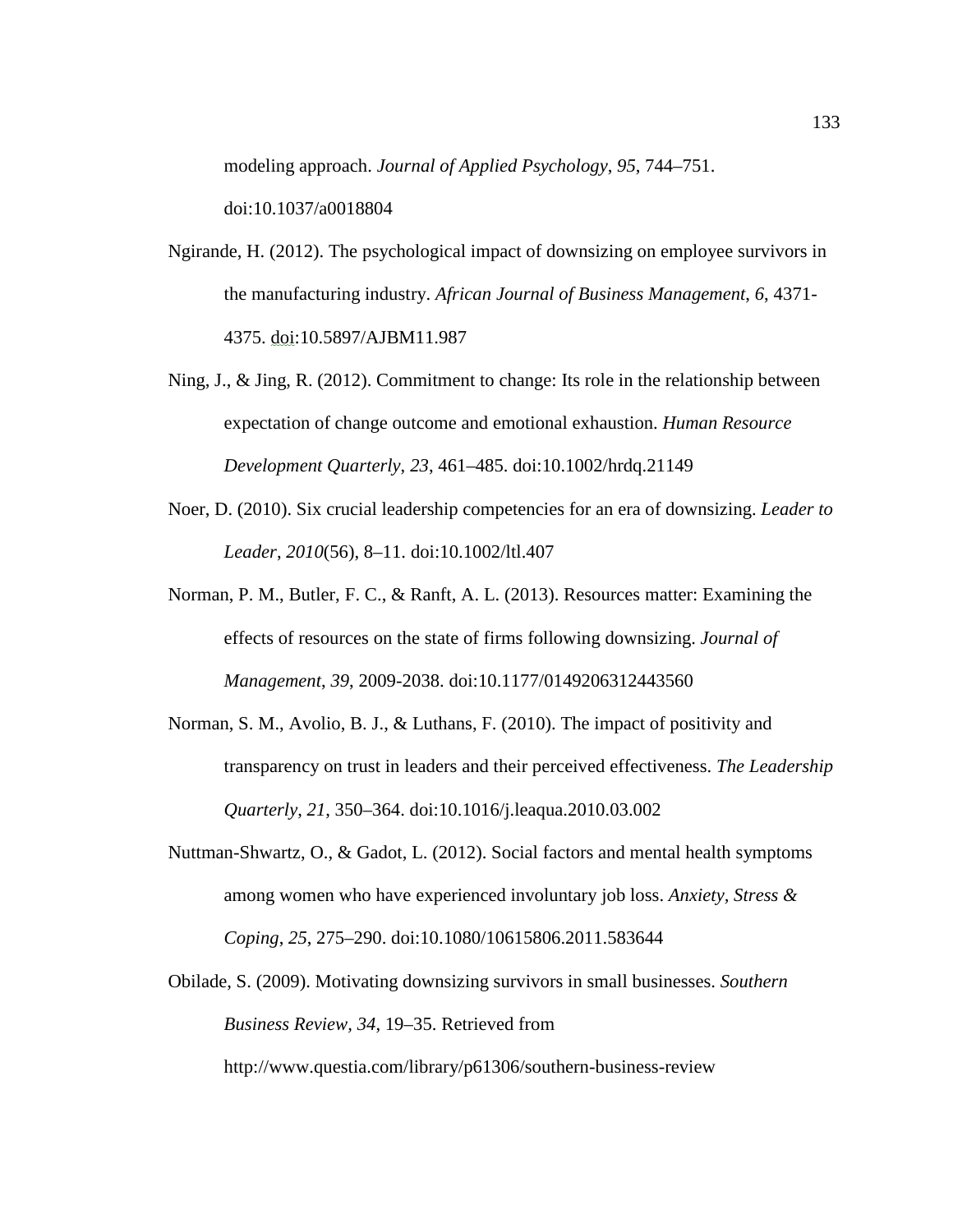- Oh, Y. O., & Park, J. J. (2011). New link between administrative reforms and job attitude: The role of interpersonal trust in peers as a mediator on organizational commitment. *International Review of Public Administration*, *16*(3), 65–88. Retrieved from http://www.kapa21.or.kr/english/irpafind.php
- Olckers, C., & du Plessis, Y. (2012). The role of psychological ownership in retaining talent: A systematic literature review. *South African Journal of Human Resource Management*, *10*, 1–18. doi:10.4102/sajhrm.v10i2.415
- Oreg, S., & Sverdlik, N. (2011). Ambivalence toward imposed change: The conflict between dispositional resistance to change and the orientation toward the change agent. *Journal of Applied Psychology, 96*, 337-349. doi:10.1037/a.0021100
- Oreg, S., Vakola, M., & Armenakis, A. (2011). Change recipients' reactions to organizational change: A 60-year review of quantitative studies. *The Journal of Applied Behavioral Science*, *47*, 461-524. doi:10.1177/0021886310396550
- O'Reilly, M., & Parker, N. (2013). "Unsatisfactory saturation": A critical exploration of the notion of saturated sample sizes in. *Qualitative Research*, *13*, 190–197. doi:10.1177/1468794112446106
- Østhus, S. (2012). Health effects of downsizing survival and job loss in Norway. *Social Science & Medicine*, *75*, 946–953. doi:10.1016/j.socscimed.2012.04.036
- Østhus, S., & Mastekaasa, A. (2010). The impact of downsizing on remaining workers' sickness absence. *Social Science & Medicine*, *71*, 1455–1462. doi:10.1016/j.socscimed.2010.06.045

Palinkas, L. A., Aarons, G. A., Horwitz, S., Chamberlain, P., Hurlburt, M., & Landsverk,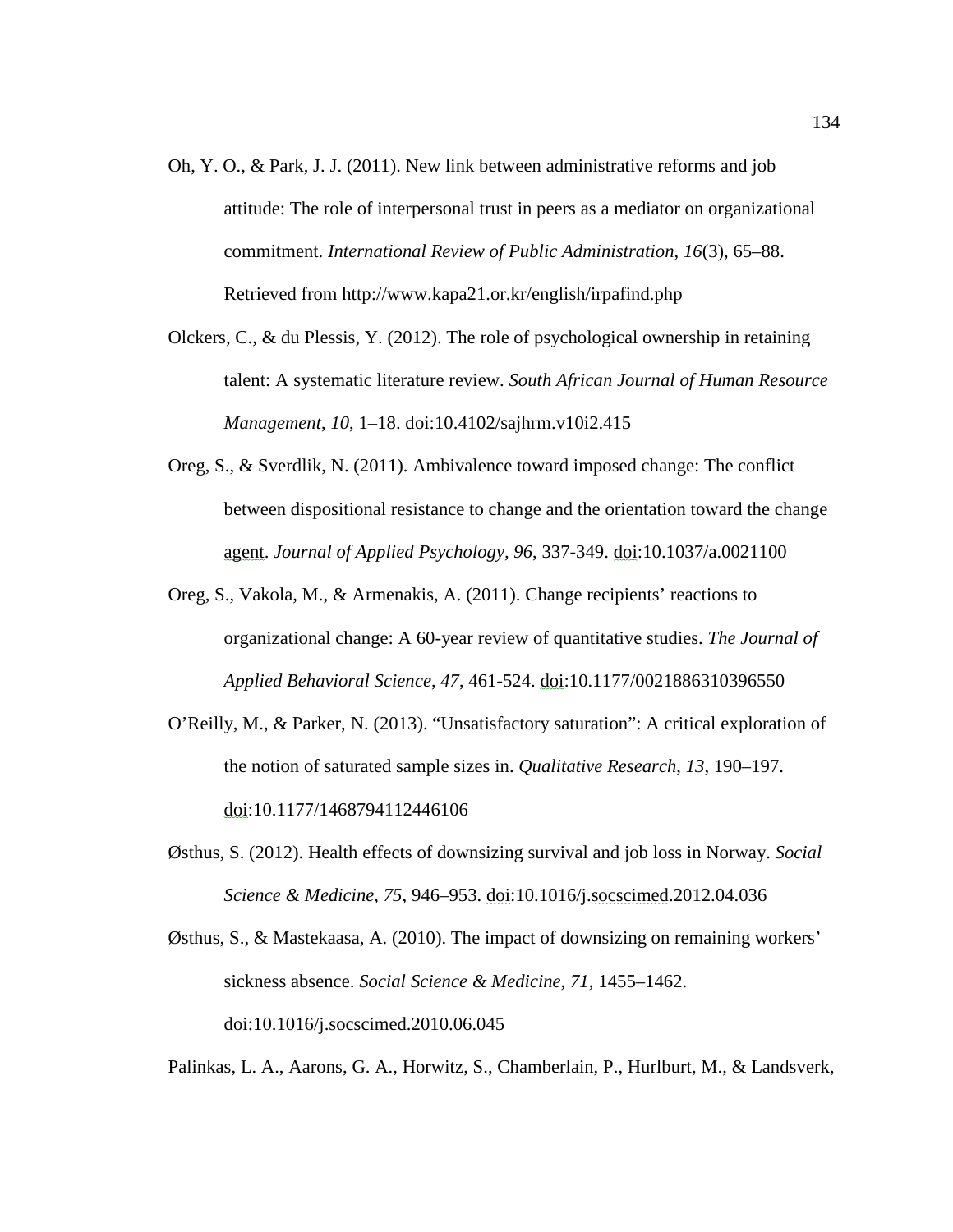J. (2011). Mixed method designs in implementation research. *Administration and Policy in Mental Health and Mental Health Services Research*, *38*, 44–53. doi:10.1007/s10488-010-0314-z

Parker, P. D., Martin, A. J., Colmar, S., & Liem, G. A. (2012). Teachers' workplace wellbeing: Exploring a process model of goal orientation, coping behavior, engagement, and burnout. *Teaching and Teacher Education*, *28*, 503–513. doi:10.1016/j.tate.2012.01.001

Parks-Yancy, R. (2011). The impact of downsizing on the social capital resources and career prospects of African-American survivors. *Journal of African American Studies*, *15*, 307–326. doi:10.1007/s12111-010-9147-9

Parzefall, M.-R. (2012). A close call: Perceptions of alternative HR arrangements to layoffs. *Journal of Managerial Psychology*, *27*, 799–813. doi:10.1108/02683941211280166

- Parzefall, M.-R., & Kuppelwieser, V. G. (2012). Understanding the antecedents, the outcomes and the mediating role of social capital: An employee perspective. *Human Relations*, *65*, 447–472. doi:10.1177/0018726711431853
- Pfeffer, J. (2010). Building sustainable organizations: The human factor. *Academy of Management Perspectives*, *24*(1), 34–45. doi:10.5465/AMP.2010.50304415
- Portney, L. G., & Watkins, M. P. (2009). *Foundations of clinical research: Applications to practice* (3rd ed.). Upper Saddle River, NJ: Pearson Education.
- Probst, T. M., & Ekore, J. O. (2010). An exploratory study of the costs of job insecurity in Nigeria. *International Studies of Management & Organization*, *40*(1), 92–104.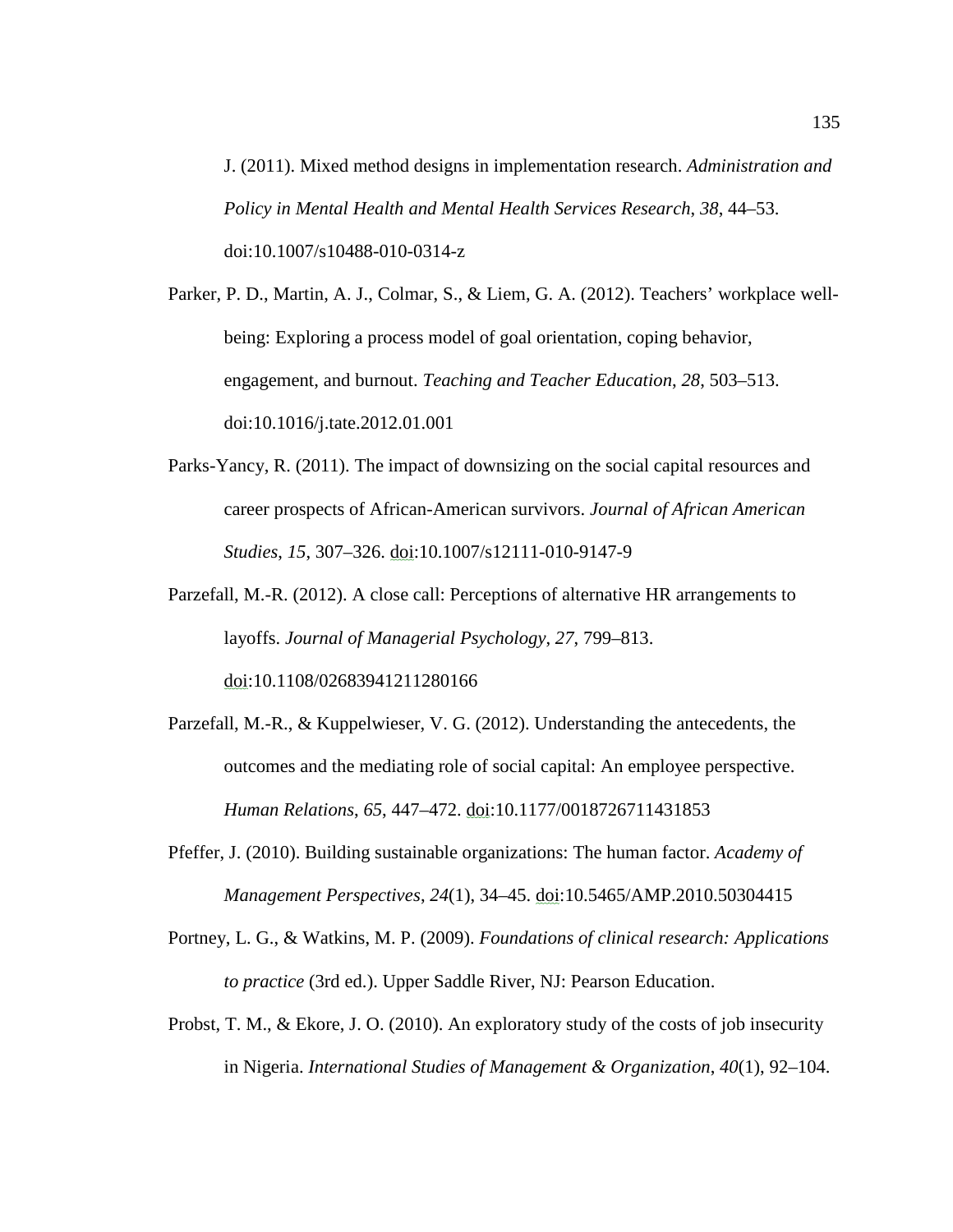doi:10.2753/IMO0020-8825400106

- Probst, T. M., & Strand, P. (2010). Perceiving and responding to job insecurity: A workplace spirituality perspective. *Journal of Management, Spirituality & Religion*, *7*, 135–156. doi:10.1080/14766081003746430
- Pruijt, H., & Dérogée, P. (2010). Employability and job security, friends or foes? The paradoxical reception of employacurity in the Netherlands. *Socio-Economic Review*, *8*, 437–460. doi:10.1093/ser/mwq006
- Reinardy, S. (2011). Journalism's layoff survivors tap resources to remain satisfied. *Atlantic Journal of Communication*, *19*, 285–298. doi:10.1080/15456870.2011.623075
- Reisel, W. D., Probst, T. M., Chia, S.L., Maloles, C. M., & König, C. J. (2010). The effects of job insecurity on job satisfaction, organizational citizenship behavior, deviant behavior, and negative emotions of employees. *International Studies of Management & Organization*, *40*(1), 74–91. doi:10.2753/IMO0020-8825400105
- Renko, M., Kroeck, K. G., & Bullough, A. (2012). Expectancy theory and nascent entrepreneurship. *Small Business Economics*, *39*, 667–684. doi:10.1007/s11187- 011-9354-3
- Restubog, S. L. D., Bordia, P., & Bordia, S. (2011). Investigating the role of psychological contract breach on career success: Convergent evidence from two longitudinal studies. *Journal of Vocational Behavior*, *79*, 428–437. doi:10.1016/j.jvb.2011.01.006

Richter, A., Näswall, K., & Sverke, M. (2010). Job insecurity and its relation to work—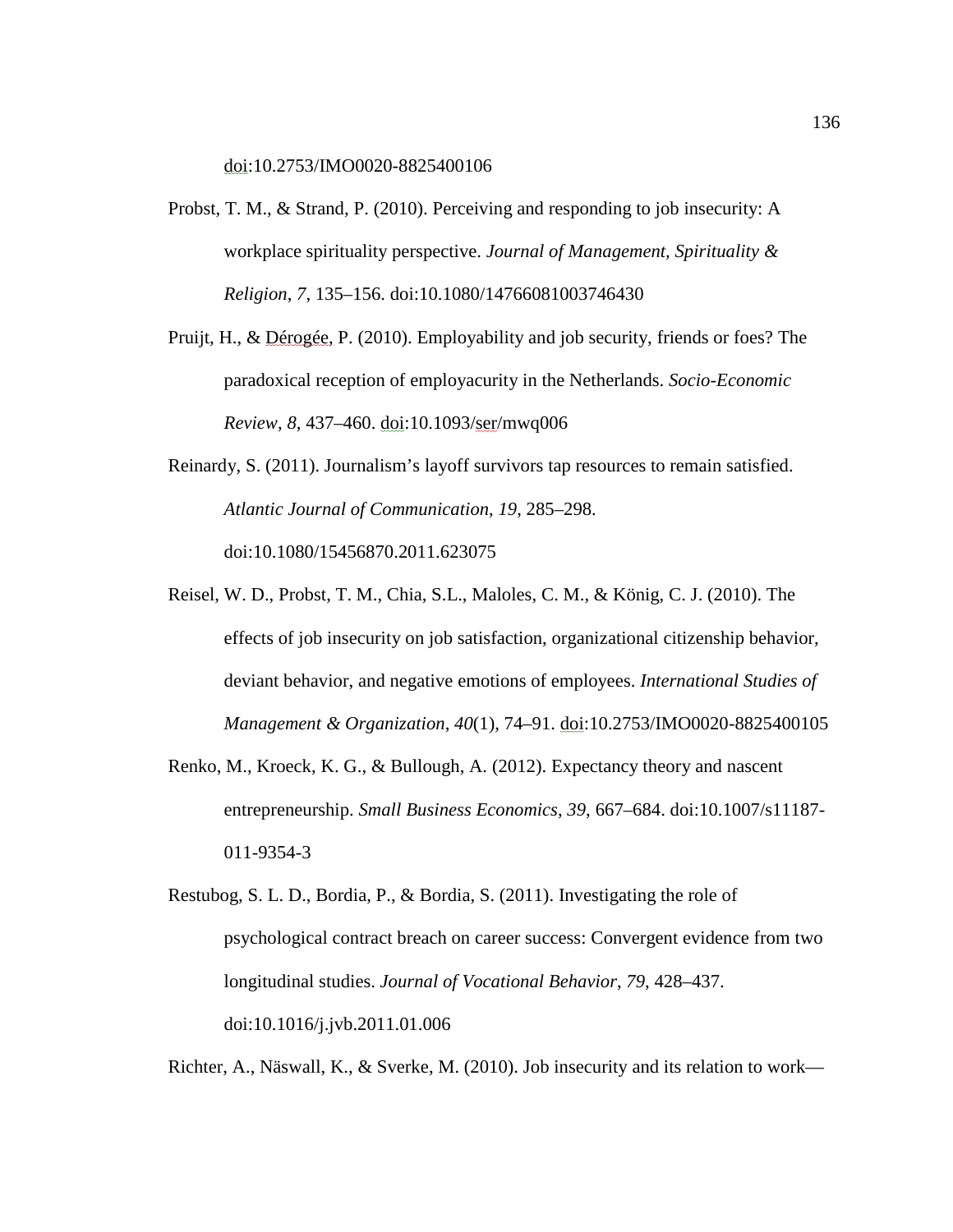family conflict: Mediation with a longitudinal data set. *Economic and Industrial Democracy*, *31*, 265–280. doi:10.1177/0143831X09358370

- Rooney, D., Paulsen, N., Callan, V. J., Brabant, M., Gallois, C., & Jones, E. (2010). A new role for place identity in managing organizational change. *Management Communication Quarterly*, *24*, 44–73. doi:10.1177/0893318909351434
- Roulston, K. (2010). *Reflective interviewing: A guide to theory and practice*. Thousand Oaks, CA: Sage Publications.
- Saif, M. I., Malik, M. I., & Awan, M. Z. (2011). Employee work satisfaction and work life balance: A Pakistani perspective. *Interdisciplinary Journal of Contemporary Research in Business*, *3*, 606–617. Retrieved from http://www.ijcrb.webs.com/
- Savage-Austin, A. R., & Honeycutt, A. (2011). Servant leadership: A phenomenological study of practices, experiences, organizational effectiveness, and barriers. *Journal of Business & Economics Research, 9*(1), 49-54. Retrieved from http://journals.cluteonline.com/index.php/JBER
- Schmitt, A., Borzillo, S., & Probst, G. (2012). Don't let knowledge walk away: Knowledge retention during employee downsizing. *Management Learning, 43*, 53–74. doi:10.1177/1350507611411630

Searle, R., Den Hartog, D. N., Weibel, A., Gillespie, N., Six, F., Hatzakis, T., & Skinner, D. (2011). Trust in the employer: The role of high-involvement work practices and procedural justice in European organizations. *The International Journal of Human Resource Management*, *22*, 1069–1092. doi:10.1080/09585192.2011.556782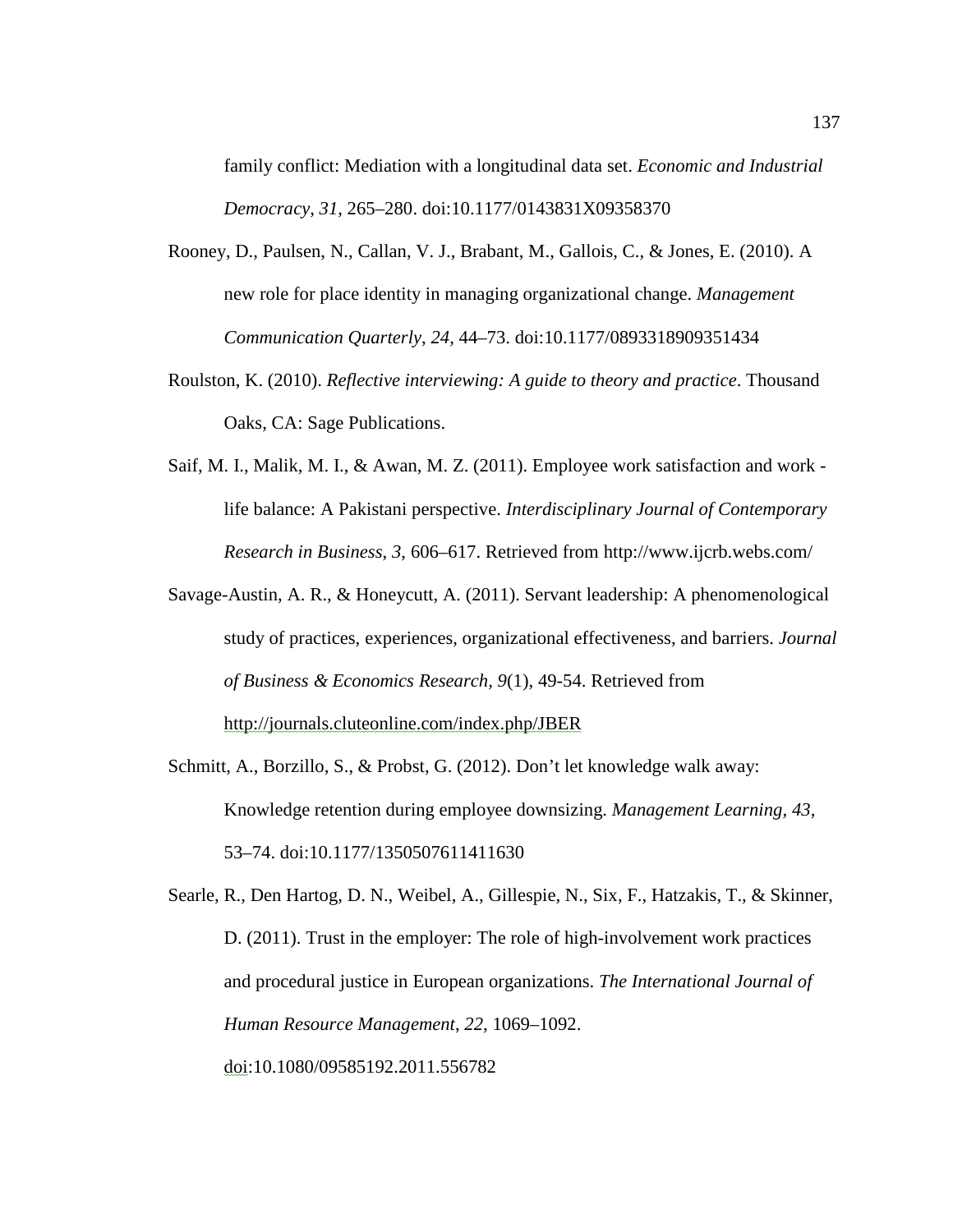- Selye, H. (1936). A syndrome produced by diverse nocuous agents. *Nature*, *138*, 32. doi:10.1038/138032a0
- Selye, H. (1955). Stress and disease. *The laryngoscope, 65,* 500-514. doi:10.1288/00005537-195507000-00002
- Shah, N. (2011). A study of the relationship between organisational justice and employee readiness for change. *Journal of Enterprise Information Management*, *24*, 224– 236. doi:10.1108/17410391111122835
- Shenton, A. K. (2004). Strategies for ensuring trustworthiness in qualitative research projects. *Education for Information*, *22*, 63–75. Retrieved from http://www.iospress.nl/journal/
- Siegel, D. S., & Simons, K. L. (2010). Assessing the effects of mergers and acquisitions on firm performance, plant productivity, and workers: New evidence from matched employer-employee data. *Strategic Management Journal, 31*, 903- 916. doi:10.1002/smj.843
- Silla, I., Gracia, F. J., Mañas, M. A., & Peiró, J. M. (2010). Job insecurity and employees' attitudes: The moderating role of fairness. *International Journal of Manpower*, *31*, 449–465. doi:10.1108/01437721011057029
- Simon, M. (2006). *Recipes for success: Dissertation & scholarly research.* Dubuque, IA: Kendall / Hunt.
- Sinha, R., Shaham, Y., & Heilig, M. (2011). Translational and reverse translational research on the role of stress in drug craving and relapse. *Psychopharmacology*, *218*(1), 69–82. doi:10.1007/s00213-011-2263-y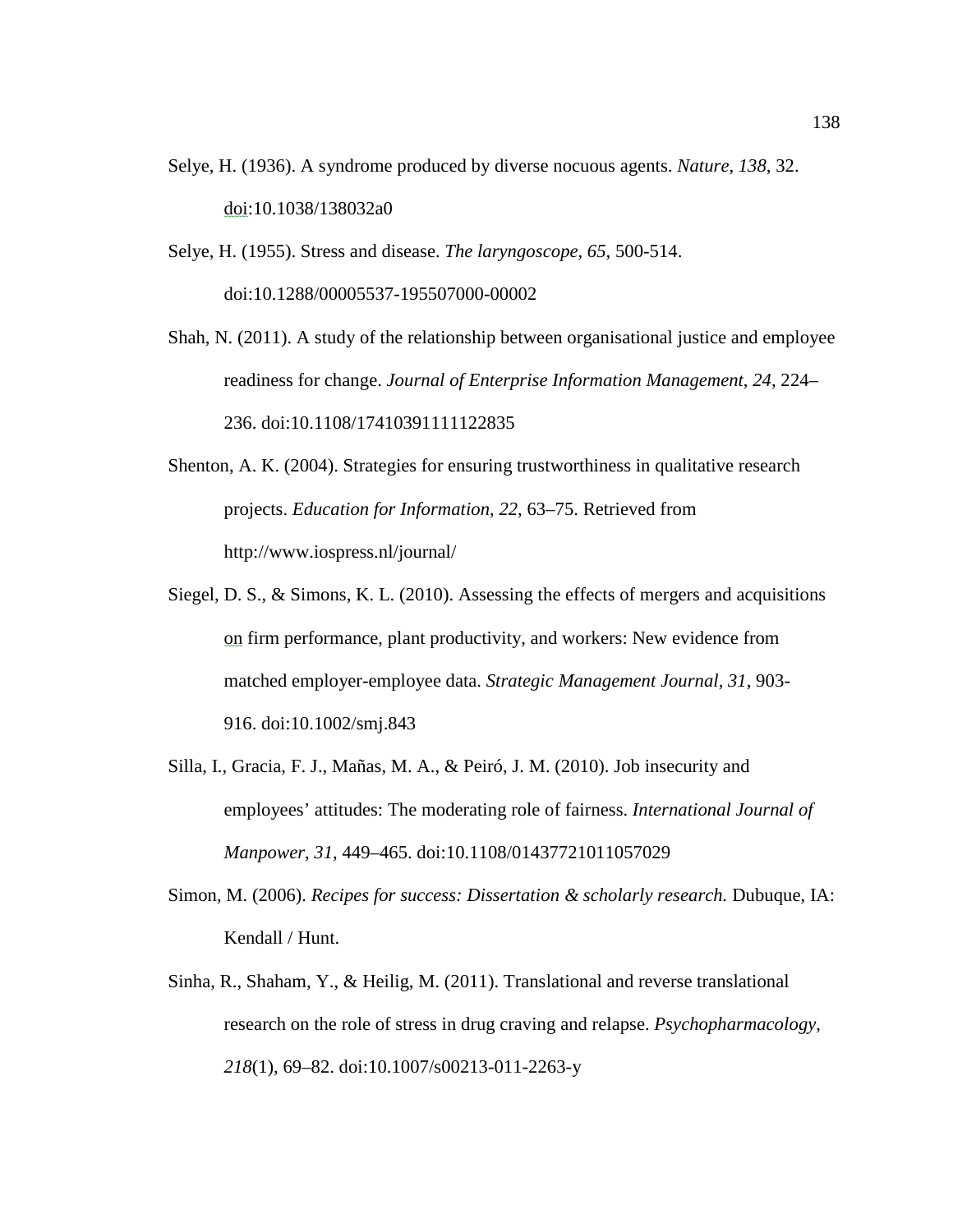Sitlington, H., & Marshall, V. (2011). Do downsizing decisions affect organisational knowledge and performance? *Management Decision*, *49*, 116–129. doi:10.1108/00251741111094473

Skaalvik, E. M., & Skaalvik, S. (2011). Teacher job satisfaction and motivation to leave the teaching profession: Relations with school context, feeling of belonging, and emotional exhaustion. *Teaching and Teacher Education*, *27*, 1029–1038. doi:10.1016/j.tate.2011.04.001

- Smith, V. (2010). Review article: Enhancing employability: Human, cultural, and social capital in an era of turbulent unpredictability. *Human Relations*, *63*, 279–300. doi:10.1177/0018726709353639
- Smollan, R. K. (2013). Trust in change managers: The role of affect. *Journal of Organizational Change Management*, *26*, 725–747. doi:10.1108/JOCM-May-2012-0070
- Smollan, R., & Parry, K. (2011). Follower perceptions of the emotional intelligence of change leaders: A qualitative study. *Leadership*, *7*, 435–462. doi:10.1177/1742715011416890
- Sousa, D. (2014). Validation in qualitative research: General aspects and specificities of the descriptive phenomenological method. *Qualitative Research in Psychology*, *11*, 211-227. doi:10.1080/14780887.2013.853855
- Spangenburg, J. M. (2012). Organizational commitment in the wake of downsizing. *Journal of American Academy of Business, Cambridge*, *17*(2), 30–36. Retrieved from http://www.jaabc.com/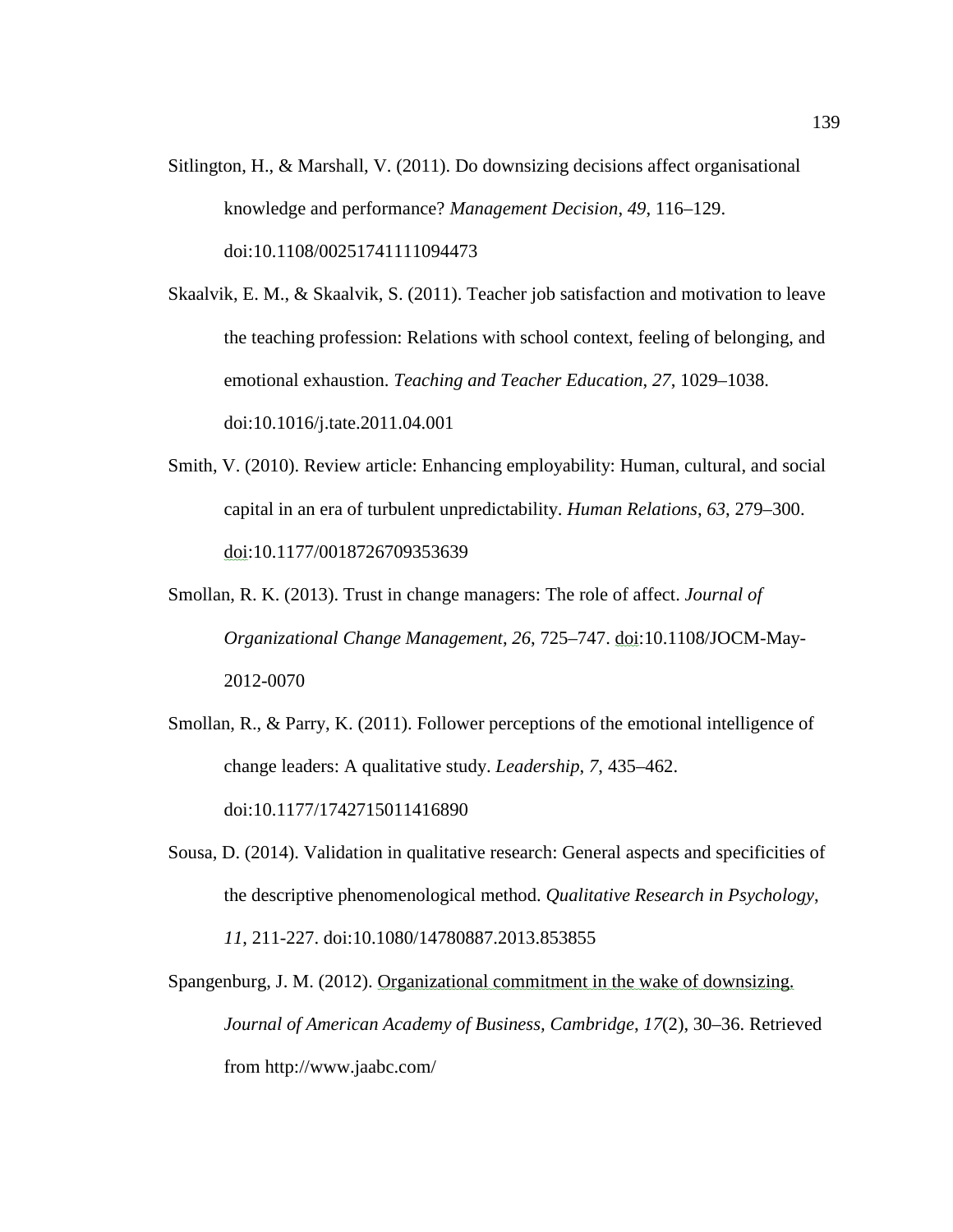- Spector, B. (2010). *Implementing organizational change theory and practice* (2nd ed.). Upper Saddle River, NJ: Prentice Hall.
- Suri, H. (2011). Purposeful sampling in qualitative research synthesis. *Qualitative Research Journal*, *11*(2), 63–75. doi:10.3316/QRJ1102063

Thomas, E., & Magilvy, J. K. (2011). Qualitative rigor or research validity in qualitative research. *Journal for Specialists in Pediatric Nursing*, *16*, 151–155. doi:10.1111/j.1744-6155.2011.00283.x

- Toloie-Eshlaghy, A., Chitsaz, S., Karimian, L., & Charkhchi, R. (2011). A classification of qualitative research methods. *Research Journal of International Studies*, 20, 106-123. Retrieved from http://www.eurojournals.com/international\_studies.htm
- Tomkins, L., & Eatough, V. (2013). The feel of experience: Phenomenological ideas for organizational research. *Qualitative Research in Organizations and Management: An International Journal, 8*, 258-275. doi:10.1108/QROM-04-2012-1060
- Tracy, S. J. (2010). Qualitative quality: Eight "big-tent" criteria for excellent qualitative research. *Qualitative Inquiry, 16*, 837–851. doi:10.1177/1077800410383121
- Trevor, C. O., & Nyberg, A. J. (2008). Keeping your headcount when all about you are losing theirs: Downsizing, voluntary turnover rates, and the moderating role of HR practices. *Academy of Management Journal*, *51*, 259–276. doi:10.5465/AMJ.2008.31767250
- Tsai, P. C. F., & Yen, Y.-F. (2013). Development of institutional downsizing theory: Evidence from the MNC downsizing strategy and HRM practices in Taiwan. *Total Quality Management & Business Excellence*, *24*(1), 1–15.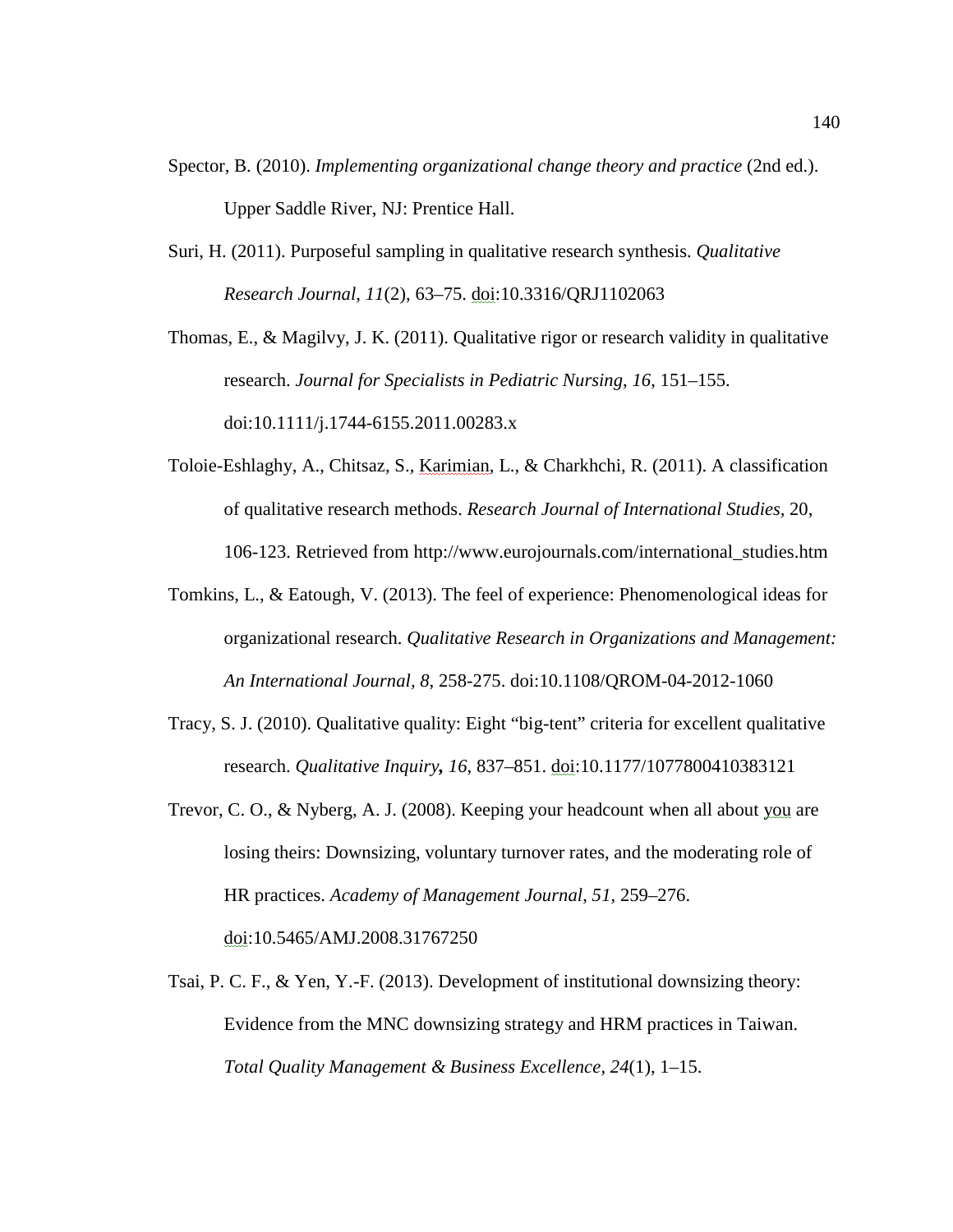doi:10.1080/14783363.2013.791118

- Turner, D. W., III. (2010). Qualitative interview design: A practical guide for novice investigators. *The Qualitative Report, 15*, 754-760. Retrieved from http:// www.nova.edu/ssss/QR/
- Ursin, H., & Eriksen, H. R. (2004). The cognitive activation theory of stress. *Psychoneuroendocrinology*, *29*, 567–592. doi:10.1016/S0306-4530(03)00091-X

Ursin, H., & Eriksen, H. R. (2010). Cognitive activation theory of stress (CATS). *Neuroscience & Biobehavioral Reviews*, *34*, 877-881. doi:10.1016/j.neubiorev.2009.03.001

- U.S. Department of Labor, Bureau of Labor Statistics. (2013). Mass layoffs May 2013.Retrieved from http://www.bls.gov/news.release/pdf/mmls.pdf
- Vakola, M. (2013). Multilevel readiness to organizational change: A conceptual approach. *Journal of Change Management*, *13*, 96–109. doi:10.1080/14697017.2013.768436
- Van den Broeck, A., Vansteenkiste, M., Lens, W., & De Witte, H. (2010). Unemployed individuals' work values and job flexibility: An explanation from expectancyvalue theory and self-determination theory. *Applied Psychology: An International Review, 59*, 296–317. doi:10.1111/j.1464-0597.2009.00391.x

Van Dierendonck, D., & Jacobs, G. (2012). Survivors and victims, a meta-analytical review of fairness and organizational commitment after downsizing. *British Journal of Management, 23*, 96–109. doi:10.1111/j.1467-8551.2010.00724.x

Van Teijlingen, E., & Hundley, V. (2001). The importance of pilot studies. *Social*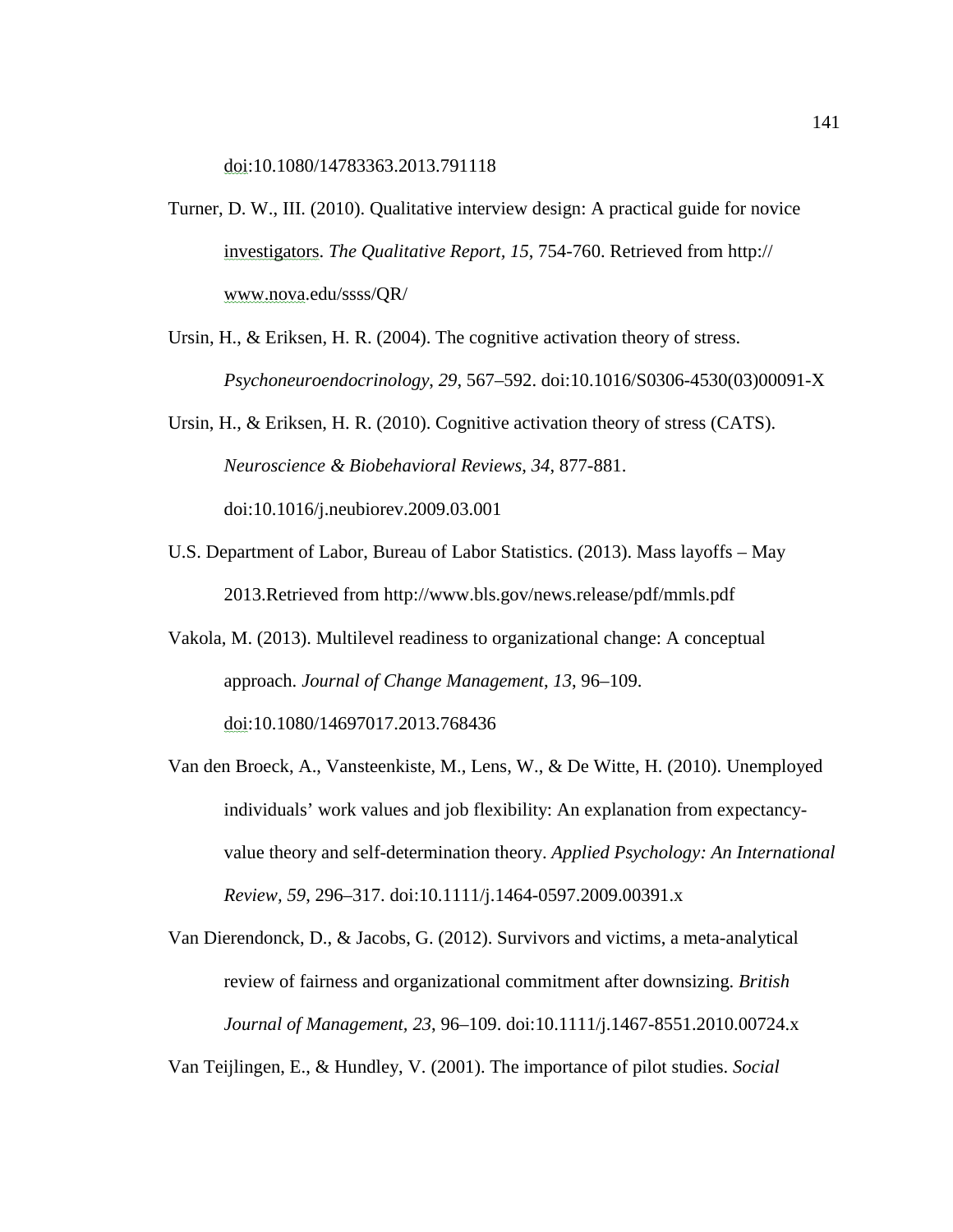*Research Update*, *35*, 1–4. Retrieved from http://sru.soc.surrey.ac.uk/

Vicente-Lorente, J. D., & Zúñiga-Vicente, J. Á. (2012). Effects of process and productoriented innovations on employee downsizing. *International Journal of Manpower*, *33*, 383–403. doi:10.1108/01437721211243750

Vroom, V. H. (1964). *Work and motivation*. New York, NY: Wiley.

- Wang, S., & Noe, R. A. (2010). Knowledge sharing: A review and directions for future research. *Human Resource Management Review*, *20*, 115–131. doi:10.1016/j.hrmr.2009.10.001
- Waraich, S. B., & Bhardwaj, G. (2012). Perception of workforce reduction scenario and coping strategies of survivors: An empirical study. *South Asian Journal of Management*, *19*(3), 34–49. Retrieved from www.sajm-amdisa.org/
- Whitman, D. S., Caleo, S., Carpenter, N. C., Horner, M. T., & Bernerth, J. B. (2012). Fairness at the collective level: A meta-analytic examination of the consequences and boundary conditions of organizational justice climate. *Journal of Applied Psychology*, *97*, 776-791. doi:10.1037/a0028021
- Whitman, D. S., VanRoddy, D. L., & Viswesvaran, C. (2010). Satisfaction, citizenship behaviors, and performance in work units: A meta-analysis of collective construct relations. *Personnel Psychology, 63*, 41-81. doi:10.1111/j.1744-6570.2009.01 162.x
- Wolff, E. N. (2012). Downsizing in US manufacturing, 1967 to 1997. *International Journal of the Economics of Business*, *19*, 315–335. doi:10.1080/13571516.2012.684928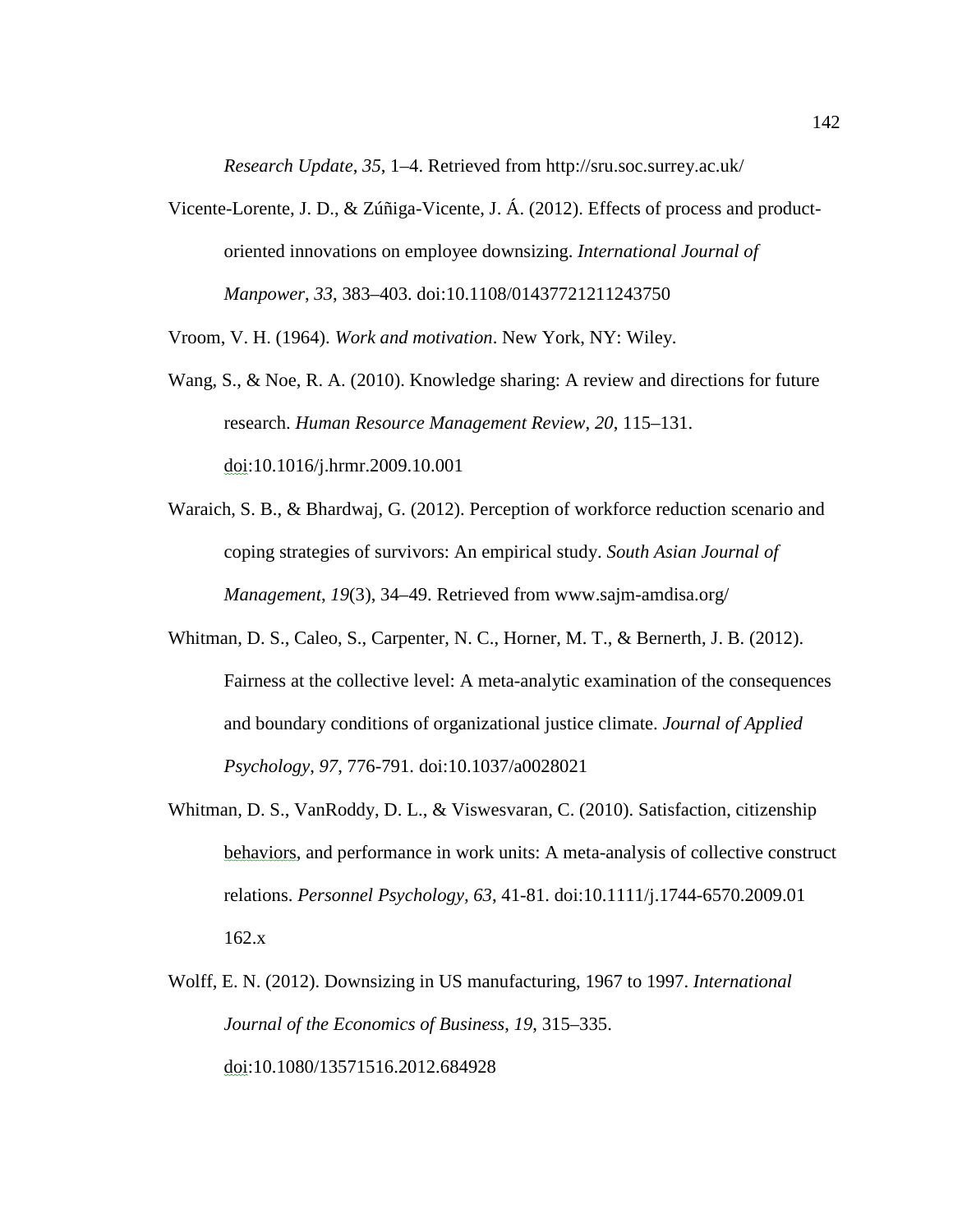- Ye, J., Cardon, M. S., & Rivera, E. (2012). A mutuality perspective of psychological contracts regarding career development and job security. *Journal of Business Research*, *65*, 294–301. doi:10.1016/j.jbusres.2011.03.006
- Yousafzai, S. Y., Foxall, G. R., & Pallister, J. G. (2010). Explaining internet banking behavior: Theory of reasoned action, theory of planned behavior, or technology acceptance model? *Journal of Applied Social Psychology*, *40*, 1172–1202. doi:10.1111/j.1559-1816.2010.00615.x
- Zikmund, W., & Babin, B. (2012). *Essentials of marketing research*. (5th ed.). Mason, OH: South-Western Publications.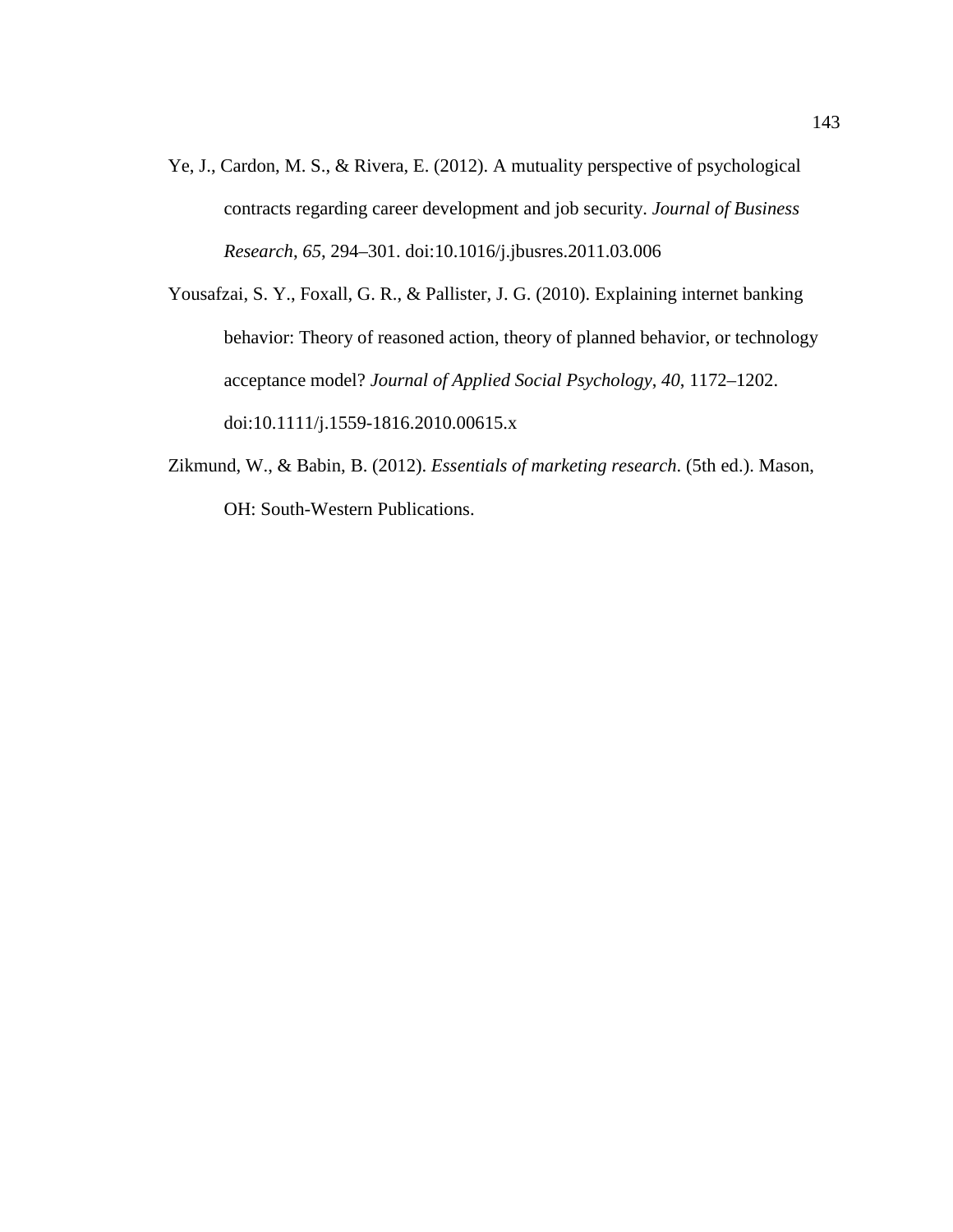#### CONSENT FORM

You are invited to take part in a research study exploring factors that may contribute to employee voluntary attrition, following the announcement of layoff intentions by their employers. You are being asked to participate in this study because you were a member of a craft union and had attained journey-level status prior to the announcement of layoffs. You were employed by the organization for a minimum of 4 years prior to layoff procedures, and you severed employment of your own volition. This form is part of the process called "informed consent" to allow you to understand this study before deciding to take part. This study is being conducted by a researcher named George Lightfoot, who is a doctoral student at Walden University.

#### **Background Information:**

The purpose of this study is to explore the lived experiences of employees regarding the announcement of layoffs at their places of employment and their subsequent decisions to seek employment outside of their downsizing organizations.

### **Procedures:**

If you agree to be in this study, you will be asked to:

1. Participate in an individual interview regarding your experience and reflections on the layoff procedures and your subsequent departure from the organization. This interview will take approximately 90 minutes to complete.

- 2. Permit the interview to be audio taped for analysis by me.
- 3. Review the transcript of your interview for accuracy.

#### **Voluntary Nature of Study:**

Your participation in this study is voluntary. This means that I will respect your decision of whether or not you want to be in the study. No one will treat you differently if you decide not to be in the study. If you decide to join the study now, you can still change your mind during the study. If you feel stressed during the study, you may stop at any time. All responses will remain confidential. You may skip any questions that you feel are too personal.

# **Risks and Benefits of Being in the Study:**

Being in this type of study involves some risk of the minor discomforts that can be encountered in daily life, such as fatigue, stress, or becoming upset. Being in this study would not pose risk to your safety or wellbeing. The interview will involve a detailed discussion of your lived experiences during the layoff initiatives and your subsequent decision to change employers. This study could potentially benefit organizational leaders considering layoff procedures by providing an in-depth employee perspective regarding voluntary employee attrition during layoffs that was not previously available.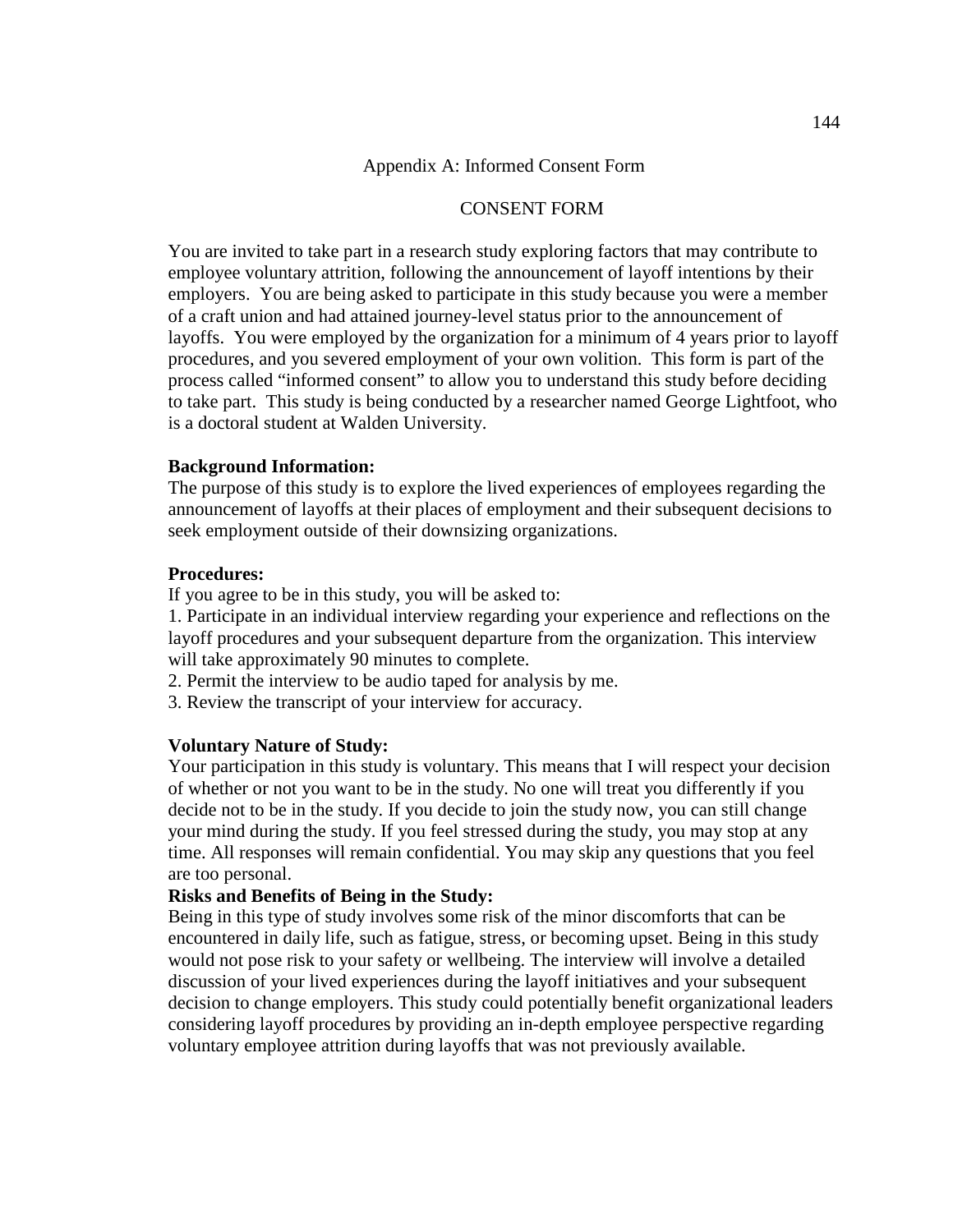### **Compensation:**

Although participants in this study will not be compensated, your participation is greatly appreciated.

# **Confidentiality:**

Any information you provide will be entirely confidential. The researcher will not use your information for any purposes outside of this research project. Also, the researcher will not include your name or any information that could identify you in any reports of the study. Data will be kept secure in a locked safe, maintained at the researcher's residence, for the duration of the research. Data will be kept for a period of at least 5 years, as required by Walden University.

#### **Contacts and Questions:**

You may ask any questions you have now. If you have questions later, you may contact me, the researcher, via telephone at (715-498-2107) or email (george.lightfoot@waldenu.edu).

If you want to talk privately about your rights as a participant, you can call Dr. Leilani Endicott. She is the Walden University representative who can discuss this with you. Her phone number is 1-800-925-3368, extension 3121210. The researcher will give you a copy of this form to keep. Walden University's approval number for this study is **06-30-14- 0305301** and it expires on **June 29, 2015.**

# **Statement of Consent:**

*I have read the above information and I feel I understand the study well enough to make a decision about my involvement*. *I understand that I am agreeing to the terms described above*.

Date of consent

Printed Name

Participant's Title

Participant's Signature

Researcher's Signature

*Please print or save this consent form for your records.*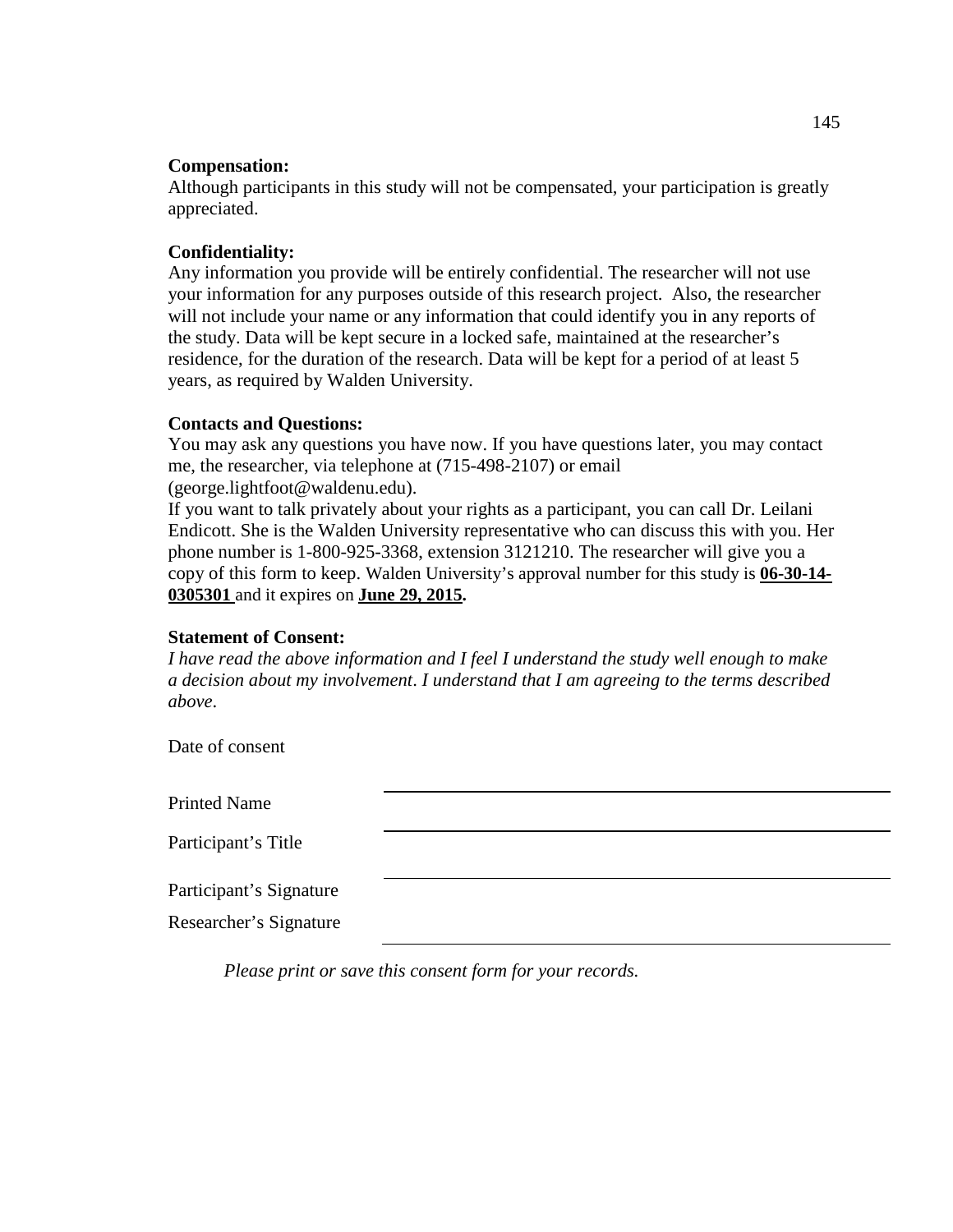#### Appendix B: Interview Questions

To gain a richer contextual understanding of the lived experience of the survivors, I will ask participants to relate their experience during the period before the announcement of layoffs and after the announcement of layoffs.

- 1. In as much detail as possible, please recall a typical day at work prior to announcements of a possibility of layoffs.
- 2. In as much detail as possible, please recall the day of layoff announcements.
- 3. What thoughts crossed your mind about the organization as management made the announcements and you realized who would be released?
- 4. In as much detail as possible, please recall the day at work, after the announcements of layoff, in which you decided to leave.
- 5. What factors led to your decision to leave?
- 6. What was the tipping point at which you decided to leave?
- 7. Based upon your experiences, what, if anything, could management have done to change your decision to voluntarily resign?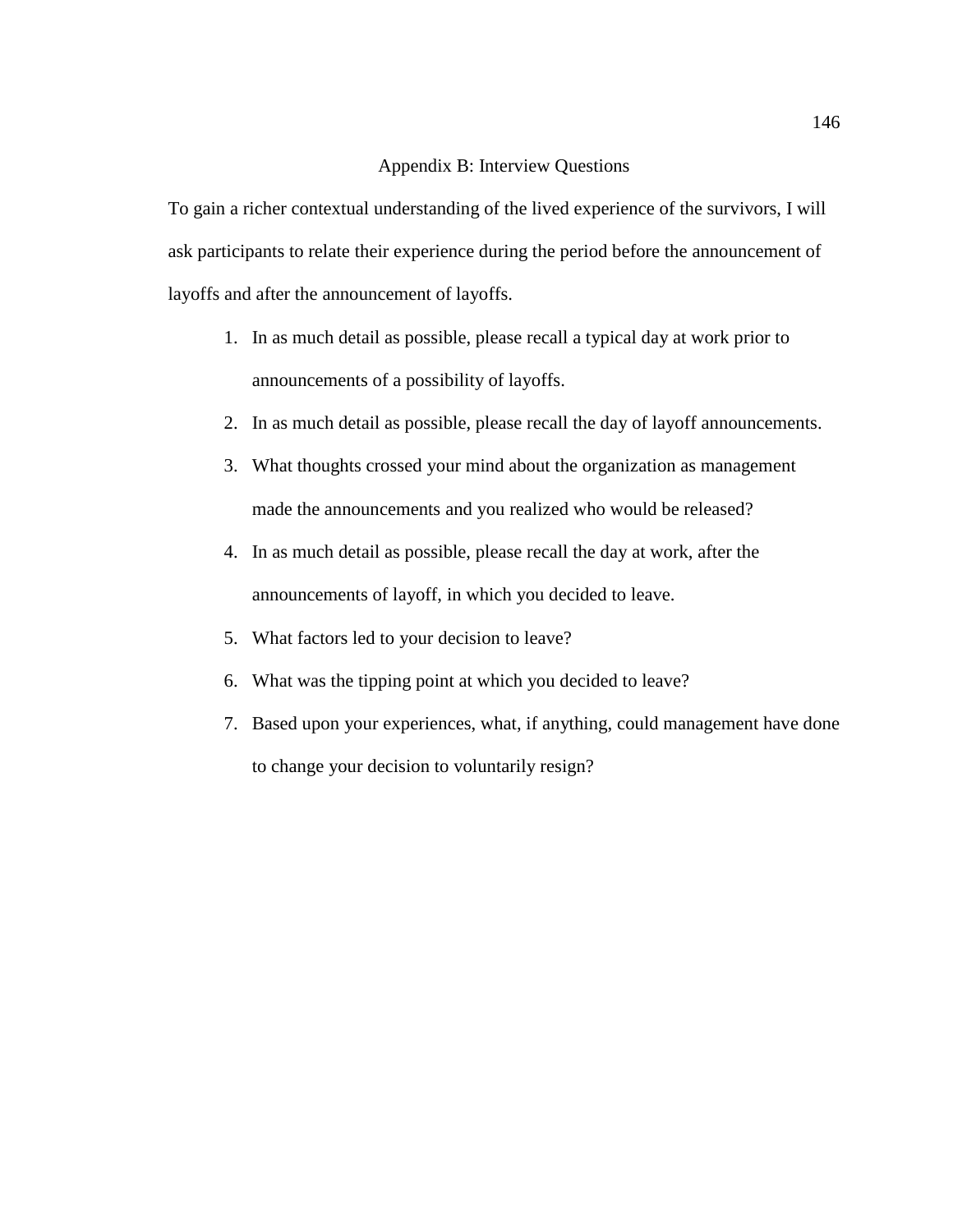Appendix C: Interview Protocol Form

# **Interview Protocol**

Institution: \_\_\_\_\_\_\_\_\_\_\_\_\_\_\_\_\_\_\_\_\_\_\_\_\_\_\_\_\_\_\_\_\_\_\_\_\_\_\_\_\_\_\_\_\_\_\_\_\_\_\_\_\_

\_\_\_\_\_\_\_\_\_\_\_\_\_\_\_\_\_\_\_\_\_\_\_\_\_\_\_\_\_\_\_\_\_\_\_\_\_\_\_\_\_\_\_\_\_\_\_\_\_\_\_\_\_\_\_\_\_\_\_\_\_\_\_\_

Interviewee (Craft and Name): \_\_\_\_\_\_\_\_\_\_\_\_\_\_\_\_\_\_\_\_\_\_\_\_\_\_\_\_\_\_\_\_\_\_\_\_\_\_

Interviewer:

\_\_\_\_\_Interview Background

Post Interview Comments or Leads:

# **Voluntary attrition following layoff procedures Interviews**

#### Introductory Protocol

*To facilitate note-taking, I would like to audio record our conversations today. This was addressed as part of the informed consent process. Essentially, this document states that: (a) all information will be held confidential, (b) your participation is voluntary and you may stop at any time if you feel uncomfortable, and (c) I do not intend to inflict any harm. For your information, only I will be privy to the recordings which will be eventually destroyed after they are transcribed. Thank you for your agreeing to participate.*

*I have planned this interview to last no longer than 90 minutes. During this time, I have a few questions that I would like to cover. You should have ample time to answer all questions in as much detail as you wish without fear of interruption.* 

#### **Introduction**

You are being asked to participate in this study because you were a member of a craft union and had attained journey-level status prior to the announcement of layoffs. You were employed by the organization for a minimum of 4 years prior to layoff procedures, and you severed employment of your own volition. The purpose of my study is to explore the lived experiences of employees regarding the announcement of layoffs at their place of employment and their decision to seek employment outside of the downsizing organization.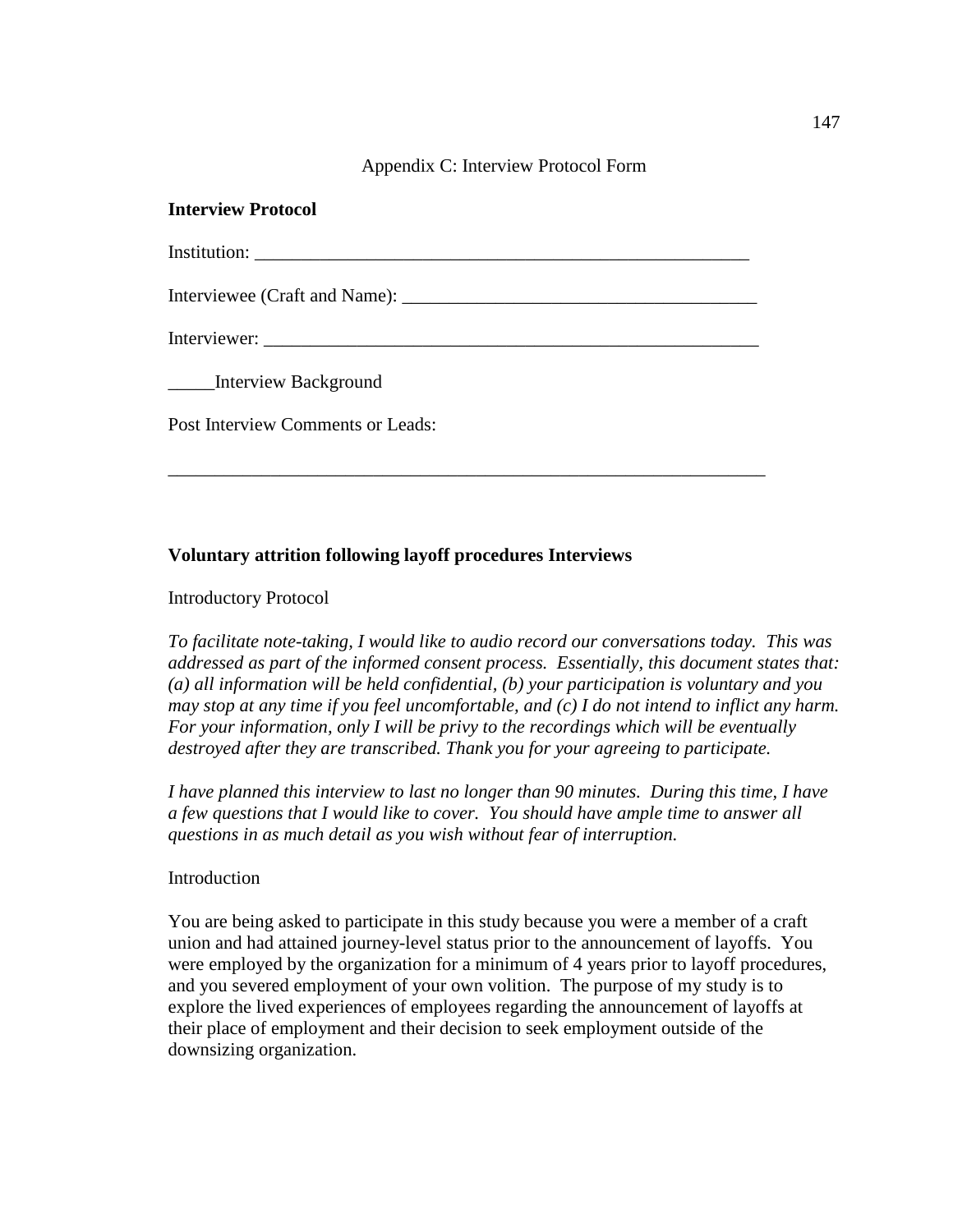Interviewee Background

How long were you …

\_\_\_\_\_\_\_ in a craft position?

\_\_\_\_\_\_\_ at the institution?

Interview Questions:

As if recounting an experience for a listener who must recall and convey the event in full detail for others,

- Please recall a typical day at work prior to announcements of a possibility of layoffs.
- Please recall the day of layoff announcements.
- What thoughts crossed your mind about the organization as management made the announcements and you realized who would be released?
- Please recall the day at work, after the announcements of layoff, in which you decided to leave.
- What factors led to your decision to leave?
- What was the tipping point at which you decided to leave?
- Based upon your experiences, what, if anything, could management have done to change your decision to voluntarily resign?

Post Interview Comments and/or Observations: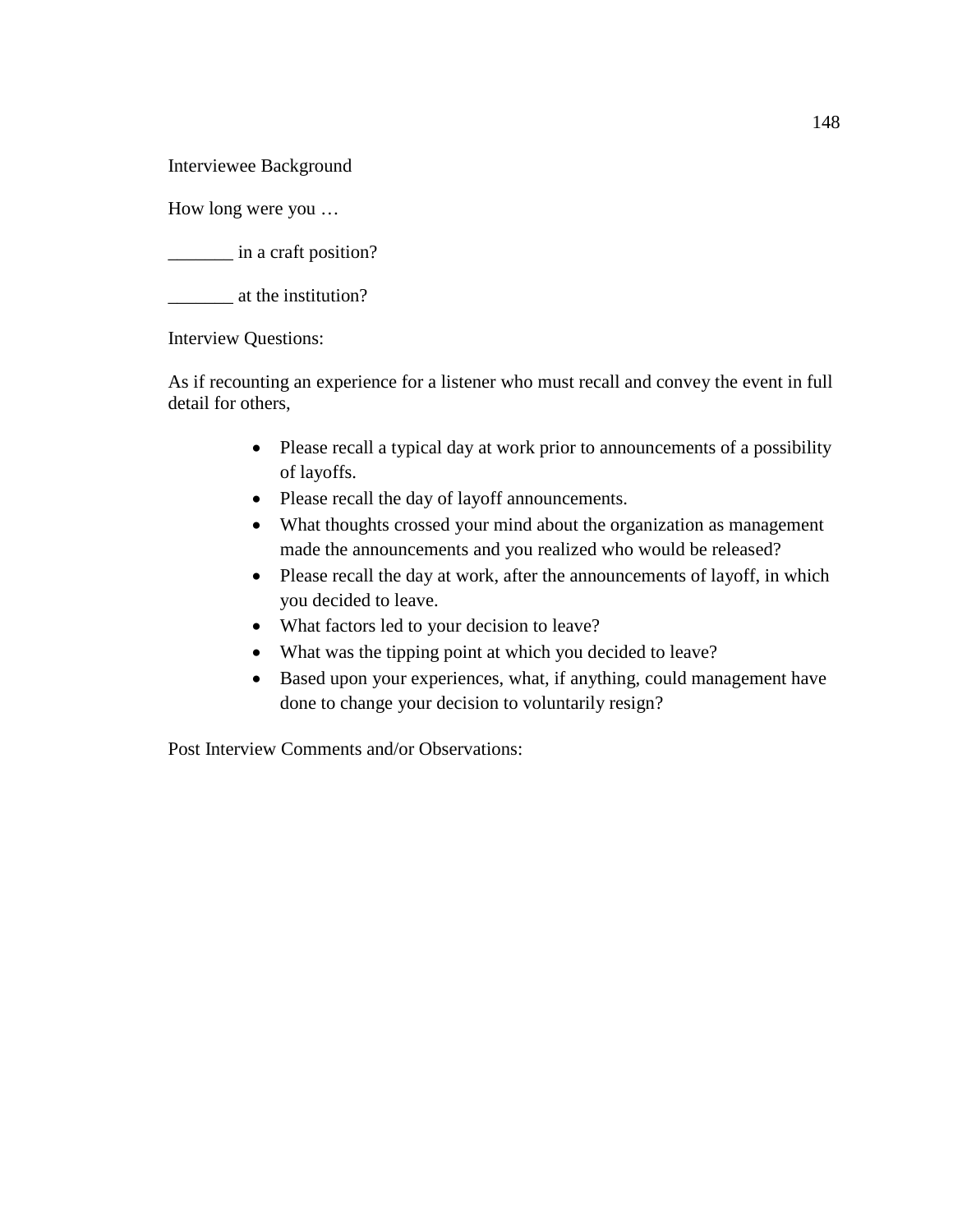# Appendix D: Themes of Study

| <b>Theme</b>                  | #of Participants | % of Participants |
|-------------------------------|------------------|-------------------|
| Job Insecurity                | 19               | 95                |
| Communication                 | 16               | 80                |
| Violation of Implied          | 15               | 75                |
| <b>Psychological Contract</b> |                  |                   |
| <b>Trust</b>                  | 13               | 65                |
| <b>Employee Perception of</b> | 15               | 75                |
| Management                    |                  |                   |
| Mental & Emotional            | 18               | 90                |
| Entitativity                  | 19               | 95                |
| Training & Education          | 10               | 50                |
| Organizational process        | 5                | 25                |
| issues                        |                  |                   |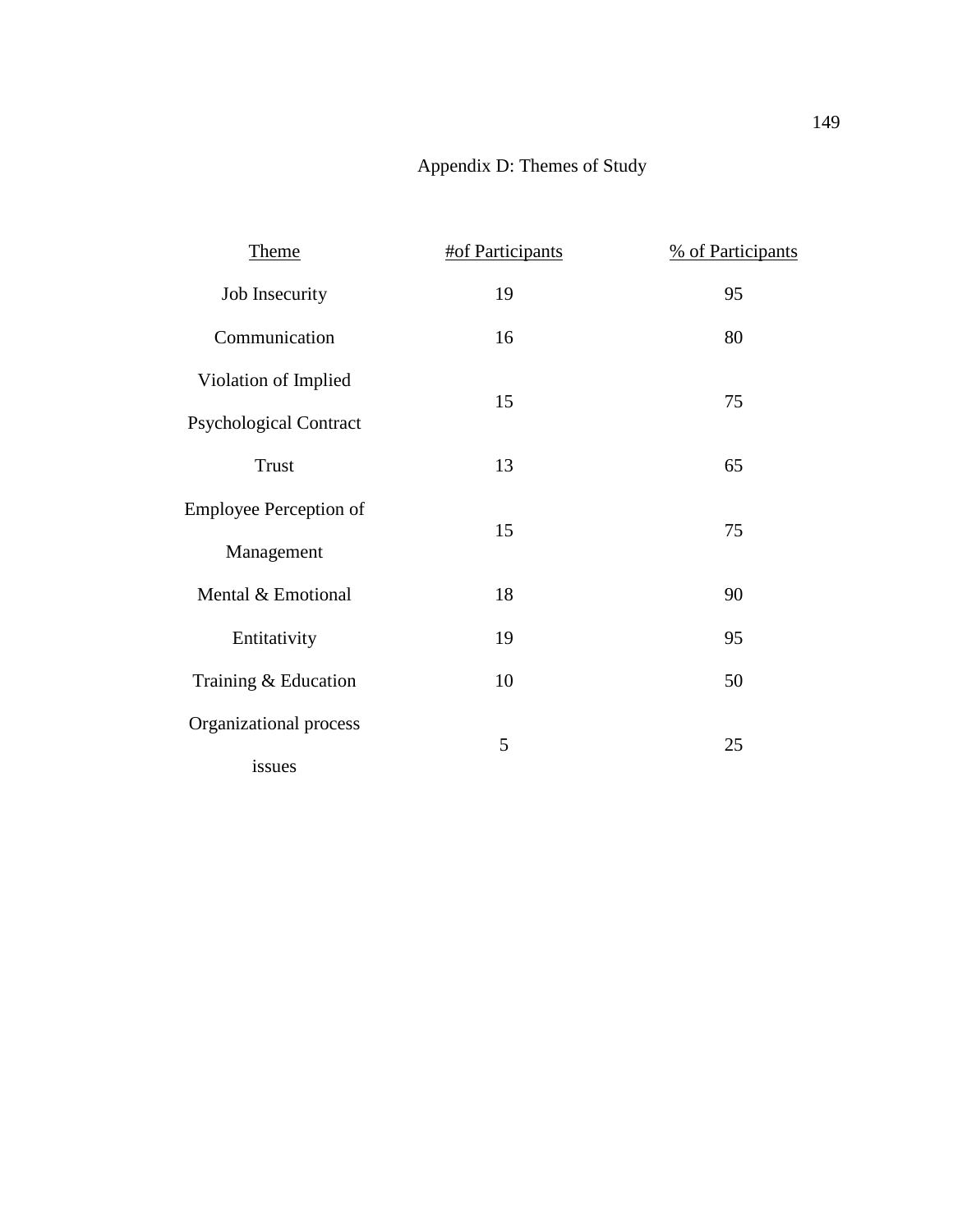#### Appendix E: Letter of Cooperation

#### Letter of Cooperation from a Community Research Partner

Community Research Partner Name: Local 420 Contact Information: Mike Seeley

Phone: 715 446-3794

Email: Seeley 1019@gmail.com

Date  $06/33/14$ 

Dear George Lightfoot,

Based on my review of your research proposal, I give permission for you to conduct the

study entitled Talent Retention in Organizations Facing Staff Reductions via Layoffs

within the membership of Local 420 at the Weston facility. As part of this study, I authorize you to contact any members who joined the union as a member of a craft group durig the past ten years. Individuals' participation will be voluntary and at their own discretion.

We understand that our organization's responsibilities include: Allowing you access to the speak with union members. We reserve the right to withdraw from the study at any time if our circumstances change.

I confirm that I am authorized to approve research in this setting.

I understand that the data collected will remain entirely confidential and may not be provided to anyone outside of the research team without permission from the Walden University IRB.

Sincerely, Mike Seeley Mike Seeley<br>Chief Steward Weston<br>*Muchael (Jacoley*